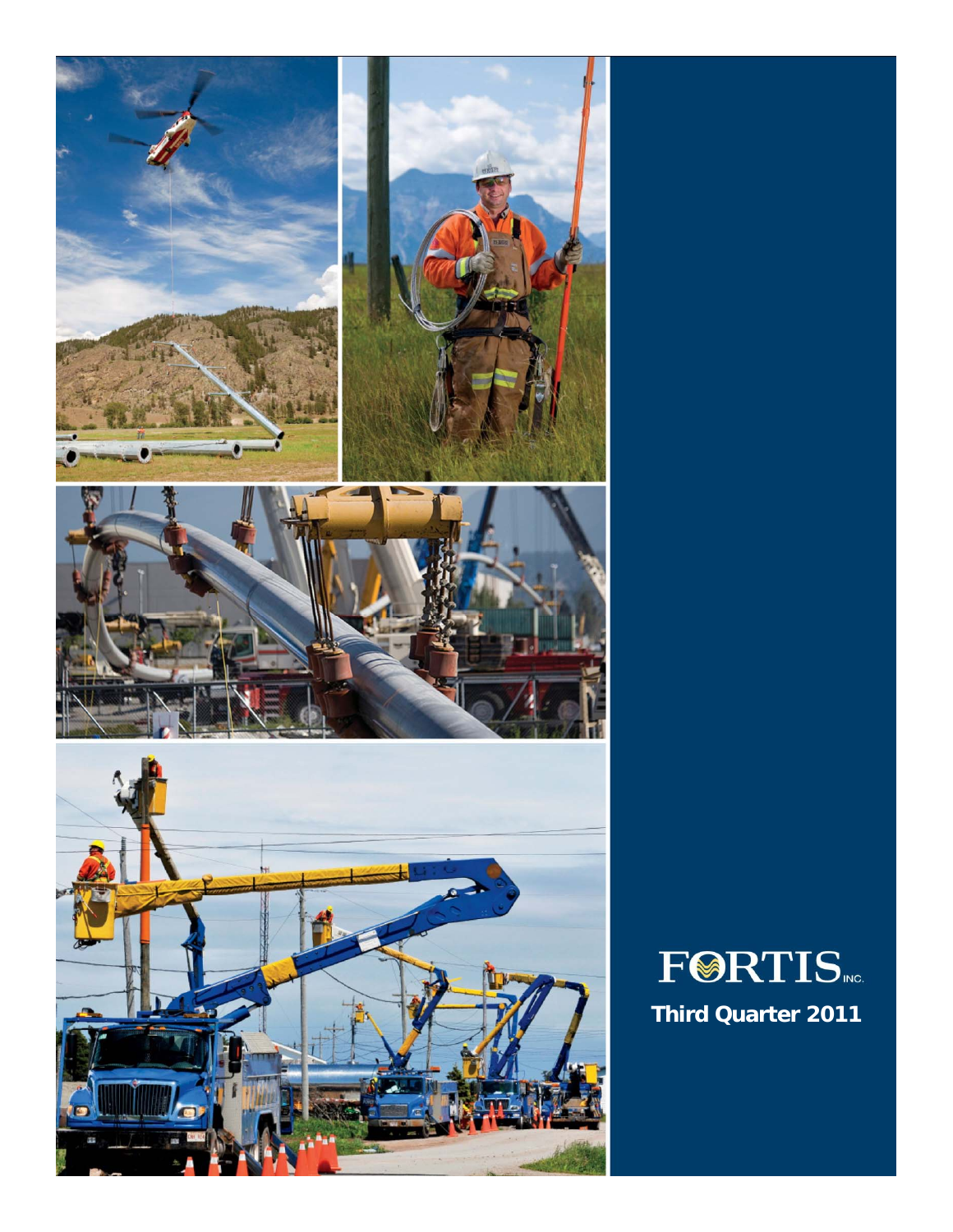### *Dear Shareholder:*

Fortis achieved third quarter net earnings attributable to common equity shareholders of \$58 million, or \$0.31 per common share, compared to \$45 million, or \$0.26 per common share, for the third quarter of 2010. Year-to-date net earnings attributable to common equity shareholders were \$233 million, or \$1.30 per common share, up \$33 million from earnings of \$200 million, or \$1.16 per common share, for the same period last year.

Results for the quarter reflected the \$11 million after-tax, or \$0.06 per common share, fee paid to Fortis in July 2011, following upon the termination of the Merger Agreement between Fortis and Central Vermont Public Service Corporation announced on May 30, 2011.

Canadian Regulated Gas Utilities incurred a loss of \$3 million compared to a loss of \$5 million for the third quarter of 2010. The third quarter is normally a period of lower customer demand due to



warmer temperatures. Results improved mainly due to the favourable impact during the third quarter of this year of the timing of operating expenses, which was partially offset by the impact during the third quarter last year of the \$4 million after-tax reversal of previously expensed project overrun costs related to the conversion of Whistler customer appliances from propane to natural gas.

Canadian Regulated Electric Utilities contributed earnings of \$43 million, comparable to the third quarter of 2010. Increased earnings from Other Regulated Electric Utilities, mainly due to a higher allowed rate of return on common equity at Algoma Power in 2011, were offset by lower earnings from FortisBC Electric as a result of higher effective corporate income taxes and lower capitalized allowance for funds used during construction.

In September 2011 Newfoundland Power received regulatory approval for the sale of 40% of the utility's joint-use poles to Bell Aliant Inc. Proceeds of approximately \$46 million from the pole sale were received in October.

Caribbean Regulated Electric Utilities contributed \$6 million to earnings compared to \$8 million for the third quarter of 2010. There was no earnings contribution from Belize Electricity during the third quarter of 2011 due to the expropriation by the Government of Belize ("GOB") in June 2011 of the Corporation's investment in the utility. Earnings contribution from Belize Electricity during the third quarter last year was approximately \$2 million. Fortis has commissioned an independent valuation of its previous investment in Belize Electricity and expects to submit its claim for compensation to the GOB during the fourth quarter of 2011.

Electricity sales at Caribbean Utilities and Fortis Turks and Caicos continue to be impacted by a decline in customer energy consumption resulting from persistent challenging economic conditions in the region, high fuel prices and a declining population. The use of new, more-efficient generating units at Fortis Turks and Caicos has helped to reduce fuel supply costs at the utility during 2011, thereby mitigating the impact of reduced electricity sales.

Non-Regulated Fortis Generation contributed \$8 million to earnings compared to \$9 million for the third quarter of 2010. The decline in earnings reflected decreased production in Belize due to lower rainfall associated with a longer dry season in 2011.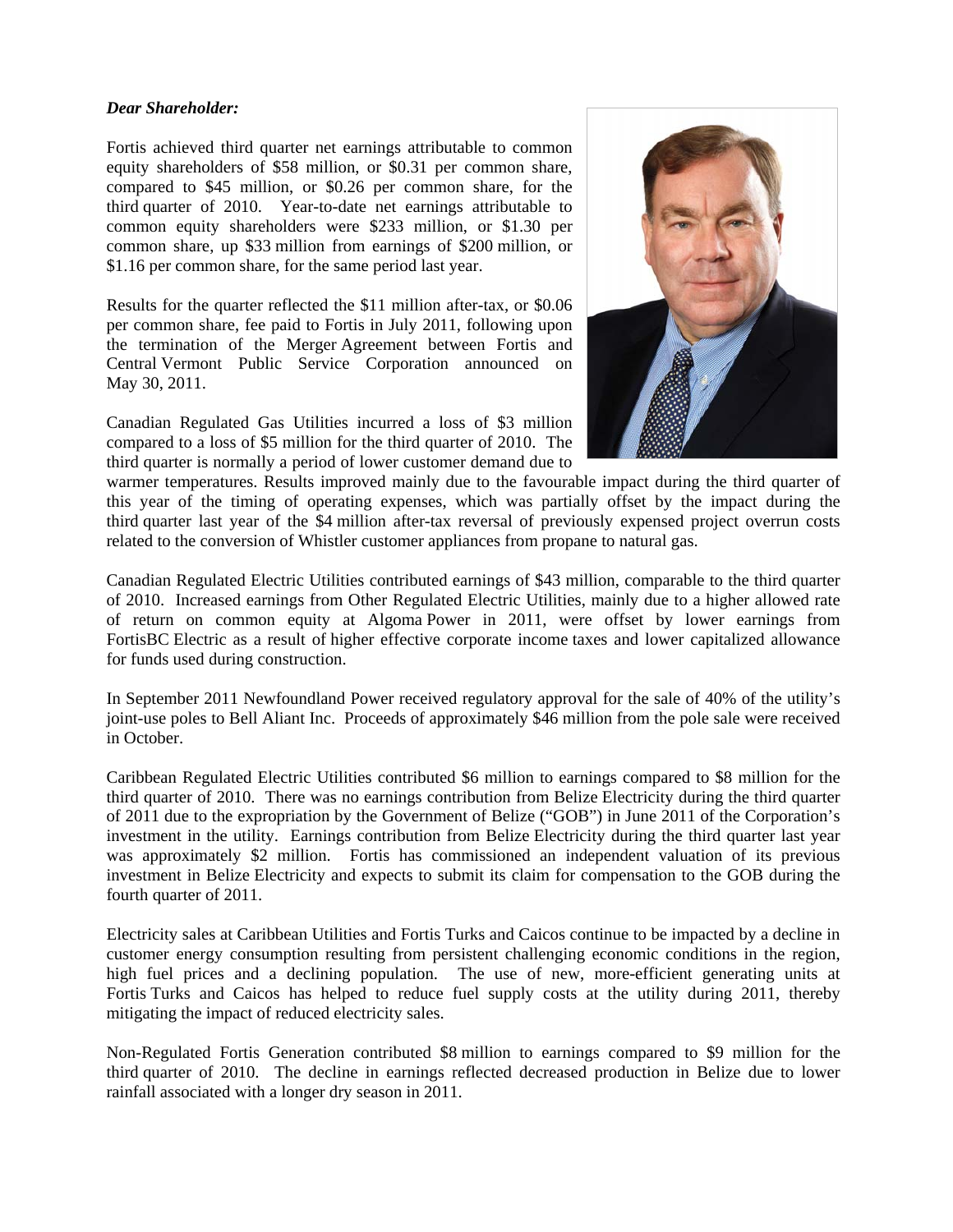Fortis Properties delivered earnings of \$9 million, comparable to the third quarter of 2010. In October 2011 Fortis Properties acquired the 160-room, full-service Hilton Suites Winnipeg Airport hotel for \$25 million.

Corporate and other expenses were \$5 million, \$14 million lower than the third quarter of 2010. Excluding the \$11 million after-tax termination fee paid to Fortis in July 2011, corporate and other expenses were \$3 million lower, driven by a favourable foreign exchange gain recognized during the third quarter of 2011.

Cash flow from operating activities was \$678 million year to date, up \$144 million from \$534 million for the same period last year, driven by higher earnings and favourable working capital changes.

Year-to-date 2011, more than \$0.5 billion of long-term capital has been raised by Fortis and its subsidiaries. In June and July 2011, Fortis issued approximately 10.3 million common shares for \$341 million, the proceeds of which were used to repay borrowings under credit facilities and finance equity injections into the regulated utilities in western Canada and the non-regulated Waneta Expansion Limited Partnership, in support of infrastructure investment, and for general corporate purposes. In October 2011 FortisAlberta issued 30-year \$125 million 4.54% unsecured debentures and, mid-2011, Caribbean Utilities issued US\$40 million of unsecured notes for terms ranging from 15 to 20 years and at rates ranging from 4.85% to 5.10%. The proceeds of the debt offerings were used to repay borrowings under credit facilities incurred to finance capital expenditures, to finance future capital spending and for general corporate purposes.

During the third quarter, Fortis renegotiated and amended its committed corporate credit facility, increasing the amount available under the facility to \$800 million from \$600 million and extending the facility's maturity date to 2015 from 2012. FortisAlberta also increased its committed credit facility to \$250 million from \$200 million and extended the maturity date of the facility to 2015. DBRS also confirmed the Corporation's debt credit rating at A(low).

We are focused on completing our \$1.2 billion 2011 capital expenditure program, with planning well underway for a comparable capital program in 2012. Our five-year capital expenditure program to the end of 2015 is forecasted to be \$5.7 billion. This investment should drive growth in earnings and dividends.

We remain disciplined and patient in our pursuit of electric and gas utility acquisitions in the United States and Canada that will add value for Fortis shareholders.

*H. Stanley Marshall President and Chief Executive Officer Fortis Inc.*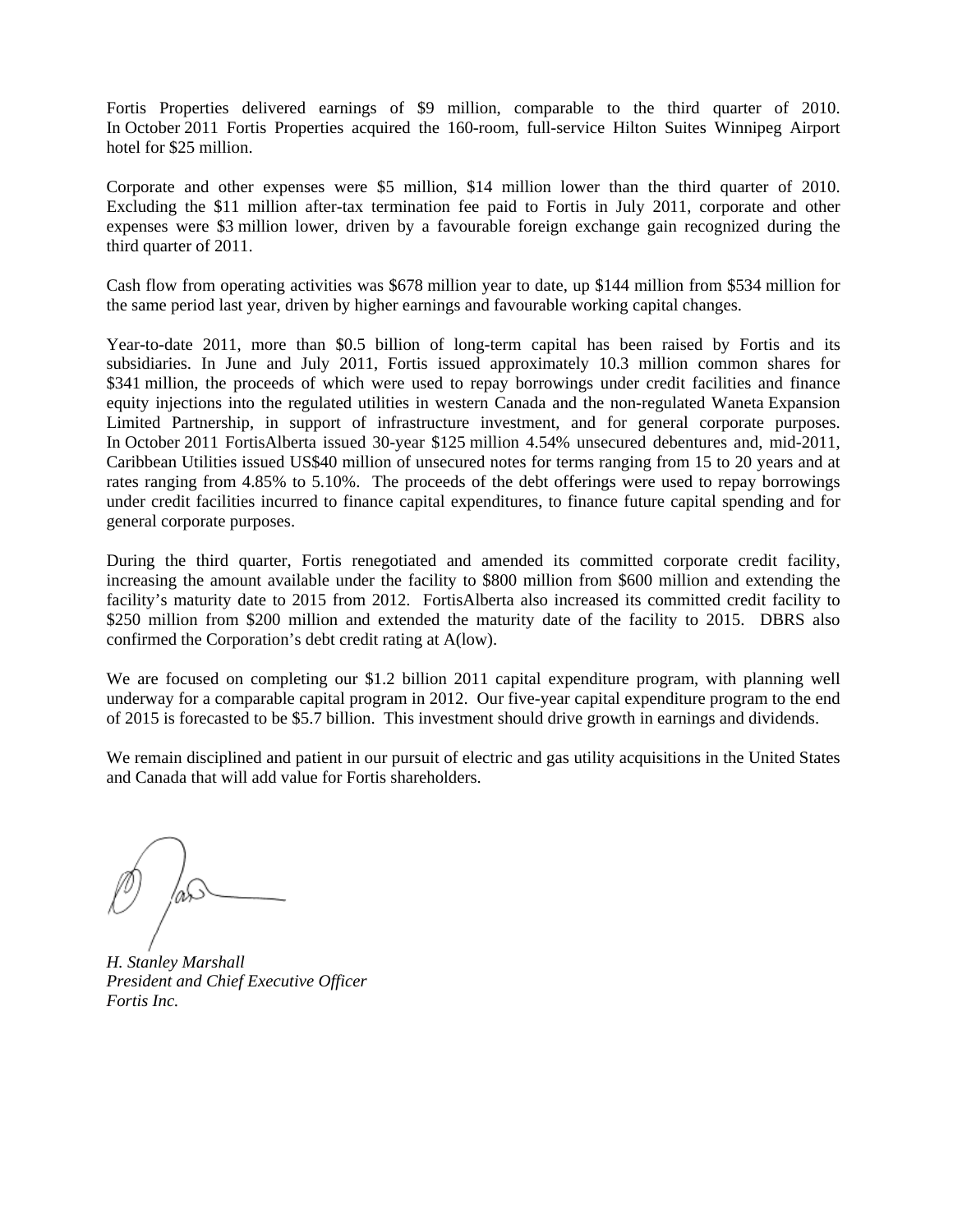## **Interim Management Discussion and Analysis**

For the three and nine months ended September 30, 2011 Dated November 3, 2011

#### **TABLE OF CONTENTS**

|                                                | 1  |
|------------------------------------------------|----|
|                                                | 2  |
|                                                | 4  |
|                                                | 8  |
| Regulated Gas Utilities - Canadian             |    |
|                                                | 8  |
| Regulated Electric Utilities - Canadian        |    |
|                                                | 10 |
|                                                | 12 |
|                                                | 13 |
|                                                | 14 |
| Regulated Electric Utilities - Caribbean       | 15 |
| Non-Regulated - Fortis Generation              | 16 |
| Non-Regulated - Fortis Properties              | 17 |
|                                                | 18 |
|                                                | 19 |
|                                                | 19 |
| Material Regulatory Decisions and Applications | 21 |
|                                                | 26 |

|                                                       | 28    |
|-------------------------------------------------------|-------|
| Summary of Consolidated Cash Flows                    | 28    |
|                                                       | 30    |
|                                                       | 31    |
|                                                       | 32    |
|                                                       | 32    |
|                                                       | 33    |
|                                                       | 34    |
|                                                       | 35    |
| Off-Balance Sheet Arrangements                        | 37    |
|                                                       | 37    |
|                                                       | 38    |
|                                                       | 39    |
|                                                       | 43    |
|                                                       | 43    |
|                                                       | 45    |
|                                                       | 45    |
|                                                       | 45    |
| Interim Consolidated Financial Statements (Unaudited) | $F-1$ |

#### **FORWARD-LOOKING STATEMENT**

The following Management Discussion and Analysis ("MD&A") should be read in conjunction with the Fortis Inc. ("Fortis" or the "Corporation") interim unaudited consolidated financial statements and notes thereto for the three and nine months ended September 30, 2011 and the MD&A and audited consolidated financial statements for the year ended December 31, 2010 included in the Corporation's 2010 Annual Report. The MD&A has been prepared in accordance with National Instrument 51-102 - *Continuous Disclosure Obligations.* Financial information in the MD&A has been prepared in accordance with Canadian generally accepted accounting principles ("Canadian GAAP") and is presented in Canadian dollars unless otherwise specified.

*Fortis includes forward-looking information in the MD&A within the meaning of applicable securities laws in Canada ("forward-looking information"). The purpose of the forward-looking information is to provide management's expectations regarding the Corporation's future growth, results of operations, performance, business prospects and opportunities, and it may not be appropriate for other purposes. All forward-looking information is given pursuant to the safe harbour provisions of applicable Canadian securities legislation. The words "anticipates", "believes", "budgets", "could", "estimates", "expects", "forecasts", "intends", "may", "might", "plans", "projects", "schedule", "should", "will", "would" and similar expressions are often intended to identify forward-looking information, although not all forward-looking information contains these identifying words. The*  forward-looking information reflects management's current beliefs and is based on information currently available to the *Corporation's management. The forward-looking information in the MD&A includes, but is not limited to, statements regarding: the expected timing of filing of regulatory applications and of receipt of regulatory decisions; the expectation that cash required to*  complete subsidiary capital expenditure programs will be sourced from a combination of cash from operations, borrowings under *credit facilities, equity injections from Fortis and long-term debt issues; consolidated forecast gross capital expenditures for 2011 and in total over the five-year period 2011 through 2015; the expectation of little-to-no growth in electricity sales for Caribbean Utilities and Fortis Turks and Caicos during 2012 and 2013; the expectation that the Corporation's significant capital expenditure program should drive growth in earnings and dividends; expected consolidated long-term debt maturities and repayments on average annually over the next five years; except for debt at Exploits River Hydro Partnership ("Exploits Partnership"), the expectation that the Corporation and its subsidiaries will remain compliant with debt covenants during 2011; no expected material adverse credit rating actions in the near term; and the expected impact of the transition to United States generally accepted accounting principles. The forecasts and projections that make up the forward-looking information are based on assumptions which include, but are not limited to: the receipt of applicable regulatory approvals and requested rate orders; no significant operational disruptions or environmental liability due to a catastrophic event or environmental upset caused by severe weather, other acts of nature or other major events; the expectation that the Corporation will receive compensation from the Government of Belize ("GOB") for the fair value of the Corporation's investment in Belize Electricity that was expropriated by the GOB; the expectation that Belize Electric Company Limited ("BECOL") will not be expropriated by the GOB; the continued ability to maintain the gas and electricity systems to ensure their continued performance; no material capital project and financing cost overrun related to the construction of the Waneta hydroelectric generation expansion project; no significant decline in capital* spending; no severe and prolonged downturn in economic conditions; sufficient liquidity and capital resources; the continuation of *regulator-approved mechanisms to flow through the commodity cost of natural gas and energy supply costs in customer rates; the ability to hedge exposures to fluctuations in interest rates, foreign exchange rates and natural gas commodity prices; no significant*  variability in interest rates; no significant counterparty defaults; the continued competitiveness of natural gas pricing when *compared with electricity and other alternative sources of energy; the continued availability of natural gas supply; the continued*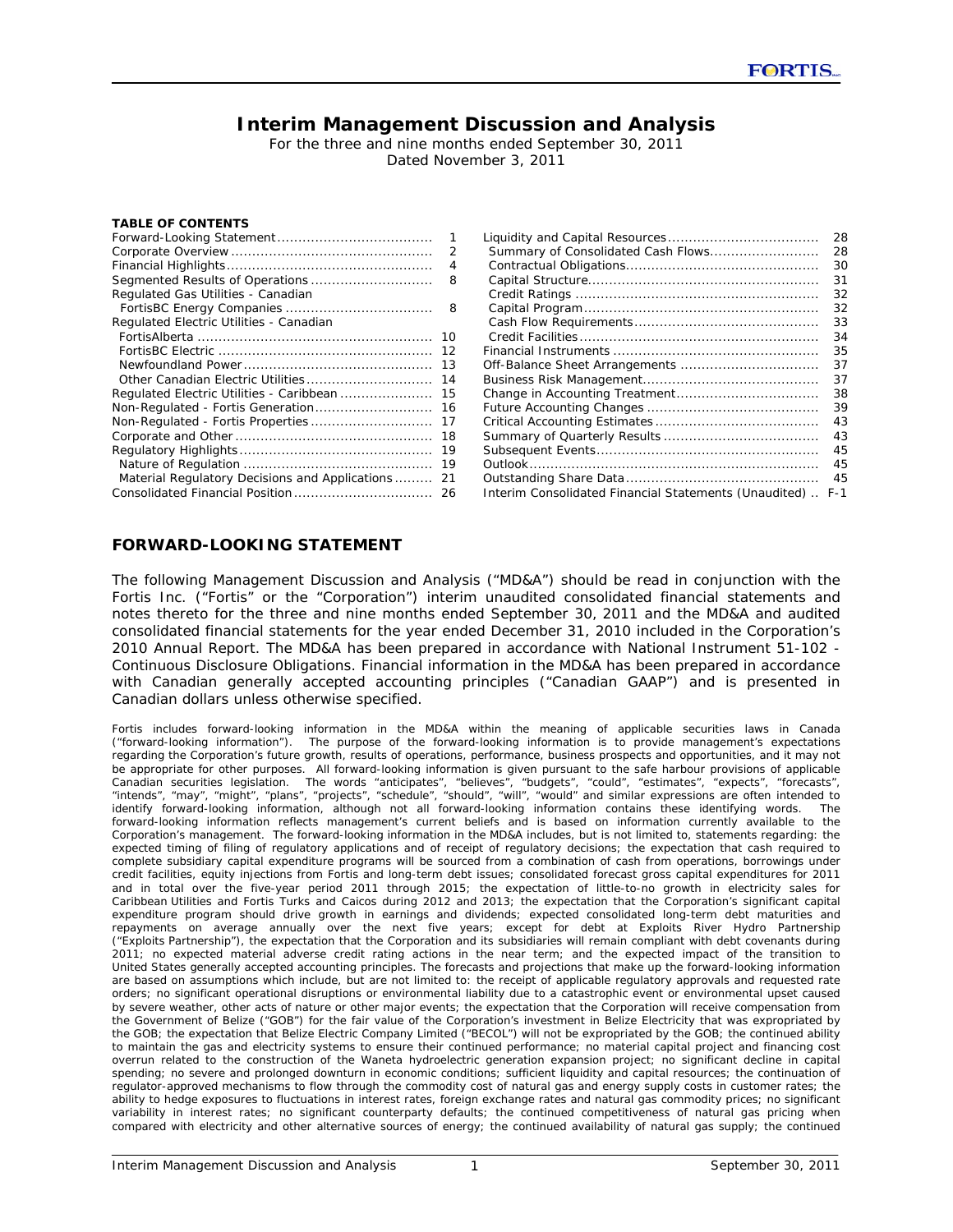*ability to fund defined benefit pension plans; the absence of significant changes in government energy plans and environmental*  laws that may materially affect the operations and cash flows of the Corporation and its subsidiaries; maintenance of adequate insurance coverage; the ability to obtain and maintain licences and permits; retention of existing service areas; maintenance of *information technology infrastructure; favourable relations with First Nations; favourable labour relations; and sufficient human resources to deliver service and execute the consolidated capital program. The forward-looking information is subject to risks, uncertainties and other factors that could cause actual results to differ materially from historical results or results anticipated by the forward-looking information. Factors which could cause results or events to differ from current expectations include, but are not limited to: regulatory risk; operating and maintenance risks; risk associated with the amount of compensation to be paid to Fortis*  for its investment in Belize Electricity that was expropriated by the GOB; the timeliness of the receipt of the compensation and the *ability of the GOB to pay the compensation owing to Fortis; risk that the GOB may expropriate BECOL; capital project budget overrun, completion and financing risk in the Corporation's non-regulated business; economic conditions; capital resources and liquidity risk; weather and seasonality; commodity price risk; derivative financial instruments and hedging; interest rate risk; counterparty risk; competitiveness of natural gas; natural gas supply; defined benefit pension plan performance and funding requirements; risks related to the development of the FortisBC Energy (Vancouver Island) Inc. franchise; environmental risks; insurance coverage risk; loss of licences and permits; loss of service area; changes in tax legislation; information technology infrastructure; an ultimate resolution of the expropriation of the assets of the Exploits Partnership that differs from what is currently expected by management; an unexpected outcome of legal proceedings currently against the Corporation; relations with First Nations; labour relations; and human resources. For additional information with respect to the Corporation's risk factors, reference should be made to the Corporation's continuous disclosure materials filed from time to time with Canadian securities regulatory authorities and to the heading "Business Risk Management" in the MD&A for the three and nine months ended September 30, 2011 and for the year ended December 31, 2010.* 

*All forward-looking information in the MD&A is qualified in its entirety by the above cautionary statements and, except as required by law, the Corporation undertakes no obligation to revise or update any forward-looking information as a result of new information, future events or otherwise after the date hereof.*

## **CORPORATE OVERVIEW**

Fortis is the largest investor-owned distribution utility in Canada, serving more than 2,000,000 gas and electricity customers. Its regulated holdings include electric utilities in five Canadian provinces and two Caribbean countries and a natural gas utility in British Columbia, Canada. Fortis owns non-regulated generation assets, primarily hydroelectric, across Canada and in Belize and Upper New York State, and hotels and commercial office and retail space in Canada. Year-to-date September 30, 2011, the Corporation's electricity distribution systems met a combined peak demand of approximately 5,031 megawatts ("MW") and its gas distribution system met a peak day demand of 1,210 terajoules ("TJ"). For additional information on the Corporation's business segments, refer to Note 1 to the Corporation's interim unaudited consolidated financial statements for the three and nine months ended September 30, 2011 and to the "Corporate Overview" section of the MD&A for the year ended December 31, 2010.

The key goals of the Corporation's regulated utilities are to operate sound gas and electricity distribution systems, deliver gas and electricity safely and reliably at the lowest reasonable cost and conduct business in an environmentally responsible manner. The Corporation's main business, utility operations, is highly regulated and the earnings of the Corporation's regulated utilities are primarily determined under cost of service ("COS") regulation.

Generally under COS regulation, the respective regulatory authority sets customer gas and/or electricity rates to permit a reasonable opportunity for the utility to recover, on a timely basis, estimated costs of providing service to customers, including a fair rate of return on a regulatory deemed or targeted capital structure applied to an approved regulatory asset value ("rate base"). Generally, the ability of a regulated utility to recover prudently incurred costs of providing service and to earn the regulator-approved rate of return on common shareholders' equity ("ROE") and/or rate of return on rate base assets ("ROA") depends on the utility achieving the forecasts established in the rate-setting processes. As such, earnings of regulated utilities are generally impacted by: (i) changes in the regulator-approved allowed ROE and/or ROA; (ii) changes in rate base; (iii) changes in energy sales or gas delivery volumes; (iv) changes in the number and composition of customers; (v) variances between actual expenses incurred and forecast expenses used to determine revenue requirements and set customer rates; and (vi) timing differences within an annual financial reporting period, between when actual expenses are incurred and when they are recovered from customers in rates. When forward test years are used to establish revenue requirements and set base customer rates, these rates are not adjusted as a result of actual COS being different from that which is estimated, other than for certain prescribed costs that are eligible for deferral account treatment. In addition, the Corporation's regulated utilities, where applicable, are permitted by their respective regulatory authority to flow through to customers, without markup, the cost of natural gas, fuel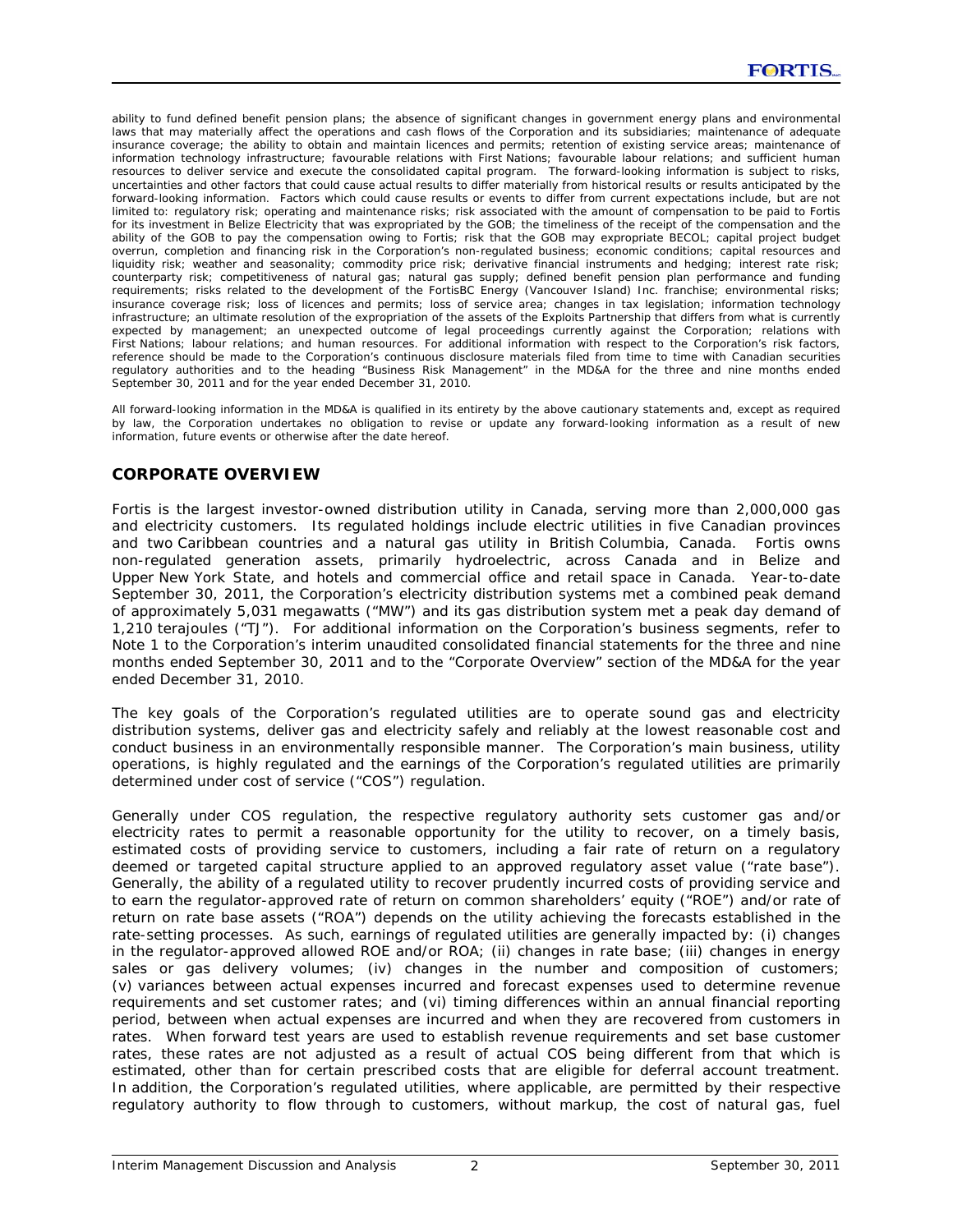and/or purchased power through base customer rates and/or the use of rate stabilization and other mechanisms.

Effective March 1, 2011, the Terasen Gas companies were renamed to operate under a common brand identity with FortisBC in British Columbia, Canada. As a result, Terasen Gas Inc. is now FortisBC Energy Inc. ("FEI"), Terasen Gas (Vancouver Island) Inc. is now FortisBC Energy (Vancouver Island) Inc. ("FEVI") and Terasen Gas (Whistler) Inc. is now FortisBC Energy (Whistler) Inc. ("FEWI"), and collectively are referred to as the FortisBC Energy companies.

On June 20, 2011, the Government of Belize ("GOB") enacted legislation leading to the expropriation of the Corporation's investment in Belize Electricity. As a result of no longer controlling the operations of the utility, the Corporation has discontinued the consolidation method of accounting for Belize Electricity, effective June 20, 2011, and has classified the book value of the previous investment in the utility as a long-term other asset on the consolidated balance sheet of Fortis. As at September 30, 2011, the long-term other asset, including foreign exchange impacts, totalled \$120 million.

Fortis has commissioned an independent valuation of its previous investment in Belize Electricity and expects to submit its claim to the GOB for compensation during the fourth quarter of 2011. On October 21, 2011, Fortis commenced an action in the Belize Supreme Court to challenge the legality of the expropriation of its investment in Belize Electricity.

Fortis continues to control and consolidate the financial statements of Belize Electric Company Limited ("BECOL"), the Corporation's indirect wholly owned non-regulated hydroelectric generation subsidiary in Belize. BECOL generates hydroelectricity from three plants with a combined generating capacity of 51 MW located on the Macal River. The entire output of the plants is sold to Belize Electricity under 50-year contracts expiring in 2055 and 2060. Assuming normal hydrological conditions, Belize Electricity purchases BECOL's normalized annual energy production of 240 gigawatt hours ("GWh") at approximately US\$0.10 per kilowatt hour, which generally is the lowest-cost energy supply source in the country of Belize. As at September 30, 2011, the book value of the Corporation's investment in BECOL was \$159 million. In 2009 the GOB purported to designate BECOL and other independent power producers in Belize as public utility providers. On October 25, 2011, the GOB amended the Constitution of Belize to require majority government ownership of three public utility providers, including Belize Electricity, but excluding BECOL. The Prime Minister of Belize has stated that the GOB has neither the intention nor the resources to expropriate BECOL.

As at October 31, 2011, Belize Electricity owed BECOL US\$8 million for overdue energy purchases representing about one-third of BECOL's annual sales to Belize Electricity. In accordance with long-standing agreements, the GOB guarantees the payment of Belize Electricity's obligations to BECOL.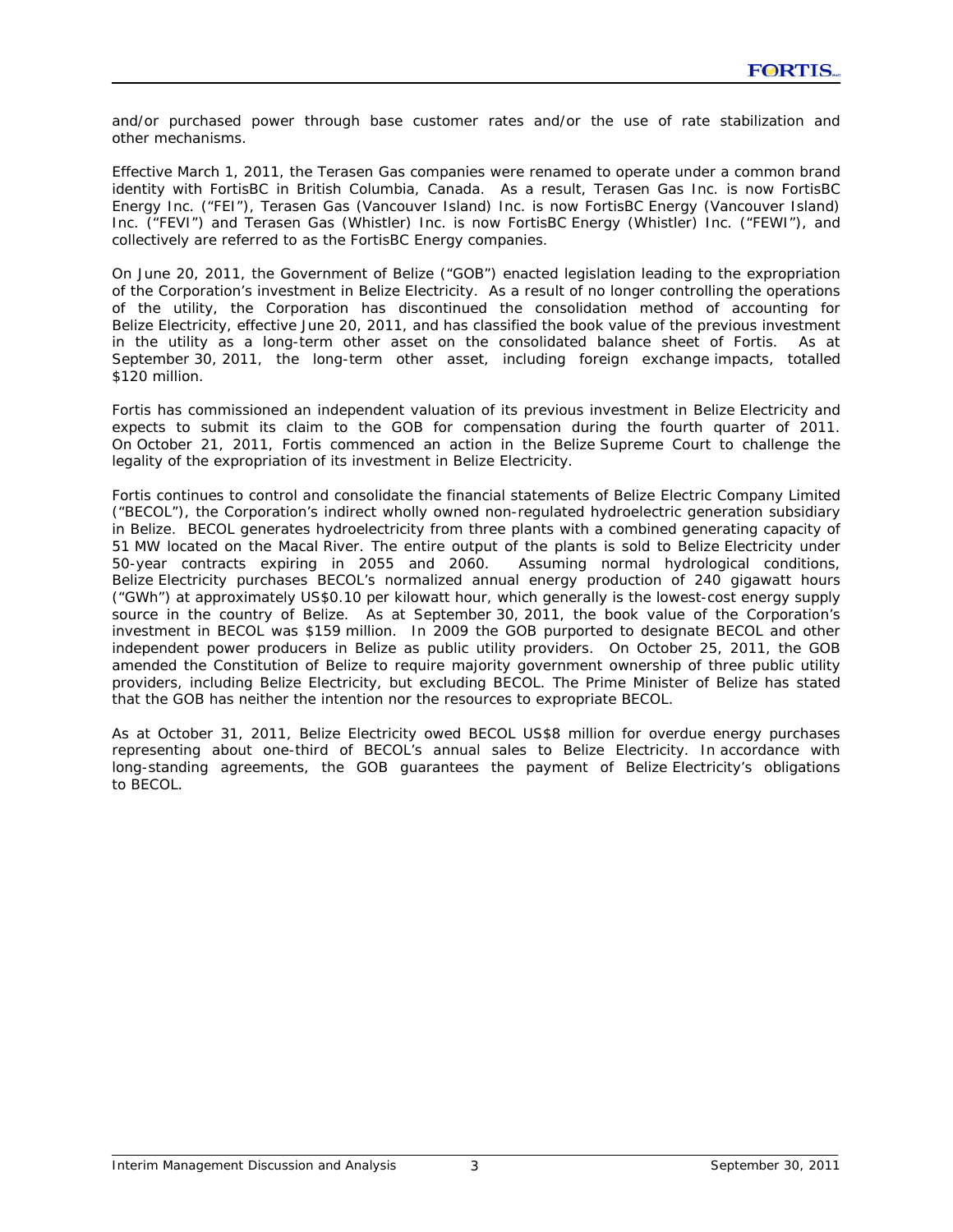## **FINANCIAL HIGHLIGHTS**

Fortis has adopted a strategy of profitable growth with earnings per common share as the primary measure of performance. The Corporation's business is segmented by franchise area and, depending on regulatory requirements, by the nature of the assets. Key financial highlights for the third quarter and year-to-date periods ended September 30, 2011 and September 30, 2010 are provided in the following table.

| <b>Consolidated Financial Highlights (Unaudited)</b> |                         |       |          |       |       |          |  |  |
|------------------------------------------------------|-------------------------|-------|----------|-------|-------|----------|--|--|
| Periods Ended September 30                           | Quarter<br>Year-to-Date |       |          |       |       |          |  |  |
| (\$ millions, except for common share data)          | 2011                    | 2010  | Variance | 2011  | 2010  | Variance |  |  |
| Revenue                                              | 721                     | 720   | 1        | 2,735 | 2,627 | 108      |  |  |
| <b>Energy Supply Costs</b>                           | 246                     | 259   | (13)     | 1,207 | 1,178 | 29       |  |  |
| <b>Operating Expenses</b>                            | 202                     | 196   | 6        | 627   | 600   | 27       |  |  |
| Amortization                                         | 105                     | 117   | (12)     | 311   | 307   | 4        |  |  |
| <b>Finance Charges</b>                               | 88                      | 88    |          | 271   | 266   | 5        |  |  |
| Corporate Taxes                                      | 12                      | 5     | 7        | 57    | 48    | 9        |  |  |
| Net Earnings                                         | 68                      | 55    | 13       | 262   | 228   | 34       |  |  |
| Net Earnings Attributable to:                        |                         |       |          |       |       |          |  |  |
| Non-Controlling Interests                            | 3                       | 3     |          | 7     |       |          |  |  |
| Preference Equity Shareholders                       | 7                       | 7     |          | 22    | 21    |          |  |  |
| <b>Common Equity Shareholders</b>                    | 58                      | 45    | 13       | 233   | 200   | 33       |  |  |
| Net Earnings                                         | 68                      | 55    | 13       | 262   | 228   | 34       |  |  |
| Basic Earnings per Common Share (\$)                 | 0.31                    | 0.26  | 0.05     | 1.30  | 1.16  | 0.14     |  |  |
| Diluted Earnings per Common Share (\$)               | 0.31                    | 0.26  | 0.05     | 1.29  | 1.15  | 0.14     |  |  |
| Weighted Average Number of Common                    |                         |       |          |       |       |          |  |  |
| Shares Outstanding (# millions)                      | 186.5                   | 173.2 | 13.3     | 179.5 | 172.4 | 7.1      |  |  |
| Cash Flow from Operating Activities                  | 151                     | 129   | 22       | 678   | 534   | 144      |  |  |

### **Factors Contributing to Quarterly Revenue Variance**

### *Favourable*

- The \$17 million (US\$17.5 million) fee paid to Fortis in July 2011, following upon the termination of a Merger Agreement between Fortis and Central Vermont Public Service Corporation ("CVPS")
- Growth in the number of customers mainly at FortisAlberta
- An increase in gas delivery rates and the base component of electricity rates at several of the regulated utilities, consistent with rate decisions, reflecting ongoing investment in utility infrastructure, higher regulator-approved expenses recoverable from customers, and a higher allowed ROE at Algoma Power
- The flow through in customer electricity rates of overall higher energy supply costs, driven by Caribbean Utilities
- Higher hospitality revenue at Fortis Properties

### *Unfavourable*

- The timing of recording of the favourable cumulative impact of FortisAlberta's 2010 revenue requirements decision. The impact of the rate decision was recorded during the third quarter of 2010 when the decision was received.
- Lower commodity cost of natural gas charged to customers
- Lower gas sales
- The discontinuance of the consolidation method of accounting for Belize Electricity, effective June 20, 2011
- Increased performance-based rate-setting ("PBR") incentive adjustments owing to customers by FortisBC Electric
- Approximately \$5 million unfavourable foreign exchange associated with the translation of foreign currency-denominated revenue, due to the weakening of the US dollar relative to the Canadian dollar period over period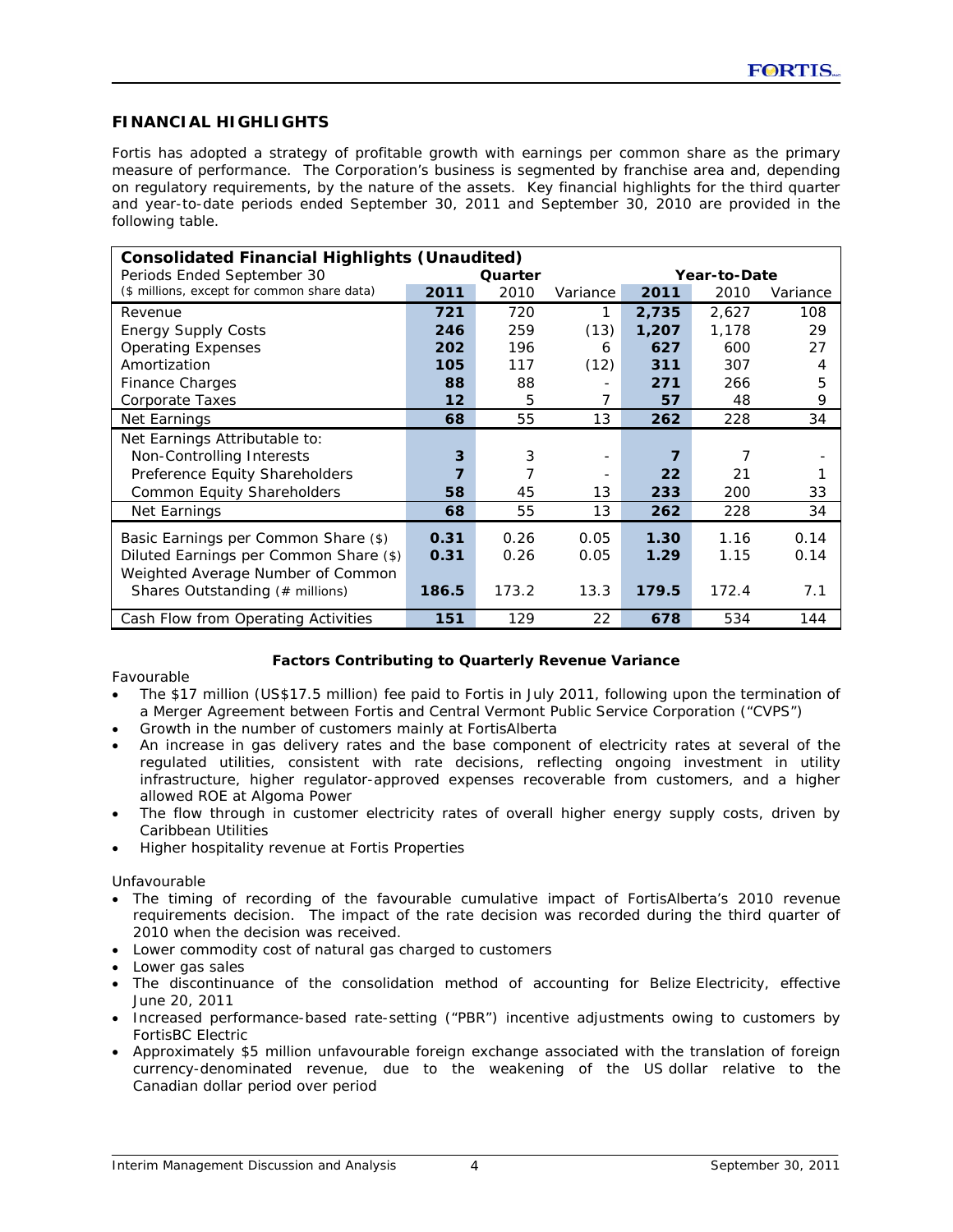### **Factors Contributing to Year-to-Date Revenue Variance**

#### *Favourable*

- The same factors as discussed above for the quarter
- Overall higher electricity sales
- Higher gas sales
- The recognition of \$3 million of accrued revenue at FortisAlberta year-to-date 2011 related primarily to the cumulative 2010 and year-to-date 2011 allowed return and recovery of amortization on the additional \$22 million in capital expenditures associated with the Automated Metering Project, as approved by the regulator to be included in rate base

### *Unfavourable*

- Lower commodity cost of natural gas charged to customers
- Increased PBR incentive adjustments, as discussed above for the quarter
- The discontinuance of the consolidation method of accounting for Belize Electricity, effective June 20, 2011
- Approximately \$15 million associated with unfavourable foreign currency translation

### **Factors Contributing to Quarterly Energy Supply Costs Variance**

#### *Favourable*

- Lower commodity cost of natural gas
- Lower gas sales
- The discontinuance of the consolidation method of accounting for Belize Electricity, effective June 20, 2011
- Approximately \$3 million associated with favourable foreign currency translation

#### *Unfavourable*

• Increased fuel costs at Caribbean Utilities

#### **Factors Contributing to Year-to-Date Energy Supply Costs Variance**

#### *Unfavourable*

- Overall higher gas and electricity sales
- Increased fuel costs at Caribbean Utilities

#### *Favourable*

- Lower commodity cost of natural gas
- The discontinuance of the consolidation method of accounting for Belize Electricity, effective June 20, 2011
- Lower-than-expected purchased power costs at FortisBC Electric
- Approximately \$9 million associated with favourable foreign currency translation

### **Factors Contributing to Quarterly Operating Expenses Variance**

#### *Unfavourable*

- Higher operating expenses at Newfoundland Power, mainly due to the regulator-approved change in the accounting treatment for other post-employment benefit ("OPEB") costs
- Wage and general inflationary cost increases
- The regulator-approved reversal in the third quarter of 2010 of \$5 million (\$4 million after tax) of previously expensed project overrun costs related to the conversion of Whistler customer appliances from propane to natural gas

#### *Favourable*

- The discontinuance of the consolidation method of accounting for Belize Electricity, effective June 20, 2011
- Operating costs of approximately \$2 million incurred during the third quarter of 2010 at Newfoundland Power as a result of Hurricane Igor
- Lower-than-expected operating expenses for the third quarter of 2011 at the FortisBC Energy companies, due to the timing of spending and capitalization of certain operating expenses during 2011
- Approximately \$1 million associated with favourable foreign currency translation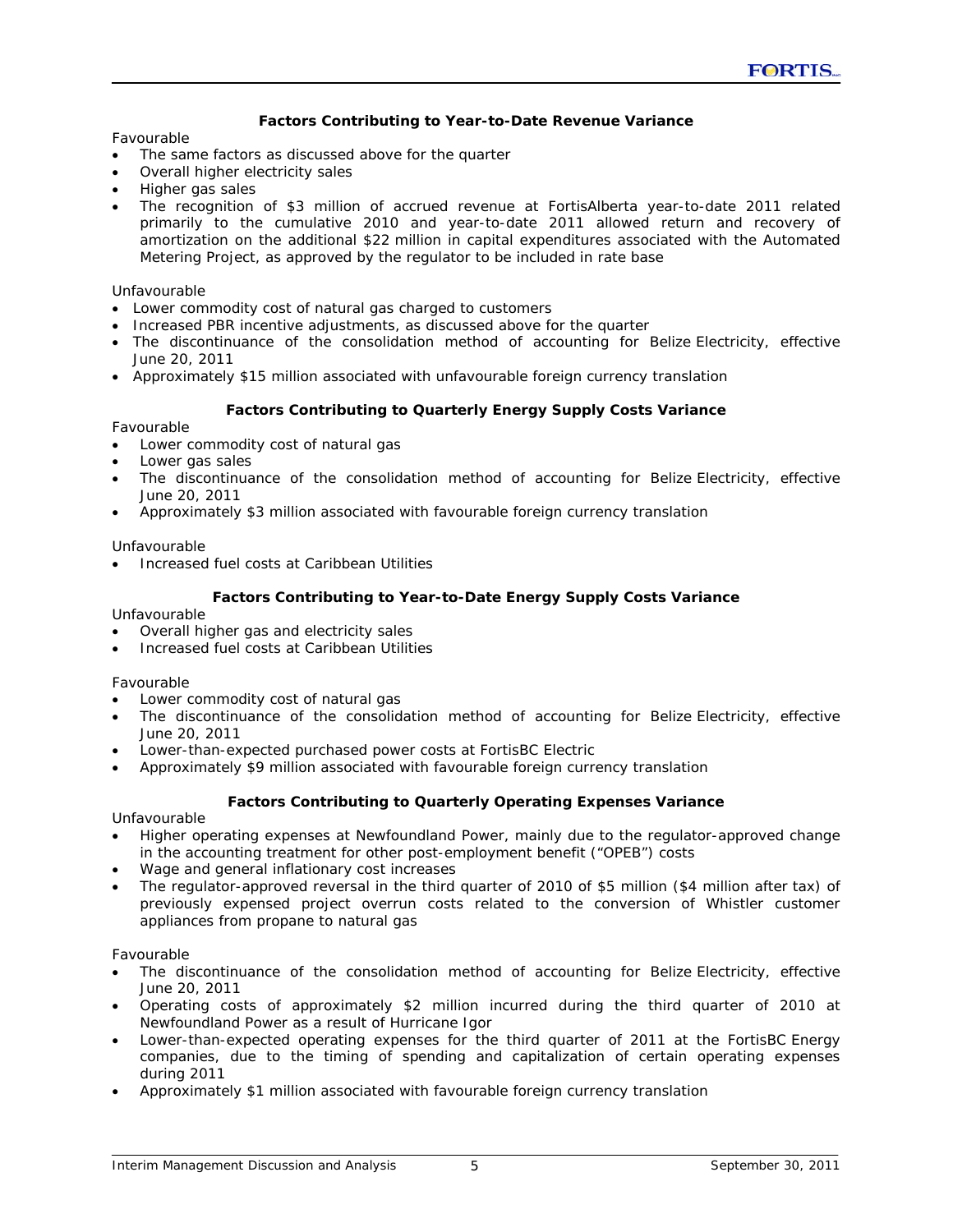### **Factors Contributing to Year-to-Date Operating Expenses Variance**

### *Unfavourable*

- The same factors as discussed above for the quarter
- Higher operating expenses year to date at the FortisBC Energy companies, due to the timing of spending of certain regulator-approved increased operating expenses during 2011

### *Favourable*

- The discontinuance of the consolidation method of accounting for Belize Electricity, effective June 20, 2011
- Operating costs of approximately \$2 million incurred during the third quarter of 2010 at Newfoundland Power as a result of Hurricane Igor
- Higher corporate operating expenses incurred in the first half of 2010 related to business development costs
- Approximately \$2 million associated with favourable foreign currency translation

### **Factors Contributing to Quarterly Amortization Costs Variance**

### *Favourable*

- Lower amortization costs at FortisAlberta, due to the timing of recording of the cumulative impact of FortisAlberta's 2010 revenue requirements decision. The impact of the rate decision was recorded during the third quarter of 2010 when the decision was received.
- The discontinuance of the consolidation method of accounting for Belize Electricity, effective June 20, 2011
- Approximately \$0.5 million associated with favourable foreign currency translation

#### *Unfavourable*

• Continued investment in utility infrastructure and income producing properties, combined with the commissioning of the liquefied natural gas ("LNG") storage facility during the second quarter of 2011

### **Factors Contributing to Year-to-Date Amortization Costs Variance**

#### *Unfavourable*

The same factor as discussed above for the quarter

#### *Favourable*

- Reduced amortization costs in 2011 at the FortisBC Energy companies, mainly due to the retirement late in 2010 of certain general plant assets and the amortization in 2011 of a regulatory deferral account
- Regulator-approved increased amortization costs at Newfoundland Power year-to-date 2010, due to approximately \$3 million of adjustments related to an amortization study
- The discontinuance of the consolidation method of accounting for Belize Electricity, effective June 20, 2011
- Approximately \$2 million associated with favourable foreign currency translation

### **Factors Contributing to Quarterly and Year-to-Date Finance Charges Variances**

#### *Favourable*

- A net foreign exchange gain associated with the previously hedged investment in Belize Electricity
- The refinancing of maturing corporate debt at lower rates
- Higher capitalized allowance for funds used during construction ("AFUDC") year to date, mainly at the FortisBC Energy companies and FortisAlberta

#### *Unfavourable*

- Higher debt levels in support of the utilities' capital expenditure programs
- Lower capitalized AFUDC for the quarter, mainly at FortisBC Electric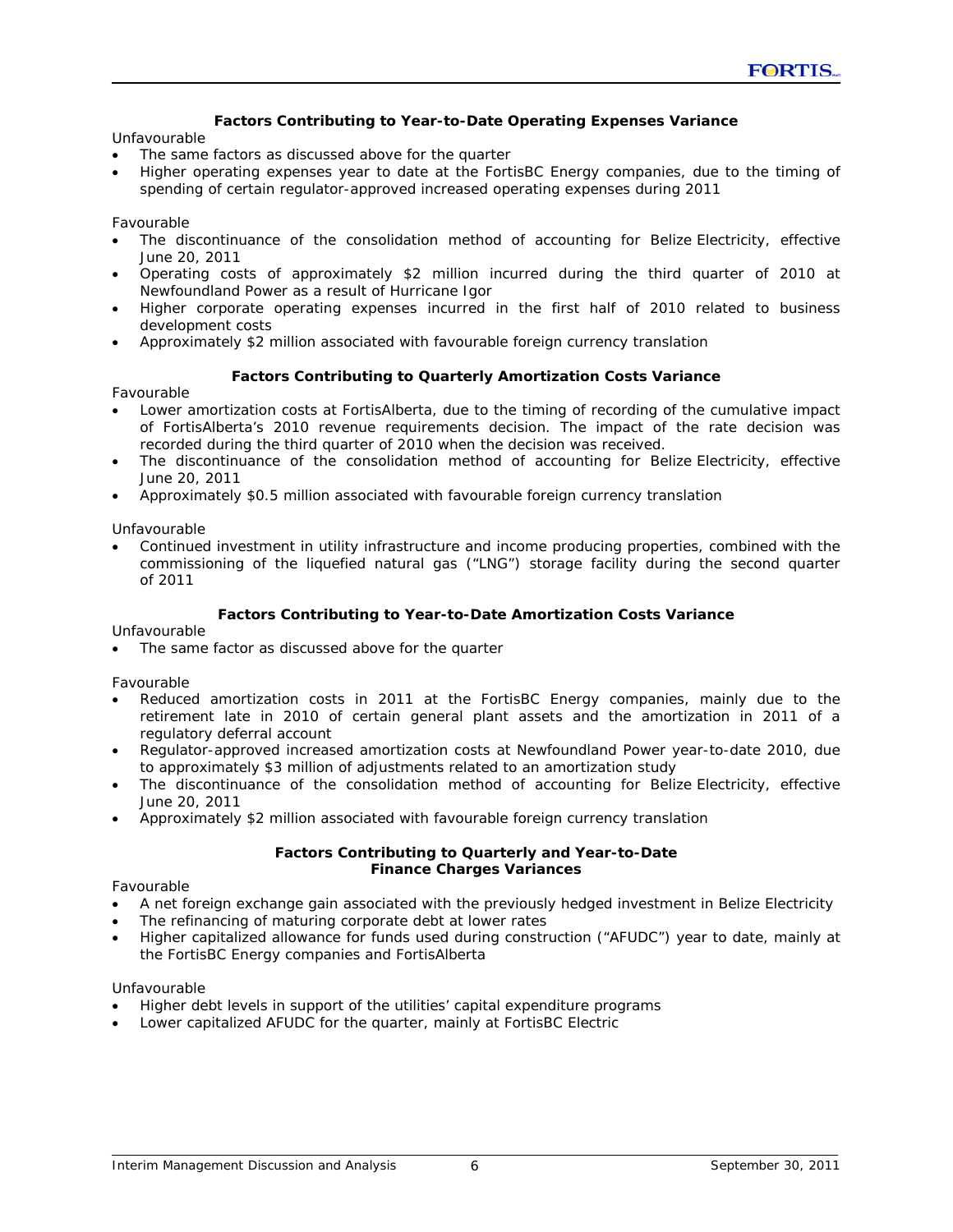### **Factors Contributing to Quarterly and Year-to-Date Corporate Taxes Variances**

*Unfavourable* 

- Higher proportion of consolidated income earned in taxable jurisdictions
- Lower deductions for income tax purposes compared to accounting purposes

#### *Favourable*

• Lower statutory income tax rates

#### **Factors Contributing to Quarterly and Year-to-Date Earnings Variances**

*Favourable* 

- The \$11 million after-tax fee paid to Fortis in July 2011, following upon the termination of the Merger Agreement between Fortis and CVPS
- An approximate \$6 million and \$17 million earnings impact for the quarter and year to date, respectively, related to rate base growth, mainly at the regulated utilities in western Canada, due to continued investment in utility infrastructure
- A net foreign exchange gain of approximately \$2.5 million after tax, associated with the previously hedged investment in Belize Electricity
- Higher corporate operating expenses incurred in the first half of 2010 related to business development costs
- The cumulative allowed return and recovery of amortization of approximately \$1.5 million, relating to 2010, on the additional capital expenditures at FortisAlberta included in rate base associated with the Automated Metering Project, as discussed above, as recorded in the second quarter of 2011
- Overall higher electricity sales year to date, and growth in the number of customers at FortisAlberta
- Higher capitalized AFUDC year to date, mainly at the FortisBC Energy companies and FortisAlberta
- Lower-than-expected operating costs for the third quarter of 2011 at the FortisBC Energy companies, due to the timing of spending and capitalization of certain operating expenses during 2011
- Lower-than-expected purchased power costs at FortisBC Electric year to date
- A higher allowed ROE at Algoma Power

### *Unfavourable*

- The regulator-approved reversal in the third quarter of 2010 of \$4 million after tax of previously expensed project overrun costs related to the conversion of Whistler customer appliances from propane to natural gas
- Higher operating expenses at the FortisBC Energy companies year-to-date 2011, due to the timing of spending of certain regulator-approved increased operating expenses during 2011
- The discontinuance of the consolidation method of accounting for Belize Electricity, effective June 20, 2011. There was no earnings contribution from Belize Electricity year-to-date 2011, while the company contributed approximately \$2 million in earnings for each of the third quarter and year-to-date period in 2010.
- Decreased earnings from non-regulated hydroelectric generation operations, mainly reflecting decreased production at BECOL due to lower rainfall
- Lower capitalized AFUDC for the quarter, mainly at FortisBC Electric
- The timing of recording the 2010 revenue requirements decision at FortisAlberta. The favourable cumulative impact of the decision was recorded during the third quarter of 2010 when the decision was received.
- Approximately \$1 million for the quarter and \$1.5 million year to date associated with unfavourable foreign currency translation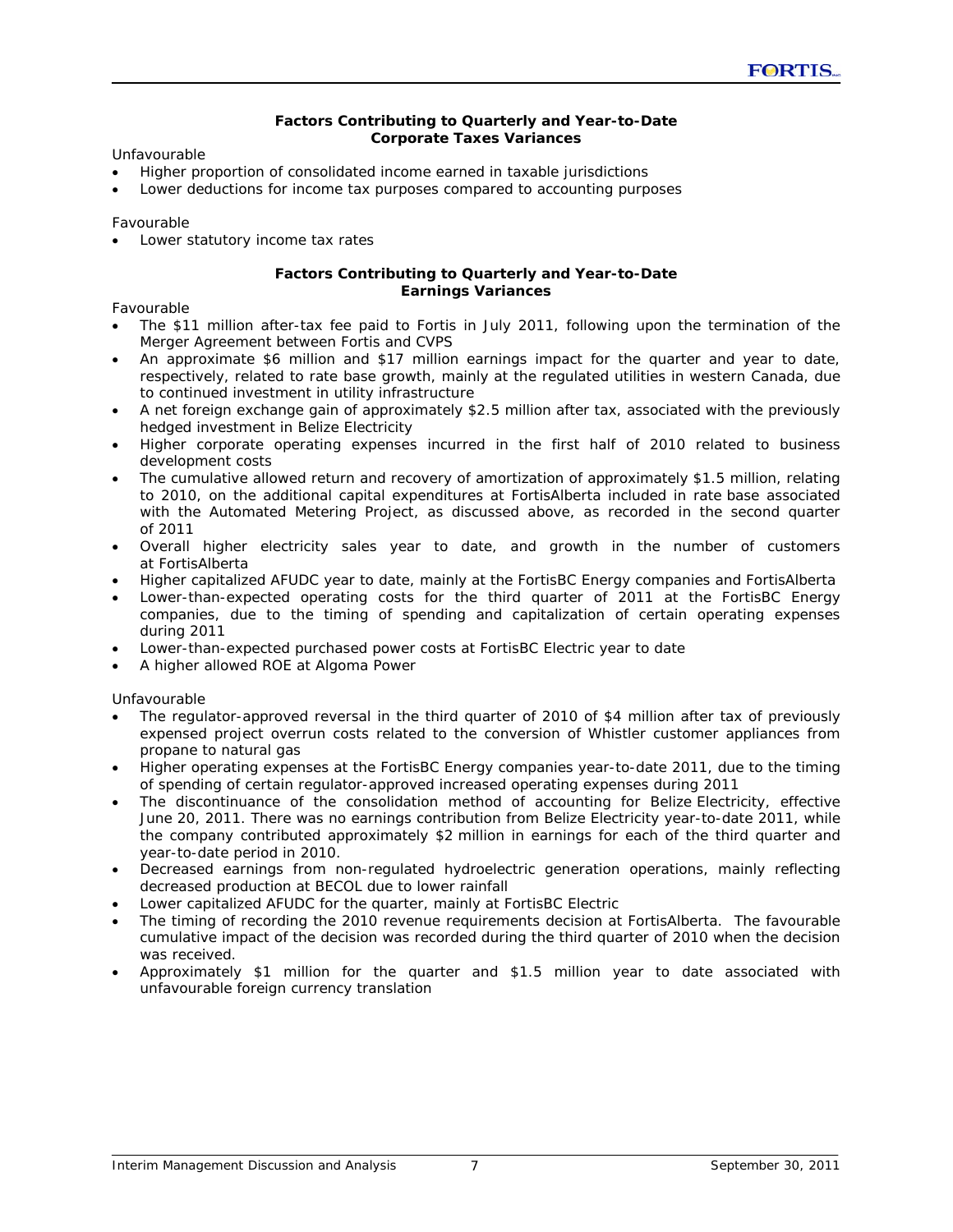## **SEGMENTED RESULTS OF OPERATIONS**

| Segmented Net Earnings Attributable to Common Equity Shareholders (Unaudited) |                         |      |          |      |      |          |  |  |
|-------------------------------------------------------------------------------|-------------------------|------|----------|------|------|----------|--|--|
| Periods Ended September 30                                                    | Quarter<br>Year-to-Date |      |          |      |      |          |  |  |
| $($$ millions)                                                                | 2011                    | 2010 | Variance | 2011 | 2010 | Variance |  |  |
| <b>Regulated Gas Utilities - Canadian</b>                                     |                         |      |          |      |      |          |  |  |
| FortisBC Energy Companies                                                     | (3)                     | (5)  | 2        | 88   | 85   | 3        |  |  |
| <b>Regulated Electric Utilities -</b>                                         |                         |      |          |      |      |          |  |  |
| Canadian                                                                      |                         |      |          |      |      |          |  |  |
| FortisAlberta                                                                 | 19                      | 19   |          | 59   | 51   | 8        |  |  |
| <b>FortisBC Electric</b>                                                      | 10                      | 11   | (1)      | 38   | 33   | 5        |  |  |
| Newfoundland Power                                                            | 8                       | 8    |          | 26   | 26   |          |  |  |
| Other Canadian Electric Utilities                                             | 6                       | 5    |          | 18   | 14   | 4        |  |  |
|                                                                               | 43                      | 43   |          | 141  | 124  | 17       |  |  |
| Regulated Electric Utilities - Caribbean                                      | 6                       | 8    | (2)      | 16   | 19   | (3)      |  |  |
| Non-Regulated - Fortis Generation                                             | 8                       | 9    | (1)      | 13   | 14   | (1)      |  |  |
| Non-Regulated - Fortis Properties                                             | 9                       | 9    |          | 18   | 19   | (1)      |  |  |
| Corporate and Other                                                           | (5)                     | (19) | 14       | (43) | (61) | 18       |  |  |
| Net Earnings Attributable to                                                  |                         |      |          |      |      |          |  |  |
| <b>Common Equity Shareholders</b>                                             | 58                      | 45   | 13       | 233  | 200  | 33       |  |  |

### **Segmented Net Earnings Attributable to Common Equity Shareholders (Unaudited)**

For a discussion of the nature of regulation and material regulatory decisions and applications pertaining to the Corporation's regulated utilities, refer to the "Regulatory Highlights" section of this MD&A. A discussion of the financial results of the Corporation's reporting segments is as follows.

## **REGULATED GAS UTILITIES - CANADIAN**

### **FORTISBC ENERGY COMPANIES** *(1)*

| Gas Volumes by Major Customer Category (Unaudited)           |        |         |          |              |         |          |  |  |  |  |  |
|--------------------------------------------------------------|--------|---------|----------|--------------|---------|----------|--|--|--|--|--|
| Periods Ended September 30                                   |        | Quarter |          | Year-to-Date |         |          |  |  |  |  |  |
| (TJ)                                                         | 2011   | 2010    | Variance | 2011         | 2010    | Variance |  |  |  |  |  |
| Core - Residential and Commercial                            | 10,560 | 12,342  | (1, 782) | 85,959       | 76,600  | 9.359    |  |  |  |  |  |
| Industrial                                                   | 820    | 840     | (20)     | 3,937        | 3,708   | 229      |  |  |  |  |  |
| <b>Total Sales Volumes</b>                                   | 11,380 | 13,182  | (1,802)  | 89,896       | 80,308  | 9.588    |  |  |  |  |  |
| <b>Transportation Volumes</b>                                | 11,858 | 11,458  | 400      | 49,072       | 41,958  | 7,114    |  |  |  |  |  |
| Throughput under Fixed Revenue                               |        |         |          |              |         |          |  |  |  |  |  |
| Contracts                                                    | 69     | 3,592   | (3, 523) | 1,034        | 10,358  | (9, 324) |  |  |  |  |  |
| <b>Total Gas Volumes</b><br>$\mathcal{L} \times \mathcal{N}$ | 23,307 | 28,232  | (4,925)  | 140,002      | 132,624 | 7,378    |  |  |  |  |  |

*(1)* The FortisBC Energy companies are comprised of FEI, FEVI and FEWI.

### **Factors Contributing to Quarterly Gas Volumes Variances**

#### *Unfavourable*

- Lower volumes under fixed revenue contracts, mainly due to higher precipitation, which made it more cost efficient for a large customer to not utilize its natural gas-powered generating facility for significant periods during 2011
- Lower average consumption by residential and commercial customers as a result of warmer weather

*Favourable* 

• Higher transportation volumes reflecting improving economic conditions favourably affecting the forestry and mining sectors and some mining customers burning more natural gas due to a shortage of coal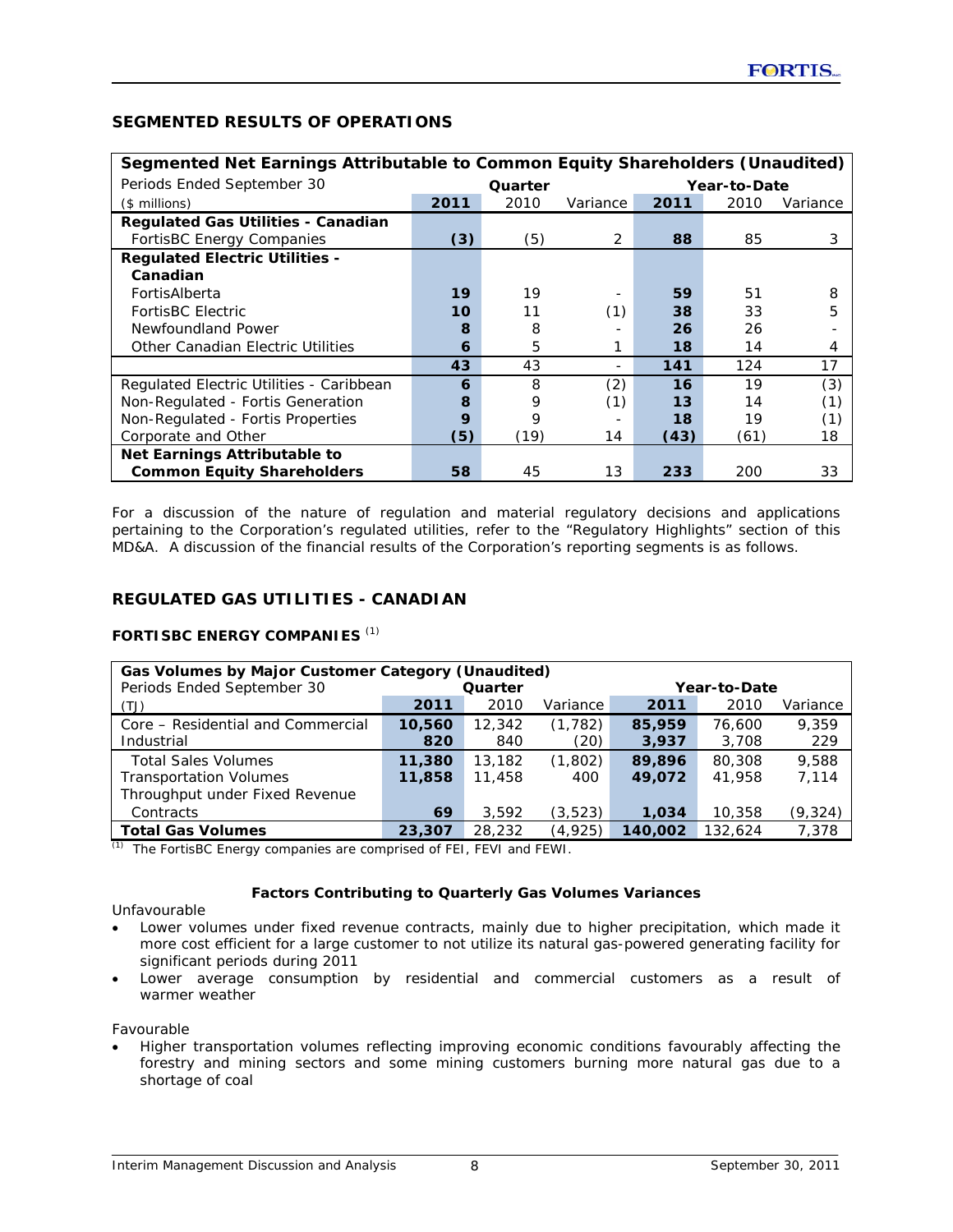### **Factors Contributing to Year-to-Date Gas Volumes Variances**

#### *Favourable*

- Higher average consumption by residential and commercial customers as a result of cooler weather for the first half of 2011
- Higher transportation volumes, for the same reasons as discussed above for the quarter

#### *Unfavourable*

• Lower volumes under fixed revenue contracts, for the same reason as discussed above for the quarter

Customer additions were 1,965 year-to-date 2011 compared to 3,460 during the same period in 2010. Customer additions decreased due to lower building activity during 2011.

The FortisBC Energy companies earn approximately the same margin regardless of whether a customer contracts for the purchase and delivery of natural gas or for the transportation only of natural gas. As a result of the operation of regulator-approved deferral mechanisms, changes in consumption levels and energy supply costs from those forecast to set residential and commercial customer gas rates do not materially affect earnings.

Seasonality has a material impact on the earnings of the FortisBC Energy companies as a major portion of the gas distributed is used for space heating. Most of the annual earnings of the FortisBC Energy companies are realized in the first and fourth quarters.

| <b>Financial Highlights (Unaudited)</b> |      |              |          |       |       |          |
|-----------------------------------------|------|--------------|----------|-------|-------|----------|
| Periods Ended September 30              |      | Year-to-Date |          |       |       |          |
| $($$ millions)                          | 2011 | 2010         | Variance | 2011  | 2010  | Variance |
| Revenue                                 | 198  | 206          | (8)      | 1,093 | 1.067 | 26       |
| (Loss) earnings                         | (3)  | (5)          |          | 88    | 85    | っ<br>ັ   |

### **Factors Contributing to Quarterly Revenue Variance**

### *Unfavourable*

- Lower commodity cost of natural gas charged to customers
- Lower average gas consumption by residential and commercial customers, partially offset by higher transportation volumes to forestry and mining customers

#### *Favourable*

• An increase in the delivery component of customer rates, mainly due to ongoing investment in utility infrastructure and higher regulator-approved operating expenses recoverable from customers

### **Factors Contributing to Year-to-Date Revenue Variance**

#### *Favourable*

- The same factor as discussed above for the quarter
- Higher average gas consumption by residential and commercial customers
- Higher transportation volumes to forestry and mining customers

#### *Unfavourable*

• Lower commodity cost of natural gas charged to customers

### **Factors Contributing to Quarterly Loss Variance**

#### *Favourable*

- Rate base growth, due to continued investment in utility infrastructure
- Lower-than-expected operating expenses for the third quarter of 2011, due to the timing of spending and capitalization of certain operating expenses during 2011
- Lower effective corporate income taxes reflecting a lower statutory income tax rate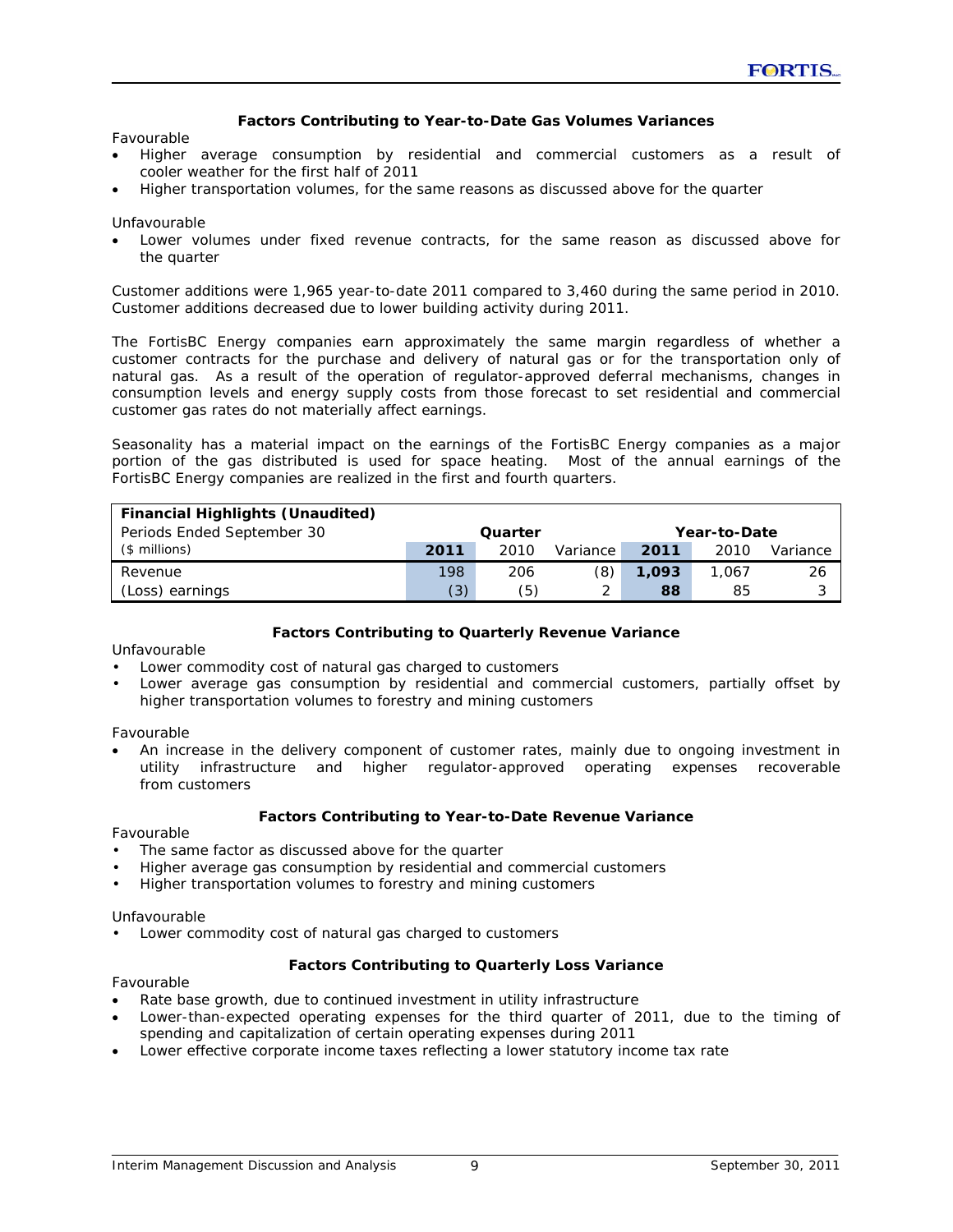### *Unfavourable*

• The regulator-approved reversal in the third quarter of 2010 of \$4 million after tax of previously expensed project overrun costs related to the conversion of Whistler customer appliances from propane to natural gas

### **Factors Contributing to Year-to-Date Earnings Variance**

#### *Favourable*

- Rate base growth, due to continued investment in utility infrastructure
- Lower-than-expected amortization costs, mainly due to the retirement late in 2010 of certain general plant assets
- Higher transportation volumes to forestry and mining customers
- Higher capitalized AFUDC
- Lower effective corporate income taxes reflecting a lower statutory income tax rate

### *Unfavourable*

- Higher operating expenses, due to the timing of spending of regulator-approved increased operating expenses during 2011, driven by labour and benefits costs and consulting expenses related to feasibility studies
- The regulator-approved reversal in the third quarter of 2010 of \$4 million after tax of previously expensed project overrun costs related to the conversion of Whistler customer appliances from propane to natural gas
- Higher finance charges associated with credit facility borrowings

## **REGULATED ELECTRIC UTILITIES - CANADIAN**

### **FORTISALBERTA**

| <b>Financial Highlights (Unaudited)</b> |       | Quarter |          |         | Year-to-Date |          |
|-----------------------------------------|-------|---------|----------|---------|--------------|----------|
| Periods Ended September 30              | 2011  | 2010    | Variance | 2011    | 2010         | Variance |
| Energy Deliveries (GWh)                 | 3.911 | 3,778   | 133      | 12, 135 | 11.611       | 524      |
| Revenue (\$ millions)                   | 103   | 109     | (6)      | 310     | 289          | 21       |
| Earnings (\$ millions)                  | 19    | 19      | -        | 59      | 51           |          |

### **Factors Contributing to Quarterly Energy Deliveries Variance**

*Favourable* 

- Higher average consumption by commercial and farm and irrigation customers, due to differences in temperature and rainfall period over period
- Growth in the number of customers, mainly residential and commercial, with the total number of customers increasing by approximately 8,800 quarter over quarter

#### *Unfavourable*

• Lower average consumption by residential customers, due to warmer-than-average temperatures, which decreased home-heating load

### **Factors Contributing to Year-to-Date Energy Deliveries Variance**

### *Favourable*

- The same factors as discussed above for the quarter
- Higher average consumption by residential customers due to cooler-than-average temperatures during the first quarter of 2011, which increased home-heating load

As a significant portion of FortisAlberta's distribution revenue is derived from fixed or largely fixed billing determinants, changes in quantities of energy delivered are not entirely correlated with changes in revenue. Revenue is a function of numerous variables, many of which are independent of actual energy deliveries.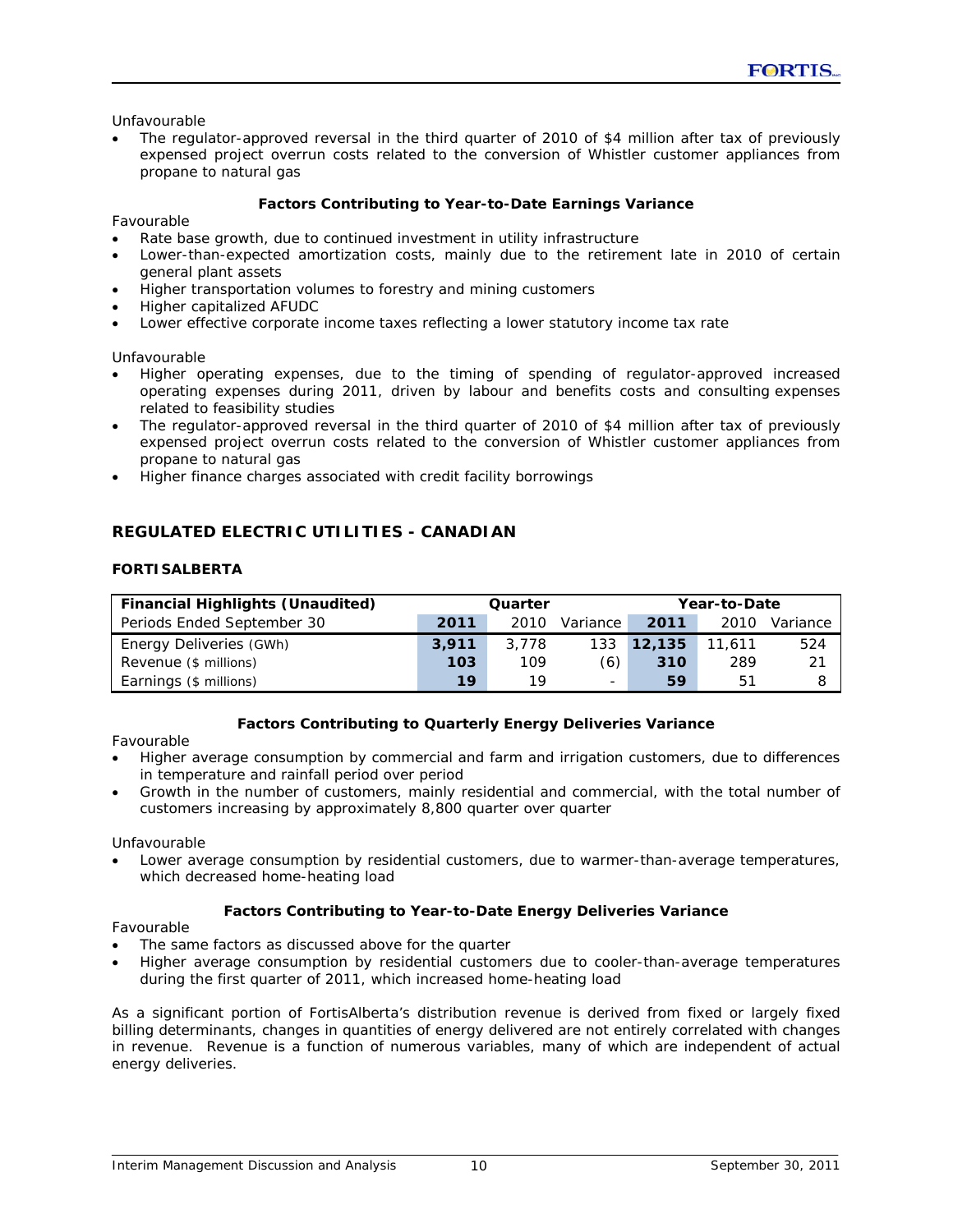### **Factors Contributing to Quarterly Revenue Variance**

*Unfavourable* 

• The favourable cumulative impact of the 2010 revenue requirements decision was recorded during the third quarter of 2010 when the decision was received. Approximately \$14 million of the total revenue accrued in the third quarter of 2010, as a result of the rate decision, related to the first half of 2010. Most of the rate revenue accrual related to regulator-approved increased amortization, operating costs and interest expense.

### *Favourable*

- A 4.7% increase in base customer electricity distribution rates over 2010 rates, effective January 1, 2011. The increase in base rates was primarily due to ongoing investment in utility infrastructure.
- Growth in the number of customers

### **Factors Contributing to Year-to-Date Revenue Variance**

### *Favourable*

- The 4.7% increase in base customer electricity distribution rates, as discussed above for the quarter
- The recognition of \$3 million of accrued revenue year-to-date 2011 related primarily to the cumulative allowed return and recovery of amortization on the additional capital expenditures approved by the regulator to be included in rate base associated with the Automated Metering Project. Approximately \$1.5 million of the accrual related to 2010. For further information, refer to the "Material Regulatory Decisions and Applications – FortisAlberta" section of this MD&A.
- Growth in the number of customers

### **Factors Contributing to Quarterly Earnings Variance**

*Favourable* 

- Rate base growth, due to continued investment in utility infrastructure
- Higher-than-expected customer growth and energy deliveries

### *Unfavourable*

• The timing of recording the 2010 revenue requirements decision. The favourable cumulative impact of the decision was recorded during the third quarter of 2010 when the decision was received.

### **Factors Contributing to Year-to-Date Earnings Variance**

### *Favourable*

- The same factors as discussed above for the quarter
- The cumulative allowed return and recovery of amortization of approximately \$1.5 million, relating to 2010, on the additional capital expenditures associated with the Automated Metering Project, as discussed above
- A \$1 million gain on the sale of property during the first quarter of 2011
- Higher capitalized AFUDC

In August 2011 FortisAlberta filed a short-form prospectus which contemplates the issuance of up to \$500 million senior unsecured debentures over the 25-month period through to September 2013. For further information, refer to the "Subsequent Events" section of this MD&A.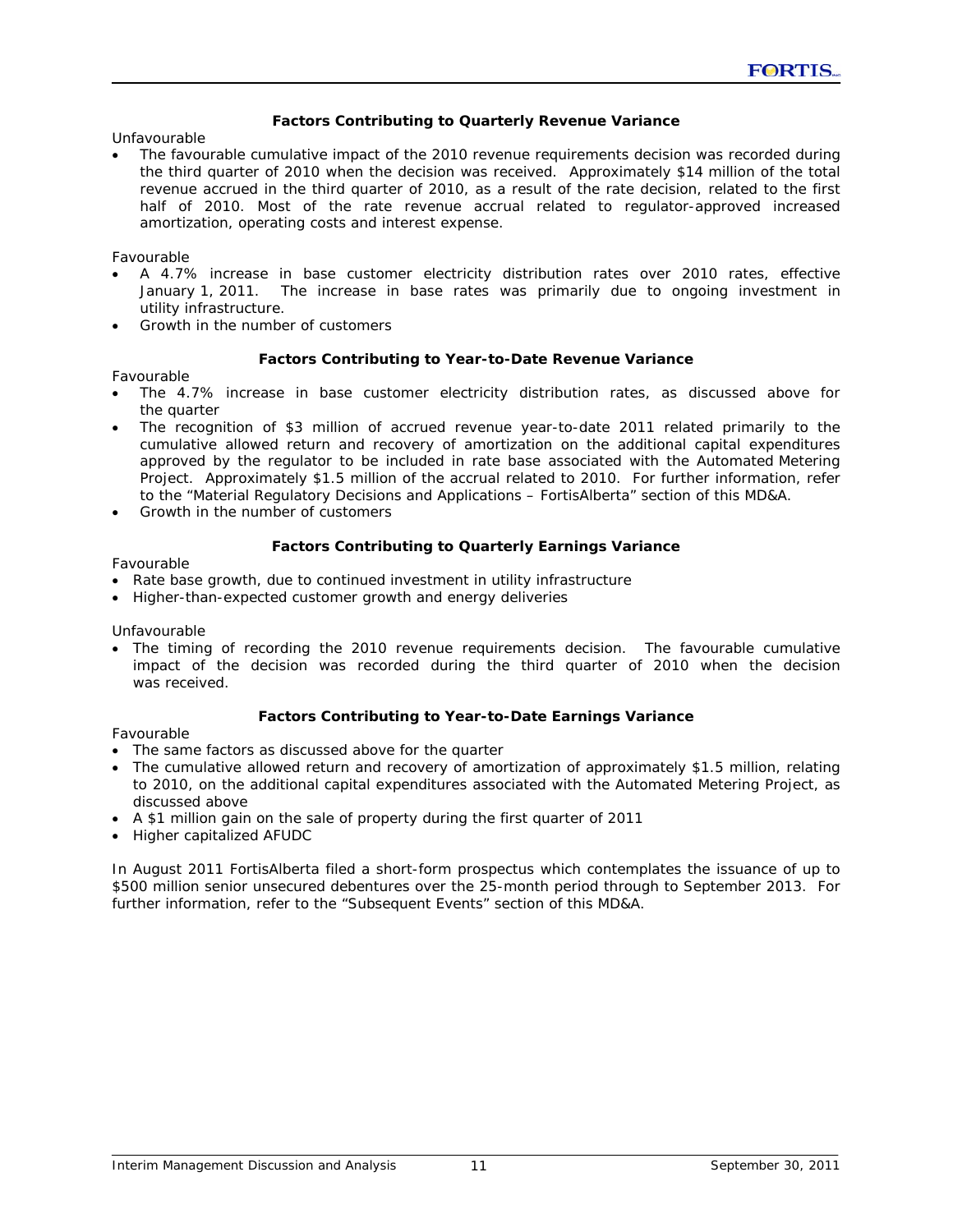### **FORTISBC ELECTRIC** *(1)*

| <b>Financial Highlights (Unaudited)</b> | Quarter |      |          | Year-to-Date |       |          |  |  |
|-----------------------------------------|---------|------|----------|--------------|-------|----------|--|--|
| Periods Ended September 30              | 2011    | 2010 | Variance | 2011         | 2010  | Variance |  |  |
| Electricity Sales (GWh)                 | 713     | 709  |          | 2,300        | 2.199 | 101      |  |  |
| Revenue (\$ millions)                   | 67      | 62   | 5        | 215          | 193   | 22       |  |  |
| Earnings (\$ millions)                  | 10.     | 11   |          | 38           | 33    | 5        |  |  |

*(1)* Formerly referred to as FortisBC, and includes the regulated operations of FortisBC Inc. and operating, maintenance and management services related to the Waneta, Brilliant and Arrow Lakes hydroelectric generating plants and the distribution system owned by the City of Kelowna. Excludes the non-regulated generation operations of FortisBC Inc.'s wholly owned partnership, Walden Power Partnership.

#### **Factors Contributing to Quarterly and Year-to-Date Electricity Sales Variances**

### *Favourable*

- Growth in the number of customers
- Lower average consumption during the first quarter of 2010, due to warmer-than-average temperatures experienced during that period, resulting in higher electricity sales year to date

#### **Factors Contributing to Quarterly and Year-to-Date Revenue Variances**

#### *Favourable*

- A 6.6% increase in customer electricity rates, effective January 1, 2011, mainly reflecting ongoing investment in utility infrastructure
- A refundable interim 1.4% and a 2.9% increase in customer electricity rates, effective June 1, 2011 and September 1, 2010, respectively, as a result of the flow through to customers of increased purchased power costs charged to FortisBC Electric by BC Hydro
- The 0.6% and 4.6% increase in electricity sales for the quarter and year to date, respectively
- Higher revenue contribution from non-regulated operating, maintenance and management services
- Higher wheeling revenue year to date

#### *Unfavourable*

- Higher-than-expected PBR incentive adjustments owing to customers
- Lower surplus electricity sales

### **Factors Contributing to Quarterly Earnings Variance**

#### *Unfavourable*

- Lower capitalized AFUDC, due to fewer assets under construction during 2011
- Higher effective corporate income taxes, mainly due to lower deductions for income tax purposes compared to accounting purposes

#### *Favourable*

• Rate base growth, due to continued investment in utility infrastructure

### **Factors Contributing to Year-to-Date Earnings Variance**

#### *Favourable*

- Rate base growth, for the same reason as discussed above for the quarter
- Lower-than-expected energy supply costs primarily due to lower average market-priced purchased power costs, partially offset by the related incentive owing back to customers
- Lower-than-expected average consumption in the first quarter of 2010, for the same reason discussed above

#### *Unfavourable*

The same factors as discussed above for the quarter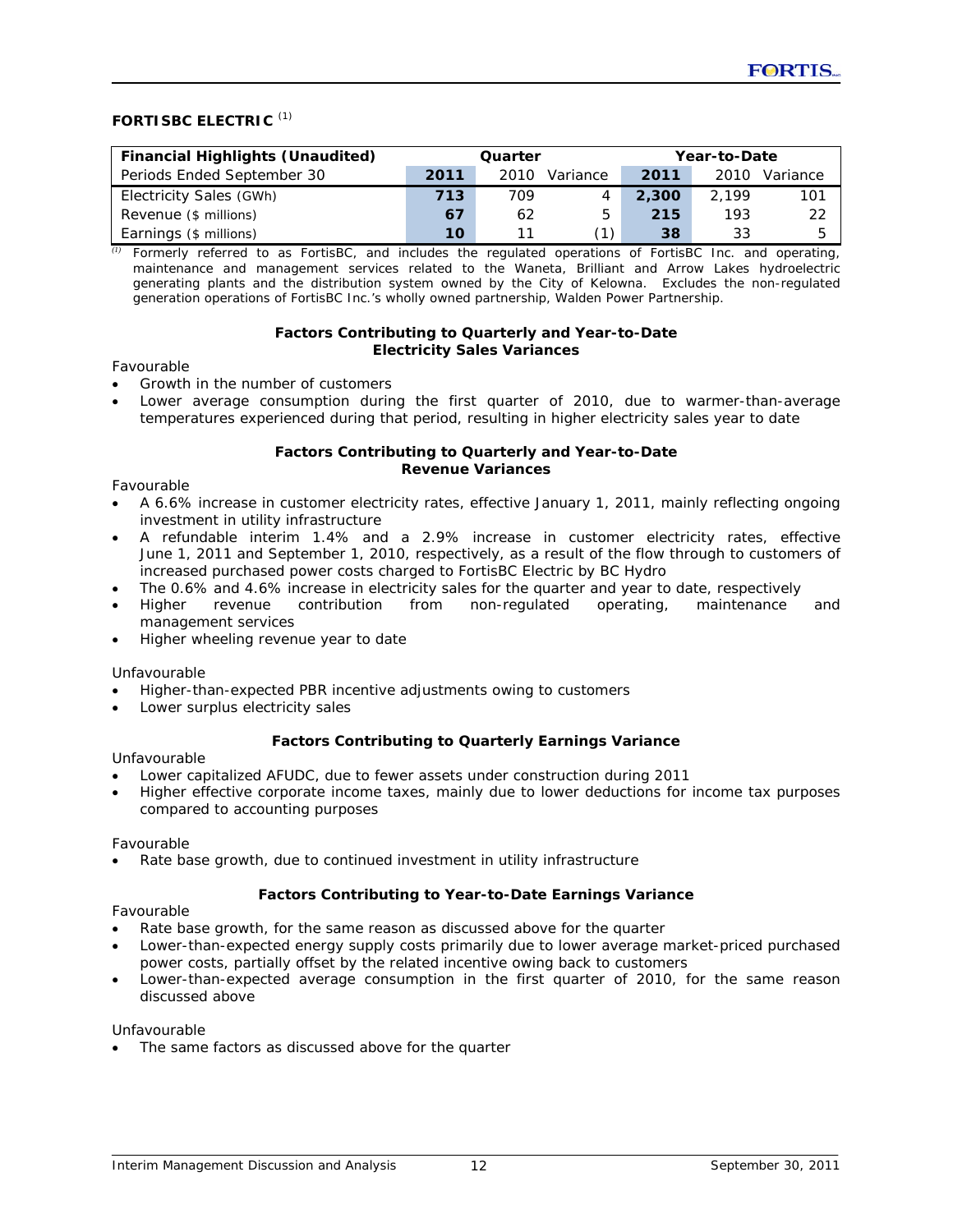### **NEWFOUNDLAND POWER**

| <b>Financial Highlights (Unaudited)</b> | Year-to-Date<br>Quarter |      |                          |       |       |                          |
|-----------------------------------------|-------------------------|------|--------------------------|-------|-------|--------------------------|
| Periods Ended September 30              | 2011                    | 2010 | Variance                 | 2011  | 2010  | Variance                 |
| Electricity Sales (GWh)                 | 923                     | 916  |                          | 4,026 | 3.931 | 95                       |
| Revenue (\$ millions)                   | 101                     | 99   |                          | 417   | 403   | 14                       |
| Earnings (\$ millions)                  |                         |      | $\overline{\phantom{m}}$ | 26    | 26    | $\overline{\phantom{m}}$ |

#### **Factors Contributing to Quarterly and Year-to-Date Electricity Sales Variances**

### *Favourable*

- Growth in the number of customers
- Higher average consumption year to date reflecting the higher concentration of electric versus oil heating in new homes combined with strong economic growth

#### **Factors Contributing to Quarterly and Year-to-Date Revenue Variances**

### *Favourable*

- The 0.8% and 2.4% increase in electricity sales for the quarter and year to date, respectively
- An overall average 0.8% increase in customer electricity rates, effective January 1, 2011, mainly reflecting higher OPEB costs, partially offset by a decrease in the allowed ROE to 8.38% for 2011, down from 9.00% for 2010

#### *Unfavourable*

- Decreased amortization of regulatory liabilities and deferrals, as approved by the regulator
- Lower joint-use pole-related revenue, due to new support structure arrangements with Bell Aliant Inc. ("Bell Aliant"), effective January 1, 2011. For further information, refer to the "Material Regulatory Decisions and Applications – Newfoundland Power" and "Subsequent Events" sections of this MD&A.

#### **Factors Contributing to Quarterly and Year-to-Date Earnings Variances**

### *Favourable*

- Electricity sales growth
- Lower effective corporate income taxes, primarily due to a lower statutory income tax rate
- Operating expenses during the third quarter of 2010 included approximately \$2 million in additional operating labour and maintenance costs as a result of Hurricane Igor in September 2010

### *Unfavourable*

- The decrease in the allowed ROE, as reflected in customer rates
- Wage and general inflationary cost increases
- Higher employee-related operating expenses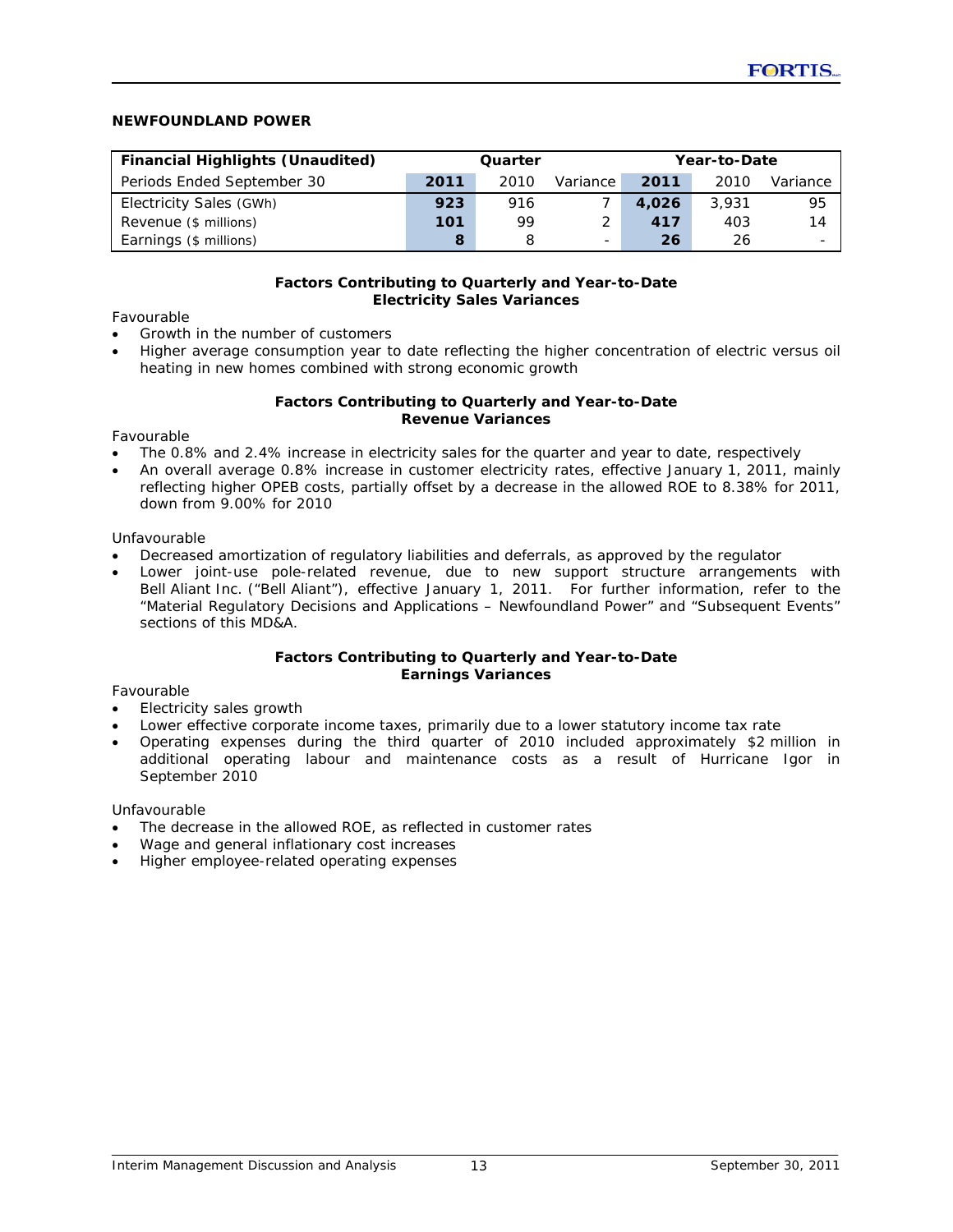## **OTHER CANADIAN ELECTRIC UTILITIES** *(1)*

| <b>Financial Highlights (Unaudited)</b> | Year-to-Date<br>Quarter |      |          |       |       |          |
|-----------------------------------------|-------------------------|------|----------|-------|-------|----------|
| Periods Ended September 30              | 2011                    | 2010 | Variance | 2011  | 2010  | Variance |
| Electricity Sales (GWh)                 | 582                     | 583  |          | 1.798 | 1,750 | 48       |
| Revenue (\$ millions)                   | 88                      | 87   |          | 256   | 244   | 12       |
| Earnings (\$ millions)                  |                         | .h   |          | 18    | 14    |          |

*(1)* Includes Maritime Electric and FortisOntario. FortisOntario mainly includes Canadian Niagara Power, Cornwall Electric and Algoma Power.

#### **Factors Contributing to Quarterly and Year-to-Date Electricity Sales Variances**

### *Favourable*

- Growth in the number of residential customers
- Higher average consumption, reflecting colder temperatures in Ontario and on Prince Edward Island ("PEI") during the first half of 2011 compared to the same period of 2010, which increased home-heating load, resulting in increased electricity sales year to date

#### *Unfavourable*

• Lower average consumption by industrial customers on PEI due to a reduction in farm crop storage and warehousing activities

#### **Factors Contributing to Quarterly and Year-to-Date Revenue Variances**

#### *Favourable*

- The 2.7% increase in electricity sales year to date
- An increase in the basic component of customer rates at Maritime Electric associated with the recovery of energy supply costs
- An average 3.8% increase in customer electricity rates at Algoma Power, effective December 1, 2010, reflecting an increase in the allowed ROE to 9.85% for 2011 from 8.57% for 2010 and the use of a forward test year for rate setting
- The flow through in customer electricity rates of higher energy supply costs at FortisOntario for the quarter

### *Unfavourable*

• Lower load demand revenue for the quarter from commercial customers on PEI

#### **Factors Contributing to Quarterly and Year-to-Date Earnings Variances**

#### *Favourable*

- A higher allowed ROE at Algoma Power and the use of a forward test year for rate setting, as reflected in customer rates for 2011
- Electricity sales growth year to date
- Lower effective corporate income taxes at FortisOntario, primarily due to higher deductions taken for income tax purposes compared to accounting purposes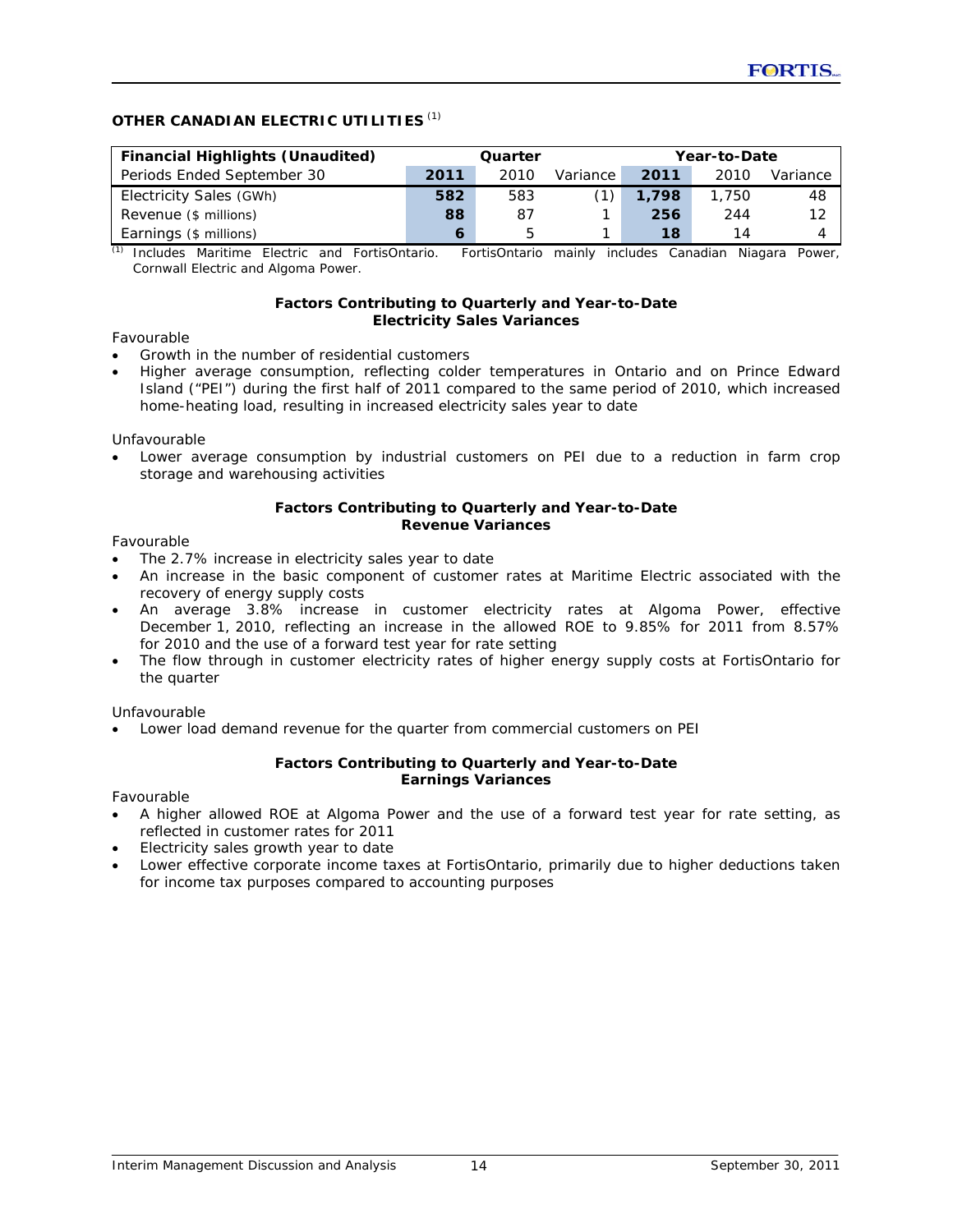## **REGULATED ELECTRIC UTILITIES - CARIBBEAN** *(1)*

| <b>Financial Highlights (Unaudited)</b> | Quarter |      |          |      | Year-to-Date |          |
|-----------------------------------------|---------|------|----------|------|--------------|----------|
| Periods Ended September 30              | 2011    | 2010 | Variance | 2011 | 2010         | Variance |
| Average US: CDN Exchange Rate (2)       | 0.98    | 1.04 | (0.06)   | 0.98 | 1.04         | (0.06)   |
| Electricity Sales (GWh)                 | 197     | 318  | (121)    | 744  | 880          | (136)    |
| Revenue (\$ millions)                   | 73      | 92   | (19)     | 236  | 251          | (15)     |
| Earnings (\$ millions)                  | 6       | 8    | (2)      | 16   | 19           | (3)      |

*(1)* Includes Caribbean Utilities on Grand Cayman, Cayman Islands, in which Fortis holds an approximate 59% controlling interest; wholly owned Fortis Turks and Caicos; and the financial results of the Corporation's approximate 70% controlling interest in Belize Electricity up to June 20, 2011. Effective June 20, 2011, the GOB enacted legislation leading to the expropriation of the Corporation's investment in Belize Electricity. As a result of no longer controlling the operations of the utility, Fortis discontinued the consolidation method of accounting for Belize Electricity, effective June 20, 2011. For further information, refer to the "Corporate Overview" and "Business Risk Management – Investment in Belize" sections of this MD&A.

*(2)* The reporting currency of Caribbean Utilities and Fortis Turks and Caicos is the US dollar. The reporting currency of Belize Electricity is the Belizean dollar, which is pegged to the US dollar at BZ\$2.00=US\$1.00.

#### **Factors Contributing to Quarterly and Year-to-Date Electricity Sales Variances**

#### *Unfavourable*

- The impact of the discontinuance of the consolidation method of accounting for Belize Electricity, effective June 20, 2011. For further information, refer to the "Corporate Overview" and "Business Risk Management – Investment in Belize" sections of this MD&A.
- Tempered energy consumption due to persistent challenging economic conditions in the region, a declining population, the high cost of fuel, and the early and extended closure of certain hotel and other commercial customers in the Turks and Caicos Islands resulting from a hurricane in August 2011
- Excluding Belize Electricity, electricity sales decreased 1% for the quarter and 1% year to date

### *Favourable*

• Growth in the number of customers in Grand Cayman and the Turks and Caicos Islands

#### **Factors Contributing to Quarterly and Year-to-Date Revenue Variances**

### *Unfavourable*

- The discontinuance of the consolidation method of accounting for Belize Electricity, effective June 20, 2011
- Approximately \$4 million for the quarter and \$14 million year to date of unfavourable foreign exchange associated with the translation of foreign currency-denominated revenue, due to the weakening of the US dollar relative to the Canadian dollar period over period
- Lower electricity sales

### *Favourable*

• The flow through in customer electricity rates of higher energy supply costs at Caribbean Utilities, due to an increase in the cost of fuel

#### **Factors Contributing to Quarterly and Year-to-Date Earnings Variances**

### *Unfavourable*

- Lower electricity sales
- The discontinuance of the consolidation method of accounting for Belize Electricity, effective June 20, 2011. There was no earnings contribution from Belize Electricity year-to-date 2011, while the Company contributed approximately \$2 million in earnings for each of the third quarter and year-to-date period in 2010.
- Approximately \$1 million associated with unfavourable foreign currency translation year to date

### *Favourable*

• Lower energy supply costs at Fortis Turks and Caicos, mainly due to more fuel-efficient production realized with the commissioning of new generation units at the utility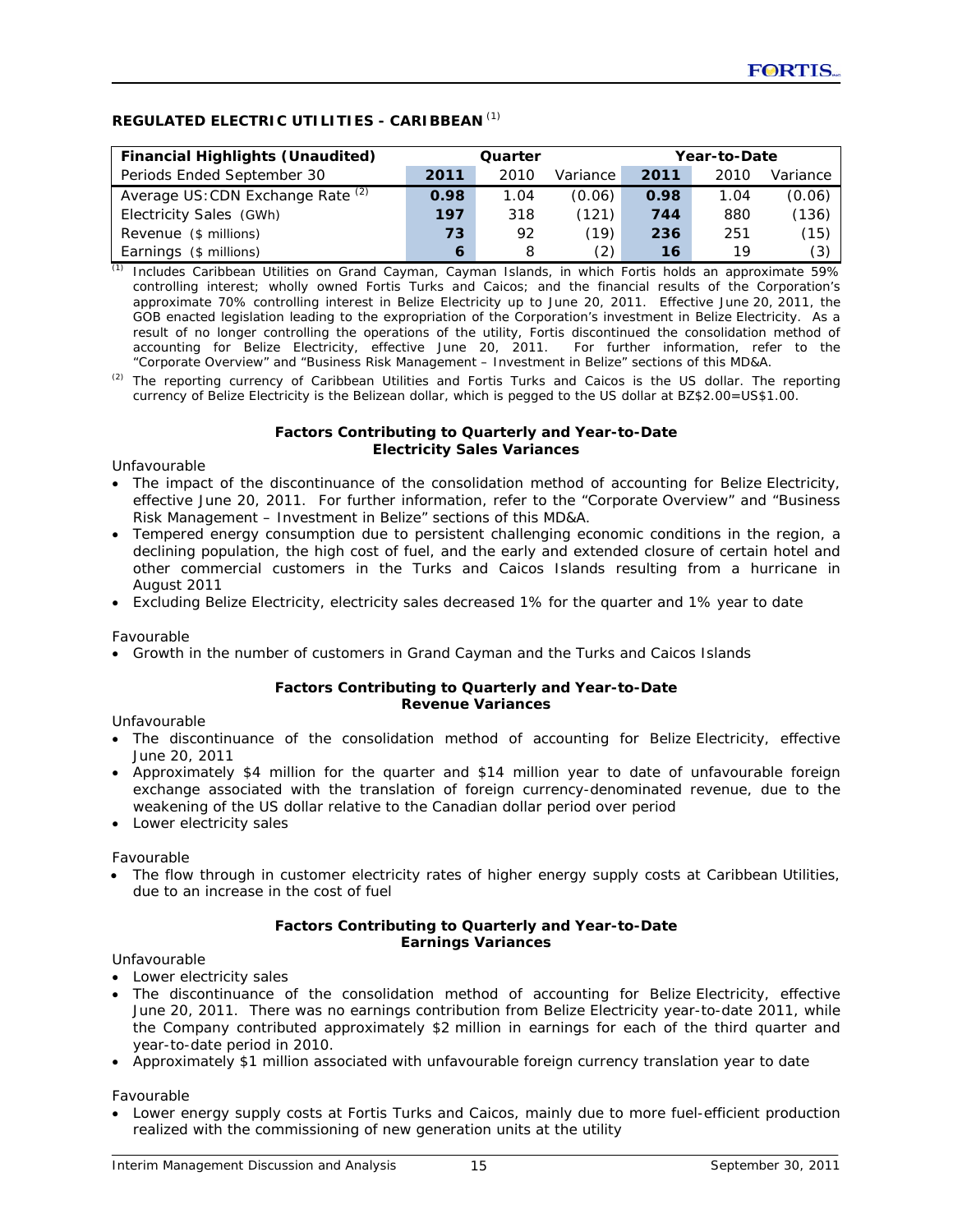## **NON-REGULATED - FORTIS GENERATION** *(1)*

| <b>Financial Highlights (Unaudited)</b> | Year-to-Date<br>Quarter |      |          |      |      |          |
|-----------------------------------------|-------------------------|------|----------|------|------|----------|
| Periods Ended September 30              | 2011                    | 2010 | Variance | 2011 | 2010 | Variance |
| Energy Sales (GWh)                      | 111                     | 134  | (23)     | 277  | 290  | (13)     |
| Revenue (\$ millions)                   | 11                      | 13   | (2)      | 25   | 26   |          |
| Earnings (\$ millions)                  |                         |      | ั1`      | 13   | 14   |          |

*(1)* Includes the financial results of non-regulated generation assets in Belize, Ontario, central Newfoundland, British Columbia and Upper New York State, with a combined generating capacity of 139 MW, mainly hydroelectric. Results reflect contribution from the Vaca hydroelectric generating facility in Belize from late March 2010 when the facility was commissioned.

### **Factors Contributing to Quarterly and Year-to-Date Energy Sales Variances**

#### *Unfavourable*

- Decreased production in Belize, due to lower rainfall associated with a longer dry season in 2011
- Decreased production in Upper New York State for the quarter, due to a generating plant being out of service

### *Favourable*

• Increased production in Upper New York State and Ontario year to date, driven by higher rainfall

### **Factors Contributing to Quarterly and Year-to-Date Revenue Variances**

### *Unfavourable*

• Decreased production in Belize

#### *Favourable*

- Increased production and higher average energy sales rate per megawatt hour ("MWh") in Ontario year to date. The average rate per MWh year-to-date 2011 was \$72.35 compared to \$42.08 year-to-date 2010. Effective May 1, 2010, energy produced in Ontario is being sold under a fixed-price contract with price indexing. Previously, energy was sold at market rates.
- Increased production in Upper New York State year to date

#### **Factors Contributing to Quarterly and Year-to-Date Earnings Variances**

#### *Unfavourable*

- Decreased production in Belize
- Higher finance charges at Ontario operations as a result of lower interest revenue associated with lower inter-company lending to regulated operations in Ontario

#### *Favourable*

- Increased production in Upper New York State year to date
- Increased production and a higher average energy sales rate in Ontario year to date
- Lower administrative operating expenses at Ontario operations year to date
- Lower finance charges associated with operations in Belize

In May 2011 the generator at Moose River's hydroelectric generating facility in Upper New York State sustained electrical damage. Equipment and business interruption insurance have been claimed. The generator is under repair and the facility is expected to be operational again in February 2012.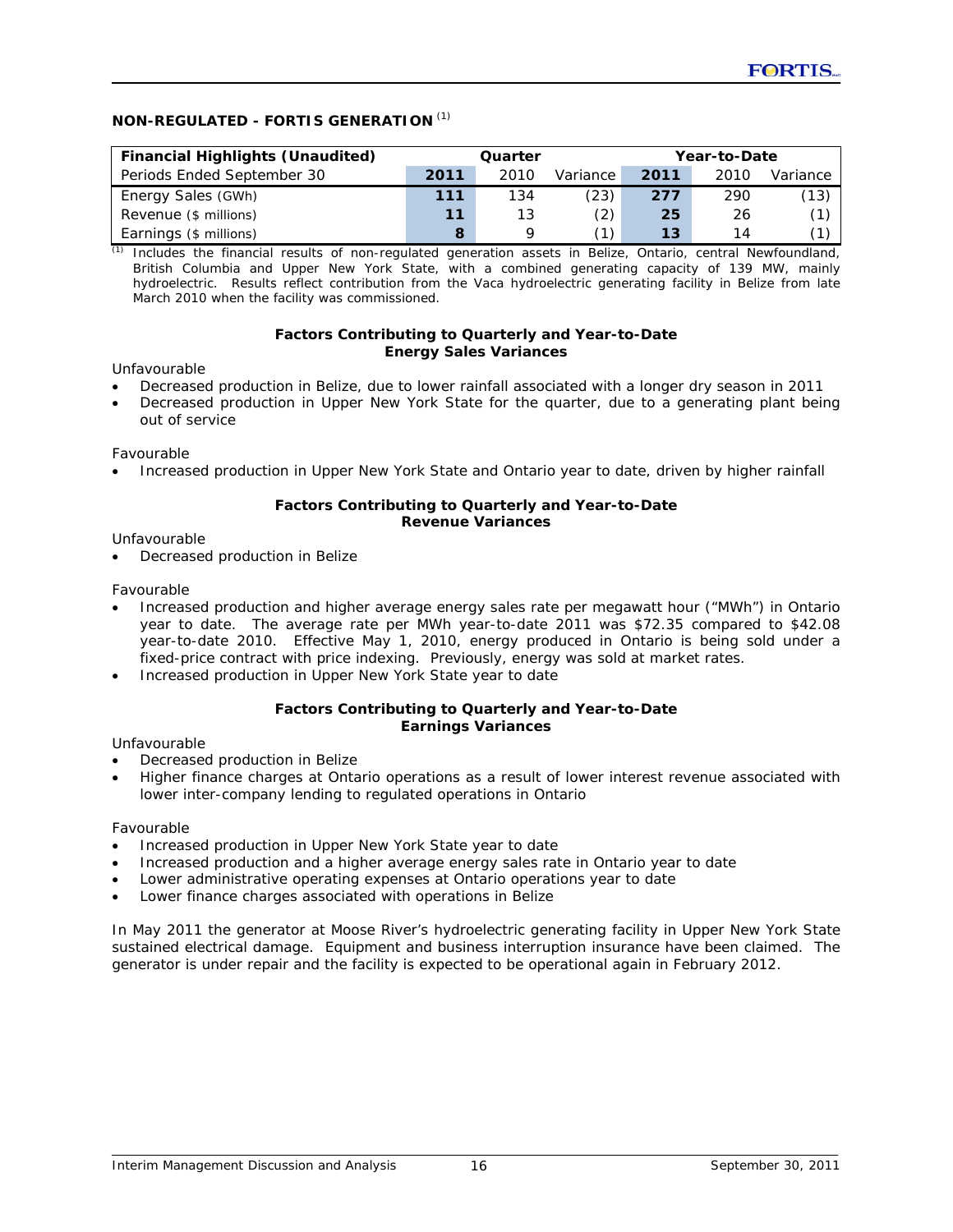## **NON-REGULATED - FORTIS PROPERTIES** *(1)*

| <b>Financial Highlights (Unaudited)</b> |                         |      |          |      |      |          |
|-----------------------------------------|-------------------------|------|----------|------|------|----------|
| Periods Ended September 30              | Quarter<br>Year-to-Date |      |          |      |      |          |
| $($$ millions)                          | 2011                    | 2010 | Variance | 2011 | 2010 | Variance |
| <b>Hospitality Revenue</b>              | 47                      | 44   | 3        | 123  | 120  | 3        |
| Real Estate Revenue                     | 16                      | 16   |          | 50   | 49   |          |
| <b>Total Revenue</b>                    | 63                      | 60   |          | 173  | 169  |          |
| Earnings                                | $\mathbf Q$             |      |          | 18   | 19   |          |

Fortis Properties owns and operates 22 hotels, including the Hilton Suites Winnipeg Airport hotel acquired in October 2011, collectively representing 4,300 rooms in eight Canadian provinces, and approximately 2.7 million square feet of commercial office and retail space primarily in Atlantic Canada.

### **Factors Contributing to Quarterly Revenue Variance**

### *Favourable*

- A 5.9% increase in revenue per available room ("RevPar") at the Hospitality Division to \$94.83 for the third quarter of 2011 from \$89.54 for the same quarter of 2010. RevPar increased due to an overall 4.5% increase in the average daily room rate combined with an overall 1.4% increase in hotel occupancy. The average daily room rate increased in Atlantic Canada and western Canada, while occupancy increases were achieved in Atlantic Canada and central Canada.
- An increase in the occupancy rate at the Real Estate Division to 94.2% as at September 30, 2011 from 93.7% as at September 30, 2010

### **Factors Contributing to Year-to-Date Revenue Variance**

### *Favourable*

- A 2.1% increase in RevPar at the Hospitality Division to \$80.54 year-to-date 2011 from \$78.89 year-to-date 2010. RevPar increased due to an overall 2.8% increase in the average daily room rate, partially offset by an overall 0.7% decrease in hotel occupancy. The average daily room rate increased in all regions. Hotel occupancy in western Canada decreased, while occupancy in Atlantic Canada and central Canada increased.
- A \$0.5 million gain on the sale of the Viking Mall in rural Newfoundland during the first quarter of 2011
- Rent increases at the Real Estate Division
- The increase in the occupancy rate at the Real Estate Division, as discussed above for the quarter

### **Factors Contributing to Quarterly and Year-to-Date Earnings Variances**

### *Unfavourable*

- Higher corporate administrative expenses
- Higher amortization costs year to date, mainly due to capital investment in the Hospitality Division
- A slight decline in performance at the Hospitality Division year to date, mainly due to lower occupancy at hotels in western Canada, partially offset by overall increased average room rates

### *Favourable*

- Improved performance at the Real Estate Division year to date, reflecting the \$0.5 million gain on the sale of the Viking Mall during the first quarter of 2011
- Improved performance at the Hospitality Division for the quarter, driven by overall increased average room rates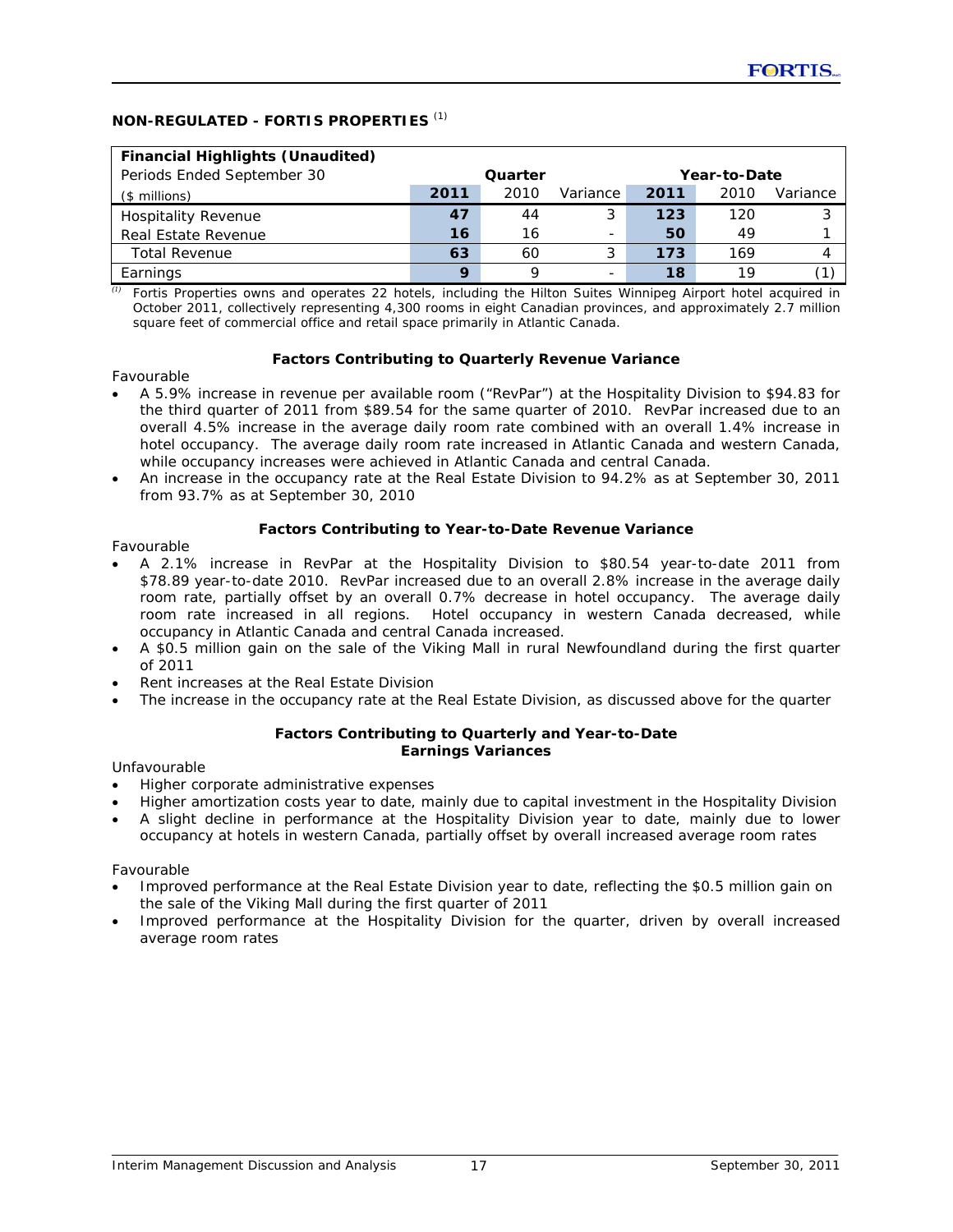### **CORPORATE AND OTHER** *(1)*

| <b>Financial Highlights (Unaudited)</b> |                |         |                              |      |              |          |  |
|-----------------------------------------|----------------|---------|------------------------------|------|--------------|----------|--|
| Periods Ended September 30              |                | Quarter |                              |      | Year-to-Date |          |  |
| $($$ millions)                          | 2011           | 2010    | Variance                     | 2011 | 2010         | Variance |  |
| Revenue                                 | 25             | 8       | 17                           | 40   | 23           | 17       |  |
| <b>Operating Expenses</b>               | 3              | 3       |                              |      | 13           | (6)      |  |
| Amortization                            | $\overline{2}$ |         |                              | 5    | 5            | -        |  |
| Finance Charges <sup>(2)</sup>          | 15             | 20      | (5)                          | 52   | 58           | (6)      |  |
| Corporate Tax Expense (Recovery)        | 3              | (4)     |                              | (3)  | (13)         | 10       |  |
|                                         | 2              | (12)    | 14                           | (21) | (40)         | 19       |  |
| Preference Share Dividends              |                |         | $\qquad \qquad \blacksquare$ | 22   | 21           |          |  |
| Net Corporate and Other Expenses        | (5)            | (19)    | 14                           | (43) | (61)         | 18       |  |

*(1)* Includes Fortis net corporate expenses, net expenses of non-regulated FortisBC Holdings Inc. ("FHI") (formerly Terasen Inc.) corporate-related activities and the financial results of FHI's 30% ownership interest in CustomerWorks Limited Partnership and of FHI's non-regulated wholly owned subsidiary FortisBC Alternative Energy Services Inc. (formerly Terasen Energy Services Inc.)

*(2)* Includes dividends on preference shares classified as long-term liabilities

#### **Factors Contributing to Quarterly and Year-to-Date Net Corporate and Other Expenses Variances**

#### *Favourable*

- The \$17 million (US\$17.5 million) (\$11 million after tax) fee paid to Fortis in July 2011 and recorded in revenue, following upon the termination of a Merger Agreement between Fortis and CVPS
- Reduced operating expenses year to date. Operating expenses were higher during the first half of 2010 due to business development costs incurred during that period.
- Lower finance charges. During the third quarter of 2011, finance charges were reduced by a \$7 million foreign exchange gain associated with the translation of the US\$88 million long-term other asset representing the book value of the Corporation's former net investment in Belize Electricity. The foreign exchange gain was partially offset by a \$5.5 million (\$4.5 million after tax) foreign exchange loss associated with the translation of previously hedged US dollar-denominated debt. The favourable net impact to earnings of the above foreign exchange impacts was approximately \$2.5 million.
- Finance charges were also lower due to the refinancing of maturing corporate debt at lower rates, the repayment of credit facility borrowings during the quarter with a portion of the proceeds from the common share offering in June and July 2011 and the favourable foreign exchange impact associated with the translation of US dollar-denominated interest expense.

### *Unfavourable*

• Higher preference share dividends year to date, due to the issuance of First Preference Shares, Series H in January 2010

On July 11, 2011, the Board of Directors of CVPS determined that the unsolicited acquisition proposal from Gaz Métro Limited Partnership was a "Superior Proposal", as that term was defined in the Merger Agreement between Fortis and CVPS announced on May 30, 2011, and CVPS elected to terminate the Merger Agreement in accordance with its terms. Prior to such termination taking effect, the Merger Agreement provided Fortis the right to require CVPS to negotiate with Fortis for at least five business days with respect to any changes to the terms of the Merger Agreement proposed by Fortis. Fortis agreed to waive such right in exchange for the prompt payment by CVPS to Fortis of the US\$17.5 million termination fee plus US\$2.0 million for expenses as set forth in the Merger Agreement, thereby resulting in the termination of the Merger Agreement. Fortis received the \$18.8 million (US\$19.5 million) payment on July 12, 2011.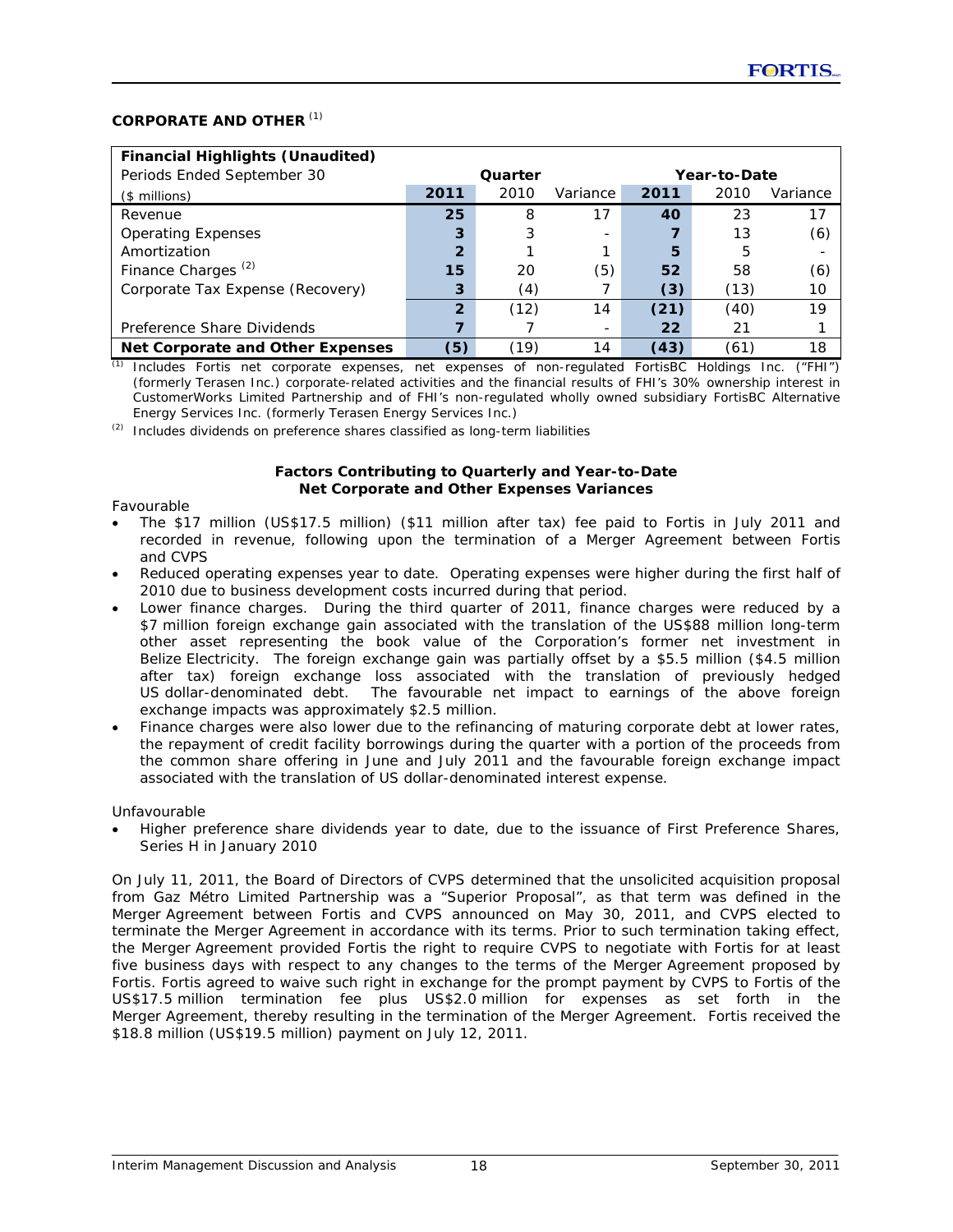## **REGULATORY HIGHLIGHTS**

The nature of regulation and material regulatory decisions and applications associated with each of the Corporation's regulated gas and electric utilities year-to-date 2011 are summarized as follows:

### **NATURE OF REGULATION**

|                             | <b>Allowed</b><br>Common<br>Allowed Returns (%)                                                 |                  |                                | <b>Supportive Features</b> |                      |                                                                                                                                                                                                                                                                                                                                                                                                                                                                                                                   |
|-----------------------------|-------------------------------------------------------------------------------------------------|------------------|--------------------------------|----------------------------|----------------------|-------------------------------------------------------------------------------------------------------------------------------------------------------------------------------------------------------------------------------------------------------------------------------------------------------------------------------------------------------------------------------------------------------------------------------------------------------------------------------------------------------------------|
| Regulated<br><b>Utility</b> | Regulatory<br><b>Authority</b>                                                                  | Equity<br>$(\%)$ | 2009                           | 2010                       | 2011                 | <b>Future or Historical Test Year</b><br><b>Used to Set Customer Rates</b>                                                                                                                                                                                                                                                                                                                                                                                                                                        |
|                             |                                                                                                 |                  |                                | <b>ROE</b>                 |                      | COS/ROE                                                                                                                                                                                                                                                                                                                                                                                                                                                                                                           |
| FEI                         | British Columbia<br><b>Utilities Commission</b><br>("B CUC")                                    | 40 $(1)$         | $8.47^{(2)}$<br>$(9.50)^{(3)}$ | 9.50                       | 9.50                 | FEI: Prior to January 1, 2010, 50/50<br>sharing of earnings above or below<br>the allowed ROE under a PBR<br>mechanism that expired on<br>December 31, 2009 with a two-year                                                                                                                                                                                                                                                                                                                                       |
| <b>FEVI</b>                 | <b>BCUC</b>                                                                                     | 40               | $9.17^{(2)}$<br>$/10.00^{(3)}$ | 10.00                      | 10.00                | phase-out                                                                                                                                                                                                                                                                                                                                                                                                                                                                                                         |
| <b>FEWI</b>                 | <b>BCUC</b>                                                                                     | 40               | $897^{(2)}$<br>$/10.00^{(3)}$  | 10.00                      | 10.00                | ROEs established by the BCUC,<br>effective July 1, 2009, as a result of<br>a cost of capital decision in the fourth<br>quarter of 2009. Previously, the<br>allowed ROEs were set using an<br>automatic adjustment formula tied<br>to long-term Canada bond yields.                                                                                                                                                                                                                                                |
| FortisBC                    | <b>BCUC</b>                                                                                     | 40               |                                | 9.90                       | 9.90                 | Future Test Year<br>COS/ROE                                                                                                                                                                                                                                                                                                                                                                                                                                                                                       |
| Electric                    |                                                                                                 |                  | 8.87                           |                            | $9.00^{(4)}$         | PBR mechanism for 2009 through<br>2011: 50/50 sharing of earnings<br>above or below the allowed ROE up<br>to an achieved ROE that is 200 basis<br>points above or below the allowed<br>ROE - excess to deferral account<br>ROE established by the BCUC,<br>effective January 1, 2010, as a result<br>of a cost of capital decision in the<br>fourth quarter of 2009. Previously,<br>the allowed ROE was set using an<br>automatic adjustment formula tied to<br>long-term Canada bond yields.<br>Future Test Year |
| FortisAlberta               | Alberta Utilities<br>Commission<br>$(^{\prime}$ AUC $^{\prime\prime}$                           | 41               | 9.00                           | 9.00                       |                      | COS/ROE<br>ROE established by the AUC,<br>effective January 1, 2009, as a result<br>of a generic cost of capital decision<br>in the fourth quarter of 2009.<br>Previously, the allowed ROE was set<br>using an automatic adjustment<br>formula tied to long-term Canada<br>bond yields.<br>Future Test Year                                                                                                                                                                                                       |
| Newfoundland<br>Power       | Newfoundland and<br>Labrador Board of<br>Commissioners of<br><b>Public Utilities</b><br>("PUB") | 45               | $8.95 +/-$<br>50 bps           | $9.00 +/-$<br>50 bps       | $8.38 +/-$<br>50 bps | COS/ROE<br>ROE for 2010 established by the<br>PUB. Except for 2010, the allowed<br>ROE is set using an automatic<br>adjustment formula tied to long-term<br>Canada bond yields.<br>Future Test Year                                                                                                                                                                                                                                                                                                               |
| Maritime<br>Electric        | <b>Island Regulatory</b><br>and Appeals<br>Commission<br>(''IRAC")                              | 40               | 9.75                           | 9.75                       | 9.75                 | COS/ROE<br><b>Future Test Year</b>                                                                                                                                                                                                                                                                                                                                                                                                                                                                                |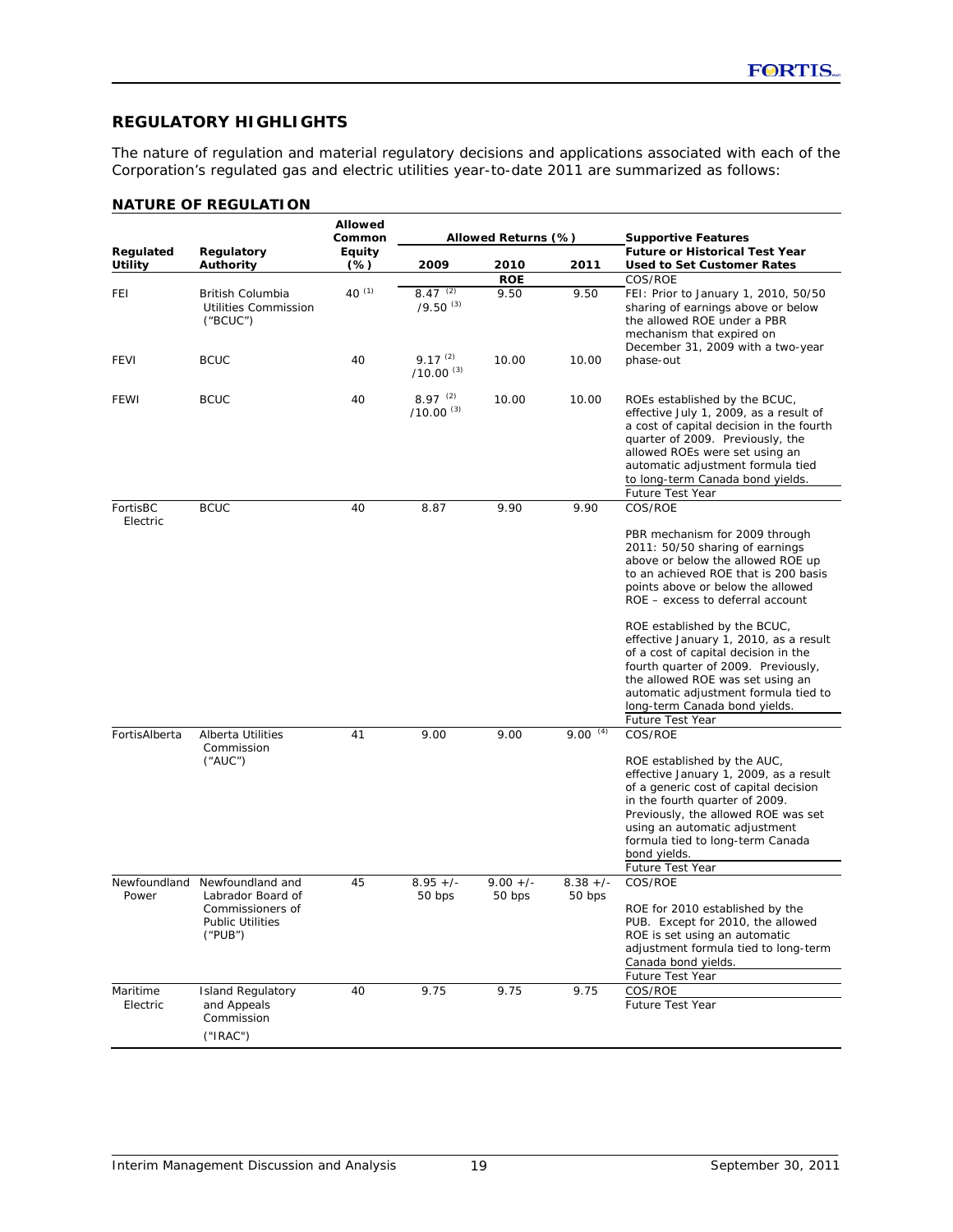| Regulated<br><b>Utility</b><br>FortisOntario | Regulatory<br>Authority<br>Ontario Energy<br>Board ("OEB")<br>Canadian Niagara<br>Power<br>Algoma Power<br>Franchise Agreement | Equity<br>$(\%)$<br>40 $(5)$<br>50 $(6)$<br>$/40^{(7)}$ | 2009<br>8.01<br>8.57 | 2010<br><b>ROE</b><br>8.01 | 2011<br>8.01     | <b>Future or Historical Test Year</b><br><b>Used to Set Customer Rates</b><br>Canadian Niagara Power - COS/ROE<br>Algoma Power - COS/ROE and   |
|----------------------------------------------|--------------------------------------------------------------------------------------------------------------------------------|---------------------------------------------------------|----------------------|----------------------------|------------------|------------------------------------------------------------------------------------------------------------------------------------------------|
|                                              |                                                                                                                                |                                                         |                      |                            |                  |                                                                                                                                                |
|                                              |                                                                                                                                |                                                         |                      |                            |                  |                                                                                                                                                |
|                                              |                                                                                                                                |                                                         |                      |                            |                  |                                                                                                                                                |
|                                              |                                                                                                                                |                                                         |                      |                            |                  | subject to Rural and Remote Rate<br>Protection ("RRRP") Program                                                                                |
|                                              |                                                                                                                                |                                                         |                      | 8.57                       | $9.85^{(7)}$     |                                                                                                                                                |
|                                              | Cornwall Electric                                                                                                              |                                                         |                      |                            |                  | Cornwall Electric - Price cap with<br>commodity cost flow through                                                                              |
|                                              |                                                                                                                                |                                                         |                      |                            |                  | Canadian Niagara Power - 2009 test<br>year for 2009, 2010 and 2011<br>Algoma Power - 2007 historical test<br>year for 2009 and 2010; 2011 test |
|                                              |                                                                                                                                |                                                         |                      |                            |                  | year for 2011                                                                                                                                  |
|                                              |                                                                                                                                |                                                         |                      | <b>ROA</b>                 |                  |                                                                                                                                                |
| Caribbean<br><b>Utilities</b>                | Electricity<br>Regulatory                                                                                                      | N/A                                                     | $9.00 -$<br>11.00    | $7.75 -$<br>9.75           | $7.75 -$<br>9.75 | COS/ROA                                                                                                                                        |
|                                              | Authority ("ERA")                                                                                                              |                                                         |                      |                            |                  | Rate-cap adjustment mechanism<br>("RCAM") based on published<br>consumer price indices                                                         |
|                                              |                                                                                                                                |                                                         |                      |                            |                  | The Company may apply for a special<br>additional rate to customers in the<br>event of a disaster, including a<br>hurricane.                   |
|                                              |                                                                                                                                |                                                         |                      |                            |                  | <b>Historical Test Year</b>                                                                                                                    |
| <b>Fortis Turks</b><br>and Caicos            | Utilities make<br>annual filings to                                                                                            | N/A                                                     | 17.50 $\sqrt{(8)}$   | (8)<br>17.50               | $17.50^{(8)}$    | COS/ROA                                                                                                                                        |
|                                              | the Governor                                                                                                                   |                                                         |                      |                            |                  | If the actual ROA is lower than the                                                                                                            |
|                                              |                                                                                                                                |                                                         |                      |                            |                  | allowed ROA, due to additional costs                                                                                                           |
|                                              |                                                                                                                                |                                                         |                      |                            |                  | resulting from a hurricane or other                                                                                                            |
|                                              |                                                                                                                                |                                                         |                      |                            |                  | event, the Company may apply for                                                                                                               |
|                                              |                                                                                                                                |                                                         |                      |                            |                  | an increase in customer rates in the<br>following year.                                                                                        |
| (1)                                          |                                                                                                                                |                                                         |                      |                            |                  | Future Test Year                                                                                                                               |

#### **NATURE OF REGULATION (cont'd)**

*(1)* Effective January 1, 2010. For 2009, the allowed common equity component of capital structure was 35%.

*(2)* Pre-July 1, 2009

*(3)* Effective July 1, 2009

*(4)* Interim pending finalization by the AUC

*(5)* Effective May 1, 2010. For 2009, effective May 1, the allowed common equity component of capital structure was 43.3%.

*(6)* Pre-December 1, 2010

*(7)* Effective December 1, 2010

*(8)* Amount provided under licence. ROA achieved in 2009 and 2010 was materially lower than the ROA allowed under the licence. Fortis Turks and Caicos filed an Electricity Rate Variance Application in August 2011 requesting a change in the current rate structure and an overall increase in base rates to government and commercial customers of approximately 6%.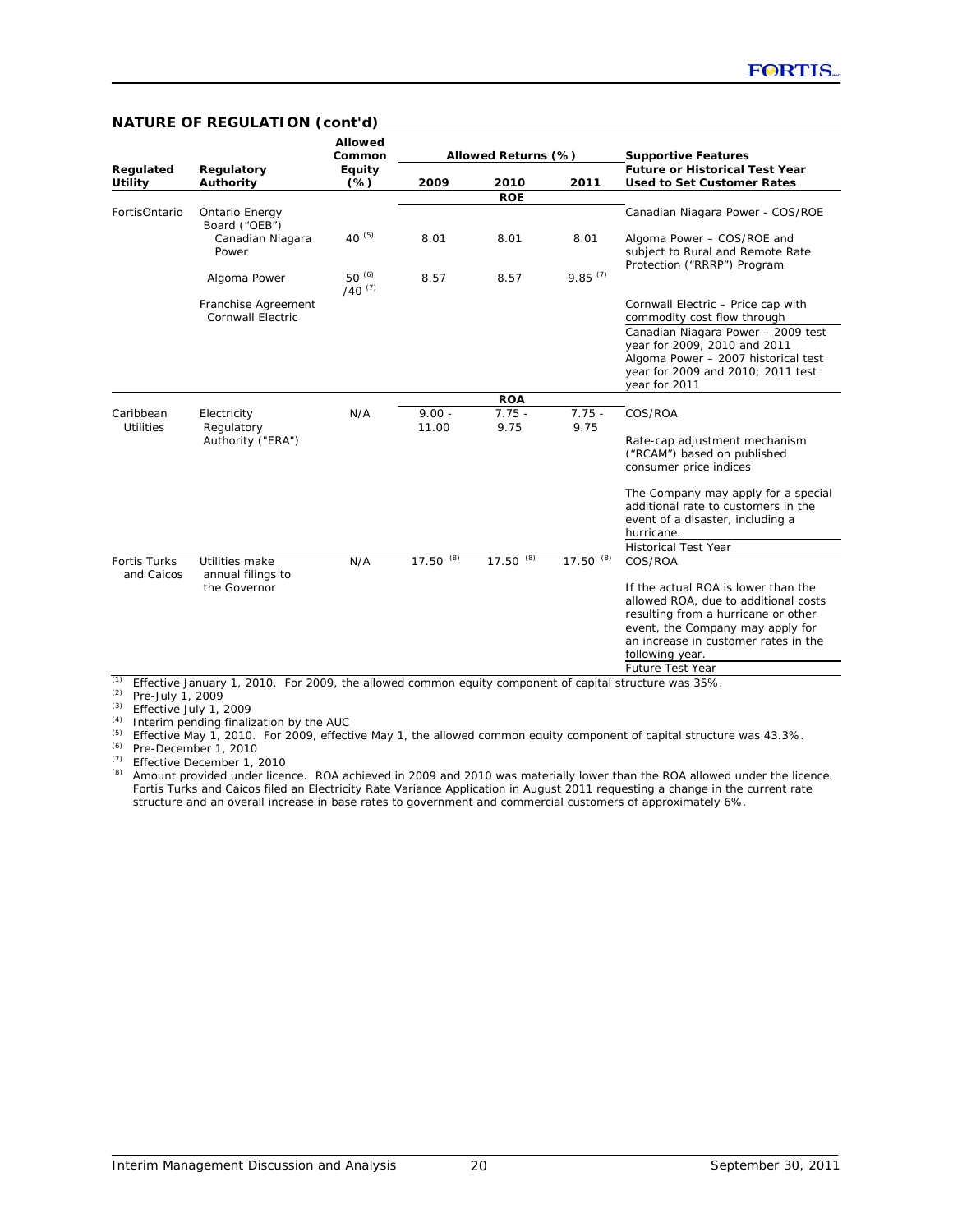**Regulated Utility Summary Description** 

- **FEI/FEVI/FEWI**  FEI and FEWI review natural gas and propane commodity rates with the BCUC every three months and mid-stream rates annually, in order to ensure the flow-through rates charged to customers are sufficient to cover the cost of purchasing natural gas and propane and contracting for mid-stream resources, such as third-party pipeline and/or storage capacity. The commodity cost of natural gas and propane and mid-stream costs are flowed through to customers without markup. The delivery rate charged to FEVI customers includes a component to recover approved gas costs and is set annually. In order to ensure that the balance in the Commodity Cost Reconciliation Account is recovered on a timely basis, FEI and FEWI prepare and file quarterly calculations with the BCUC to determine whether customer rate adjustments are needed to reflect prevailing market prices for natural gas and propane. These rate adjustments ignore the temporal effect of derivative valuation adjustments on the balance sheet and, instead, reflect the forward forecast of gas costs over the recovery period.
	- Effective January 1, 2011, rates for residential customers in the Lower Mainland, Fraser Valley and Interior, North and Kootenay service areas decreased by approximately 6%, as approved by the BCUC, to reflect net changes in delivery, commodity and mid-stream costs. Natural gas commodity rates remained unchanged as of April 1, 2011 and as of July 1, 2011, following the BCUC's quarterly reviews of such rates.
	- Effective October 1, 2011, rates for residential customers in the Lower Mainland, Fraser Valley and Interior, North and Kootenay service areas decreased by approximately 5% to reflect changes in commodity costs, following the BCUC's quarterly review of such rates.
	- In December 2010 FEI filed an application with the BCUC to provide fuelling services through FEI-owned and operated compressed natural gas and LNG fuelling stations. In July 2011 FEI received a decision from the BCUC that approved the fuelling station infrastructure along with a long-term contract with one counterparty for the supply of compressed natural gas. The BCUC denied the Company's application for a general tariff for the provision of compressed natural gas and LNG for vehicles, unless certain contractual conditions are met. The Company is considering these proposed amendments in the context of new natural gas vehicle stations.
	- In July 2011 the BCUC approved the application jointly filed by the FortisBC Energy companies and FortisBC Electric requesting the utilities be permitted to adopt United States generally accepted accounting principles ("US GAAP") effective January 1, 2012 for regulatory reporting purposes.
	- In July 2011 FEVI received a BCUC decision approving the option for two First Nations bands to invest up to 15% of the equity component of the capital structure of the new LNG storage facility on Vancouver Island. If the option is exercised, the equity investment by the First Nations bands would occur effective January 1, 2012.
	- In August 2011 FEI and FEVI received a decision from the BCUC on the use of Energy Efficiency and Conservation ("EEC") Funds as incentives for natural gas vehicles ("NGVs"). The companies had made these funds available to assist large customers in purchasing NGVs in lieu of vehicles fueled by diesel. The decision determined that it was not appropriate to use EEC funds for this purpose and the BCUC has requested that the companies provide further submissions to determine the prudency of the EEC incentives at a future time.
	- In January 2011 FEI filed a report of its review of its Price Risk Management Plan ("PRMP") objectives with the BCUC related to its gas commodity hedging plan and also submitted a revised 2011-2014 PRMP. In July 2011 the BCUC issued its decision on FEI's report and determined that commodity hedging in the current environment was not a cost-effective means of meeting the objectives of price competitiveness and rate stability. The BCUC concurrently denied FEI's 2011-2014 PRMP with the exception of certain elements to address regional price discrepancies. As a result, FEVI and FEI have suspended commodity-hedging activities with the exception of limited swaps as permitted by the BCUC. The existing hedging contracts are expected to continue in effect through to their maturity and the gas utilities' ability to fully recover the commodity cost of gas in customer rates remains unchanged.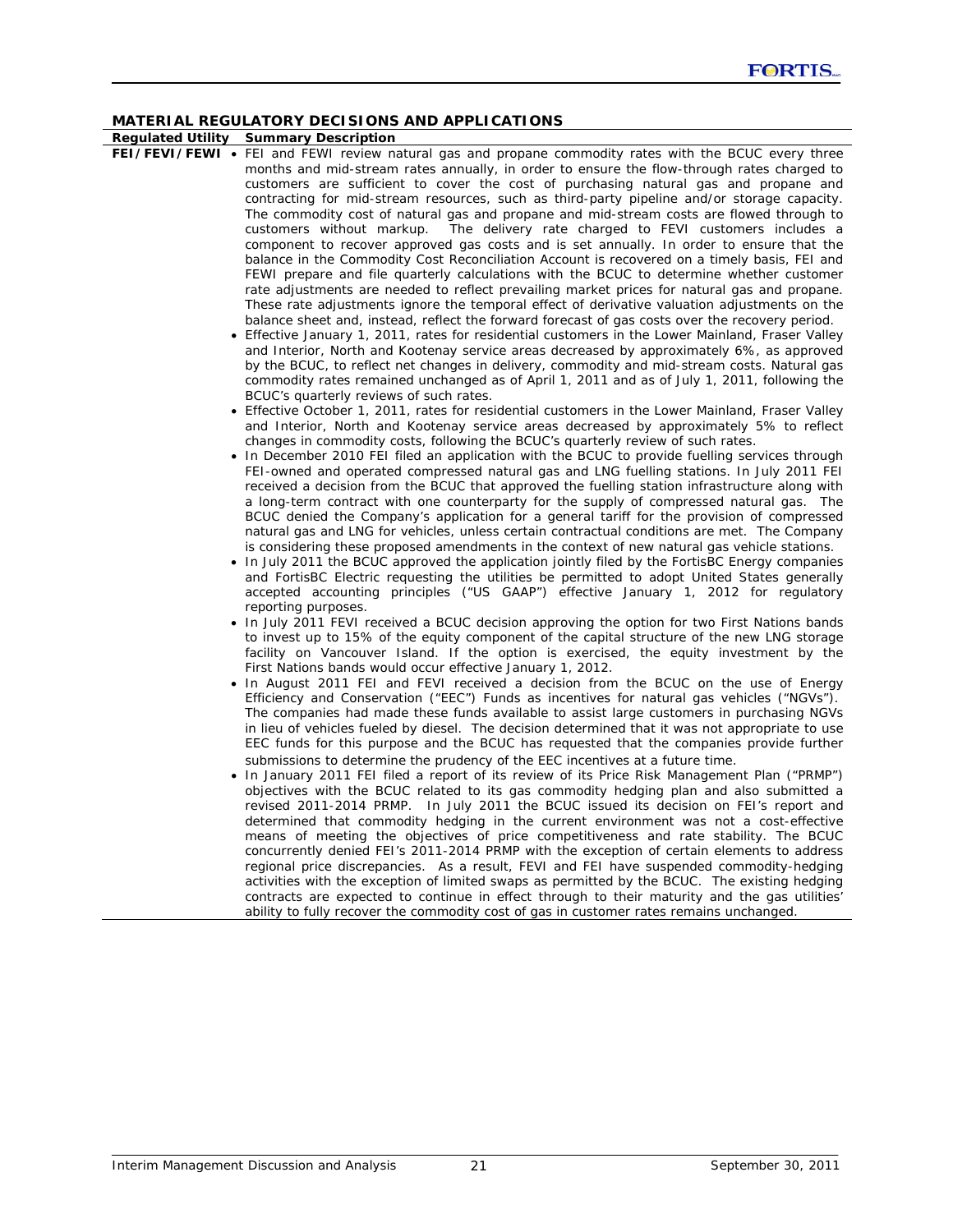|                 | <b>Regulated Utility Summary Description</b>                                                       |
|-----------------|----------------------------------------------------------------------------------------------------|
|                 | FEI/FEVI/FEWI • In September 2011 the FortisBC Energy companies filed an update to their 2012-2013 |
| (cont'd)        | Revenue Requirements Applications. FEI has requested an increase in rates of 3.2%, effective       |
|                 | for each of January 1, 2012 and January 1, 2013, reflecting an increase in the delivery            |
|                 | component of customer rates. FEI's application assumes forecast average rate base of               |
|                 | approximately \$2,754 million for 2012 and \$2,811 million for 2013. FEVI has requested that       |
|                 | rates remain unchanged for the two-year period commencing January 1, 2012. FEVI's                  |
|                 | application assumes forecast average rate base of \$788 million for 2012 and \$816 million for     |
|                 | FEWI has requested an increase in rates of approximately 6.5% effective<br>2013.                   |
|                 |                                                                                                    |
|                 | January 1, 2012 and approximately 4.3% effective January 1, 2013, reflecting an increase in        |
|                 | the delivery component of customer rates. FEWI's application assumes forecast average rate         |
|                 | base of \$42 million for 2012 and \$41 million for 2013. The requested rate increases are          |
|                 | driven by ongoing investment in utility infrastructure focused on system integrity and             |
|                 | reliability, and forecast increased operating expenses associated with inflation, a heightened     |
|                 | focus on safety and security of the natural gas systems and increasing compliance with codes       |
|                 | and regulations. A decision on the rate applications is expected late in the first quarter         |
|                 | of 2012.                                                                                           |
|                 | • In November 2011 FEI, FEVI and FEWI filed an application with the BCUC for the                   |
|                 | amalgamation of the three companies into one legal entity, and for the implementation of           |
|                 | common rates and services for the utilities' customers across the province of British Columbia,    |
|                 | effective January 1, 2013. The amalgamation requires approval by the BCUC and consent of           |
|                 | the Government of British Columbia.                                                                |
| <b>FortisBC</b> | • In December 2010 the BCUC approved a Negotiated Settlement Agreement ("NSA") pertaining          |
| <b>Electric</b> | to FortisBC Electric's 2011 Revenue Requirements Application. The result was a general             |
|                 | customer electricity rate increase of 6.6%, effective January 1, 2011. The rate increase was       |
|                 | primarily the result of the Company's ongoing investment in utility infrastructure, including      |
|                 | increased amortization and interest expense.                                                       |
|                 | • In June 2011 FortisBC Electric filed its 2012-2013 Revenue Requirements Application, which       |
|                 |                                                                                                    |
|                 | included its 2012-2013 Capital Expenditure Plan, and its Integrated System Plan ("ISP"). The       |
|                 | ISP includes the Company's Resource Plan, Long-Term Capital Plan and Long-Term Demand              |
|                 | Side Management Plan. FortisBC Electric requested an interim 4% increase in customer               |
|                 | electricity rates effective January 1, 2012 and a 6.9% increase effective January 1, 2013. The     |
|                 | rate increases are due to ongoing investment in utility infrastructure, including increased costs  |
|                 | of financing the ongoing investment, and increasing power purchases driven by customer             |
|                 | growth and increased demand for electricity. FortisBC Electric's rate application assumes          |
|                 | forecast average rate base of approximately \$1,145 million for 2012 and \$1,212 million for       |
|                 | 2013. The requested capital expenditures are \$111 million for 2012 and \$134 million for          |
|                 | 2013, before customer contributions. A decision on the rate application is expected late 2011      |
|                 | or early 2012.                                                                                     |
|                 | • Effective June 1, 2011, the BCUC approved a refundable interim increase of 1.4% in               |
|                 | FortisBC Electric customer electricity rates arising from an increase in purchased power costs     |
|                 | due to an interim increase in BC Hydro rates.                                                      |
| FortisAlberta   | • In December 2010 the AUC issued its decision on FortisAlberta's August 2010 Compliance           |
|                 | Filing, which incorporated the AUC's decision, received in July 2010, on the Company's 2010        |
|                 | and 2011 Distribution Tariff Application ("DTA"). The December 2010 decision approved the          |
|                 | Company's distribution revenue requirements of \$368 million for 2011. Final distribution          |
|                 | electricity rates and rate riders were also approved, effective January 1, 2011.                   |
|                 | During 2011 the AUC initiated its proceeding to finalize the allowed ROE for 2011, review          |
|                 | capital structure and consider whether a return to a formula-based approach for annually           |
|                 |                                                                                                    |
|                 | setting the allowed ROE, beginning in 2012, is warranted. In the absence of a formula-based        |
|                 | approach, the AUC is expected to consider how the allowed ROE will be set for 2012. A              |
|                 | hearing on the proceeding has been completed and a decision is expected in the fourth quarter      |
|                 | of 2011.                                                                                           |
|                 | • In March 2011 FortisAlberta filed its 2012 and 2013 DTA. The Company requested approval of       |
|                 | revenue requirements of \$410 million for 2012 and \$447 million for 2013, for rate increases of   |
|                 | 8.2% and 6.9%, respectively. The DTA also proposes approximately \$776 million in gross            |
|                 | capital expenditures over the two-year period. The requested rate increases are driven             |
|                 | primarily by ongoing investment in utility infrastructure, including increased amortization and    |
|                 | interest expense. At FortisAlberta's request, the AUC is allowing FortisAlberta to settle the      |
|                 | DTA through negotiation, but has stipulated that the negotiation apply only to 2012 rates.         |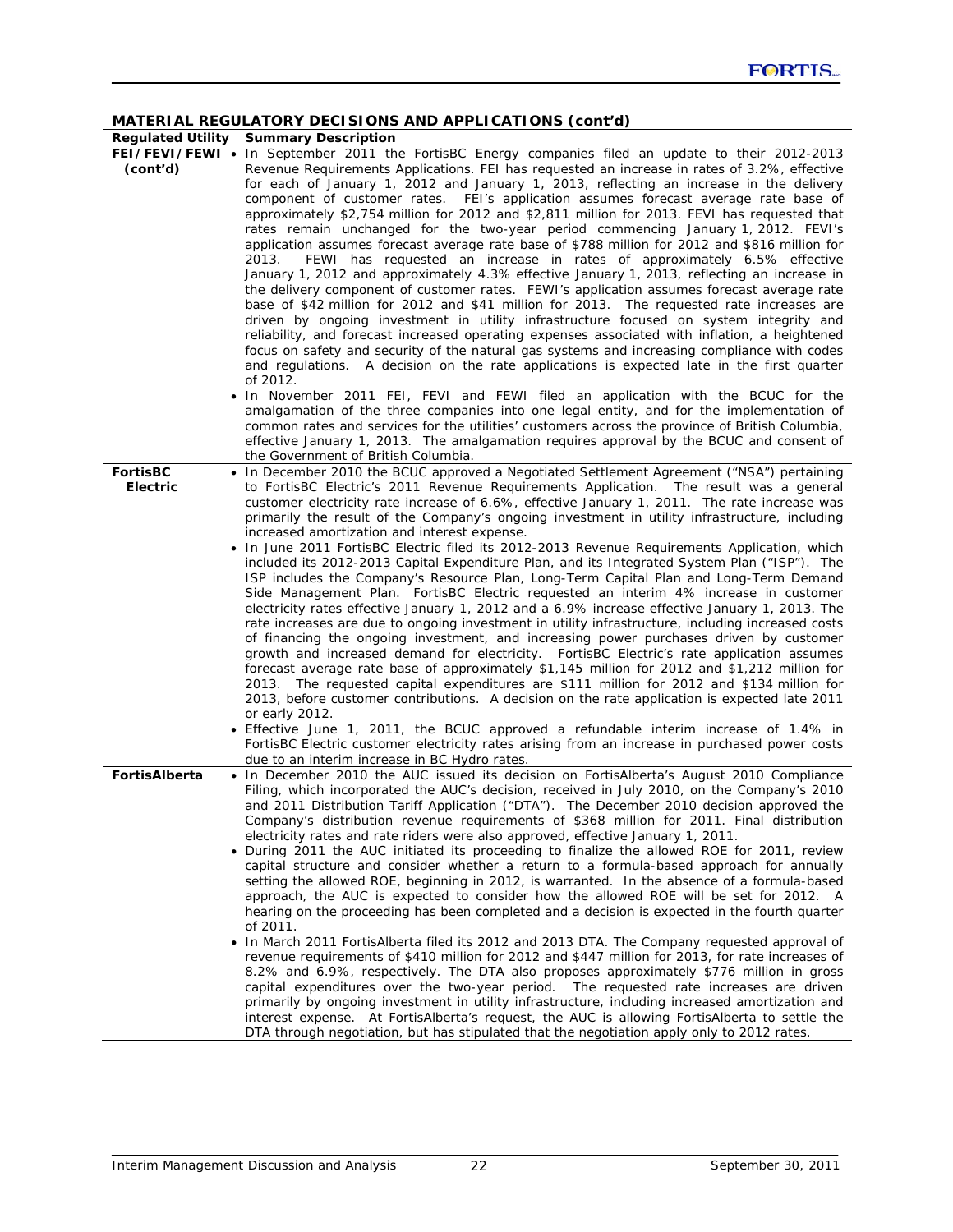|                           | <b>Regulated Utility Summary Description</b>                                                                                                                                                                                                                                                                                                                                                                                                                                                                                                                                                                                                                                                                                                                                                                                                                                                                                                                                                                                                                                                                                                                                                                                                                                                                                                                                                                                                                                                                                                                                                                                                                                                                                                                                                                                                                                                                                                                                                                                                                                                                                                                                                                                                                                                                                                                                                                                                                                                                      |
|---------------------------|-------------------------------------------------------------------------------------------------------------------------------------------------------------------------------------------------------------------------------------------------------------------------------------------------------------------------------------------------------------------------------------------------------------------------------------------------------------------------------------------------------------------------------------------------------------------------------------------------------------------------------------------------------------------------------------------------------------------------------------------------------------------------------------------------------------------------------------------------------------------------------------------------------------------------------------------------------------------------------------------------------------------------------------------------------------------------------------------------------------------------------------------------------------------------------------------------------------------------------------------------------------------------------------------------------------------------------------------------------------------------------------------------------------------------------------------------------------------------------------------------------------------------------------------------------------------------------------------------------------------------------------------------------------------------------------------------------------------------------------------------------------------------------------------------------------------------------------------------------------------------------------------------------------------------------------------------------------------------------------------------------------------------------------------------------------------------------------------------------------------------------------------------------------------------------------------------------------------------------------------------------------------------------------------------------------------------------------------------------------------------------------------------------------------------------------------------------------------------------------------------------------------|
| FortisAlberta<br>(cont'd) | . In June 2011 the AUC issued its decision regarding the prudency of additional capital<br>expenditures above \$104 million related to the Company's Automated Metering Project. In its<br>decision, the AUC concluded that the full amount of the forecasted total project cost of<br>\$126 million can be included in rate base and collected in customer rates. The impact of the<br>decision was the recognition of \$3 million in accrued revenue and an associated regulatory<br>asset as at September 30, 2011. The Utilities Consumer Advocate had filed a Leave to Appeal<br>related to this decision. During the third quarter of 2011, the Leave to Appeal request was<br>withdrawn upon consent of all parties and no further court proceedings remain related to the<br>above matter.                                                                                                                                                                                                                                                                                                                                                                                                                                                                                                                                                                                                                                                                                                                                                                                                                                                                                                                                                                                                                                                                                                                                                                                                                                                                                                                                                                                                                                                                                                                                                                                                                                                                                                                |
|                           | • In October 2010 the Central Alberta Rural Electrification Association ("CAREA") filed an<br>application with the AUC seeking a declaration that, effective January 1, 2012, CAREA be<br>entitled to service any new customers wishing to obtain electricity for use on property within<br>CAREA's service area and that FortisAlberta be restricted to serving only those customers that<br>are not being provided service by CAREA. FortisAlberta has intervened in the proceeding.<br>• The AUC has initiated a process to reform utility rate regulation in Alberta. The AUC has<br>expressed its intention to apply a PBR formula to electricity distribution rates. FortisAlberta is<br>currently assessing PBR and will participate fully in the AUC process.<br>In July $2011$<br>FortisAlberta, along with other distribution utilities operating under the AUC's jurisdiction,<br>submitted their PBR proposals to the AUC. The Company's submission outlines its views as to<br>how PBR should be implemented at FortisAlberta.                                                                                                                                                                                                                                                                                                                                                                                                                                                                                                                                                                                                                                                                                                                                                                                                                                                                                                                                                                                                                                                                                                                                                                                                                                                                                                                                                                                                                                                                       |
| Newfoundland              | • In November 2010 the PUB approved Newfoundland Power's application to defer the recovery                                                                                                                                                                                                                                                                                                                                                                                                                                                                                                                                                                                                                                                                                                                                                                                                                                                                                                                                                                                                                                                                                                                                                                                                                                                                                                                                                                                                                                                                                                                                                                                                                                                                                                                                                                                                                                                                                                                                                                                                                                                                                                                                                                                                                                                                                                                                                                                                                        |
| Power                     | of expected increased costs in 2011 of \$2.4 million, due to expiring regulatory amortizations<br>in 2011.<br>• In December 2010 the PUB approved Newfoundland Power's application to: (i) adopt the<br>accrual method of accounting for OPEB costs, effective January 1, 2011; (ii) recover the<br>transitional regulatory asset balance of approximately \$53 million, associated with adoption of<br>accrual accounting, over a 15-year period; and (iii) adopt an OPEB cost-variance deferral<br>account to capture differences between OPEB expense calculated in accordance with GAAP and<br>OPEB expense approved by the PUB for rate-setting purposes.<br>• In December 2010 Newfoundland Power received approval from the PUB for an overall average<br>0.8% increase in customer electricity rates, effective January 1, 2011, mainly resulting from<br>the PUB's approval for the Company to change its accounting for OPEB costs, as described<br>above, partially offset by the impact of the decrease in the allowed ROE for 2011.<br>• On January 1, 2011, new support structure arrangements with Bell Aliant went into effect,<br>including Bell Aliant buying back 40% of all joint-use poles and related infrastructure from<br>Newfoundland Power representing approximately 5% of the Company's rate base. The new<br>support structure arrangements were subject to certain conditions, including PUB approval of<br>the sale of the joint-use poles. The PUB issued an order approving the sale of the joint-use<br>poles in September 2011. Effective January 1, 2011, Newfoundland Power is no longer<br>receiving pole rental revenue from Bell Aliant. Newfoundland Power is responsible for the<br>construction and maintenance of Bell Aliant's support structure requirements throughout 2011.<br>The new support structure arrangements are not expected to materially impact<br>Newfoundland Power's ability to earn a reasonable return on its rate base in 2011. Proceeds of<br>approximately \$46 million from the sale of 40% of the joint-use poles were received by<br>Newfoundland Power from Bell Aliant in October 2011. The final sale price for the poles is<br>subject to adjustment upon completion of a pole survey later in 2011. The sale proceeds were<br>used to pay down credit facility borrowings and pay a special dividend of approximately<br>\$30 million to Fortis in order to maintain Newfoundland Power's capital structure at 45%<br>common equity. |
|                           | . In April 2011 the PUB approved Newfoundland Power's application requesting an Optional<br>Seasonal Rate ("OSR") for domestic customers, effective July 1, 2011. The OSR charges a<br>higher price for electricity consumed during the months of December through April and a lower<br>rate during the months of May through November. The PUB also approved capital expenditures<br>for 2011 required to facilitate implementation of the OSR and the use of an OSR Revenue and<br>Cost Recovery Account that provides for the deferral of annual cost and revenue effects<br>associated with implementing the OSR.<br>• Effective July 1, 2011, the PUB approved an overall average increase in customer electricity<br>rates of 7.7%. The increase in rates was primarily due to the normal annual operation of the<br>Rate Stabilization Plan of Newfoundland and Labrador Hydro ("Newfoundland Hydro").<br>Variances in the cost of fuel used to generate electricity that Newfoundland Hydro sells to<br>Newfoundland Power are captured and flowed through to Newfoundland Power customers<br>through the operation of Newfoundland Power's Rate Stabilization Account.<br>The increase in<br>principally<br>due<br>to<br>increased<br>fuel<br>will<br>have<br>rates,<br>prices,<br>impact<br>no<br>on<br>Newfoundland Power's earnings.                                                                                                                                                                                                                                                                                                                                                                                                                                                                                                                                                                                                                                                                                                                                                                                                                                                                                                                                                                                                                                                                                                                                                                  |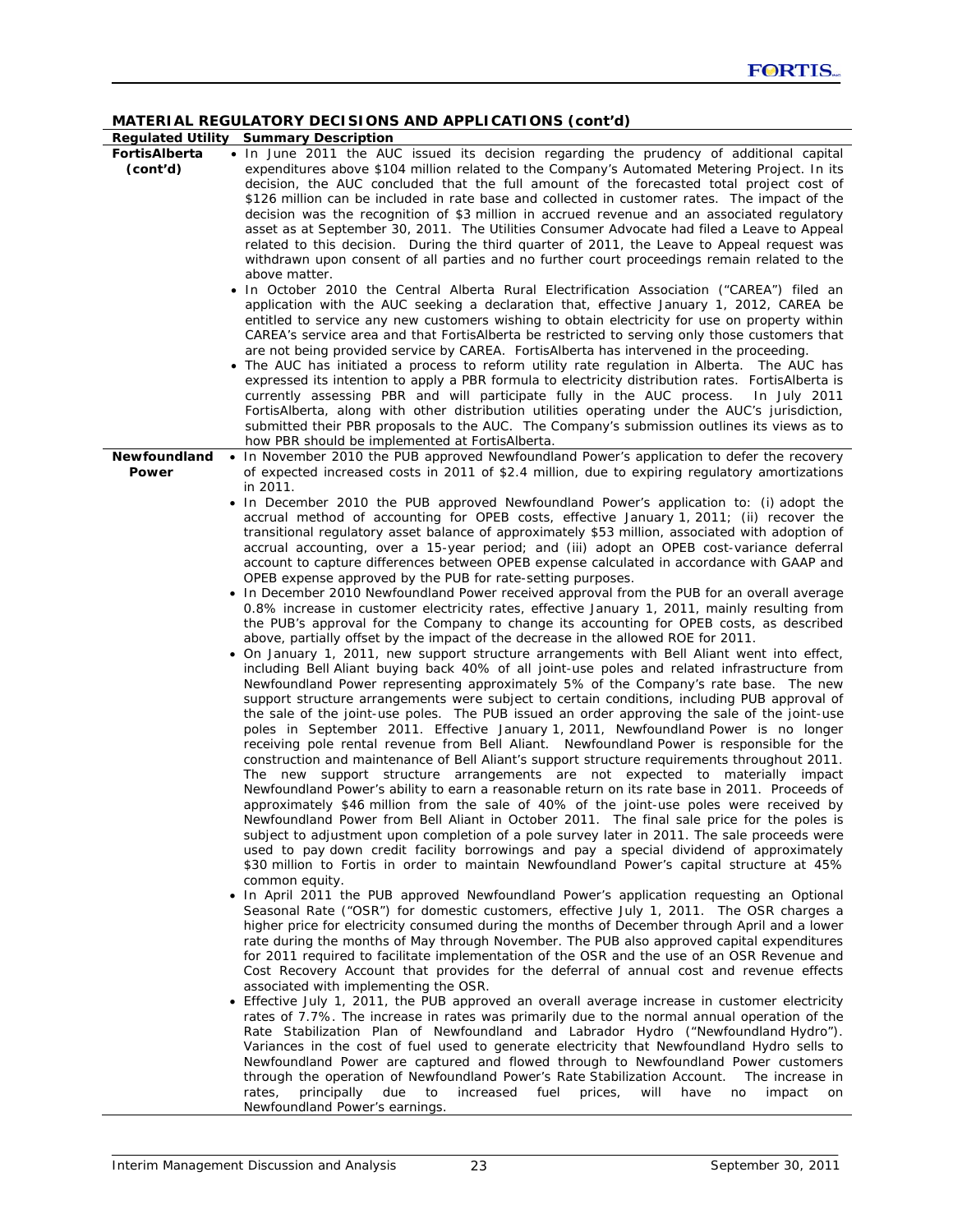|                      | MATERIAL REGULATORY DECISIONS AND APPLICATIONS (cont'd)                                             |
|----------------------|-----------------------------------------------------------------------------------------------------|
|                      | Regulated Utility Summary Description                                                               |
| Newfoundland         | . In July 2011 Newfoundland Power filed an application with the PUB requesting approval for its     |
| Power                | 2012 Capital Expenditure Plan totalling approximately \$77 million.                                 |
| (cont'd)             | . In September 2011 Newfoundland Power filed an application with the PUB requesting the             |
|                      | deferred recovery of expected increased costs in 2012 of \$2.4 million, due to expiring             |
|                      | regulatory amortizations in 2012. The application was approved in October 2011.                     |
|                      | • As part of its 2011 Budget, the Government of Newfoundland and Labrador introduced the            |
|                      | Energy Rebate, effective October 1, 2011, in which the 8% provincial portion of the                 |
|                      | Harmonized Goods and Services Tax on home energy purchases, including electricity, is being         |
|                      | refunded to residential customers.                                                                  |
| <b>Maritime</b>      | . In November 2010 Maritime Electric signed the PEI Energy Accord (the "Accord") with the           |
| <b>Electric</b>      |                                                                                                     |
|                      | Government of PEI.<br>The Accord covers the period from March 1, 2011 through                       |
|                      | February 29, 2016. Under the terms of the Accord, the Government of PEI is assuming                 |
|                      | responsibility for the cost of incremental replacement energy and the monthly operating and         |
|                      | maintenance costs related to the NB Power Point Lepreau Nuclear Generating Station                  |
|                      | ("Point Lepreau"), effective March 1, 2011 until Point Lepreau is fully refurbished, which is       |
|                      | expected by fall 2012. The Government of PEI is financing these costs, which will be                |
|                      | recovered from customers. In the event that Point Lepreau does not return to service by fall        |
|                      | 2012, the Government of PEI reserves the right to cease the monthly payments. As permitted          |
|                      | by IRAC, incremental replacement energy costs incurred during the refurbishment of                  |
|                      | Point Lepreau up to the end of February 2011 were deferred by Maritime Electric and totalled        |
|                      | approximately \$47 million. The deferred costs are included in rate base.                           |
|                      | • The nature and timing of the recovery of the deferred costs related to Point Lepreau is subject   |
|                      | to further review by the PEI Energy Commission (the "Commission"), which was recently               |
|                      | established by the Government of PEI. Having authority under the Public Inquiries Act, the          |
|                      | co-chaired five-member Commission's goal is to examine and provide advice on ways in which          |
|                      | PEI's cost of electricity can be structurally reduced and/or stabilized over the longer term.       |
|                      | In carrying out this goal, the Commission will, amongst other things, examine and provide           |
|                      |                                                                                                     |
|                      | recommendations on long-term ownership and management of electricity on PEI and provide             |
|                      | advice and recommendations as to the future role of the PEI Energy Corporation, IRAC (as it         |
|                      | relates to electricity) and the Office of Energy Efficiency.                                        |
|                      | • The Accord also provides for the financing by the Government of PEI of costs associated with      |
|                      | Maritime Electric's termination of the Dalhousie Unit Participation Agreement. The costs will be    |
|                      | collected from customers over a period to be established by the Government of PEI. As a             |
|                      | result of the Accord, including the favourable impact on purchased power costs of the new           |
|                      | five-year power purchase agreement between Maritime Electric and NB Power, customer                 |
|                      | electricity rates decreased overall by approximately 14%, effective March 1, 2011, reflecting a     |
|                      | decrease in the Energy Cost Adjustment Mechanism ("ECAM") component of customer rates,              |
|                      | partially offset by an increase in the base component of customer rates. A two-year customer        |
|                      | rate freeze commenced after the March 1, 2011 rate adjustment.                                      |
| <b>FortisOntario</b> | • In non-rebasing years, customer electricity distribution rates are set using inflationary factors |
|                      | less an efficiency target under the Third-Generation Incentive Rate Mechanism ("IRM") as            |
|                      | prescribed by the OEB. In March 2011 the OEB published the applicable inflationary and              |
|                      | efficiency targets, which resulted in minimal changes in base customer electricity distribution     |
|                      | rates at FortisOntario's operations in Fort Erie, Gananoque and Port Colborne.                      |
|                      | • In November 2010 the OEB approved an NSA pertaining to Algoma Power's electricity                 |
|                      | distribution rate application for customer rates, effective December 1, 2010 through                |
|                      | December 31, 2011, using a 2011 forward test year. The rates reflect an approved allowed            |
|                      | ROE of 9.85% on a deemed equity component of capital structure of 40%. The overall impact           |
|                      | of the OEB rate decision on an average customer's electricity bill was an overall increase of       |
|                      | 3.8%, including rate riders and other charges.                                                      |
|                      | • The present form of Third-Generation IRM will not accommodate Algoma Power's customer             |
|                      |                                                                                                     |
|                      | rate structure and the RRRP Program. Algoma Power has consulted with the intervener                 |
|                      | community to develop a form of incentive rate-making that may be used between rebasing              |
|                      | periods. Due to regulations in Ontario associated with the RRRP Program, customer electricity       |
|                      | distribution rates at Algoma Power are tied to the average changes in rates of other electric       |
|                      | utilities in Ontario. The balance of Algoma Power's revenue requirement is recovered from the       |
|                      | RRRP Program. In September 2011 Algoma Power filed its first Third-Generation IRM                   |
|                      | application for customer electricity distribution rates, effective January 1, 2012.<br>The          |
|                      | Third-Generation IRM maintains the allowed ROE at 9.85% for 2012. Algoma Power has                  |
|                      | proposed that both electricity rates and funding under the RRRP Program be indexed.                 |
|                      | • During the fourth quarter of 2011, FortisOntario expects to file a Third-Generation IRM           |
|                      | application for its operations in Port Colborne and a similar, but harmonized, rate application     |
|                      | for its operations in Fort Erie and Gananoque. The Third-Generation IRM maintains the               |
|                      | allowed ROE at 8.01% for 2012. The OEB is expected to publish the applicable inflation factor       |
|                      | and efficiency targets under the IRM during the first quarter of 2012.                              |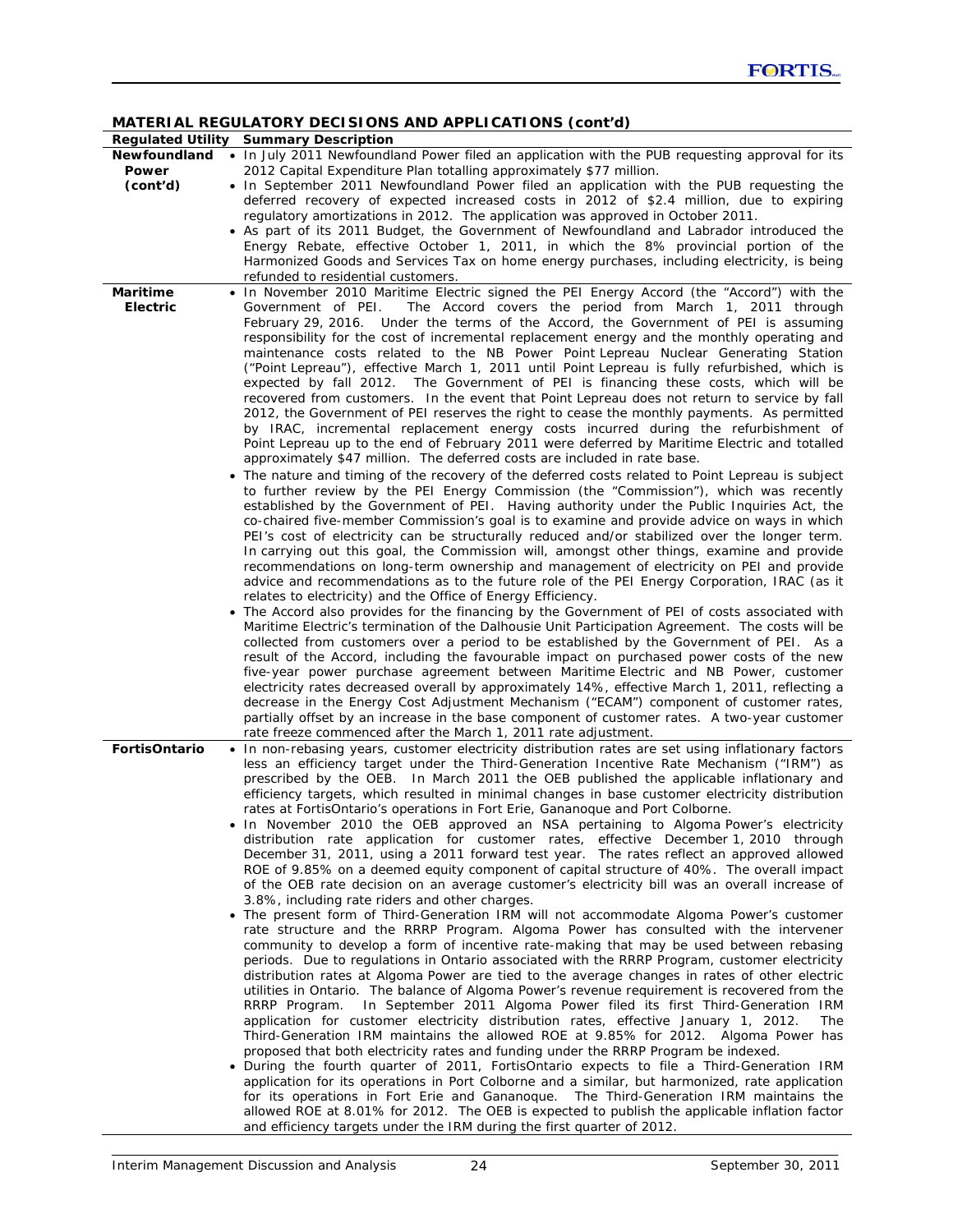| <b>Regulated Utility</b>          | <b>Summary Description</b>                                                                                                                                                                                                                                                                                                                                                                                                                                                                                                                                                                                                                                                                                                                                                                                                                                                                                                                                                                                                                                                                                                                                                                                                                                                                                                                                                                                                                                                                                                                                                                                                                 |
|-----------------------------------|--------------------------------------------------------------------------------------------------------------------------------------------------------------------------------------------------------------------------------------------------------------------------------------------------------------------------------------------------------------------------------------------------------------------------------------------------------------------------------------------------------------------------------------------------------------------------------------------------------------------------------------------------------------------------------------------------------------------------------------------------------------------------------------------------------------------------------------------------------------------------------------------------------------------------------------------------------------------------------------------------------------------------------------------------------------------------------------------------------------------------------------------------------------------------------------------------------------------------------------------------------------------------------------------------------------------------------------------------------------------------------------------------------------------------------------------------------------------------------------------------------------------------------------------------------------------------------------------------------------------------------------------|
| <b>FortisOntario</b>              | • FortisOntario expects to file a COS Application in 2012 for harmonized electricity distribution                                                                                                                                                                                                                                                                                                                                                                                                                                                                                                                                                                                                                                                                                                                                                                                                                                                                                                                                                                                                                                                                                                                                                                                                                                                                                                                                                                                                                                                                                                                                          |
| (cont'd)                          | rates in Fort Erie, Port Colborne and Gananoque, effective January 1, 2013, using a 2013                                                                                                                                                                                                                                                                                                                                                                                                                                                                                                                                                                                                                                                                                                                                                                                                                                                                                                                                                                                                                                                                                                                                                                                                                                                                                                                                                                                                                                                                                                                                                   |
|                                   | forward test year. The timing of the filing of the COS Application corresponds with the ending                                                                                                                                                                                                                                                                                                                                                                                                                                                                                                                                                                                                                                                                                                                                                                                                                                                                                                                                                                                                                                                                                                                                                                                                                                                                                                                                                                                                                                                                                                                                             |
|                                   | of the period that the current Third-Generation IRM applies to FortisOntario.                                                                                                                                                                                                                                                                                                                                                                                                                                                                                                                                                                                                                                                                                                                                                                                                                                                                                                                                                                                                                                                                                                                                                                                                                                                                                                                                                                                                                                                                                                                                                              |
| Caribbean                         | • In March 2011 Caribbean Utilities confirmed to the ERA that the RCAM, as provided in the                                                                                                                                                                                                                                                                                                                                                                                                                                                                                                                                                                                                                                                                                                                                                                                                                                                                                                                                                                                                                                                                                                                                                                                                                                                                                                                                                                                                                                                                                                                                                 |
| <b>Utilities</b>                  | Company's transmission and distribution licence, yielded no customer rate adjustment                                                                                                                                                                                                                                                                                                                                                                                                                                                                                                                                                                                                                                                                                                                                                                                                                                                                                                                                                                                                                                                                                                                                                                                                                                                                                                                                                                                                                                                                                                                                                       |
|                                   | effective June 1, 2011.                                                                                                                                                                                                                                                                                                                                                                                                                                                                                                                                                                                                                                                                                                                                                                                                                                                                                                                                                                                                                                                                                                                                                                                                                                                                                                                                                                                                                                                                                                                                                                                                                    |
|                                   | • In March 2011 the ERA approved US\$134 million of proposed non-generation installation<br>expenditures as requested by Caribbean Utilities in its 2011-2015 Capital Investment Plan<br>("CIP"). The 2011-2015 CIP was prepared on the basis of the Company's application to the<br>ERA for a delay in any new generation installation until there is more certainty in<br>The remaining US\$85 million of the CIP relates to new generation<br>growth forecasts.<br>installation, which would be subject to a competitive solicitation process with the next<br>generating unit currently scheduled for installation in 2014.                                                                                                                                                                                                                                                                                                                                                                                                                                                                                                                                                                                                                                                                                                                                                                                                                                                                                                                                                                                                            |
|                                   | • In July 2011 the ERA approved Caribbean Utilities request to use US GAAP for regulatory                                                                                                                                                                                                                                                                                                                                                                                                                                                                                                                                                                                                                                                                                                                                                                                                                                                                                                                                                                                                                                                                                                                                                                                                                                                                                                                                                                                                                                                                                                                                                  |
| <b>Fortis Turks</b><br>and Caicos | reporting purposes, beginning January 1, 2012.<br>• In August 2011 Caribbean Utilities requested and received expressions of interest and<br>preliminary proposals for the financing, construction, ownership and operation of renewable<br>energy generation facilities. It is the Company's intention to accept up to 13 MW in aggregate<br>of grid-connected renewable energy generators on Grand Cayman. Potential investors would<br>become independent power producers that will enter into power purchase agreements ("PPAs")<br>with the Company for the supply of electricity from the alternative energy generators. The<br>PPAs are subject to ERA review and approval. An evaluation of the expressions of interest<br>received is expected by the end of 2011.<br>• Caribbean Utilities will be filing its 2012-2016 CIP during the fourth quarter of 2011.<br>• In March 2011 Fortis Turks and Caicos submitted its 2010 annual regulatory filing outlining the<br>Company's performance in 2010. Included in the filing were the calculations, in accordance<br>with the utility's licence, of rate base of US\$142 million for 2010 and cumulative shortfall in<br>achieving allowable profits of US\$49 million as at December 31, 2010.<br>• In August 2011 Fortis Turks and Caicos filed with the interim Government of the Turks and<br>Caicos Islands an Electricity Rate Variance Application, which requested a change in the rate<br>structure and an overall approximate 6% increase in base rates to government and<br>commercial customers. A response to the application is expected during the fourth quarter |
|                                   | of 2011.<br>• An independent review of the regulatory framework for the electricity sector in the Turks and<br>Caicos Islands was performed during the third quarter of 2011 on behalf of the interim<br>Government of the Turks and Caicos Islands. The purpose of the review was to: (i) assess the<br>effectiveness of the current regulatory framework in terms of its administrative and economic<br>efficiency; (ii) assess the current and proposed electricity costs and tariffs in the Turks and<br>Caicos Islands in relation to comparable regional and international utilities; (iii) make<br>recommendations for a revised regulatory framework and <i>Electricity Ordinance</i> ; and (iv) make<br>recommendations for the implementation and operation of the revised regulatory framework.<br>• Earlier in 2011, the interim Government of the Turks and Caicos Islands publicly stated its<br>intention to implement a carbon tax, effective September 2011, that would be applicable to<br>Fortis Turks and Caicos but which may not be permitted to be passed on to Fortis Turks and<br>Caicos' customers. To date, no carbon tax has been implemented. Under the terms of an<br>agreement with the Government of the Turks and Caicos Islands when Fortis Turks and Caicos<br>was granted its licence, the Company is exempt from any taxes other than customs duties<br>where applicable by law.                                                                                                                                                                                                                      |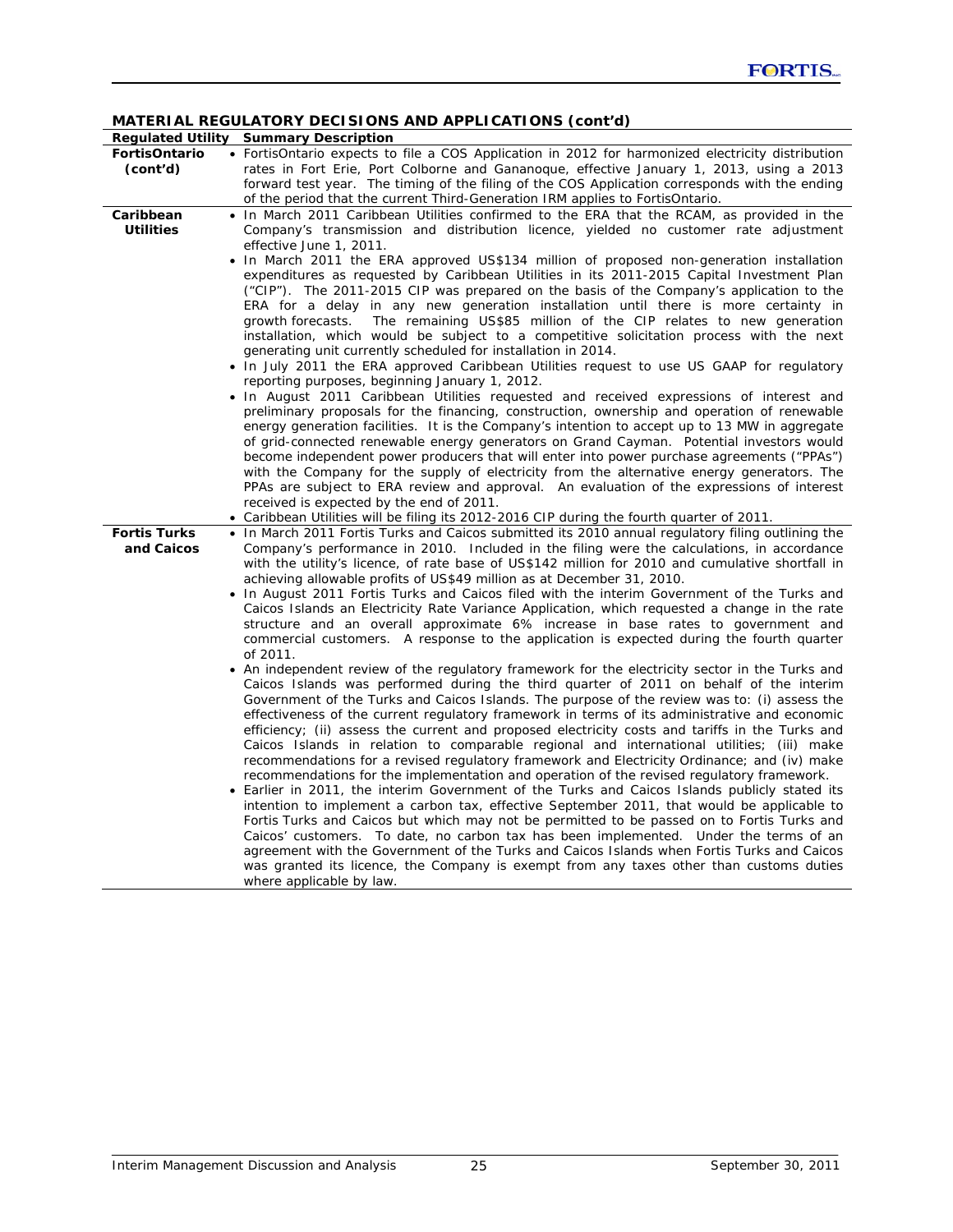## **CONSOLIDATED FINANCIAL POSITION**

The following table outlines the significant changes in the consolidated balance sheets between September 30, 2011 and December 31, 2010.

#### **Significant Changes in the Consolidated Balance Sheets (Unaudited) between September 30, 2011 and December 31, 2010**

| <b>Balance Sheet Account</b>                 | Increase/<br>(Decrease)<br>$($$ millions) | Explanation                                                                                                                                                                                                                                                                                                                                                                                                                                                                                                                                                                                                                                                                                                                                                                                                                                                                                                                                  |
|----------------------------------------------|-------------------------------------------|----------------------------------------------------------------------------------------------------------------------------------------------------------------------------------------------------------------------------------------------------------------------------------------------------------------------------------------------------------------------------------------------------------------------------------------------------------------------------------------------------------------------------------------------------------------------------------------------------------------------------------------------------------------------------------------------------------------------------------------------------------------------------------------------------------------------------------------------------------------------------------------------------------------------------------------------|
| Accounts receivable                          | (186)                                     | The decrease was driven by the FortisBC Energy companies,<br>mainly due to a seasonal decrease in sales and the lower<br>commodity cost of natural gas reflected in customer rates.                                                                                                                                                                                                                                                                                                                                                                                                                                                                                                                                                                                                                                                                                                                                                          |
| Regulatory assets -<br>current and long-term | 52                                        | The increase was mainly due to an increase in the deferral of:<br>(i) future income taxes; (ii) Alberta Electric System Operator<br>("AESO") charges and operating costs at FortisAlberta;<br>(iii) various miscellaneous costs as permitted by the regulator at<br>the FortisBC Energy companies;<br>and (iv) fuel costs at<br>Caribbean Utilities.                                                                                                                                                                                                                                                                                                                                                                                                                                                                                                                                                                                         |
|                                              |                                           | The above increases were partially offset by the deferral at the<br>FortisBC Energy companies associated with the change in the fair<br>market value of the natural gas derivatives, and a decrease in the<br>accrued distribution revenue<br>2010<br>adjustment<br>rider<br>at<br>FortisAlberta as it is being collected in 2011 rates.                                                                                                                                                                                                                                                                                                                                                                                                                                                                                                                                                                                                     |
| Inventories                                  | 26                                        | The increase was driven by the normal seasonal increase of gas<br>in storage at the FortisBC Energy companies, partially offset by<br>the impact of lower natural gas commodity prices.                                                                                                                                                                                                                                                                                                                                                                                                                                                                                                                                                                                                                                                                                                                                                      |
| Other assets                                 | 116                                       | The increase was due to the discontinuance of the consolidation<br>method of accounting for Belize Electricity in June 2011, due to<br>the expropriation of the Company by the GOB, and the resulting<br>classification of the book value of the Corporation's previous<br>investment in Belize Electricity, including reclassified unrealized<br>foreign currency translation losses of \$28 million, to long-term<br>other assets.                                                                                                                                                                                                                                                                                                                                                                                                                                                                                                         |
| Utility capital assets                       | 305                                       | The increase primarily related to \$747 million invested in<br>electricity and gas systems and the impact of foreign exchange<br>on the translation of US dollar-denominated utility capital assets,<br>partially offset by the impact of the discontinuance of the<br>consolidation method of accounting for Belize Electricity, and<br>amortization costs and customer contributions year-to-date 2011.                                                                                                                                                                                                                                                                                                                                                                                                                                                                                                                                    |
| Short-term borrowings                        | (116)                                     | decrease was driven by lower<br>borrowings<br>The<br>at<br>the<br>FortisBC Energy companies, due to seasonality of operations and<br>repayment of borrowings using<br>proceeds from<br>the<br>an<br>equity injection from Fortis.                                                                                                                                                                                                                                                                                                                                                                                                                                                                                                                                                                                                                                                                                                            |
| Accounts payable and<br>accrued charges      | (100)                                     | The decrease was mainly due to: (i) the change in the fair market<br>value of the natural gas derivatives at the FortisBC Energy<br>companies; (ii) the timing of payment of property taxes and<br>franchise fees at the FortisBC Energy companies; (iii) lower<br>amounts owing for purchased natural gas at the FortisBC Energy<br>companies and purchased power at Newfoundland Power,<br>associated<br>seasonality of<br>operations;<br>$(iv)$ the<br>with<br>and<br>discontinuance of the consolidation method of accounting for<br>The decrease was partially offset by higher<br>Belize Electricity.<br>payables associated with transmission-connected projects and<br>cost accruals at FortisAlberta and higher accounts payable at the<br>Waneta Expansion Limited Partnership ("Waneta Partnership")<br>associated with the construction of the Waneta hydroelectric<br>generation expansion project ("Waneta Expansion Project") |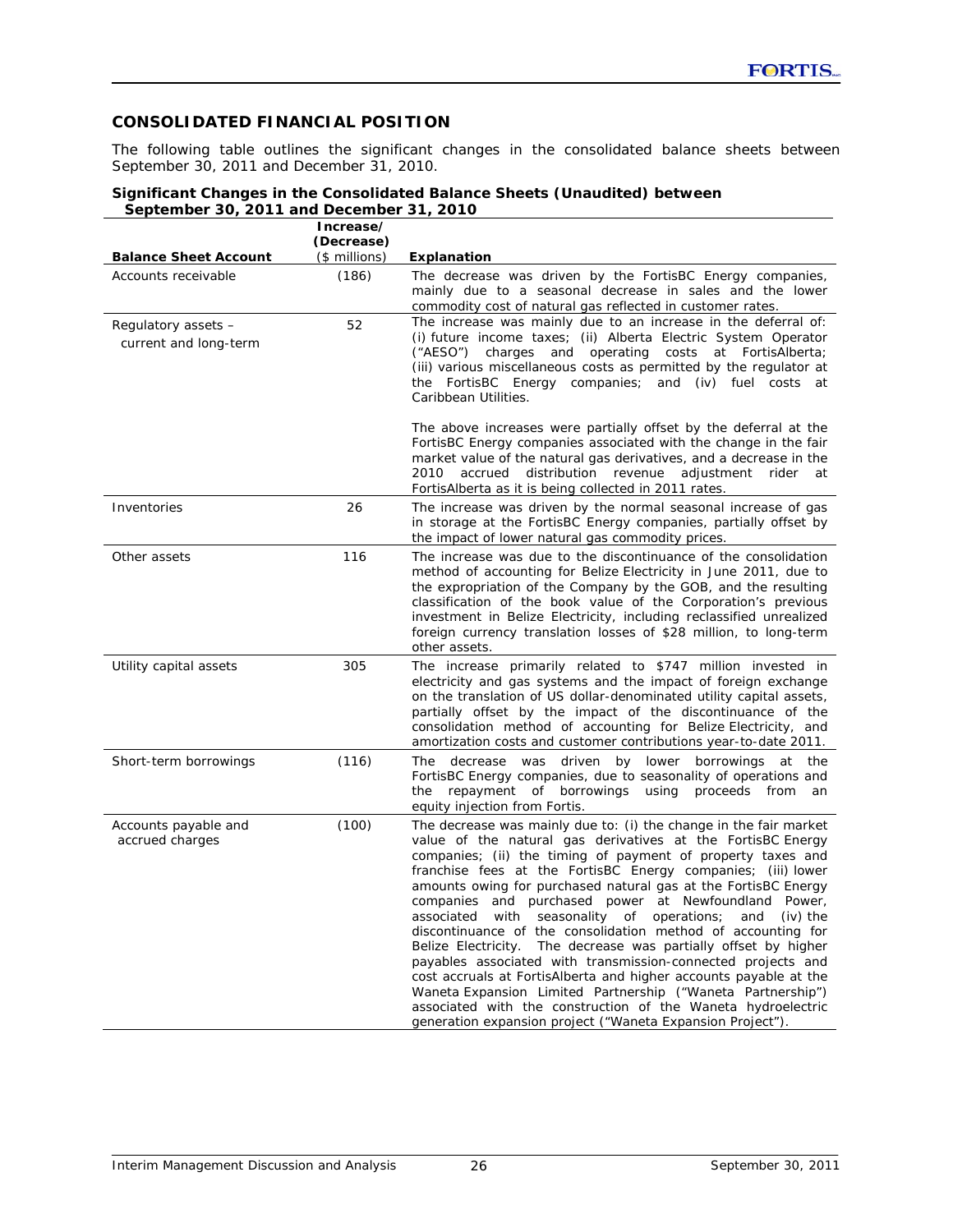|                                                                                | Increase/      |                                                                                                                                                                                                                                                                                                                                                                                                                                                                                                                                                                                                                                                                                                                                                                                                                                        |
|--------------------------------------------------------------------------------|----------------|----------------------------------------------------------------------------------------------------------------------------------------------------------------------------------------------------------------------------------------------------------------------------------------------------------------------------------------------------------------------------------------------------------------------------------------------------------------------------------------------------------------------------------------------------------------------------------------------------------------------------------------------------------------------------------------------------------------------------------------------------------------------------------------------------------------------------------------|
|                                                                                | (Decrease)     |                                                                                                                                                                                                                                                                                                                                                                                                                                                                                                                                                                                                                                                                                                                                                                                                                                        |
| <b>Balance Sheet Account</b>                                                   | $($$ millions) | Explanation                                                                                                                                                                                                                                                                                                                                                                                                                                                                                                                                                                                                                                                                                                                                                                                                                            |
| Regulatory liabilities -<br>current and long-term                              | 35             | The increase was mainly due to: (i) increased deferrals at the<br>FortisBC Energy companies; (ii) an increase in the provision for<br>asset removal and site restoration costs at FortisAlberta;<br>(iii) increases in the weather normalization and other deferral<br>accounts at Newfoundland Power; and (iv) an increase in the<br>ECAM account at Maritime Electric. The increased deferrals at the<br>FortisBC<br>associated<br>Energy companies<br>were<br>with<br>the<br>Rate Stabilization Deferral Account, reflecting the accumulation of<br>over-recovered costs of providing service to customers during<br>2011 and the Revenue Stabilization Adjustment Mechanism,<br>reflecting the margin impact of actual gas volumes consumed by<br>residential and commercial customers being in excess of forecast<br>gas volumes. |
|                                                                                |                | The above increases were partially offset by the impact of the<br>discontinuance of the consolidation method of accounting for<br>Belize Electricity.                                                                                                                                                                                                                                                                                                                                                                                                                                                                                                                                                                                                                                                                                  |
| Future income tax liabilities -<br>current and long-term                       | 41             | The increase was driven by tax timing differences related to<br>capital expenditures at the FortisBC<br>Energy companies,<br>FortisAlberta and FortisBC Electric.                                                                                                                                                                                                                                                                                                                                                                                                                                                                                                                                                                                                                                                                      |
| Long-term debt and capital<br>lease obligations<br>(including current portion) | (70)           | The decrease was driven by the repayment of the Corporation's<br>committed credit facility borrowings with a portion of the<br>proceeds from the June and July 2011 \$341 million common<br>share issue and the discontinuance of the consolidation method of<br>accounting for Belize Electricity. The decrease was partially offset<br>by higher committed credit facility borrowings at FortisAlberta<br>and the issuance of US\$40 million of long-term debt by<br>Caribbean Utilities<br>in<br>support of the<br>companies'<br>capital<br>expenditure programs, and the impact of foreign exchange on the<br>translation of US dollar-denominated debt.                                                                                                                                                                           |
| Shareholders' equity<br>(before non-controlling<br>interests)                  | 504            | The increase was driven by the issuance of \$341 million in<br>common shares in June and July 2011.                                                                                                                                                                                                                                                                                                                                                                                                                                                                                                                                                                                                                                                                                                                                    |
|                                                                                |                | The remainder of the increase in shareholders' equity was<br>primarily due to: (i) the reclassification of \$28 million of<br>unrealized foreign currency translation losses related to the<br>Corporation's previous investment in Belize Electricity from<br>accumulated other comprehensive loss to long-term other assets;<br>(ii) net earnings attributable to common equity shareholders<br>year-to-date 2011, less common share dividends; and (iii) the<br>issuance of common shares under the Corporation's dividend<br>reinvestment and stock option plans.                                                                                                                                                                                                                                                                  |
| Non-controlling interests                                                      | 43             | 49%<br>increase was driven<br>by advances from<br>The<br>the<br>non-controlling interests in the Waneta Partnership.                                                                                                                                                                                                                                                                                                                                                                                                                                                                                                                                                                                                                                                                                                                   |

### **Significant Changes in the Consolidated Balance Sheets (Unaudited) between September 30, 2011 and December 31, 2010 (cont'd)**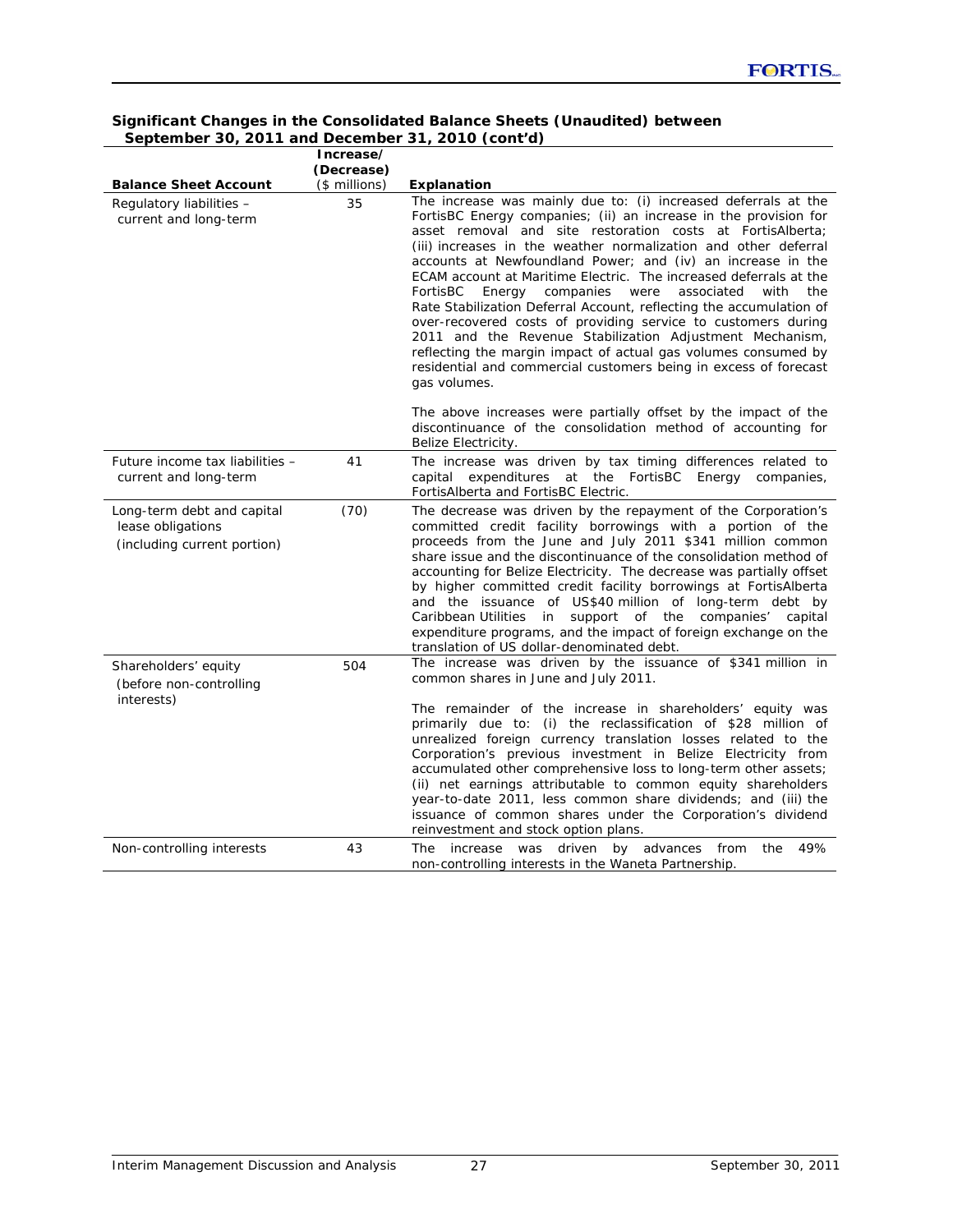## **LIQUIDITY AND CAPITAL RESOURCES**

The table below outlines the Corporation's consolidated sources and uses of cash for the three and nine months ended September 30, 2011, as compared to the same periods in 2010, followed by a discussion of the nature of the variances in cash flows.

| <b>Summary of Consolidated Cash Flows (Unaudited)</b> |                         |       |          |       |       |          |  |
|-------------------------------------------------------|-------------------------|-------|----------|-------|-------|----------|--|
| Periods Ended September 30                            | Quarter<br>Year-to-Date |       |          |       |       |          |  |
| $($$ millions)                                        | 2011                    | 2010  | Variance | 2011  | 2010  | Variance |  |
| Cash, Beginning of Period                             | 298                     | 71    | 227      | 109   | 85    | 24       |  |
| Cash Provided by (Used in):                           |                         |       |          |       |       |          |  |
| <b>Operating Activities</b>                           | 151                     | 129   | 22       | 678   | 534   | 144      |  |
| <b>Investing Activities</b>                           | (269)                   | (253) | (16)     | (756) | (658) | (98)     |  |
| <b>Financing Activities</b>                           | (73)                    | 117   | (190)    | 76    | 103   | (27)     |  |
| Effect of Exchange Rate Changes on                    |                         |       |          |       |       |          |  |
| Cash and Cash Equivalents                             |                         |       |          |       |       |          |  |
| Cash, End of Period                                   | 108                     | 64    | 44       | 108   | 64    | 44       |  |

**Operating Activities:** Cash flow from operating activities, after working capital adjustments, was \$22 million higher quarter over quarter and \$144 million higher year to date compared to the same period last year. The increases were driven by higher earnings and favourable changes in working capital, partially offset by unfavourable changes in regulatory deferral accounts. The favourable working capital changes were driven by the greater impact of seasonality at the FortisBC Energy companies and an increase in accounts payable and the collection from customers of the 2010 accrued distribution revenue adjustment rider at FortisAlberta, partially offset by unfavourable working capital changes at Maritime Electric. Lower AESO net transmission-related receipts and payments at FortisAlberta had an unfavourable impact on both working capital and regulatory deferral accounts. Changes in regulatory deferral accounts at the FortisBC Energy companies also had an unfavourable impact on cash flow from operating activities quarter over quarter.

**Investing Activities:** Cash used in investing activities was \$16 million higher quarter over quarter mainly due to capital spending related to the non-regulated Waneta Expansion Project, partially offset by lower capital spending at FortisAlberta. Cash used in investing activities was \$98 million higher year to date compared to the same period last year due to capital spending related to the non-regulated Waneta Expansion Project, partially offset by lower capital spending at FortisBC Electric and an increase in contributions received in aid of construction.

**Financing Activities:**The decrease in cash provided by financing activities for the quarter and year to date was due to higher net repayments under committed credit facilities classified as long-term and changes in short-term borrowings, partially offset by: (i) higher proceeds from the issuance of common shares; (ii) lower repayments of long-term debt; (iii) higher advances from non-controlling interests; and (iv) higher proceeds from long-term debt. Proceeds from the issuance of preferences shares were also lower year to date compared to the same period in 2010.

Net proceeds from short-term borrowings were \$85 million for the quarter compared to \$122 million for the same quarter last year. Net repayments of short-term borrowings were \$115 million year to date compared to \$4 million for the same period last year. The changes in short-term borrowings were driven by the FortisBC Energy companies, due to seasonality differences and timing of repayments using proceeds from equity injections from the Corporation, and Caribbean Utilities.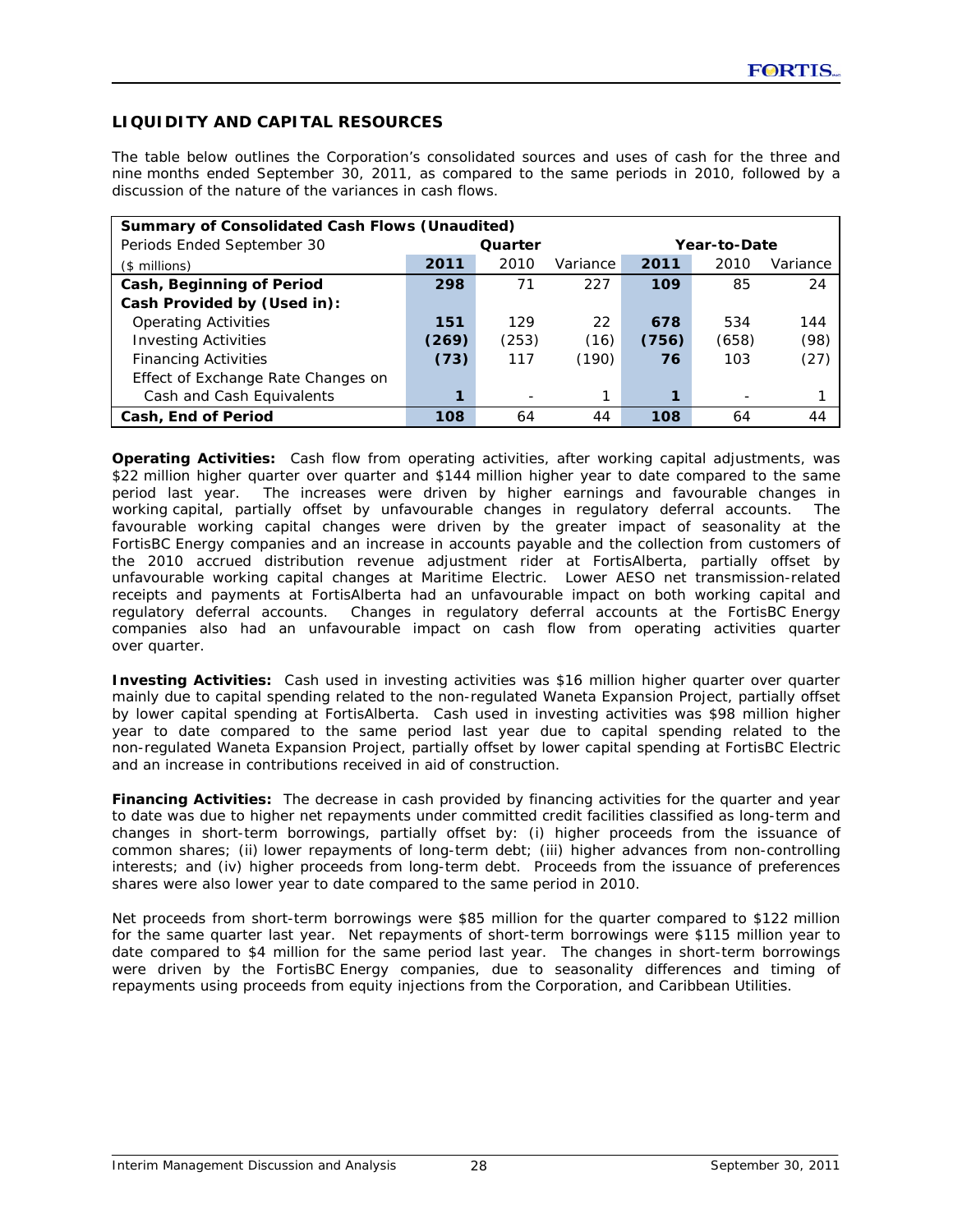Proceeds from long-term debt, net of issue costs, repayments of long-term debt and capital lease obligations and net borrowings under committed credit facilities for the quarter and year to date compared to the same periods last year are summarized in the following tables.

| Proceeds from Long-Term Debt, Net of Issue Costs (Unaudited) |         |      |          |      |              |          |  |  |  |
|--------------------------------------------------------------|---------|------|----------|------|--------------|----------|--|--|--|
| Periods Ended September 30                                   | Quarter |      |          |      | Year-to-Date |          |  |  |  |
| (\$ millions)                                                | 2011    | 2010 | Variance | 2011 | 2010         | Variance |  |  |  |
| Caribbean Utilities (1)                                      |         |      |          | 38   |              | 38       |  |  |  |
| Other                                                        |         |      | ÷        |      |              |          |  |  |  |
| <b>Total</b>                                                 |         |      |          | 39   |              | 39       |  |  |  |

*(1)* Issued 15-year US\$15 million 4.85% and 20-year US\$25 million 5.10% unsecured notes. The first tranche of US\$30 million was issued in June 2011 and the second tranche of US\$10 million was issued in July 2011. The net proceeds were used to repay current installments on long-term debt and short-term borrowings and to finance capital expenditures.

| Repayments of Long-Term Debt and Capital Lease Obligations (Unaudited) |         |      |          |              |       |          |  |  |
|------------------------------------------------------------------------|---------|------|----------|--------------|-------|----------|--|--|
| Periods Ended September 30                                             | Quarter |      |          | Year-to-Date |       |          |  |  |
| $($$ millions)                                                         | 2011    | 2010 | Variance | 2011         | 2010  | Variance |  |  |
| FortisBC Energy Companies                                              |         |      |          |              | (1)   |          |  |  |
| <b>FortisBC Electric</b>                                               |         |      |          |              | (1)   |          |  |  |
| Maritime Electric                                                      |         |      |          |              | (15)  | 15       |  |  |
| Caribbean Utilities                                                    |         |      | -        | (12)         | (15)  | 3        |  |  |
| <b>Fortis Properties</b>                                               | (2)     | (1)  | (1)      | (6)          | (53)  | 47       |  |  |
| Corporate $(1)$                                                        |         |      |          |              | (125) | 125      |  |  |
| Other                                                                  |         | (2)  | 2        | (6)          | (5)   | (1)      |  |  |
| Total                                                                  | (2)     | (3)  |          | (24)         | (215) | 191      |  |  |

 $\overline{a}$  In April 2010 FHI redeemed in full for cash its \$125 million 8% Capital Securities with proceeds from borrowings under the Corporation's committed credit facility.

| Net Borrowings (Repayments) Under Committed Credit Facilities (Unaudited) |         |      |          |       |              |       |  |  |
|---------------------------------------------------------------------------|---------|------|----------|-------|--------------|-------|--|--|
| Periods Ended September 30                                                | Quarter |      |          |       | Year-to-Date |       |  |  |
| $($$ millions)                                                            | 2011    | 2010 | Variance |       |              |       |  |  |
| FortisAlberta                                                             | 33      | 22   | 11       | 50    | 82           | (32)  |  |  |
| <b>FortisBC Electric</b>                                                  | (7)     | 15   | (22)     |       | 27           | (27)  |  |  |
| Newfoundland Power                                                        | (13)    | (18) | 5        | 10    | (5)          | 15    |  |  |
| Corporate                                                                 | (191)   | 17   | (208)    | (165) | 89           | (254) |  |  |
| <b>Total</b>                                                              | (178)   | 36   | (214)    | (105) | 193          | (298) |  |  |

Borrowings under credit facilities by the utilities are primarily in support of their capital expenditure programs and/or for working capital requirements. Repayments are primarily financed through the issuance of long-term debt, cash from operations and/or equity injections from Fortis. From time to time, proceeds from preference share, common share and long-term debt issues are used to repay borrowings under the Corporation's committed credit facility.

Advances of approximately \$20 million for the quarter and \$76 million year to date were received from non-controlling interests in the Waneta Partnership to finance capital spending related to the Waneta Expansion Project.

In June 2011 Fortis publicly issued 9.1 million common shares for gross proceeds of approximately \$300 million. In July 2011 an additional 1.24 million common shares of Fortis were publicly issued upon the exercise of an over-allotment option, resulting in gross proceeds of approximately \$41 million. The total net proceeds from the common share offering of \$327 million were used to repay borrowings under credit facilities and finance equity injections into the regulated utilities in western Canada and the non-regulated Waneta Expansion Project, in support of infrastructure investment, and for general corporate purposes.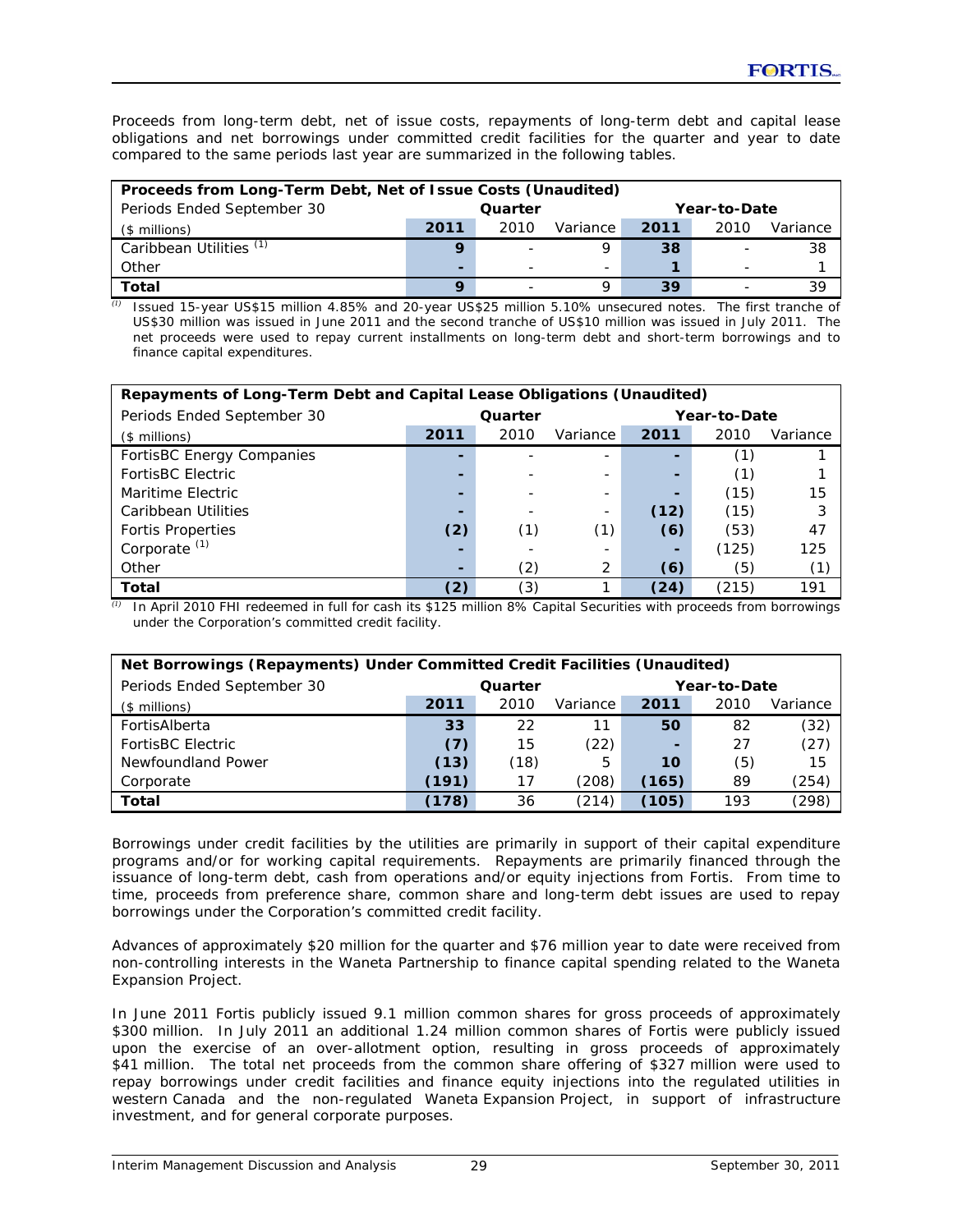In January 2010 Fortis completed a \$250 million public offering of 10 million First Preference Shares, Series H. The net proceeds of approximately \$242 million were used to repay borrowings under the Corporation's committed credit facility and fund an equity injection into FEI.

Common share dividends paid during the third quarter of 2011 were \$38 million, net of \$16 million in dividends reinvested, compared to \$33 million, net of \$15 million in dividends reinvested, paid during the same quarter of 2010. Common share dividends paid year-to-date 2011 were \$109 million, net of \$47 million in dividends reinvested, compared to \$102 million, net of \$43 million in dividends reinvested, paid year-to-date 2010. The dividend paid per common share for each of the first three quarters of 2011 was \$0.29 compared to \$0.28 for each of the first three quarters of 2010. The weighted average number of common shares outstanding for the third quarter and year to date were 186.5 million and 179.5 million, respectively, compared to 173.2 million and 172.4 million, for the third quarter and year to date, respectively, in 2010.

### **CONTRACTUAL OBLIGATIONS**

Consolidated contractual obligations of Fortis over the next five years and for periods thereafter, as at September 30, 2011, are outlined in the following table. A detailed description of the nature of the obligations is provided in the MD&A for the year ended December 31, 2010 and below, where applicable.

| <b>Contractual Obligations (Unaudited)</b>        |        | Due    | Due in      | Due in  | Due     |
|---------------------------------------------------|--------|--------|-------------|---------|---------|
| As at September 30, 2011                          |        | within | years       | years   | after   |
| $($$ millions)                                    | Total  | 1 year | $2$ and $3$ | 4 and 5 | 5 years |
| Long-term debt                                    | 5,595  | 88     | 439         | 817     | 4,251   |
| Waneta Partnership promissory note                | 72     |        |             |         | 72      |
| <b>Brilliant Terminal Station</b>                 | 59     | 3      | 5           | 5       | 46      |
| Gas purchase contract obligations (1)             | 433    | 258    | 170         | 5       |         |
| Power purchase obligations $(2)$                  |        |        |             |         |         |
| FortisBC Electric                                 | 2,877  | 44     | 87          | 83      | 2,663   |
| FortisOntario                                     | 420    | 42     | 98          | 103     | 177     |
| Maritime Electric                                 | 203    | 55     | 77          | 57      | 14      |
| Capital cost $(3)$                                | 465    | 18     | 35          | 36      | 376     |
| Joint-use asset and share service agreements      | 64     | 4      | 8           |         | 45      |
| Office lease – FortisBC Electric                  | 18     | 2      | 4           | 3       | 9       |
| Operating lease obligations                       | 148    | 20     | 33          | 31      | 64      |
| Defined benefit pension funding contributions (4) | 66     | 30     | 32          |         | 3       |
| Other                                             | 21     | 4      |             | 6       | 4       |
| Total                                             | 10,441 | 568    | 995         | 1,154   | 7,724   |

*(1)* Based on index prices as at September 30, 2011

- *(2)* Excludes power purchase obligations of Belize Electricity, due to the discontinuance of the consolidation method of accounting for the utility, effective June 20, 2011
- *(3)* Maritime Electric has entitlement to approximately 4.7% of the output from Point Lepreau for the life of the unit. As part of its participation agreement, the Company is obligated to pay its share of capital and operating costs of the unit, which have been included in the table above. However, as a result of the Accord, the Government of PEI is assuming responsibility for the payment of the monthly operating and maintenance costs related to Point Lepreau, effective March 1, 2011 until Point Lepreau is fully refurbished, which is expected by fall 2012.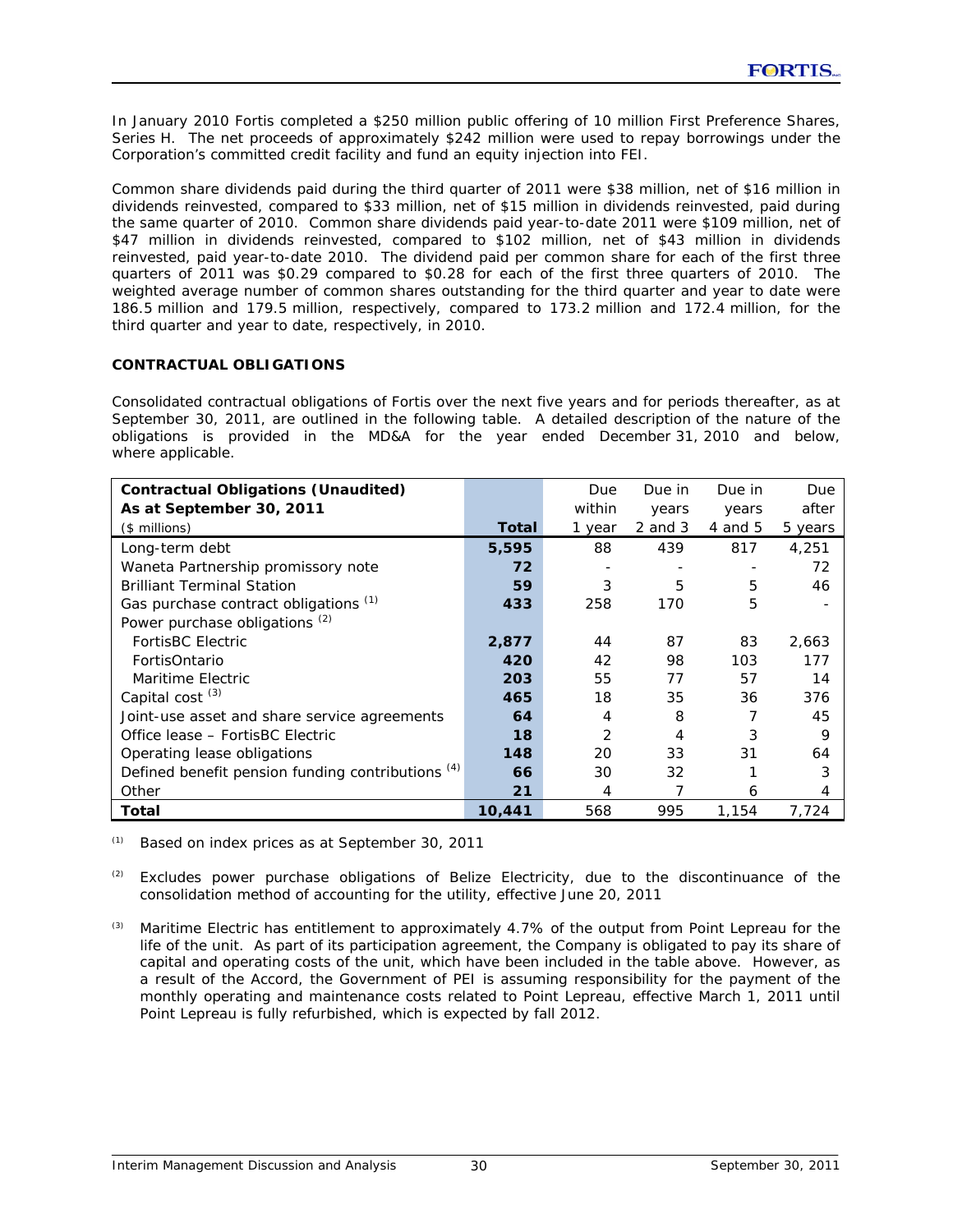*(4)* Consolidated defined benefit pension funding contributions include current service, solvency and special funding amounts. The contributions are based on estimates provided under the latest completed actuarial valuations, which generally provide funding estimates for a period of three to five years from the date of the valuations. As a result, actual pension funding contributions may be higher than these estimated amounts, pending completion of the next actuarial valuations for funding purposes, which are expected to be performed as of the following dates for the larger defined benefit pension plans:

| December 31, 2011 | Newfoundland Power                                           |
|-------------------|--------------------------------------------------------------|
| December 31, 2012 | FortisBC Energy companies (covering non-unionized employees) |
| December 31, 2013 | FortisBC Energy companies (covering unionized employees)     |
| December 31, 2013 | FortisBC Electric                                            |

The estimate of defined benefit pension funding contributions above includes the impact of the outcome of the December 31, 2010 actuarial valuations, completed during the first half of 2011, associated with the defined benefit pension plans at the FortisBC Energy companies, covering unionized employees, and at FortisBC Electric, as well as other revised actuarial estimates.

Other contractual obligations, which are not reflected in the above table, did not materially change from those disclosed in the MD&A for the year ended December 31, 2010.

For a discussion of the nature and amount of the Corporation's consolidated capital expenditure program, which is not included in the contractual obligations table above, refer to the "Capital Program" section of this MD&A.

### **CAPITAL STRUCTURE**

The Corporation's principal businesses of regulated gas and electricity distribution require ongoing access to capital to allow the utilities to fund maintenance and expansion of infrastructure. Fortis raises debt at the subsidiary level to ensure regulatory transparency, tax efficiency and financing flexibility. Fortis generally finances a significant portion of acquisitions at the corporate level with proceeds from common share, preference share and long-term debt issues. To help ensure access to capital, the Corporation targets a consolidated long-term capital structure containing approximately 40% equity, including preference shares, and 60% debt, as well as investment grade credit ratings. Each of the Corporation's regulated utilities maintains its own capital structure in line with the deemed capital structure reflected in the utilities' customer rates.

The consolidated capital structure of Fortis is presented in the following table.

| <b>Capital Structure (Unaudited)</b>                       | As at              |       |                   |       |  |
|------------------------------------------------------------|--------------------|-------|-------------------|-------|--|
|                                                            | September 30, 2011 |       | December 31, 2010 |       |  |
|                                                            | $$$ millions)      | (%)   | $($$ millions)    | (%)   |  |
| Total debt and capital lease obligations (net of cash) (1) | 5,729              | 54.8  | 5.914             | 58.4  |  |
| Preference shares $(2)$                                    | 912                | 8.7   | 912               | 9.0   |  |
| Common shareholders' equity                                | 3,809              | 36.5  | 3,305             | 32.6  |  |
| Total $(3)$                                                | 10,450             | 100.0 | 10,131            | 100.0 |  |

*(1)* Includes long-term debt and capital lease obligations, including current portion, and short-term borrowings, net of cash

*(2)* Includes preference shares classified as both long-term liabilities and equity

*(3)* Excludes amounts related to non-controlling interests

The change in the capital structure was driven by the public issuance of approximately \$341 million in common shares in June and July 2011, combined with common shares issued under the Corporation's dividend reinvestment and stock option plans and the reclassification of unrealized foreign currency translation losses related to the Corporation's previous investment in Belize Electricity to long-term other assets. Also contributing to the change in the capital structure was net earnings applicable to common shares, net of dividends, and lower borrowings under credit facilities.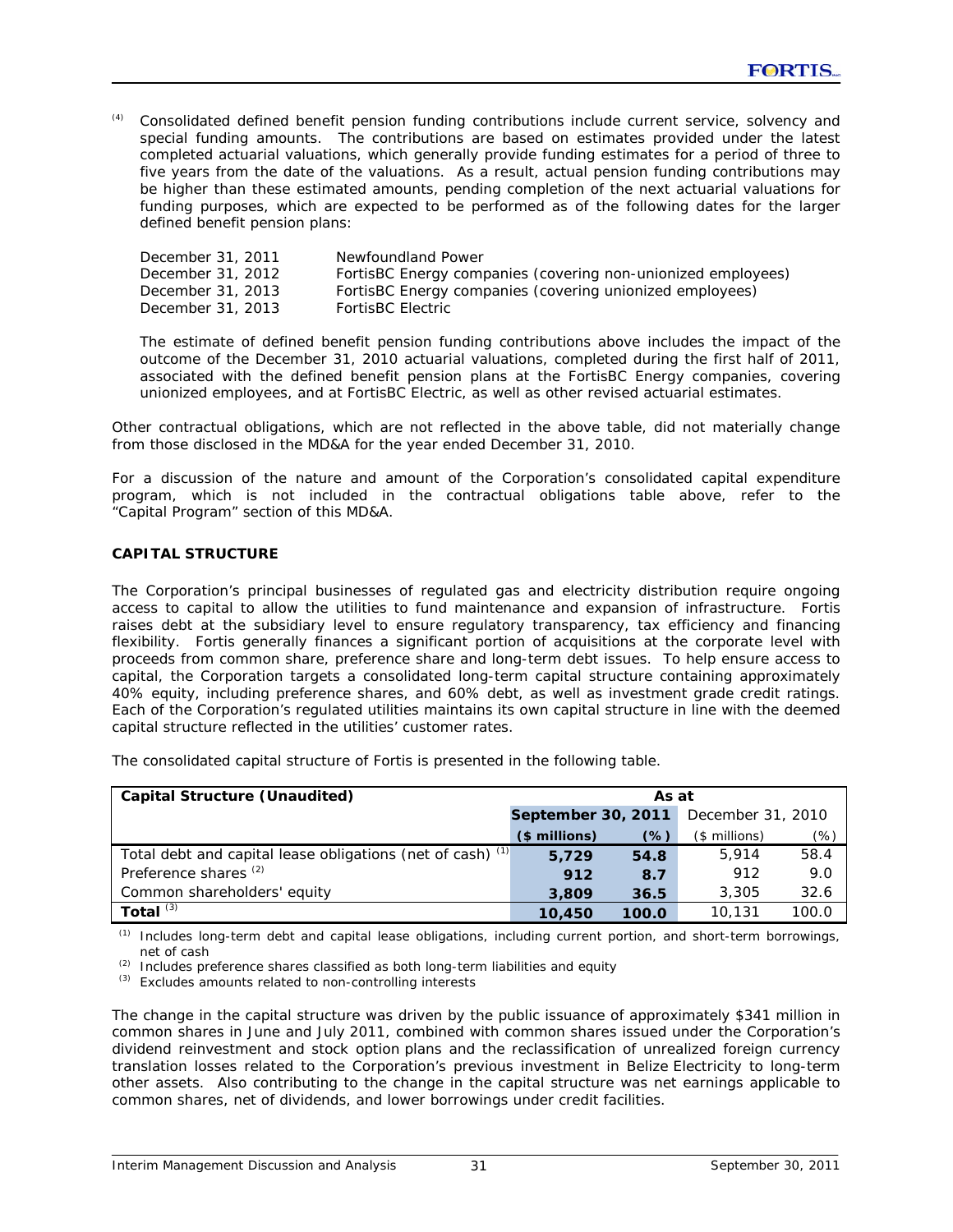### **CREDIT RATINGS**

The Corporation's credit ratings are as follows:

| Standard & Poor's | A- (long-term corporate and unsecured debt credit rating) |
|-------------------|-----------------------------------------------------------|
| <b>DBRS</b>       | A(low) (unsecured debt credit rating)                     |

During the third quarter of 2011, DBRS confirmed the Corporation's existing debt credit rating at A(low). The credit ratings reflect the Corporation's low business-risk profile and diversity of its operations, the stand-alone nature and financial separation of each of the regulated subsidiaries of Fortis, management's commitment to maintaining low levels of debt at the holding company level, the Corporation's reasonable credit metrics and its demonstrated ability and continued focus on acquiring and integrating stable regulated utility businesses financed on a conservative basis.

#### **CAPITAL PROGRAM**

Capital investment in infrastructure is required to ensure continued and enhanced performance, reliability and safety of the gas and electricity systems and to meet customer growth. All costs considered to be maintenance and repairs are expensed as incurred. Costs related to replacements, upgrades and betterments of capital assets are capitalized as incurred.

A breakdown of the \$806 million in gross capital expenditures by segment year-to-date 2011 is provided in the following table.

| Gross Consolidated Capital Expenditures (Unaudited) (1)<br>Year-to-Date September 30, 2011<br>$($$ millions) |        |          |              |             |             |                                   |               |                   |       |
|--------------------------------------------------------------------------------------------------------------|--------|----------|--------------|-------------|-------------|-----------------------------------|---------------|-------------------|-------|
|                                                                                                              |        |          |              | Other       |             |                                   |               |                   |       |
|                                                                                                              |        |          |              | Regulated   | Total       | Regulated                         |               |                   |       |
| FortisBC                                                                                                     |        |          |              | Electric    | Regulated   | Electric                          | Non-          |                   |       |
| Energy                                                                                                       | Fortis | FortisBC | Newfoundland | Utilities - | Utilities - | Utilities -                       | Regulated -   | Fortis            |       |
| Companies Alberta <sup>(2)</sup>                                                                             |        | Electric | Power        | Canadian    |             | Canadian Caribbean <sup>(3)</sup> | Utility $(4)$ | <b>Properties</b> | Total |
| 179                                                                                                          | 253    | 78       | 55           | 33          | 598         | 57                                | 131           | 20                | 806   |

*(1)* Relates to cash payments to acquire or construct utility capital assets, income producing properties and intangible assets, as reflected in the consolidated statement of cash flows. Includes asset removal and site restoration expenditures, net of salvage proceeds, for those utilities where such expenditures are permissible in rate base in 2011. Excludes capitalized amortization and non-cash equity component of AFUDC.

*(2)* Includes payments made to AESO for investment in transmission-related capital projects

*(3)* Includes capital expenditures at Belize Electricity up to June 20, 2011

*(4)* Includes non-regulated generation, mainly related to the Waneta Expansion Project, and corporate capital expenditures

There has been no material change in forecast gross consolidated capital expenditures for 2011 from the approximate \$1.2 billion forecast as was disclosed in the MD&A for the year ended December 31, 2010. Planned capital expenditures are based on detailed forecasts of energy demand, weather, cost of labour and materials, as well as other factors, including economic conditions, which could change and cause actual expenditures to differ from forecasts.

There have been no material changes in the overall expected level, nature and timing of the Corporation's significant capital projects that were disclosed in the MD&A for the year ended December 31, 2010, except as described below.

In August 2011 Fortis Properties received municipal government approval to construct a \$50 million 12-storey office building in downtown St. John's, Newfoundland. The building will feature 152,000 square feet of Class A office space and include 262 parking spaces. Construction is expected to be completed in the second half of 2013.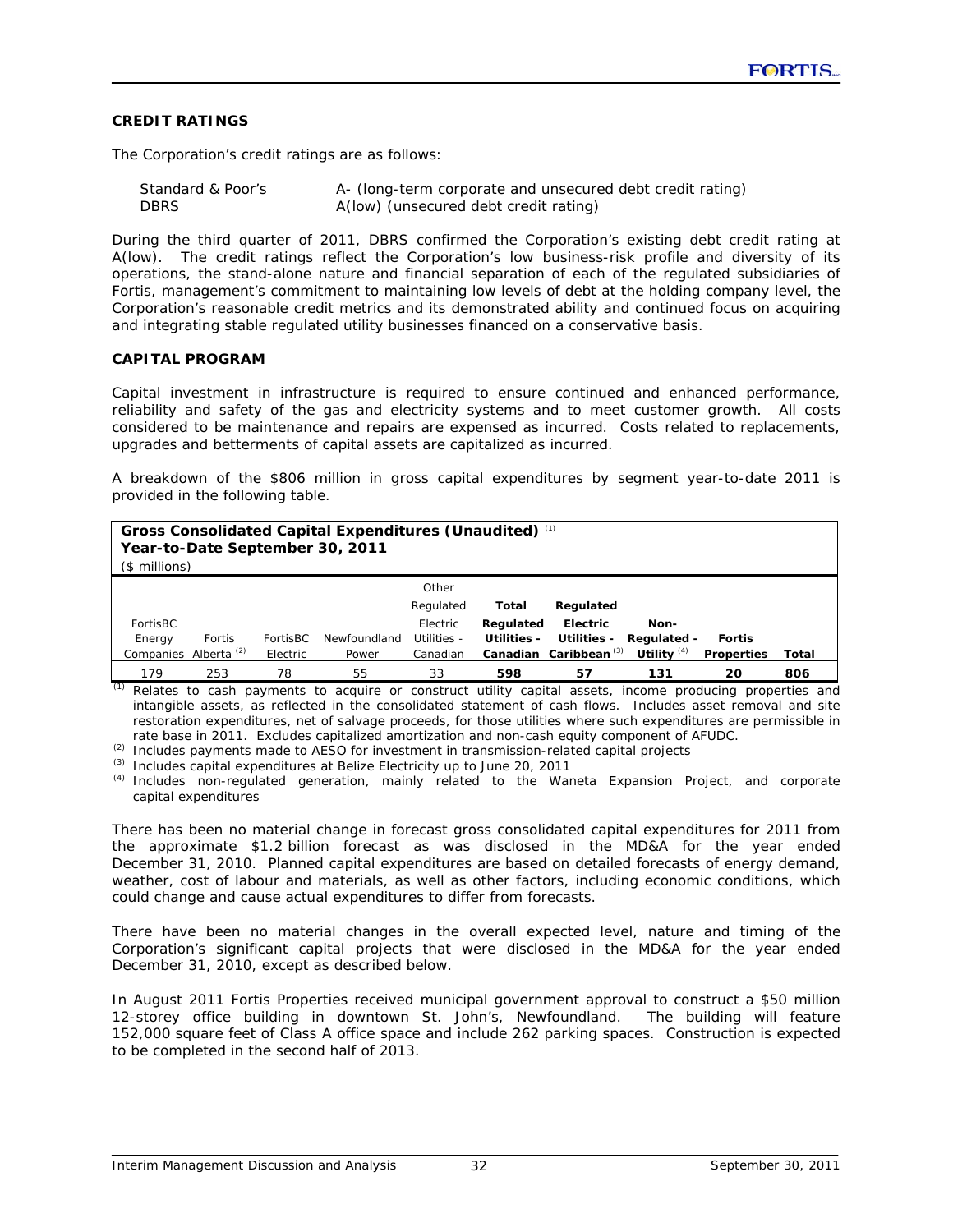Approximately \$33 million of the capital cost of FEI's Customer Care Enhancement Project is expected to be incurred in the first half of 2012, up from the original estimate of \$10 million expected to be incurred in 2012 as disclosed as at December 31, 2010. The estimated total project cost remains unchanged at \$116 million and the in-house customer care function is expected to come on-line starting January 2012.

During 2011 FortisAlberta continued with the replacement of vintage poles under its pole management program, which involves 96,000 poles in total, to prevent risk of failure due to age. The total capital cost of the program through to 2019 is now expected to be approximately \$335 million, an increase from the \$283 million forecast as at December 31, 2010. The increase is primarily due to a revised forecast estimating higher labour and material costs later in the project.

During the first quarter of 2011, FortisAlberta substantially completed its \$126 million Automated Metering Project, which involved the replacement of approximately 466,000 conventional meters.

During the second quarter of 2011, FEI substantially completed construction of its estimated \$214 million LNG storage facility. The facility is substantially filled and will be available for the upcoming winter-heating season.

During the third quarter of 2011, the second new 9-MW diesel-powered generating unit at Fortis Turks and Caicos came into service. The third unit is expected to be delivered in 2014 with the total cost of the three units estimated at approximately \$29 million.

During the fall of 2011, FortisBC Electric substantially completed its \$105 million Okanagan Transmission Replacement Project.

Construction progress on the \$900 million Waneta Expansion Project is going well and the project is currently on schedule. Major construction activities on-site include excavation of the intake, powerhouse and power tunnels.

Over the five-year period 2011 through 2015, consolidated gross capital expenditures are expected to be approximately \$5.7 billion, up from \$5.5 billion as disclosed in the MD&A for the year ended December 31, 2010. The increase largely reflects higher capital expenditures at the FortisBC Energy companies, partially offset by the exclusion of capital expenditures at Belize Electricity due to the discontinuance of the consolidation method of accounting for the Company. Approximately 61% of the capital spending is expected to be incurred at the regulated electric utilities, driven by FortisAlberta and FortisBC Electric. Approximately 23% and 16% of the capital spending is expected to be incurred at the regulated gas utilities and at the non-regulated operations, respectively. Capital expenditures at the regulated utilities are subject to regulatory approval.

### **CASH FLOW REQUIREMENTS**

At the subsidiary level, it is expected that operating expenses and interest costs will generally be paid out of operating cash flows, with varying levels of residual cash flow available for subsidiary capital expenditures and/or dividend payments to Fortis. Borrowings under credit facilities may be required from time to time to support seasonal working capital requirements. Cash required to complete subsidiary capital expenditure programs is also expected to be financed from a combination of borrowings under credit facilities, equity injections from Fortis and long-term debt issues.

The Corporation's ability to service its debt obligations and pay dividends on its common and preference shares is dependent on the financial results of the operating subsidiaries and the related cash payments from these subsidiaries. Certain regulated subsidiaries may be subject to restrictions that may limit their ability to distribute cash to Fortis. Cash required of Fortis to support subsidiary capital expenditure programs and finance acquisitions is expected to be derived from a combination of borrowings under the Corporation's committed credit facility and proceeds from the issuance of common shares, preference shares and long-term debt. Depending on the timing of cash payments from the subsidiaries, borrowings under the Corporation's committed credit facility may be required from time to time to support the servicing of debt and payment of dividends.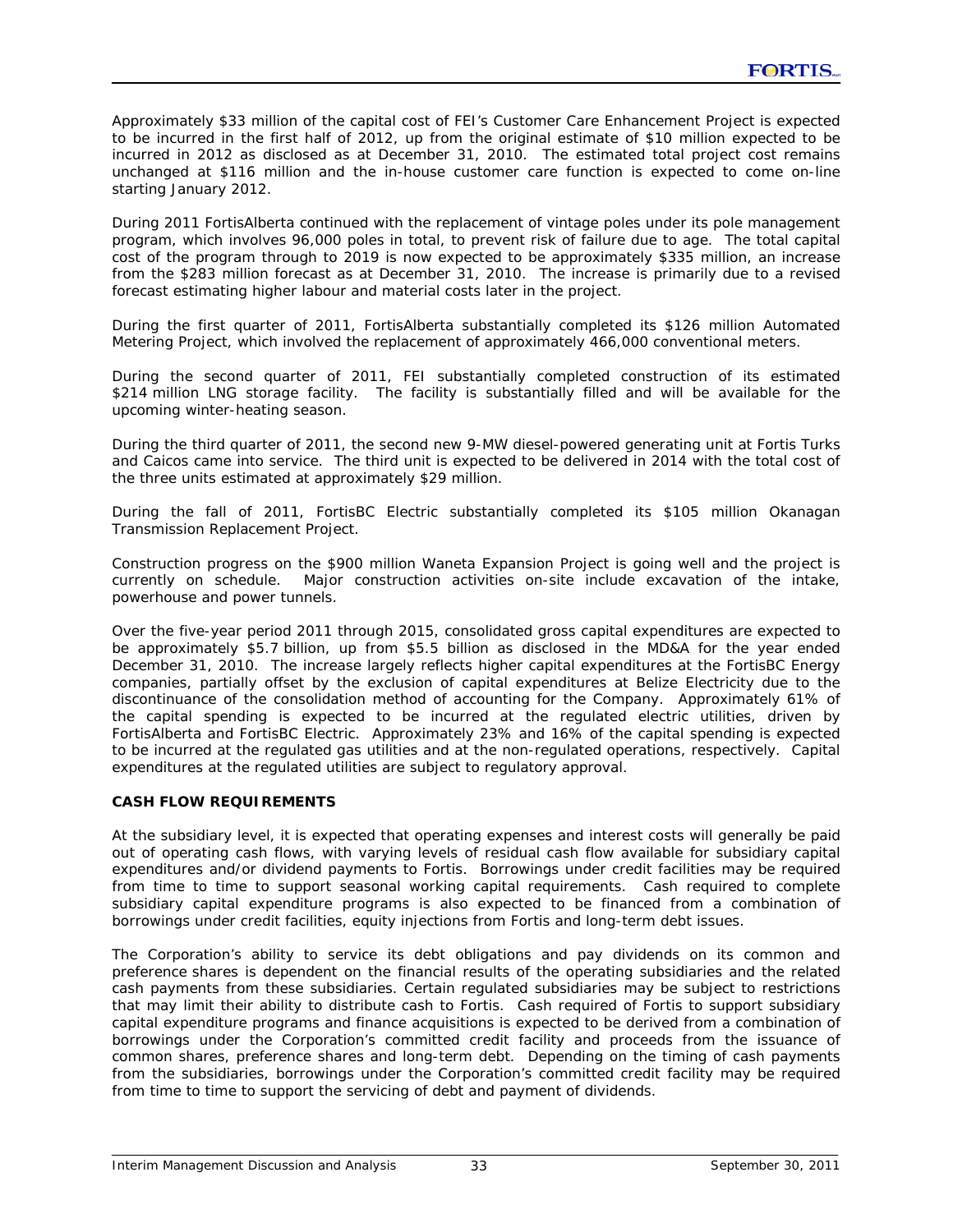As at September 30, 2011, management expects consolidated long-term debt maturities and repayments to average approximately \$270 million annually over the next five years. The combination of available credit facilities and relatively low annual debt maturities and repayments provide the Corporation and its subsidiaries with flexibility in the timing of access to capital markets.

As the hydroelectric assets and water rights of the Exploits River Hydro Partnership ("Exploits Partnership") had been provided as security for the Exploits Partnership term loan, the expropriation of such assets and rights by the Government of Newfoundland and Labrador constituted an event of default under the loan. The term loan is without recourse to Fortis and was approximately \$56 million as at September 30, 2011 (December 31, 2010 - \$58 million). The lenders of the term loan have not demanded accelerated repayment. The scheduled repayments under the term loan are being made by Nalcor, a Crown corporation, acting as an agent for the Government of Newfoundland and Labrador with respect to the expropriation matters. For further information refer to Note 30 to the Corporation's 2010 annual audited consolidated financial statements.

Except for the debt at the Exploits Partnership, as discussed above, Fortis and its subsidiaries were in compliance with debt covenants as at September 30, 2011 and are expected to remain compliant throughout the remainder of 2011.

#### **CREDIT FACILITIES**

As at September 30, 2011, the Corporation and its subsidiaries had consolidated credit facilities of approximately \$2.3 billion, of which \$1.9 billion was unused, including the Corporation's unused \$800 million committed revolving credit facility. The credit facilities are syndicated mostly with the seven largest Canadian banks, with no one bank holding more than 20% of these facilities. Approximately \$2.2 billion of the total credit facilities are committed facilities with maturities between 2012 and 2015.

| <b>Credit Facilities (Unaudited)</b> |           |                  | As at                    |                                   |       |  |  |  |  |
|--------------------------------------|-----------|------------------|--------------------------|-----------------------------------|-------|--|--|--|--|
|                                      | Corporate | Regulated        |                          | Fortis September 30, December 31, |       |  |  |  |  |
| $($$ millions)                       | and Other | <b>Utilities</b> | Properties               | 2011                              | 2010  |  |  |  |  |
| Total credit facilities              | 845       | 1,490            | 13                       | 2,348                             | 2.109 |  |  |  |  |
| Credit facilities utilized:          |           |                  |                          |                                   |       |  |  |  |  |
| Short-term borrowings                |           | (239)            | (3)                      | (242)                             | (358) |  |  |  |  |
| Long-term debt (including            |           | (114)            | ۰.                       | (114)                             | (218) |  |  |  |  |
| current portion)                     |           |                  |                          |                                   |       |  |  |  |  |
| Letters of credit outstanding        | (1)       | (65)             | $\overline{\phantom{0}}$ | (66)                              | (124) |  |  |  |  |
| <b>Credit facilities unused</b>      | 844       | 1.072            | 10                       | 1,926                             | 1,409 |  |  |  |  |

The following table outlines the credit facilities of the Corporation and its subsidiaries.

As at September 30, 2011 and December 31, 2010, certain borrowings under the Corporation's and subsidiaries' credit facilities were classified as long-term debt. These borrowings are under long-term committed credit facilities and management's intention is to refinance these borrowings with long-term permanent financing during future periods.

In February 2011 Maritime Electric renewed its unsecured committed revolving credit facility, which matures annually in March. The unsecured committed revolving credit facility was reduced from \$60 million to \$50 million.

In April 2011 FortisBC Electric renegotiated and amended its credit facility agreement, resulting in an extension to the maturity of the Company's \$150 million unsecured committed revolving credit facility with \$100 million now maturing in May 2014 and \$50 million now maturing in May 2012.

In April 2011 FHI extended the maturity date of its \$30 million unsecured committed revolving credit facility to May 2012.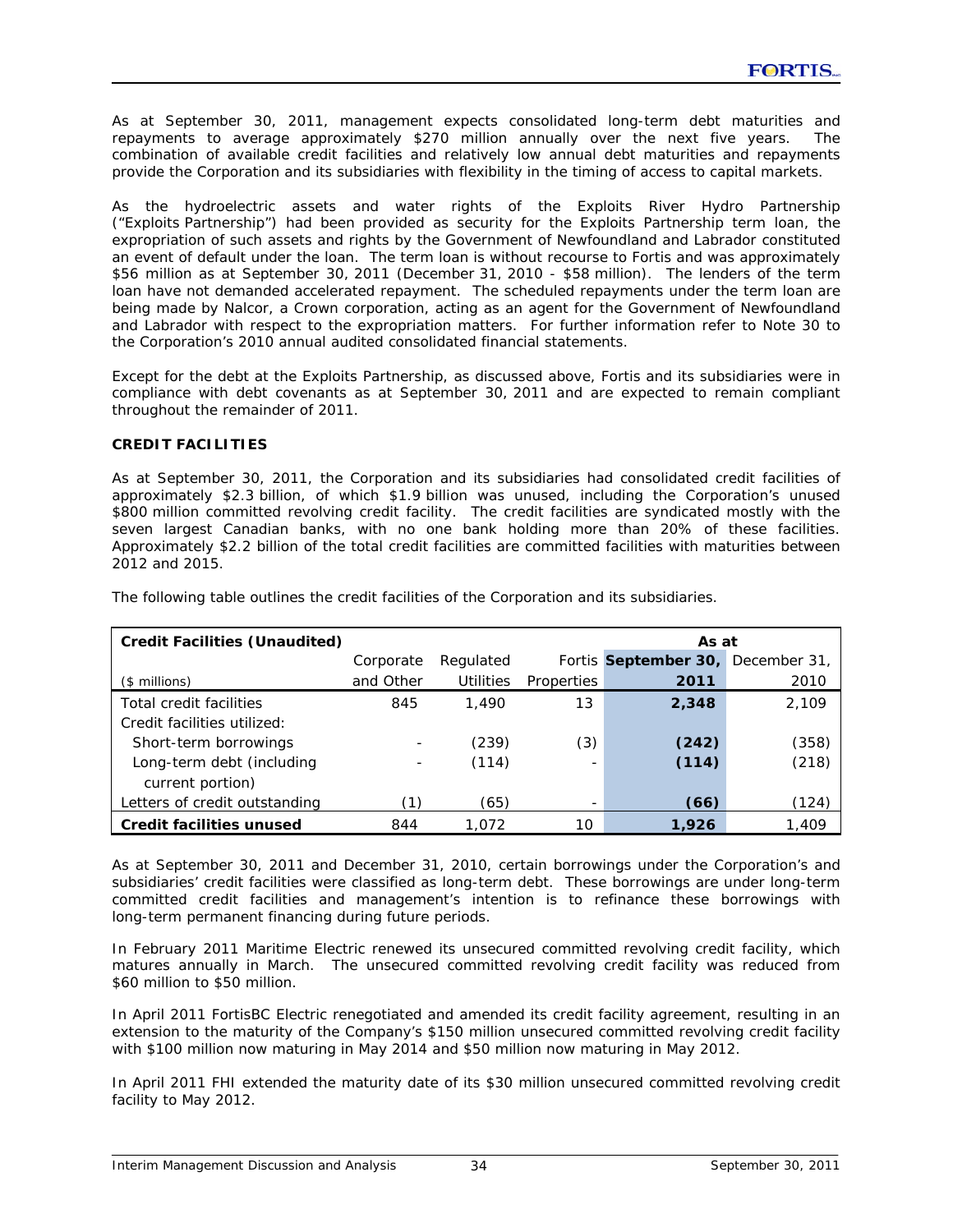In June 2011 Newfoundland Power renegotiated and amended its \$100 million unsecured committed credit facility, obtaining an extension to the maturity of the facility to August 2015 from August 2013. The amended credit facility agreement reflects a decrease in pricing but, otherwise, contains substantially similar terms and conditions as the previous credit facility agreement.

In August 2011 the Corporation renegotiated and amended its unsecured committed revolving credit facility, increasing the amount available under the facility to \$800 million from \$600 million and extending the maturity date of the facility to July 2015 from May 2012. At any time prior to maturity, the Corporation may provide written notice to increase the amount available under the facility to \$1 billion. The amended credit facility agreement reflects an increase in pricing but, otherwise, contains substantially similar terms and conditions as the previous credit facility agreement.

In September 2011 FortisAlberta amended its unsecured committed revolving credit facility to increase the amount available under the facility to \$250 million from \$200 million and extend the maturity date to September 2015 from May 2012. The amended credit facility agreement reflects an increase in pricing.

# **FINANCIAL INSTRUMENTS**

The carrying values of the Corporation's consolidated financial instruments approximate their fair values, reflecting the short-term maturity, normal trade credit terms and/or nature of these instruments, except as follows:

| <b>Financial Instruments (Unaudited)</b>        | As at              |                   |                   |                   |  |  |  |
|-------------------------------------------------|--------------------|-------------------|-------------------|-------------------|--|--|--|
|                                                 | September 30, 2011 |                   | December 31, 2010 |                   |  |  |  |
|                                                 | Carrying           | Estimated         | Carrying          | Estimated         |  |  |  |
| (\$ millions)                                   | <b>Value</b>       | <b>Fair Value</b> | Value             | <b>Fair Value</b> |  |  |  |
| Waneta Partnership promissory note              | 44                 | 47                | 42                | 40                |  |  |  |
| Long-term debt, including current portion $(1)$ | 5,595              | 6.728             | 5.669             | 6.431             |  |  |  |
| Preference shares, classified as debt (2)       | 320                | 345               | 320               | 344               |  |  |  |

*(1)* Carrying value as at September 30, 2011 excludes unamortized deferred financing costs of \$41 million (December 31, 2010 - \$42 million) and capital lease obligations of \$41 million (December 31, 2010 - \$38 million).

*(2)* Preference shares classified as equity do not meet the definition of a financial instrument; however, the estimated fair value of the Corporation's \$592 million preference shares classified as equity was \$616 million as at September 30, 2011 (December 31, 2010 – \$615 million).

Excluded from the above table is the \$120 million long-term other asset as at September 30, 2011 related to the Corporation's previous investment in Belize Electricity. The fair value of this financial asset is not determinable at this time.

The fair value of long-term debt is calculated using quoted market prices when available. When quoted market prices are not available, as is the case with the Waneta Partnership promissory note, the fair value is determined by discounting the future cash flows of the specific debt instrument at an estimated yield to maturity equivalent to benchmark government bonds or treasury bills, with similar terms to maturity, plus a market credit risk premium equal to that of issuers of similar credit quality. Since the Corporation does not intend to settle the long-term debt or promissory note prior to maturity, the fair value estimate does not represent an actual liability and, therefore, does not include exchange or settlement costs. The fair value of the Corporation's preference shares is determined using quoted market prices.

**Risk Management:** The Corporation's earnings from, and net investments in, self-sustaining foreign subsidiaries are exposed to fluctuations in the US dollar-to-Canadian dollar exchange rate. The Corporation has effectively decreased the above exposure through the use of US dollar borrowings at the corporate level. Foreign exchange gains and losses on the translation of US dollar-denominated interest expense partially offsets the foreign exchange losses and gains on the translation of the Corporation's foreign subsidiaries' earnings, which are denominated in US dollars. The reporting currency of Caribbean Utilities, Fortis Turks and Caicos, FortisUS Energy Corporation and BECOL is the US dollar.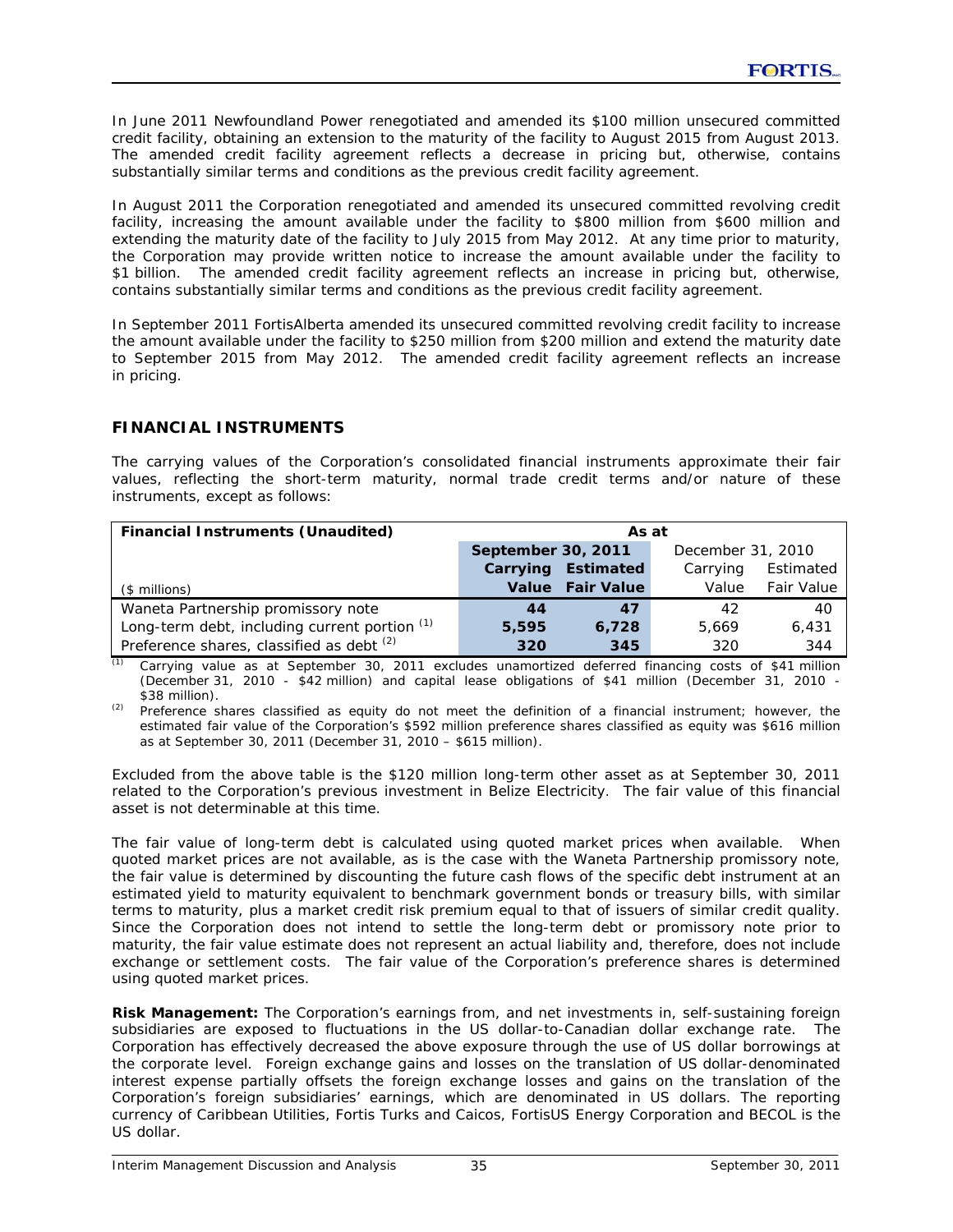$\overline{\phantom{0}}$ 

As at September 30, 2011, US\$550 million of the US\$590 million corporately issued long-term debt (December 31, 2010 – US\$590 million of US\$590 million) had been designated as an effective hedge of the Corporation's net investments in self-sustaining foreign subsidiaries. Foreign currency exchange rate fluctuations associated with the translation of the Corporation's corporately issued US dollar borrowings designated as effective hedges are recognized in other comprehensive income and help offset unrealized foreign currency gains and losses on the net investments in self-sustaining foreign subsidiaries, which are also recognized in other comprehensive income.

Effective June 20, 2011, the Corporation's asset associated with its previous investment in Belize Electricity, recorded in long-term other assets, does not qualify for hedge accounting as Belize Electricity is no longer a self-sustaining foreign subsidiary of Fortis. As a result, as at September 30, 2011, approximately US\$40 million of corporately issued debt that previously hedged the former investment in Belize Electricity is not an effective hedge. Effective June 20, 2011, foreign exchange gains and losses on the translation of the asset associated with Belize Electricity and the corporately issued US dollar-denominated debt that previously qualified as a hedge of the investment are required to be recognized in earnings. As a result, the Corporation recognized a net after-tax foreign exchange gain of approximately \$2.5 million in earnings during the quarter ended September 30, 2011. As at September 30, 2011, all of the Corporation's net investments in self-sustaining foreign subsidiaries were hedged (December 31, 2010 - 99%).

From time to time, the Corporation and its subsidiaries hedge exposures to fluctuations in interest rates, foreign exchange rates and fuel and natural gas prices through the use of derivative financial instruments. The Corporation and its subsidiaries do not hold or issue derivative financial instruments for trading purposes.

| Derivative Financial Instruments (Unaudited) |           |                           |                         |                   | As at             |               |
|----------------------------------------------|-----------|---------------------------|-------------------------|-------------------|-------------------|---------------|
|                                              |           |                           | September 30, 2011      |                   | December 31, 2010 |               |
|                                              | Term to   |                           | Carrying                | <b>Estimated</b>  | Carrying          | Estimated     |
|                                              |           | <b>Maturity Number of</b> | Value                   | <b>Fair Value</b> | Value             | Fair Value    |
| Liability                                    | (years)   |                           | Contracts (\$ millions) | $$$ millions)     | $($$ millions)    | (\$ millions) |
| Foreign exchange forward                     |           |                           |                         |                   |                   |               |
| contract                                     | $\leq 1$  |                           |                         |                   |                   |               |
| Fuel option contracts                        | $\leq 1$  | $\mathbf{2}$              | (1)                     | (1)               |                   |               |
| Natural gas derivatives:                     |           |                           |                         |                   |                   |               |
| Swaps and options                            | Up to $3$ | 201                       | (101)                   | (101)             | (162)             | (162)         |
| Gas purchase contract                        |           |                           |                         |                   |                   |               |
| premiums                                     | Up to $2$ | 85                        | (3)                     | (3)               | (5)               | (5)           |

The following table summarizes the valuation of the Corporation's derivative financial instruments.

The foreign exchange forward contract is held by FEI. During 2010 FEI entered into a foreign exchange forward contract to hedge the cash flow risk related to approximately US\$5 million remaining to be paid under a contract for the implementation of a customer information system. FEVI was also party to a foreign exchange forward contract to hedge the cash flow risk related to US dollar payments under a contract for the construction of the LNG storage facility on Vancouver Island. During the third quarter of 2011, FEVI's foreign exchange forward contract matured.

The fuel option contracts are held by Caribbean Utilities. During the first quarter of 2011, the Company's Fuel Price Volatility Management Program was approved by the regulator to reduce the impact of volatility in fuel prices on customer rates. In April 2011 Caribbean Utilities entered into two fuel option contracts.

The natural gas derivatives are held by the FortisBC Energy companies and are used to fix the effective purchase price of natural gas, as the majority of the natural gas supply contracts have floating, rather than fixed, prices. The price risk-management strategy of the FortisBC Energy companies aims to improve the likelihood that natural gas prices remain competitive, to temper gas price volatility on customer rates and to reduce the risk of regional price discrepancies. For further information, refer to the "Material Regulatory Decisions and Applications - FEI" section of this MD&A.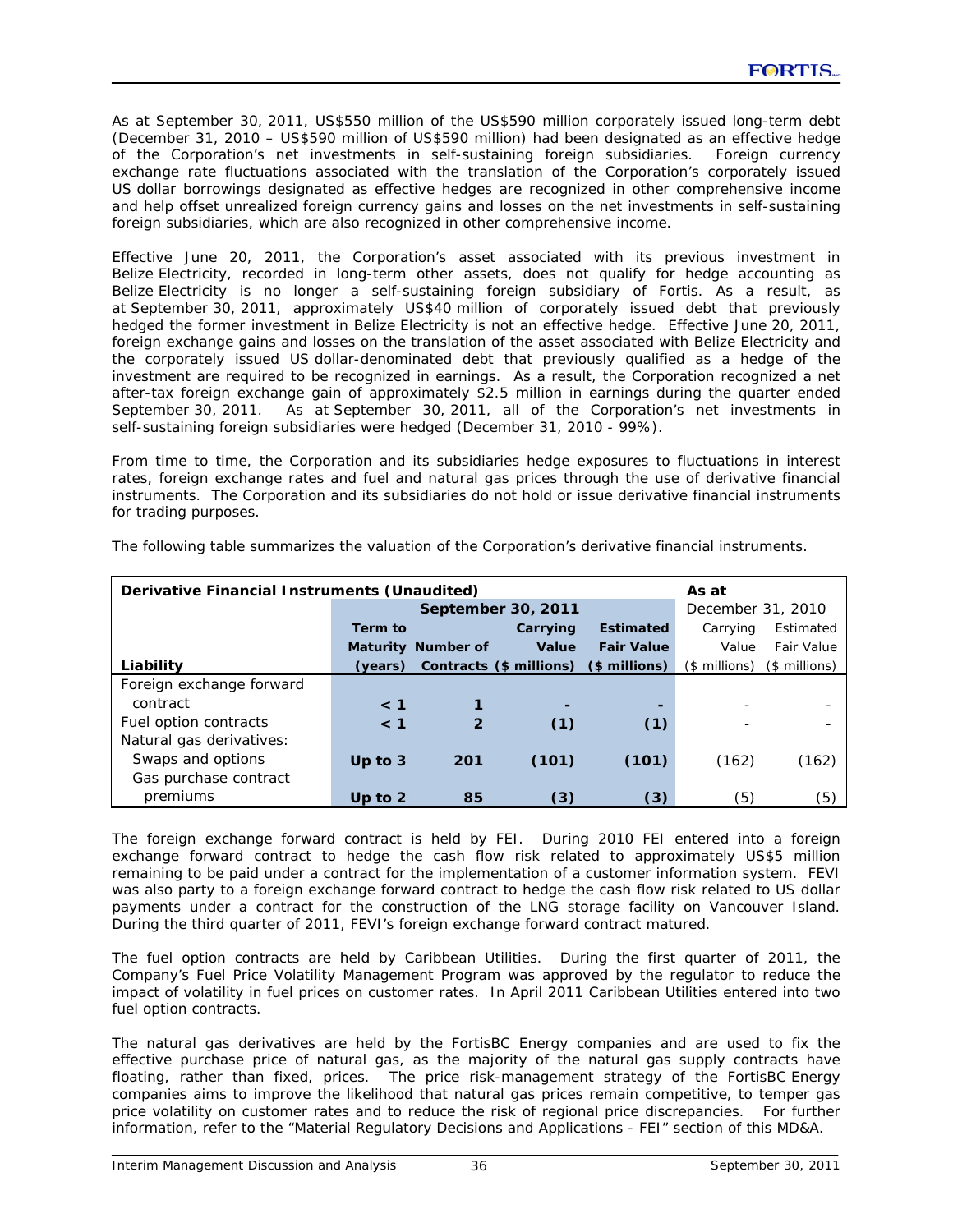The changes in the fair values of the foreign exchange forward contract, fuel option contracts and natural gas derivatives are deferred as a regulatory asset or liability, subject to regulatory approval, for recovery from, or refund to, customers in future rates. The fair values of the derivative financial instruments were recorded in accounts payable as at September 30, 2011 and as at December 31, 2010.

The foreign exchange forward contract is valued using the present value of cash flows based on a market foreign exchange rate and the foreign exchange forward rate curve. The fuel option contracts are valued using published market prices for similar commodities. The natural gas derivatives are valued using the present value of cash flows based on market prices and forward curves for the commodity cost of natural gas. The fair values of the foreign exchange forward contract, fuel option contracts and natural gas derivatives are estimates of the amounts that would have to be received or paid to terminate the outstanding contracts as at the balance sheet dates.

The fair values of the Corporation's financial instruments, including derivatives, reflect point-in-time estimates based on current and relevant market information about the instruments as at the balance sheet dates. The estimates cannot be determined with precision as they involve uncertainties and matters of judgment and, therefore, may not be relevant in predicting the Corporation's future consolidated earnings or cash flows.

# **OFF-BALANCE SHEET ARRANGEMENTS**

With the exception of letters of credit outstanding of \$66 million, as at September 30, 2011, the Corporation had no off-balance sheet arrangements, such as transactions, agreements or contractual arrangements with unconsolidated entities, structured finance entities, special purpose entities or variable interest entities, that are reasonably likely to materially affect liquidity or the availability of, or requirements for, capital resources.

#### **BUSINESS RISK MANAGEMENT**

There were no changes in the Corporation's significant business risks year-to-date 2011 from those disclosed in the MD&A for the year ended December 31, 2010, except for those described below.

**Investment in Belize:** In June 2011 the GOB expropriated the Corporation's investment in Belize Electricity. Fortis has commissioned an independent valuation of its previous investment in Belize Electricity and expects to submit its claim to the GOB for compensation during the fourth quarter of 2011. The Corporation is exposed to risk associated with the amount of compensation to be paid for its previous investment in Belize Electricity, the timeliness of payment of the compensation and the ability of the GOB to pay the compensation owing to Fortis. The book value of the Corporation's previous investment in Belize Electricity recorded in long-term other assets on the consolidated balance sheet of Fortis was \$120 million as at September 30, 2011.

The Prime Minister of Belize has stated that it is not the GOB's intention to expropriate BECOL. As at September 30, 2011, the book value of the Corporation's investment in BECOL was \$159 million.

For further information, refer to the "Corporate Overview" section of this MD&A.

**Economic Conditions:** The Corporation's service territory in the Caribbean region continues to be impacted by challenging economic conditions. The population on Grand Cayman and the Turks and Caicos Islands has been declining as many non-locals working in the construction industry have returned to their home countries or other jurisdictions, as a result of the strong retraction in construction activity due to the weak local economies.

On the positive side, the recent completion and commissioning of phase one of a local airport expansion at the principal airport in Providenciales in the Turks and Caicos Islands in September 2011 should help foster future economic growth, mainly in the tourism and commercial sectors, allowing direct flights from Europe and accommodating more flights from North America. On Grand Cayman,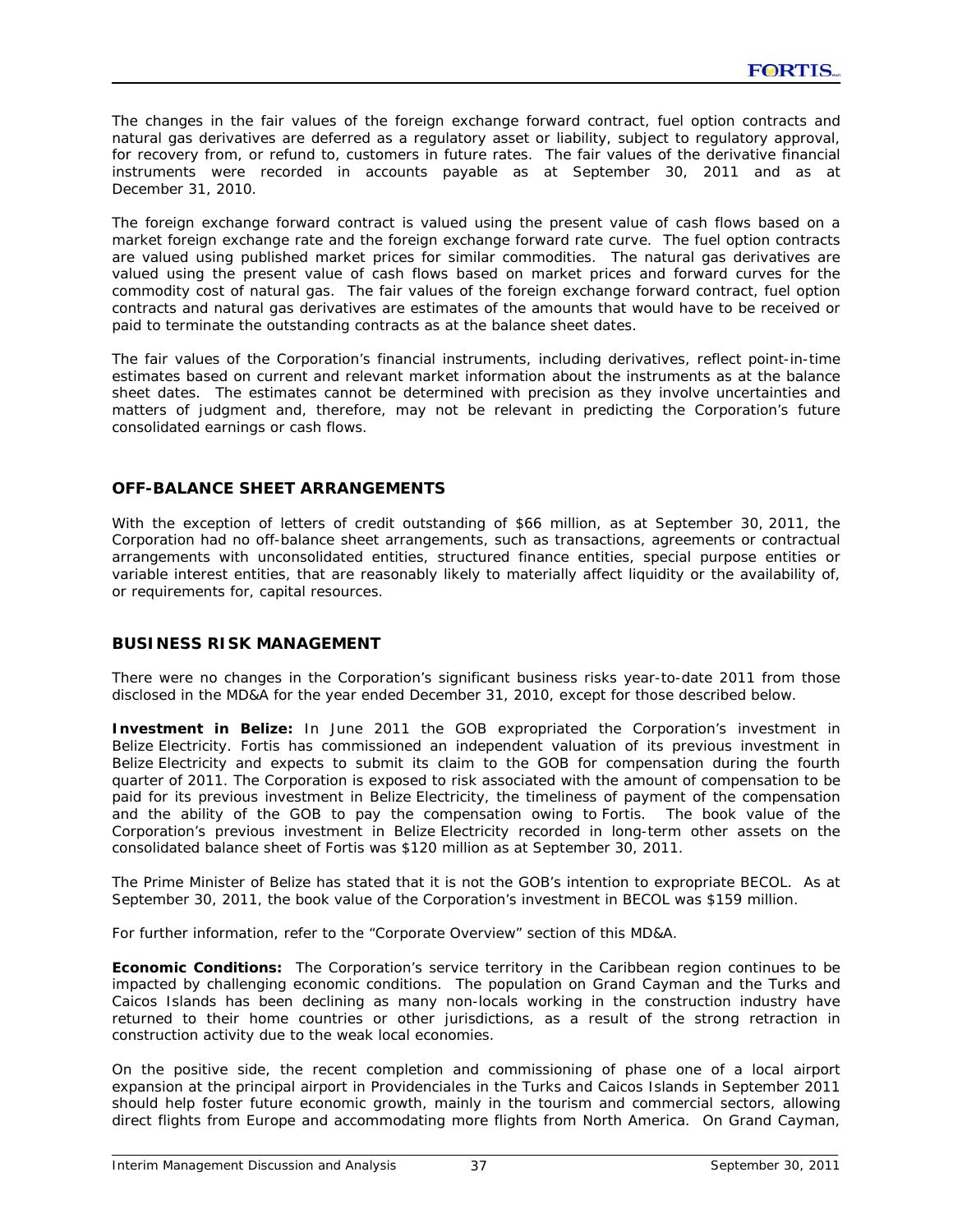several residential, resort and commercial projects are being completed in 2011, which have the potential to increase load and electricity sales for Caribbean Utilities.

Any sustained recovery of the economy in the Caribbean region, however, will hinge on the recovery of the U.S. economy. In line with the general U.S. economic forecast, it is expected that the current local economic weakness in the Caribbean region will continue into 2012 and possibly 2013, resulting in little-to-no growth in electricity sales for Caribbean Utilities and Fortis Turks and Caicos during those years.

**Transition to New Accounting Standards:** In June 2011 the Ontario Securities Commission ("OSC") issued a decision allowing Fortis and its reporting issuer subsidiaries to prepare their financial statements, effective January 1, 2012, in accordance with US GAAP without qualifying as U.S. Securities and Exchange Commission ("SEC") Issuers. The Corporation and its reporting issuer subsidiaries, therefore, will be adopting US GAAP as opposed to International Financial Reporting Standards ("IFRS") on January 1, 2012. Earnings to be recognized under US GAAP are expected to be closely aligned with earnings recognized under Canadian GAAP, mainly due to the continued recognition of regulatory assets and liabilities under US GAAP. A transition to IFRS would likely have resulted in the derecognition of some, or perhaps all, of the Corporation's regulatory assets and liabilities and significant volatility in the Corporation's consolidated earnings. For further information, refer to the "Future Accounting Standards" section of this MD&A.

**Capital Resources and Liquidity Risk - Credit Ratings:** Fortis and its regulated utilities do not anticipate any material adverse rating actions by the credit rating agencies in the near term. Year-to-date 2011, DBRS confirmed its existing credit ratings for Newfoundland Power, Caribbean Utilities, FortisBC Electric, Fortis, FHI and FEI. Also, Moody's Investors Service confirmed its existing credit ratings for Newfoundland Power and FEI, while S&P downgraded Caribbean Utilities credit rating from A to A- due to a weak customer market and increased business risks, but maintained its existing credit rating for Maritime Electric.

**Defined Benefit Pension Plan Assets:**As at September 30, 2011, the fair value of the Corporation's consolidated defined benefit pension plan assets was \$751 million, up \$24 million or 3%, from \$727 million as at December 31, 2010.

**Labour Relations:** The collective agreement between FortisBC Electric and Local 378 of the Canadian Office and Professional Employees Union ("COPE") expired on January 31, 2011. The Company and COPE have commenced negotiations. In the interim, the current collective agreement remains in full effect until such time as the parties negotiate and ratify a new agreement.

The two collective agreements between Newfoundland Power and the International Brotherhood of Electrical Workers labour union expired on September 30, 2011. Negotiations to renew the collective agreements began in October 2011.

# **CHANGE IN ACCOUNTING TREATMENT**

Effective January 1, 2011, as approved by the regulator, the cost of OPEB plans at Newfoundland Power is being expensed and recovered in customer rates based on the accrual method of accounting for OPEB plans. Additionally, the Company's transitional regulatory OPEB asset of \$53 million as at December 31, 2010 is being amortized on a straight-line basis over 15 years. During the three and nine months ended September 30, 2011, operating expenses increased by approximately \$2 million and \$6 million, respectively, as a result of this change in accounting treatment. Prior to January 1, 2011, the cost of OPEB plans at Newfoundland Power was being expensed and recovered in customer rates based on the cash payments made.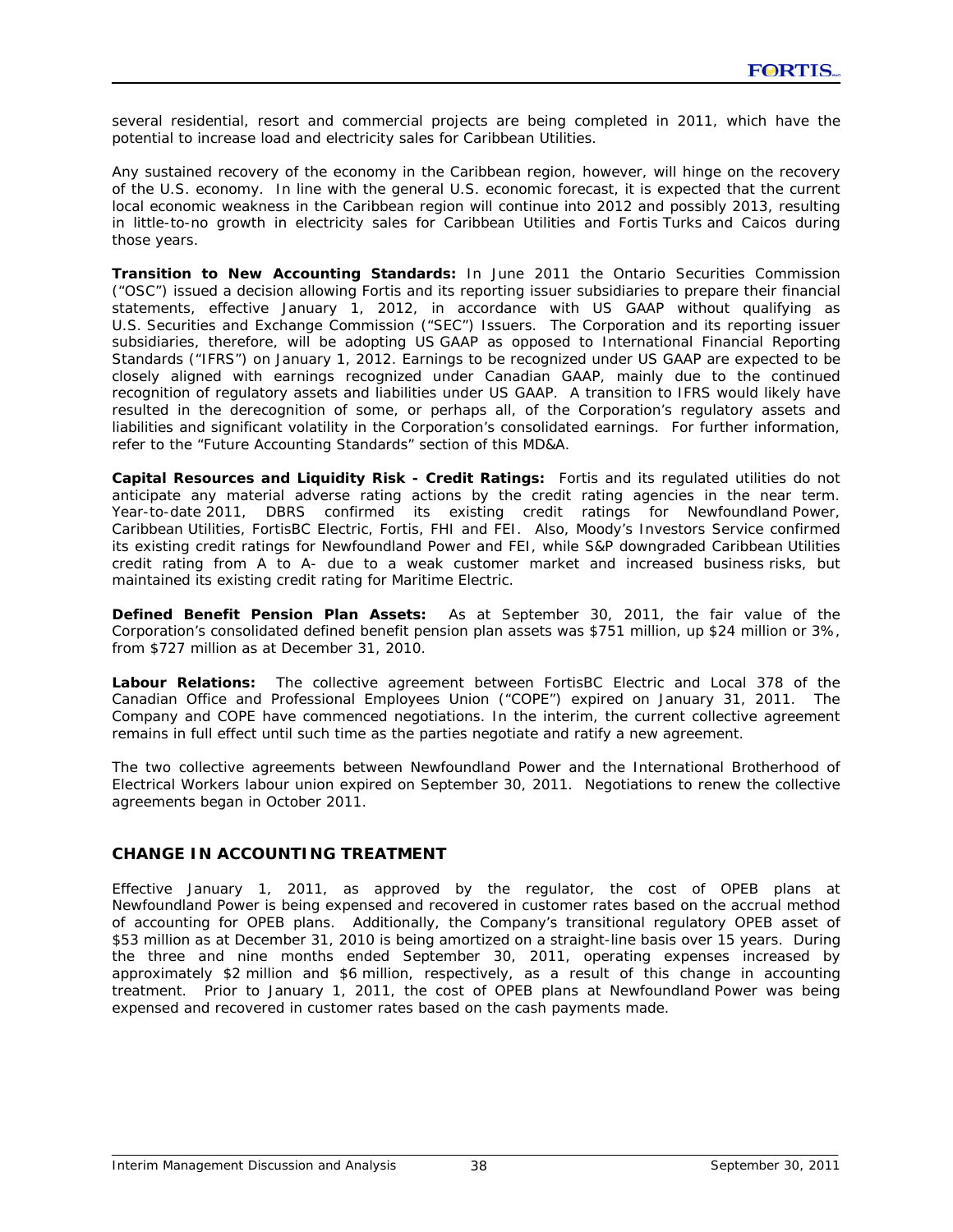## **FUTURE ACCOUNTING CHANGES**

**Adoption of New Accounting Standards:** Due to continued uncertainty around the adoption of a rate-regulated accounting standard by the International Accounting Standards Board, Fortis has evaluated the option of adopting US GAAP, as opposed to IFRS, and has decided to adopt US GAAP effective January 1, 2012.

Canadian securities rules allow a reporting issuer to prepare and file its financial statements in accordance with US GAAP by qualifying as an SEC Issuer. An SEC Issuer is defined under the Canadian rules as an issuer that: (i) has a class of securities registered with the SEC under Section 12 of the *U.S. Securities Exchange Act of 1934*, as amended (the "Exchange Act"); or (ii) is required to file reports under Section 15(d) of the Exchange Act. The Corporation is currently not an SEC Issuer. Therefore, on June 6, 2011, the Corporation filed an application with the OSC seeking relief, pursuant to National Policy 11-203 – *Process for Exemptive Relief Applications in Multiple Jurisdictions,* to permit the Corporation and its reporting issuer subsidiaries to prepare their financial statements in accordance with US GAAP without qualifying as SEC Issuers (the "Exemption"). On June 9, 2011, the OSC issued its decision and granted the Exemption for financial years commencing on or after January 1, 2012 but before January 1, 2015, and interim periods therein. The Exemption will terminate in respect of financial statements for annual and interim periods commencing on or after the earlier of: (i) January 1, 2015; or (ii) the date on which the Corporation ceases to have activities subject to rate regulation.

The Corporation's application of Canadian GAAP currently relies primarily on US GAAP for guidance on accounting for rate-regulated activities. The adoption of US GAAP in 2012 is, therefore, expected to result in fewer significant changes to the Corporation's accounting policies as compared to accounting policy changes that may have resulted from the adoption of IFRS. US GAAP guidance on accounting for rate-regulated activities allows the economic impact of rate-regulated activities to be recognized in the consolidated financial statements in a manner consistent with the timing by which amounts are reflected in customer rates. Fortis believes that the continued application of rate-regulated accounting, and the associated recognition of regulatory assets and liabilities under US GAAP, accurately reflects the impact that rate regulation has on the Corporation's consolidated financial position and results of operations.

During the fourth quarter of 2010, the Corporation developed a three-phase plan to adopt US GAAP effective January 1, 2012. The following is an overview of the activities under each phase and their current status.

*Phase I - Scoping and Diagnostics:* Phase I consisted of project initiation and awareness; project planning and resourcing; and identification of high-level differences between US GAAP and Canadian GAAP in order to highlight areas where detailed analysis would be needed to determine and conclude as to the nature and extent of financial statement impacts. External accounting and legal advisors were engaged during this phase to assist the Corporation's internal US GAAP conversion team and to provide technical input and expertise as required. Phase I commenced in the fourth quarter of 2010 and is now complete.

*Phase II - Analysis and Development:* Phase II consists of detailed diagnostics and evaluation of the financial statement impacts of adopting US GAAP based on the high-level assessment conducted under Phase I; identification and design of any new, or changes to, operational or financial business processes; initial staff training and audit committee orientation; and development of required solutions to address identified issues.

Phase II had included planned activities for the registration of securities as required to achieve SEC Issuer status and an assessment of ongoing requirements of the United States *Sarbanes-Oxley*  Act ("US SOX"), including auditor attestation of internal controls over financial reporting, and a comparison of the requirements under US SOX to those required in Canada under National Instrument 52-109 - *Certification of Disclosure in Issuers' Annual and Interim Filings*. These activities are no longer required or applicable as a result of the Exemption granted by the OSC as discussed above.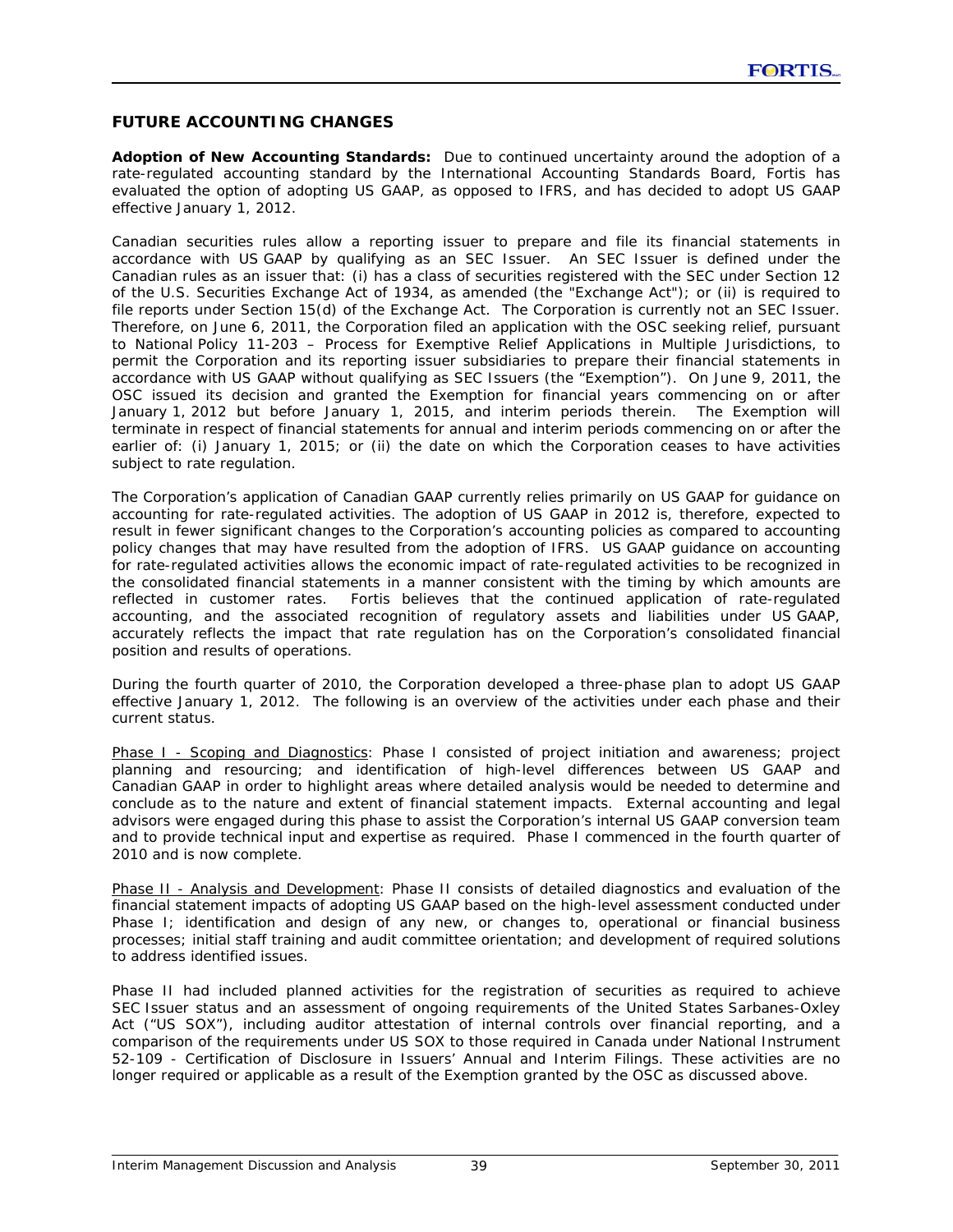Phase II of the plan commenced in January 2011. Based on the research and analysis completed to date, and the Corporation's continued ability to apply rate-regulated accounting policies under US GAAP, the differences between US GAAP and Canadian GAAP are not expected to have a material impact on consolidated earnings. In addition, adoption of US GAAP is expected to result in limited changes in balance sheet classifications, and additional disclosure requirements. The impact on information systems and internal controls over financial reporting is expected to be minimal.

*Phase III - Implementation and Review:* Phase III is currently ongoing and has involved the implementation of financial reporting systems and internal control changes required by the Corporation to prepare and file its consolidated financial statements in accordance with US GAAP beginning in 2012, and the communication of associated impacts.

The Corporation will prepare and file its audited Canadian GAAP consolidated financial statements for the year ending December 31, 2011 in the usual manner. The Corporation then intends to voluntarily prepare and file audited US GAAP consolidated financial statements for the year ending December 31, 2011, with 2010 comparatives. The Corporation's voluntary filing of audited US GAAP consolidated financial statements for the year ending December 31, 2011, subsequent to the filing of its audited Canadian GAAP consolidated financial statements for the year ending December 31, 2011, has been approved by the OSC and is expected to be completed by March 31, 2012. Beginning with the first quarter of 2012, the Corporation's unaudited interim consolidated financial statements will be prepared and filed in accordance with US GAAP.

Phase III will conclude when the Corporation files its annual audited consolidated financial statements for the year ending December 31, 2012 prepared in accordance with US GAAP.

**Financial Statement Impacts - US GAAP:** The areas identified to date where differences between US GAAP and Canadian GAAP are expected to have the most significant financial statement impacts are outlined below. The identified impacts are unaudited and are subject to change based on further analysis.

*Employee future benefits:* Under Canadian GAAP, the accrued benefit asset or liability associated with defined benefit plans is recognized on the balance sheet with a reconciliation of the recognized asset or liability to the funded or unfunded status being disclosed in the notes to the consolidated financial statements. The accrued benefit asset or liability excludes unamortized balances related to past service costs, actuarial gains and losses and transitional obligations or assets which have not yet been recognized.

US GAAP requires recognition of the funded or unfunded status of defined benefit plans on the balance sheet. Unamortized balances related to past service costs, actuarial gains and losses and transitional obligations are separately recognized on the balance sheet as a component of accumulated other comprehensive income or, in the case of entities with activities subject to rate regulation, as regulatory assets or liabilities for recovery from, or refund to, customers in future rates. Subsequent changes to past service costs, actuarial gains and losses and transitional obligations would be recognized as part of pension expense, where required by the regulator, or otherwise as a change in the regulatory asset or liability. Therefore, upon adoption of US GAAP, the Corporation's rate-regulated subsidiaries will recognize the funded or unfunded status of their defined benefit pension plans on the balance sheet with the above noted unamortized balances recognized as regulatory assets or liabilities.

US GAAP also requires that OPEB costs be recorded on an accrual basis, and prohibits the recognition of regulatory assets or liabilities associated with OPEB costs that are recovered on a cash basis. FortisAlberta has historically recovered its OPEB costs on a cash basis, as opposed to an accrual basis, and will likely continue to do so as ordered by its regulator. Therefore, FortisAlberta's regulatory asset associated with OPEB costs does not meet the criteria for recognition under US GAAP. Historically, Newfoundland Power had also recovered its OPEB costs on a cash basis. However, in December 2010, the regulator approved Newfoundland Power's application to: (i) adopt the accrual method of accounting for OPEB costs, effective January 1, 2011; (ii) recover the transitional regulatory asset associated with the adoption of accrual accounting over a 15-year period; and (iii) adopt an OPEB cost-variance deferral account to capture differences between OPEB expense calculated in accordance with GAAP and OPEB expense approved by the regulator for rate-setting purposes. The rules under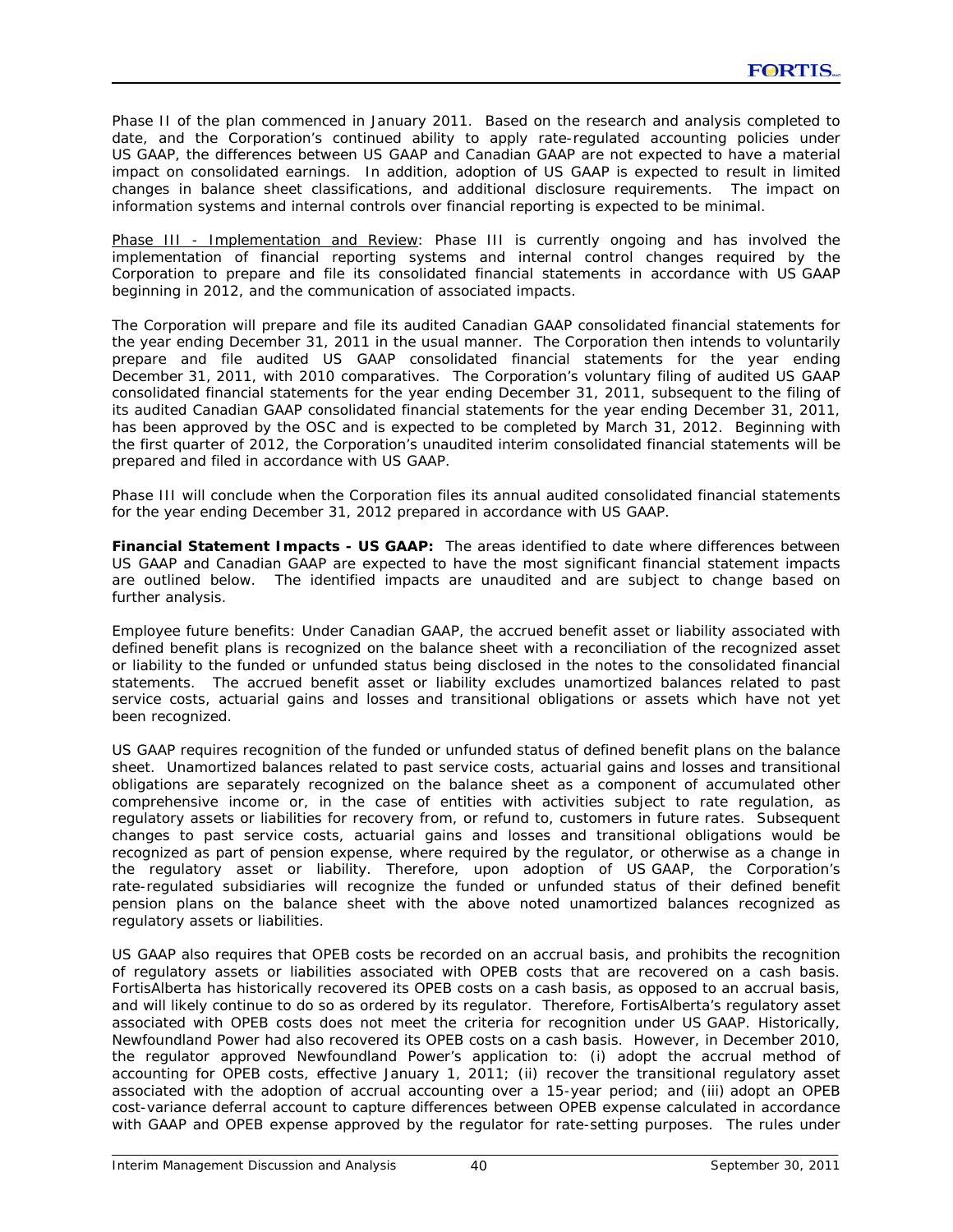US GAAP related to accounting for OPEBs by rate-regulated entities require that Newfoundland Power de-recognize its OPEB regulatory asset as of January 1, 2010 on the premise that, as of that date, Newfoundland Power was recovering its OPEB costs on a cash basis. However, the regulatory asset will be re-recognized through earnings in accordance with US GAAP in 2010 based on the regulator's approval of Newfoundland Power's application to adopt the accrual method of accounting for OPEBs effective January 1, 2011 and to recover the associated transitional regulatory asset over a 15-year period.

Additional differences between Canadian GAAP and US GAAP in terms of accounting for defined benefit plans include the determination of the measurement date and the attribution period over which pension expense is recognized. Canadian GAAP allows for the use of a measurement date up to three months prior to the date of an entity's fiscal year end. However, US GAAP requires the entity's fiscal year end to be used as the measurement date. Canadian GAAP also allows for the use of an attribution period for defined benefit pension plans, under specific circumstances, that extends beyond the date when the credited service period ends. However, US GAAP allows for the use of an attribution period for defined benefit pension plans up to the date when credited service ends. The differences are expected to impact the calculation of the Corporation's consolidated benefit obligation, which will be mostly offset by a corresponding change to regulatory assets or liabilities.

With the exception of a one-time adjustment with respect to Newfoundland Power's inability to recognize its OPEB regulatory asset as of January 1, 2010 and its ability to subsequently re-recognize this OPEB regulatory asset through earnings in 2010, the impact of adopting US GAAP with respect to accounting for employee future benefits, i.e., pensions and OPEBs, is not currently expected to have a material impact on the Corporation's consolidated earnings.

*Brilliant Power Purchase Agreement ("BPPA"):* FortisBC Electric expects that its BPPA will be accounted for as a capital lease under US GAAP. While the requirement to evaluate whether an arrangement includes a lease is similar between Canadian GAAP and US GAAP, the effective date for prospective adoption of lease accounting guidance differs, resulting in an accounting difference with respect to the BPPA.

Fulfillment of the BPPA is dependent on the use of a specific asset, the Brilliant Hydroelectric Plant ("Brilliant"), and the conveyance unto FortisBC Electric the right to use that asset under an arrangement between FortisBC Electric and the legal owner of Brilliant. The BPPA qualifies as a capital lease as the present value of the minimum lease payments to be made by FortisBC Electric represents recovery of the entire amount of the initial investment in Brilliant by the legal owner over the term of the arrangement.

The anticipated effect of retrospectively recognizing Brilliant as a capital lease upon adoption of US GAAP includes the recognition on the consolidated balance sheet of a utility capital asset with an offsetting capital lease obligation for an equivalent amount. Each subsequent reporting period, the total amount of amortization and interest expense to be recognized under capital lease accounting is expected to differ from the amount paid under the BPPA and recovered through current electricity rates as permitted by the BCUC. This timing difference is expected to be recognized as a regulatory asset, with amounts recovered through electricity rates expected to equal the combined amount of the capitalized lease asset and interest on the lease obligation over the term of the BPPA.

Since US GAAP allows for entities to account for the effects of rate regulation, the impact of adopting capital lease accounting for Brilliant is not expected to affect the Corporation's consolidated earnings.

*Reclassification of preference shares:* Currently, under Canadian GAAP, the Corporation's Series C and Series E First Preference Shares are classified as long-term liabilities with associated dividends classified as finance charges. Under US GAAP, the Series C and Series E First Preference Shares do not meet the criteria for recognition as a financial liability. Therefore, upon adoption of US GAAP, the Corporation will reclassify its Series C and Series E First Preference Shares from long-term liabilities to shareholders' equity on the consolidated balance sheet. The associated dividends will not be recorded as finance charges on the Corporation's consolidated statement of earnings but, rather, will be recorded as earnings attributable to preference equity shareholders.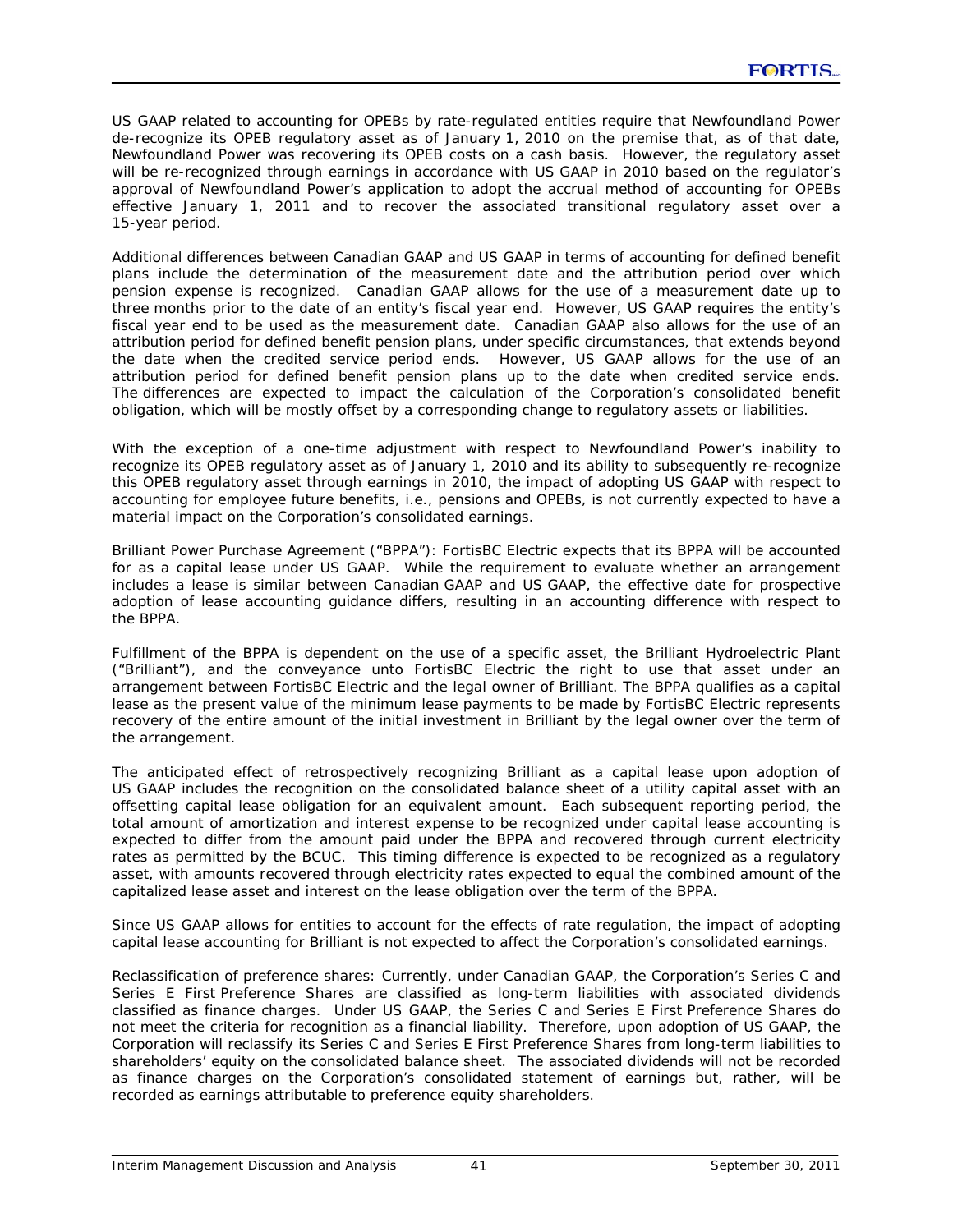*Corporate income taxes:* Under Canadian GAAP, the Corporation has calculated and recognized corporate income taxes using substantively enacted corporate income tax rates. Under US GAAP, the Corporation is required to calculate and record corporate income taxes based on enacted corporate income tax rates. Therefore, upon adoption of US GAAP, the Corporation will be required to recognize the impact of the difference between enacted tax rates and substantively enacted tax rates related to the calculation of Part VI.1 tax deductions associated with preference share dividends. The retroactive adjustment to recognize the Part VI.1 tax deductions based on enacted corporate income tax rates will result in a reduction in opening retained earnings under US GAAP and annual earnings thereafter. However, the adjustments are expected to reverse once pending Canadian federal legislation is passed and proposed corporate income tax rate changes become enacted.

The above items do not represent a complete list of expected differences between US GAAP and Canadian GAAP, and are subject to change. Other less significant differences have also been identified. Analysis also remains ongoing and additional areas where the Corporation's consolidated financial statements could be materially impacted may be identified prior to the Corporation's voluntary preparation and filing of its audited US GAAP consolidated financial statements for the year ending December 31, 2011. A detailed reconciliation between the Corporation's audited Canadian GAAP and US GAAP financial statements for 2011, including 2010 comparatives, will be disclosed as part of that voluntary filing.

The unaudited, estimated quantification and reconciliation of the Corporation's consolidated balance sheet as of December 31, 2010 prepared in accordance with US GAAP versus Canadian GAAP, based on the differences identified to date, may be summarized as follows.

Total assets as of December 31, 2010 are estimated to increase by approximately \$530 million. The estimated increase is due primarily to expected increases in regulatory assets and utility capital assets in accordance with US GAAP.

Total liabilities as of December 31, 2010 are estimated to increase by approximately \$260 million. The estimated increase is due primarily to the expected increases in long-term debt and capital lease obligations and pension liabilities in accordance with US GAAP, partially offset by the reclassification of preference shares from liabilities to shareholders' equity.

Shareholders' equity as of December 31, 2010 is estimated to increase by approximately \$270 million. The estimated increase is due primarily to the expected reclassification of preference shares from liabilities to shareholders' equity in accordance with US GAAP, partially offset by an estimated reduction in retained earnings of approximately \$35 million based on the retrospective application of US GAAP. Approximately half of the reduction in retained earnings results from higher corporate income taxes, as referred to above, and is expected to reverse in a future period once pending Canadian federal income tax legislation is passed and proposed Part VI.1 tax rate changes become enacted.

As previously indicated, and subject to the above referenced one-time adjustment with respect to Newfoundland Power's inability to recognize its OPEB regulatory asset as of January 1, 2010 and its subsequent ability to re-recognize this OPEB regulatory asset as of December 31, 2010, no material adjustments to the Corporation's consolidated earnings are currently expected under US GAAP due to the Corporation's continued ability to apply rate-regulated accounting policies.

The unaudited, estimated quantification and reconciliation of the Corporation's consolidated statement of earnings for the year ended December 31, 2010 prepared in accordance with US GAAP versus Canadian GAAP, based on the differences identified to date, may be summarized as follows.

Consolidated net earnings to be reported in accordance with US GAAP for the year ended December 31, 2010, prior to the one-time adjustment to re-recognize Newfoundland Power's OPEB regulatory asset, are estimated to increase by approximately \$8 million (from \$323 million to \$331 million). The estimated increase is due primarily to the expected reclassification of preference share dividends in accordance with US GAAP from finance charges to earnings attributable to preference equity shareholders, partially offset by increases in other finance charges and corporate income taxes, as referred to above, which are expected to reduce earnings attributable to common equity shareholders by approximately \$9 million.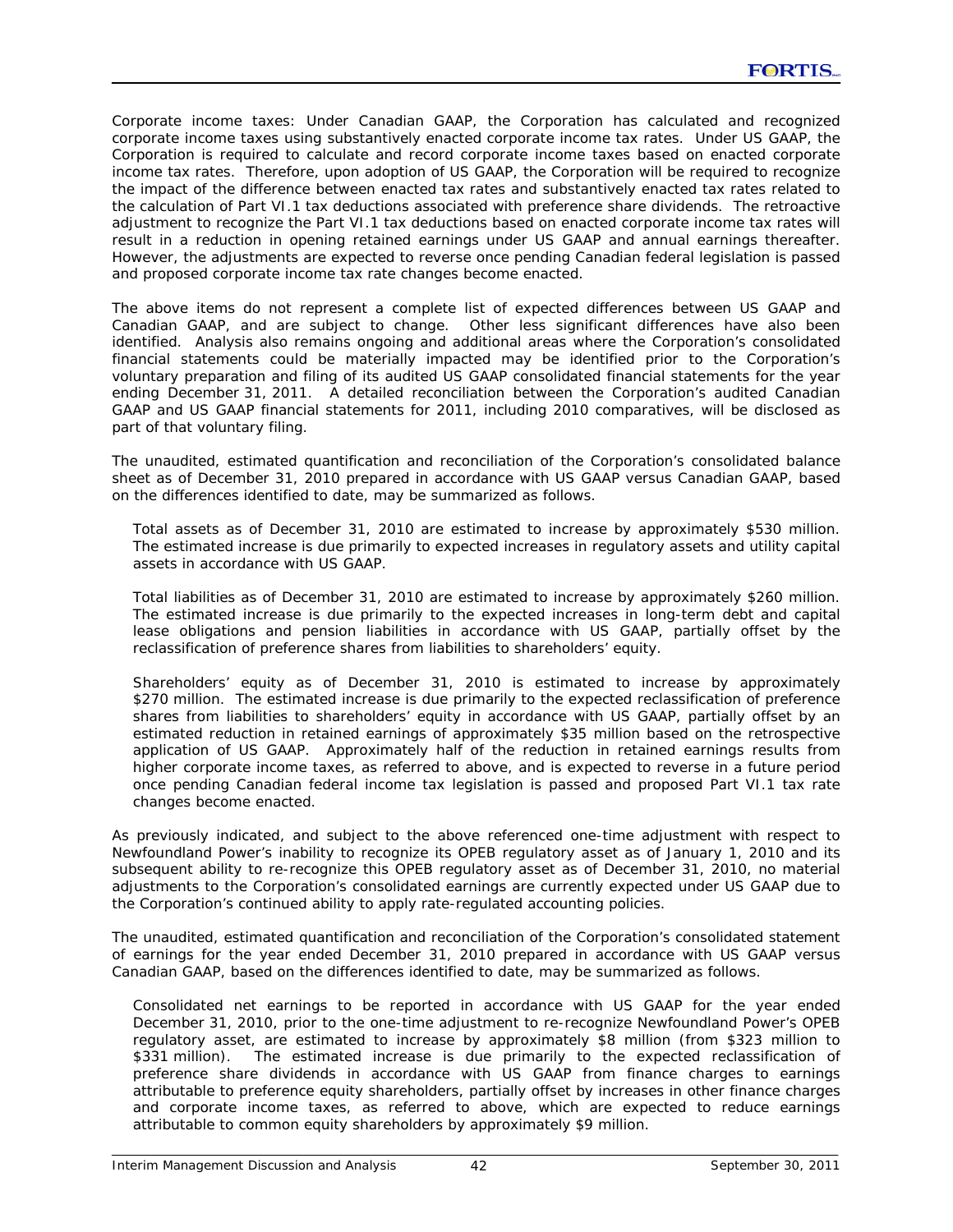The one-time, non-recurring adjustment to re-recognize Newfoundland Power's OPEB regulatory asset as at December 31, 2010 is estimated to increase consolidated net earnings for the year ended December 31, 2010 by approximately \$46 million. This adjustment is not expected to impact accumulated retained earnings as at December 31, 2010, as compared to retained earnings reported in accordance with Canadian GAAP as at December 31, 2010, as it reverses an adjustment made to derecognize the OPEB regulatory asset upon adoption of US GAAP as at January 1, 2010.

The quantification and reconciliation of the Corporation's consolidated financial statements from Canadian GAAP to US GAAP for the 2011 annual reporting period is expected to be completed by March 31, 2012.

# **CRITICAL ACCOUNTING ESTIMATES**

The preparation of the Corporation's interim unaudited consolidated financial statements in accordance with Canadian GAAP requires management to make estimates and judgments that affect the reported amounts of assets and liabilities and the disclosure of contingent assets and liabilities at the date of the consolidated financial statements and the reported amounts of revenue and expenses during the reporting periods. Estimates and judgments are based on historical experience, current conditions and various other assumptions believed to be reasonable under the circumstances. Additionally, certain estimates and judgments are necessary since the regulatory environments in which the Corporation's utilities operate often require amounts to be recorded at estimated values until these amounts are finalized pursuant to regulatory decisions or other regulatory proceedings. Due to changes in facts and circumstances and the inherent uncertainty involved in making estimates, actual results may differ significantly from current estimates. Estimates and judgments are reviewed periodically and, as adjustments become necessary, are reported in earnings in the period they become known.

Interim financial statements may also employ a greater use of estimates than the annual financial statements. There were no material changes in the nature of the Corporation's critical accounting estimates year-to-date 2011 from those disclosed in the MD&A for the year ended December 31, 2010.

**Contingencies:** The Corporation and its subsidiaries are subject to various legal proceedings and claims associated with ordinary course business operations. Management believes that the amount of liability, if any, from these actions would not have a material effect on the Corporation's consolidated financial position or results of operations. There were no material changes in the Corporation's contingent liabilities from those disclosed in the MD&A for the year ended December 31, 2010.

# **SUMMARY OF QUARTERLY RESULTS**

The following table sets forth unaudited quarterly information for each of the eight quarters ended December 31, 2009 through September 30, 2011. The quarterly information has been obtained from the Corporation's interim unaudited consolidated financial statements which, in the opinion of management, have been prepared in accordance with Canadian GAAP and as required by utility regulators. The timing of the recognition of certain assets, liabilities, revenue and expenses, as a result of regulation, may differ from that otherwise expected using Canadian GAAP for non-regulated entities. The differences and nature of regulation are disclosed in Notes 2, 3 and 5 to the Corporation's 2010 annual audited consolidated financial statements. The quarterly financial results are not necessarily indicative of results for any future period and should not be relied upon to predict future performance.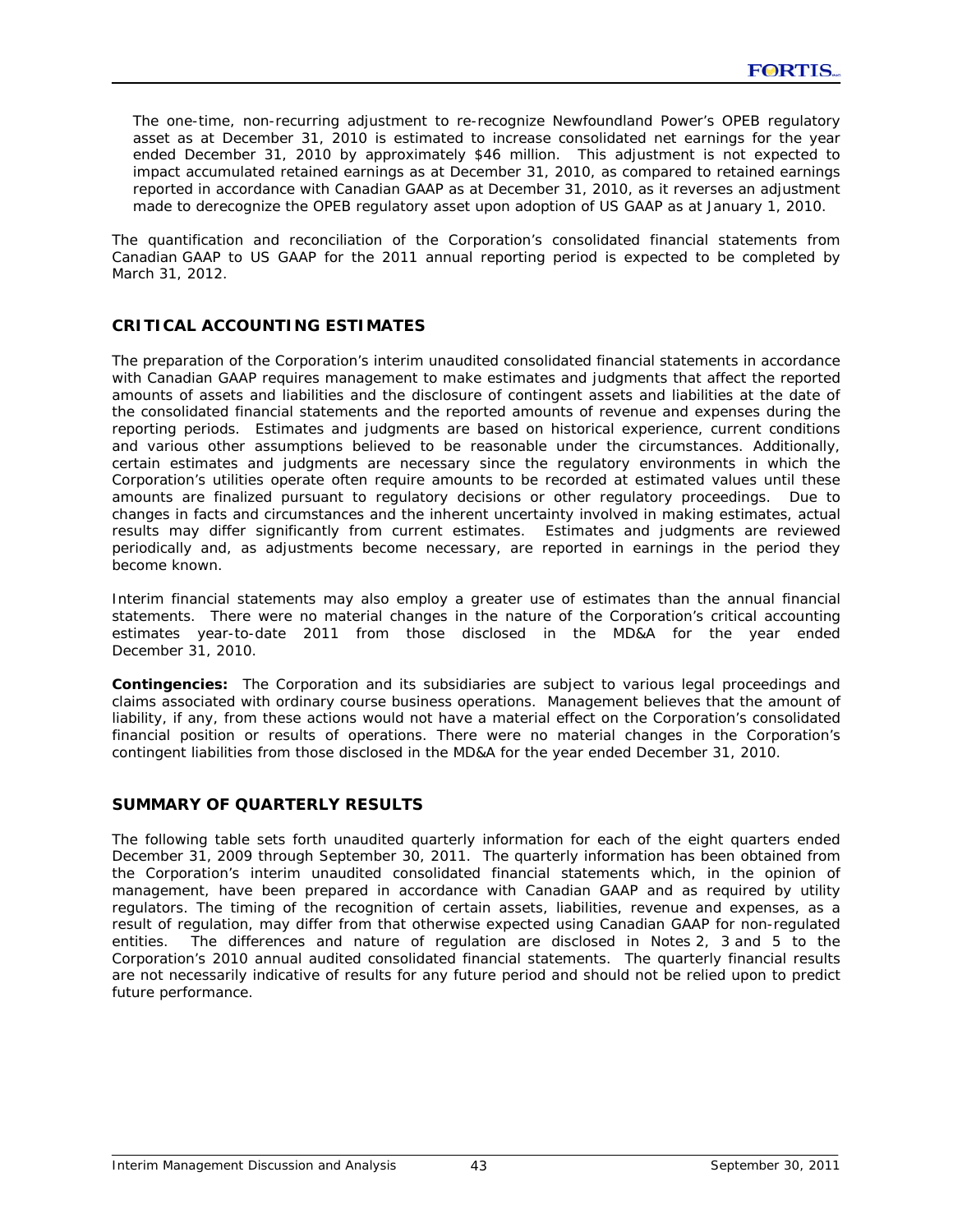| <b>Summary of Quarterly Results</b><br>(Unaudited) |               | <b>Net Earnings</b><br>Attributable to<br><b>Common Equity</b> |                    |                                  |
|----------------------------------------------------|---------------|----------------------------------------------------------------|--------------------|----------------------------------|
|                                                    | Revenue       | <b>Shareholders</b>                                            |                    | <b>Earnings per Common Share</b> |
| <b>Quarter Ended</b>                               | (\$ millions) | (\$ millions)                                                  | <b>Basic</b> $(s)$ | Diluted $($ math)                |
| September 30, 2011                                 | 721           | 58                                                             | 0.31               | 0.31                             |
| June 30, 2011                                      | 850           | 58                                                             | 0.33               | 0.33                             |
| March 31, 2011                                     | 1.164         | 117                                                            | 0.67               | 0.65                             |
| December 31, 2010                                  | 1,036         | 85                                                             | 0.49               | 0.47                             |
| September 30, 2010                                 | 720           | 45                                                             | 0.26               | 0.26                             |
| June 30, 2010                                      | 835           | 55                                                             | 0.32               | 0.32                             |
| March 31, 2010                                     | 1.073         | 100                                                            | 0.58               | 0.56                             |
| December 31, 2009                                  | 1,020         | 81                                                             | 0.48               | 0.46                             |

A summary of the past eight quarters reflects the Corporation's continued organic growth, as well as the seasonality associated with its businesses. Interim results will fluctuate due to the seasonal nature of gas and electricity demand and water flows, as well as the timing and recognition of regulatory decisions. Revenue is also affected by the cost of fuel and purchased power and the commodity cost of natural gas, which are flowed through to customers without markup. Given the diversified nature of the Fortis subsidiaries, seasonality may vary. Most of the annual earnings of the FortisBC Energy companies are realized in the first and fourth quarters. Financial results from June 20, 2011 reflect the discontinuance of the consolidation method of accounting for Belize Electricity. For further information, refer to the "Corporate Overview" and "Business Risk Management – Investment in Belize" sections of this MD&A. Revenue for the third quarter ended September 30, 2010 reflected the favourable cumulative retroactive impact associated with the 2010 revenue requirements decision at FortisAlberta. The commissioning of the Vaca hydroelectric generating facility in March 2010 has favourably impacted financial results since that date. Financial results for the fourth quarter ended December 31, 2009 reflected the favourable cumulative retroactive impact, from January 1, 2009, associated with an increase in the allowed ROE and equity component of capital structure for FortisAlberta.

**September 2011/September 2010:** Net earnings attributable to common equity shareholders were \$58 million, or \$0.31 per common share, for the third quarter of 2011 compared to earnings of \$45 million, or \$0.26 per common share, for the third quarter of 2010. A discussion of the variances between the financial results for the third quarter of 2011 and the third quarter of 2010 is provided in the "Financial Highlights" section of this MD&A.

**June 2011/June 2010:** Net earnings attributable to common equity shareholders were \$58 million, or \$0.33 per common share, for the second quarter of 2011 compared to earnings of \$55 million, or \$0.32 per common share, for the second quarter of 2010. The increase was mainly due to improved performance at the Canadian Regulated Electric Utilities, driven by rate base growth associated with utility infrastructure investment at the electric utilities in western Canada, additional return earned on FortisAlberta's investment in automated meters, lower market-priced purchased power costs at FortisBC Electric and a higher allowed ROE at Algoma Power. Results also improved due to lower corporate business development costs. The above increase in earnings was partially offset by the unfavourable impact of the timing of spending of certain regulator-approved increased operating expenses at the FortisBC Energy companies during 2011, lower non-regulated hydroelectric generation in Belize, and lower contribution from Fortis Properties reflecting lower occupancies at hotel operations in western Canada and increased operating expenses. During the second quarter of 2011, the GOB expropriated the Corporation's investment in Belize Electricity.

**March 2011/March 2010:** Net earnings attributable to common equity shareholders were \$117 million, or \$0.67 per common share, for the first quarter of 2011 compared to earnings of \$100 million, or \$0.58 per common share, for the first quarter of 2010. The increase was mainly due to improved performance at the regulated utilities in western Canada, driven by overall rate base growth associated with utility infrastructure investment, higher energy sales at FortisBC Electric and FortisAlberta, the timing of recording of the cumulative impact of FortisAlberta's and FEWI's 2010 revenue requirements decisions and a \$1 million gain on the sale of property at FortisAlberta, partially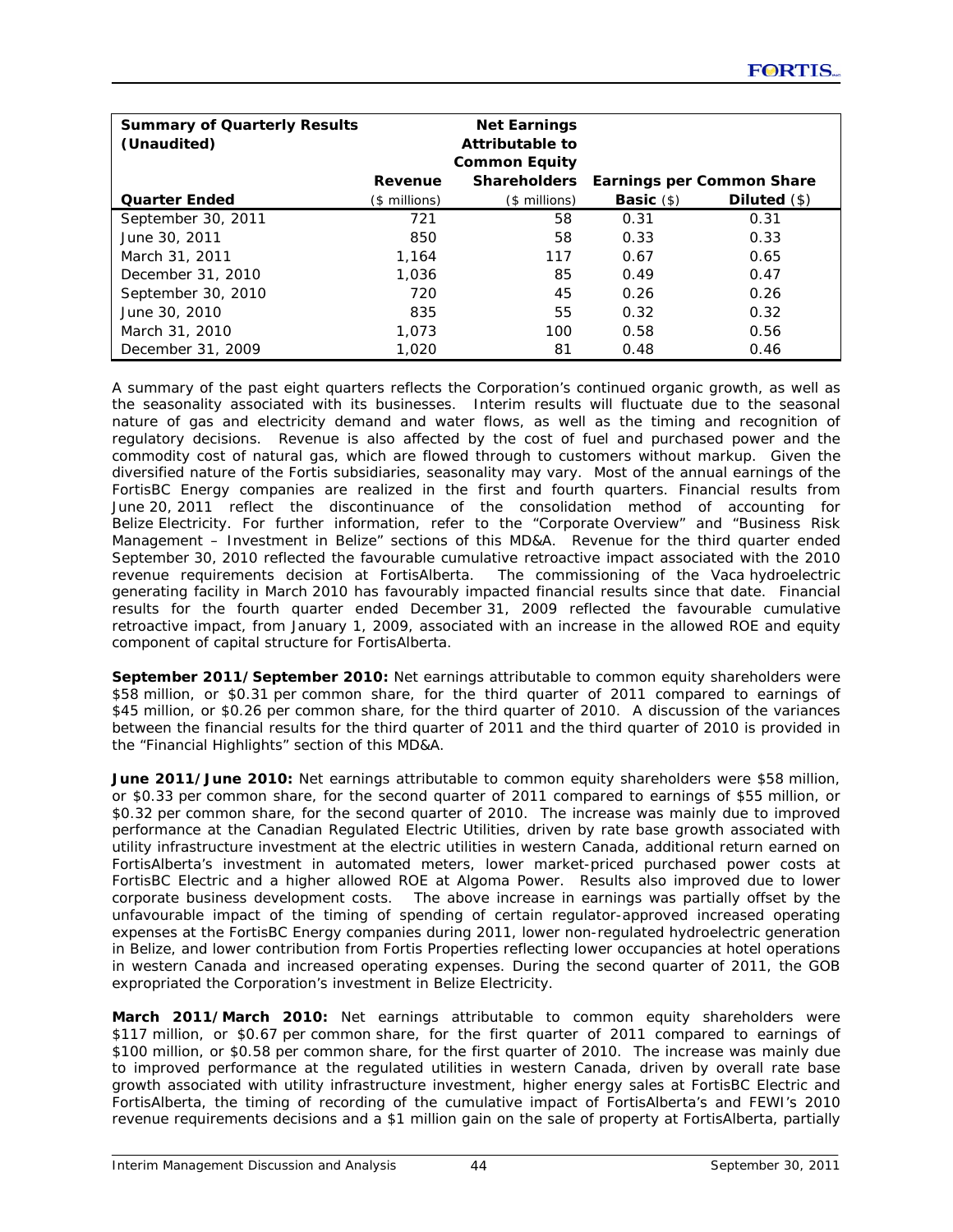offset by the unfavourable impact of the timing of spending of certain regulator-approved increased operating expenses at the FortisBC Energy companies during 2011. Earnings also increased due to lower corporate business development costs and higher non-regulated hydroelectric generation in Belize.

**December 2010/December 2009:** Net earnings attributable to common equity shareholders were \$85 million, or \$0.49 per common share, for the fourth quarter of 2010 compared to earnings of \$81 million, or \$0.48 per common share, for the fourth quarter of 2009. The increase was mainly due to improved performance at Canadian Regulated Electric Utilities, non-regulated hydroelectric generation operations in Belize and lower effective corporate income taxes at Fortis Properties, partially offset by lower earnings from the FortisBC Energy companies and Caribbean Regulated Electric Utilities. Improved performance at Canadian Regulated Electric Utilities was driven by rate base growth associated with utility infrastructure investment, combined with customer growth at FortisAlberta and the higher allowed ROE at FortisBC Electric. Earnings were lower quarter over quarter at the FortisBC Energy companies, as a result of higher regulator-approved operating expenses and the timing of the recognition of these increased expenses, and at Caribbean Regulated Electric Utilities, mainly due to lower electricity sales associated with cooler-than-normal temperatures experienced in the region and the inability of Belize Electricity to earn a fair and reasonable return due to regulatory challenges. Earnings for the fourth quarter of 2009 were reduced by \$5 million related to the expensing of the project cost overrun associated with the conversion of Whistler customer appliances from propane to natural gas, but were favourably impacted by a one-time \$3 million tax adjustment at FortisOntario.

# **SUBSEQUENT EVENTS**

On October 5, 2011, Newfoundland Power received proceeds of approximately \$46 million from Bell Aliant upon the closing of the sale of 40% of Newfoundland Power's joint-use poles.

On October 18, 2011, Fortis Properties acquired the 160-room, full-service Hilton Suites Winnipeg Airport hotel for an aggregate cash purchase price of approximately \$25 million.

On October 19, 2011, FortisAlberta issued 30-year \$125 million 4.54% unsecured debentures. The proceeds of the debt offering were mainly used to repay borrowings under the Company's credit facility incurred to finance capital expenditures, and for general corporate purposes.

# **OUTLOOK**

The Corporation's significant capital expenditure program, which is expected to be approximately \$5.7 billion over the five-year period 2011 through 2015, should drive growth in earnings and dividends.

The Corporation continues to pursue acquisitions for profitable growth, focusing on regulated electric and natural gas utilities in the United States and Canada. Fortis will also pursue growth in its non-regulated businesses in support of its regulated utility growth strategy.

# **OUTSTANDING SHARE DATA**

As at November 2, 2011, the Corporation had issued and outstanding approximately 187 million common shares; 5.0 million First Preference Shares, Series C; 8.0 million First Preference Shares, Series E; 5.0 million First Preference Shares, Series F; 9.2 million First Preference Shares, Series G; and 10.0 million First Preference Shares, Series H. Only the common shares of the Corporation have voting rights.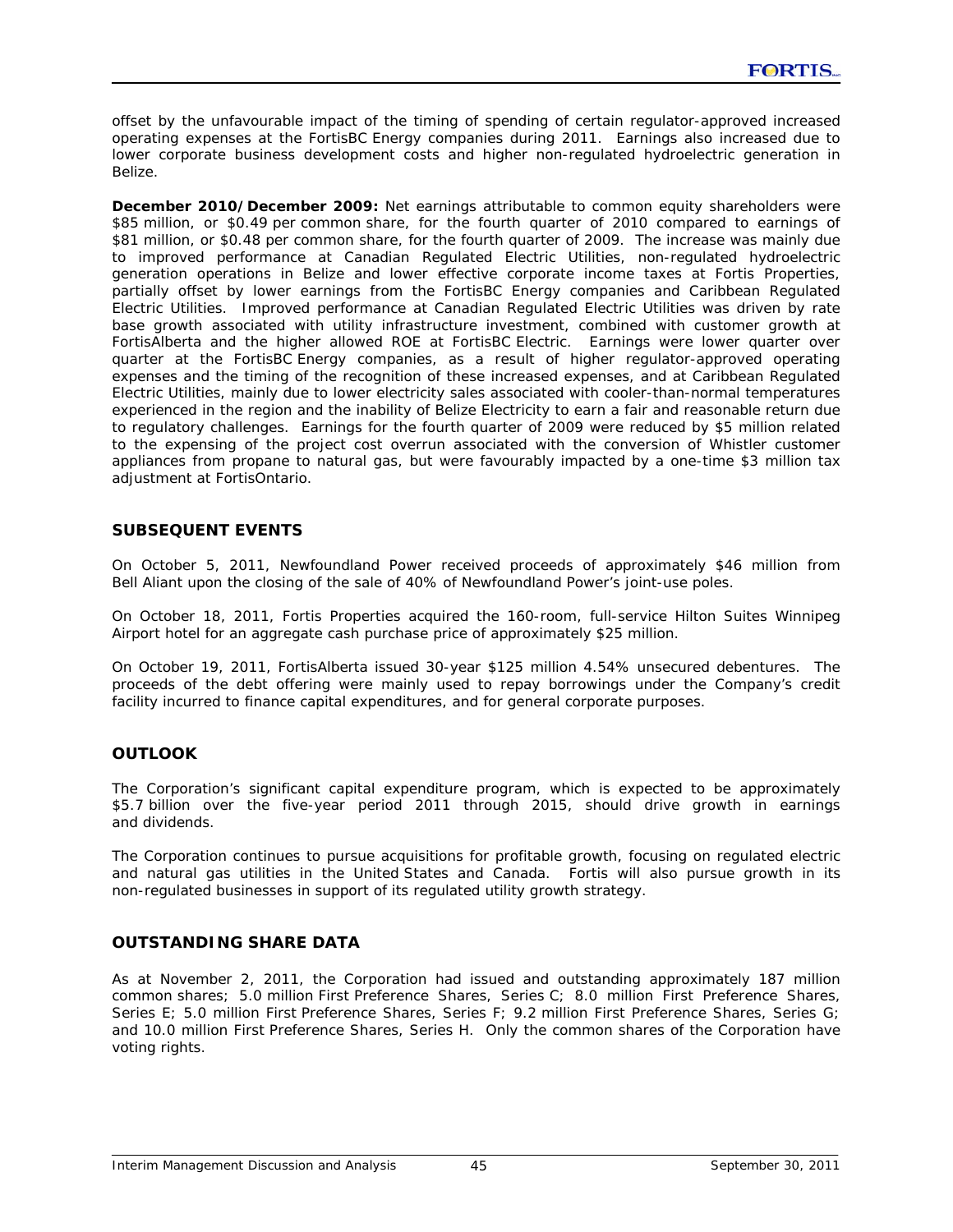The number of common shares of Fortis that would be issued if all outstanding stock options, convertible debt and First Preference Shares, Series C and E were converted as at November 2, 2011 is as follows:

| <b>Conversion of Securities into Common Shares (Unaudited)</b> |                      |  |  |  |  |  |
|----------------------------------------------------------------|----------------------|--|--|--|--|--|
| As at November 2, 2011                                         | Number of            |  |  |  |  |  |
|                                                                | <b>Common Shares</b> |  |  |  |  |  |
| <b>Security</b>                                                | (millions)           |  |  |  |  |  |
| <b>Stock Options</b>                                           | 4.8                  |  |  |  |  |  |
| Convertible Debt                                               | 1.4                  |  |  |  |  |  |
| First Preference Shares, Series C                              | 3.9                  |  |  |  |  |  |
| First Preference Shares, Series E                              | 6.2                  |  |  |  |  |  |
| Total                                                          | 16.3                 |  |  |  |  |  |

Additional information, including the Fortis 2010 Annual Information Form, Management Information Circular and Annual Report, is available on SEDAR at www.sedar.com and on the Corporation's website at www.fortisinc.com.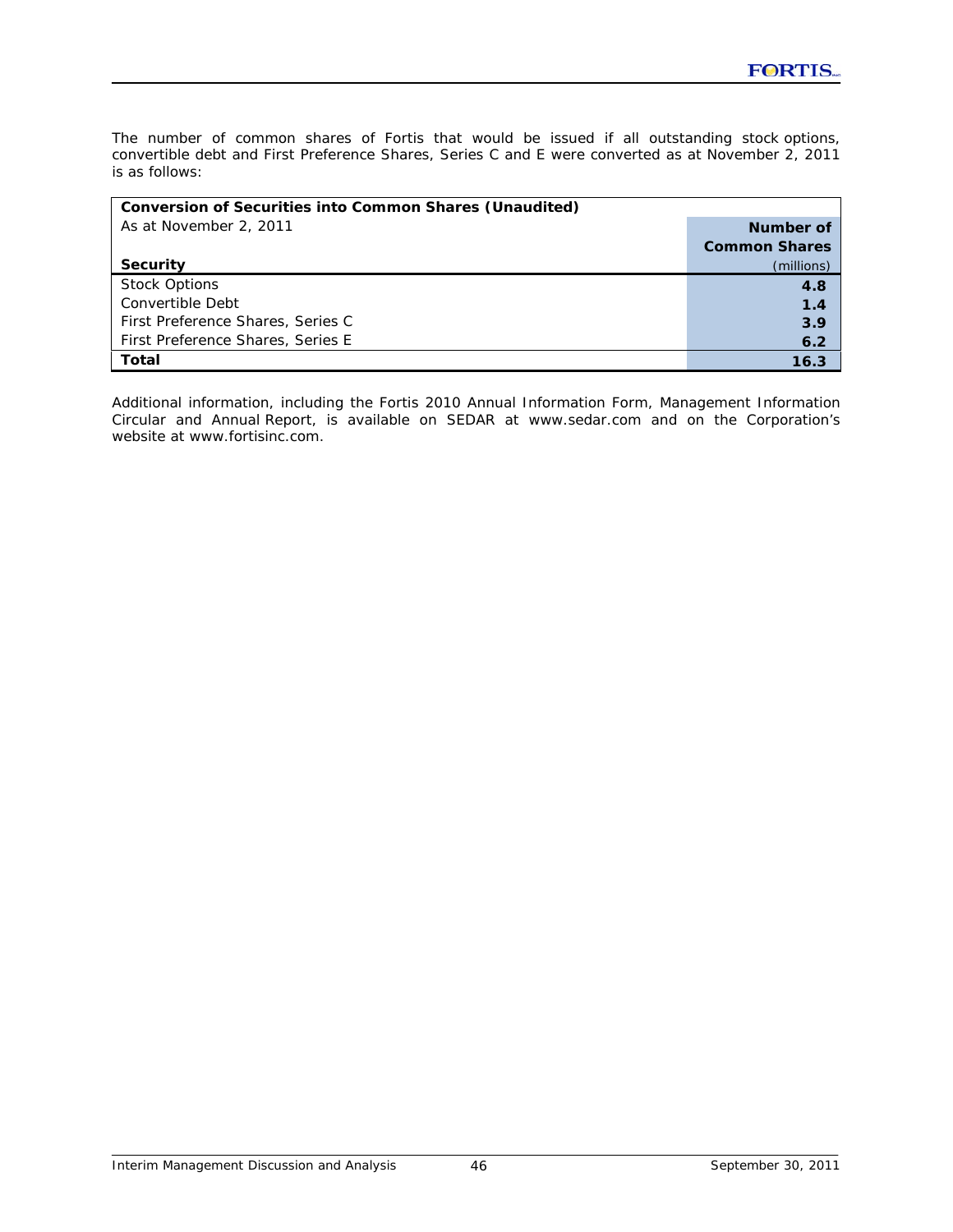# **FORTIS INC.**

Interim Consolidated Financial Statements For the three and nine months ended September 30, 2011 and 2010 (Unaudited)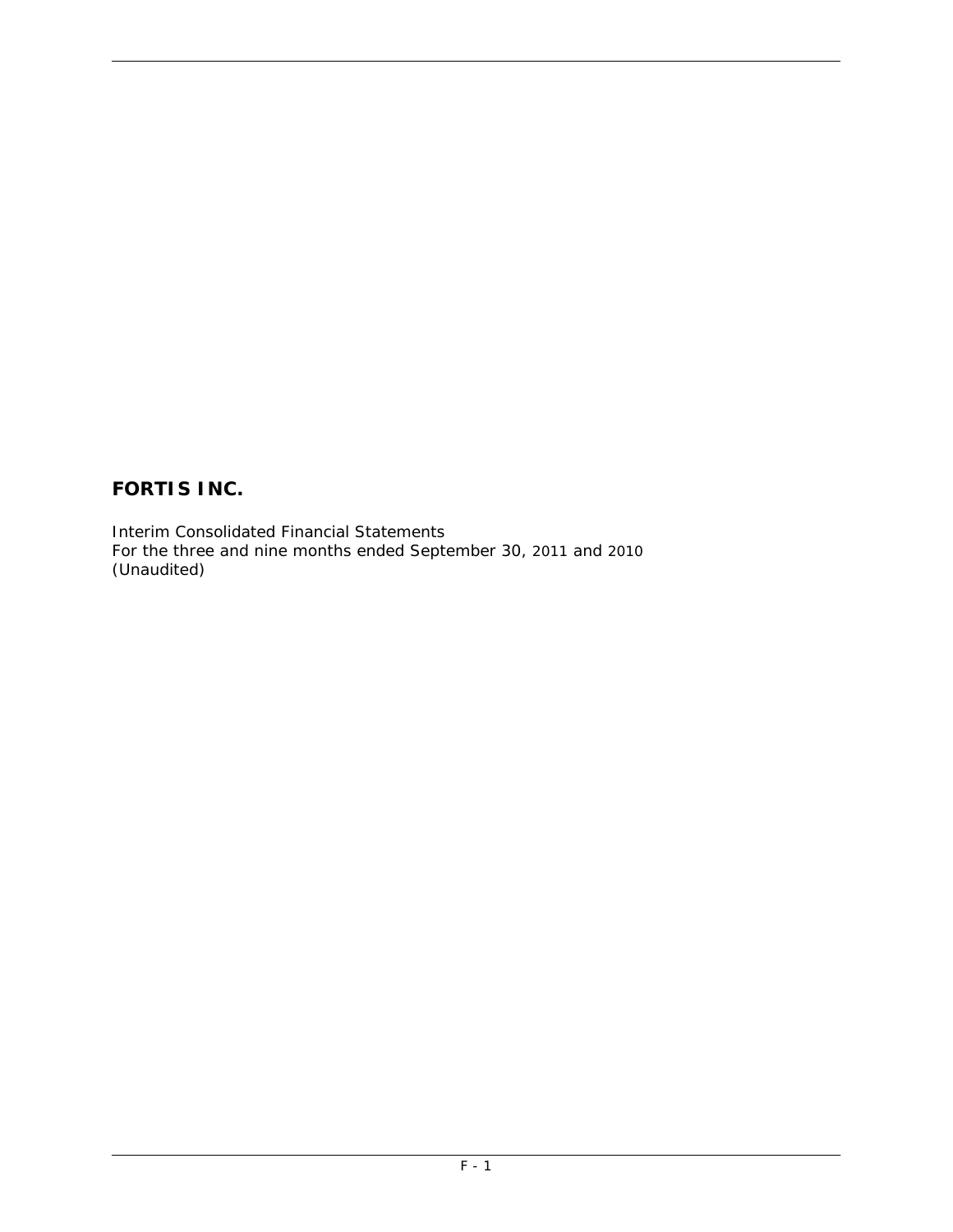# **Fortis Inc. Consolidated Balance Sheets (Unaudited) As at**

(in millions of Canadian dollars)

|                                                                               | September 30, |      | December 31, |
|-------------------------------------------------------------------------------|---------------|------|--------------|
|                                                                               | 2011          |      | 2010         |
|                                                                               |               |      | (Note 23)    |
| <b>ASSETS</b>                                                                 |               |      |              |
| <b>Current assets</b>                                                         |               |      |              |
| Cash and cash equivalents                                                     | \$<br>108     | \$   | 109          |
| Assets held for sale (Note 5)                                                 | 45            |      |              |
| Accounts receivable (Note 20)                                                 | 469           |      | 655          |
| Prepaid expenses                                                              | 33            |      | 17           |
| Regulatory assets (Note 6)                                                    | 196           |      | 241          |
| Inventories (Note 7)                                                          | 194           |      | 168          |
| Future income taxes                                                           | 18            |      | 14           |
|                                                                               | 1,063         |      | 1,204        |
| Assets held for sale (Note 5)                                                 |               |      | 45           |
| <b>Other assets (Note 8)</b>                                                  | 284           |      | 168          |
| Regulatory assets (Note 6)                                                    | 945           |      | 848          |
| <b>Future income taxes</b>                                                    | 18            |      | 16           |
| <b>Utility capital assets</b>                                                 | 8,490         |      | 8,185        |
| Income producing properties                                                   | 563           |      | 560          |
| <b>Intangible assets</b>                                                      | 332           |      | 324          |
| Goodwill                                                                      | 1,560         |      | 1,553        |
|                                                                               | \$<br>13,255  | \$   | 12,903       |
|                                                                               |               |      |              |
| LIABILITIES AND SHAREHOLDERS' EQUITY                                          |               |      |              |
| <b>Current liabilities</b>                                                    |               |      |              |
| Short-term borrowings (Note 20)                                               | \$<br>242     | \$   | 358          |
| Accounts payable and accrued charges                                          | 853           |      | 953          |
| Dividends payable                                                             | 58            |      | 54           |
| Income taxes payable                                                          | 31            |      | 30           |
| Regulatory liabilities (Note 6)                                               | 50            |      | 60           |
| Current installments of long-term debt and capital lease obligations (Note 9) | 91            |      | 56           |
| Future income taxes                                                           | 4             |      | 6            |
|                                                                               | 1,329         |      | 1,517        |
| <b>Other liabilities</b>                                                      | 318           |      | 308          |
| Regulatory liabilities (Note 6)                                               | 512           |      | 467          |
| <b>Future income taxes</b>                                                    | 666           |      | 623          |
| Long-term debt and capital lease obligations (Note 9)                         | 5,504         |      | 5,609        |
| <b>Preference shares</b>                                                      | 320           |      | 320          |
|                                                                               | 8,649         |      | 8,844        |
| Shareholders' equity                                                          |               |      |              |
| Common shares (Note 10)                                                       | 2,973         |      | 2,578        |
| Preference shares                                                             | 592           |      | 592          |
| Contributed surplus                                                           | 13            |      | 12           |
| Equity portion of convertible debentures                                      |               |      | 5            |
| Accumulated other comprehensive loss (Note 12)                                | (60)          |      | (94)         |
| Retained earnings                                                             | 878           |      | 804          |
|                                                                               | 4,401         |      | 3,897        |
| Non-controlling interests                                                     | 205           |      | 162          |
|                                                                               | 4,606         |      | 4,059        |
|                                                                               | \$<br>13,255  | $\,$ | 12,903       |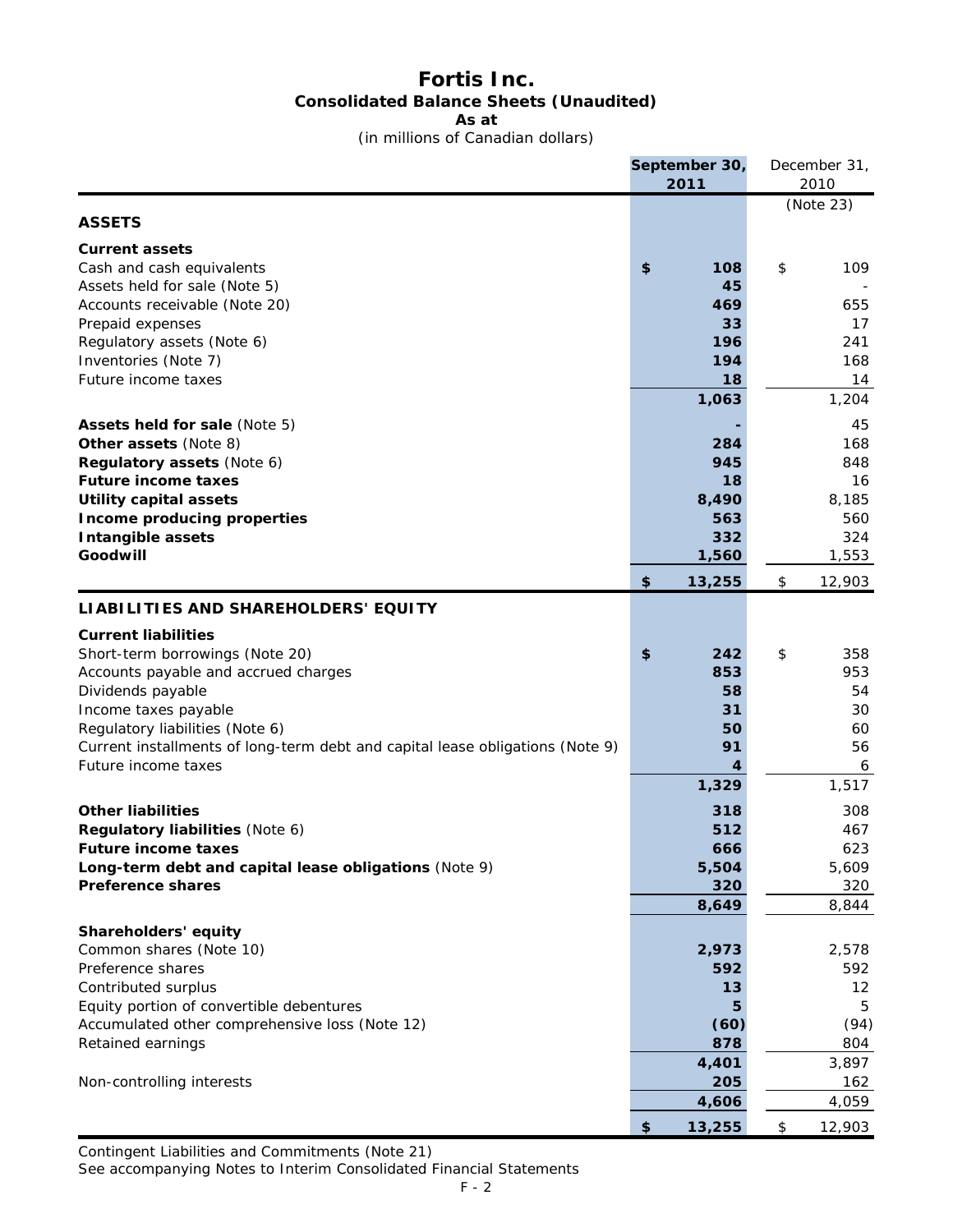# **Fortis Inc. Consolidated Statements of Earnings (Unaudited) For the periods ended September 30**

(in millions of Canadian dollars, except per share amounts)

|                                     |                           | <b>Quarter Ended</b> |                |      |                           | <b>Nine Months Ended</b> |                            |       |
|-------------------------------------|---------------------------|----------------------|----------------|------|---------------------------|--------------------------|----------------------------|-------|
|                                     |                           | 2011                 |                | 2010 |                           | 2011                     |                            | 2010  |
| Revenue                             | $\boldsymbol{\mathsf{s}}$ | 721                  | $$\mathbb{S}$$ | 720  | \$                        | 2,735                    | \$                         | 2,627 |
| <b>Expenses</b>                     |                           |                      |                |      |                           |                          |                            |       |
| Energy supply costs                 |                           | 246                  |                | 259  |                           | 1,207                    |                            | 1,178 |
| Operating                           |                           | 202                  |                | 196  |                           | 627                      |                            | 600   |
| Amortization                        |                           | 105                  |                | 117  |                           | 311                      |                            | 307   |
|                                     |                           | 553                  |                | 572  |                           | 2,145                    |                            | 2,085 |
| <b>Operating income</b>             |                           | 168                  |                | 148  |                           | 590                      |                            | 542   |
| Finance charges (Note 14)           |                           | 88                   |                | 88   |                           | 271                      |                            | 266   |
| Earnings before corporate taxes     |                           | 80                   |                | 60   |                           | 319                      |                            | 276   |
| Corporate taxes (Note 15)           |                           | 12                   |                | 5    |                           | 57                       |                            | 48    |
| Net earnings                        | $\boldsymbol{\mathsf{s}}$ | 68                   | $\frac{1}{2}$  | 55   | \$                        | 262                      | $\sqrt[6]{\frac{1}{2}}$    | 228   |
| Net earnings attributable to:       |                           |                      |                |      |                           |                          |                            |       |
| Non-controlling interests           | \$                        | 3                    | $\mathsf{\$}$  | 3    | $\boldsymbol{\mathsf{s}}$ | 7                        | \$                         | 7     |
| Preference equity shareholders      |                           | $\overline{7}$       |                | 7    |                           | 22                       |                            | 21    |
| Common equity shareholders          |                           | 58                   |                | 45   |                           | 233                      |                            | 200   |
|                                     | \$                        | 68                   | $\,$           | 55   | $\boldsymbol{\mathsf{s}}$ | 262                      | $\boldsymbol{\mathsf{\$}}$ | 228   |
| Earnings per common share (Note 10) |                           |                      |                |      |                           |                          |                            |       |
| <b>Basic</b>                        | \$                        | 0.31                 | \$             | 0.26 | \$                        | 1.30                     | $\boldsymbol{\mathsf{\$}}$ | 1.16  |
| <b>Diluted</b>                      | $\overline{\mathbf{S}}$   | 0.31                 | \$             | 0.26 | \$                        | 1.29                     | \$                         | 1.15  |

See accompanying Notes to Interim Consolidated Financial Statements

# **Fortis Inc. Consolidated Statements of Retained Earnings (Unaudited) For the periods ended September 30**

(in millions of Canadian dollars)

|                                                                                   | <b>Quarter Ended</b> |             |    |             | <b>Nine Months Ended</b> |               |     |               |
|-----------------------------------------------------------------------------------|----------------------|-------------|----|-------------|--------------------------|---------------|-----|---------------|
|                                                                                   |                      | 2011        |    | 2010        |                          | 2011          |     | 2010          |
| Balance at beginning of period<br>Net earnings attributable to common and         | \$                   | 874         | \$ | 773         | $\mathbf{s}$             | 804           | \$  | 763           |
| preference equity shareholders                                                    |                      | 65<br>939   |    | 52<br>825   |                          | 255<br>1,059  |     | 221<br>984    |
| Dividends on common shares<br>Dividends on preference shares classified as equity |                      | (54)<br>(7) |    | (48)<br>(7) |                          | (159)<br>(22) |     | (193)<br>(21) |
| Balance at end of period                                                          | \$                   | 878         | \$ | 770         | \$                       | 878           | \$. | 770           |

See accompanying Notes to Interim Consolidated Financial Statements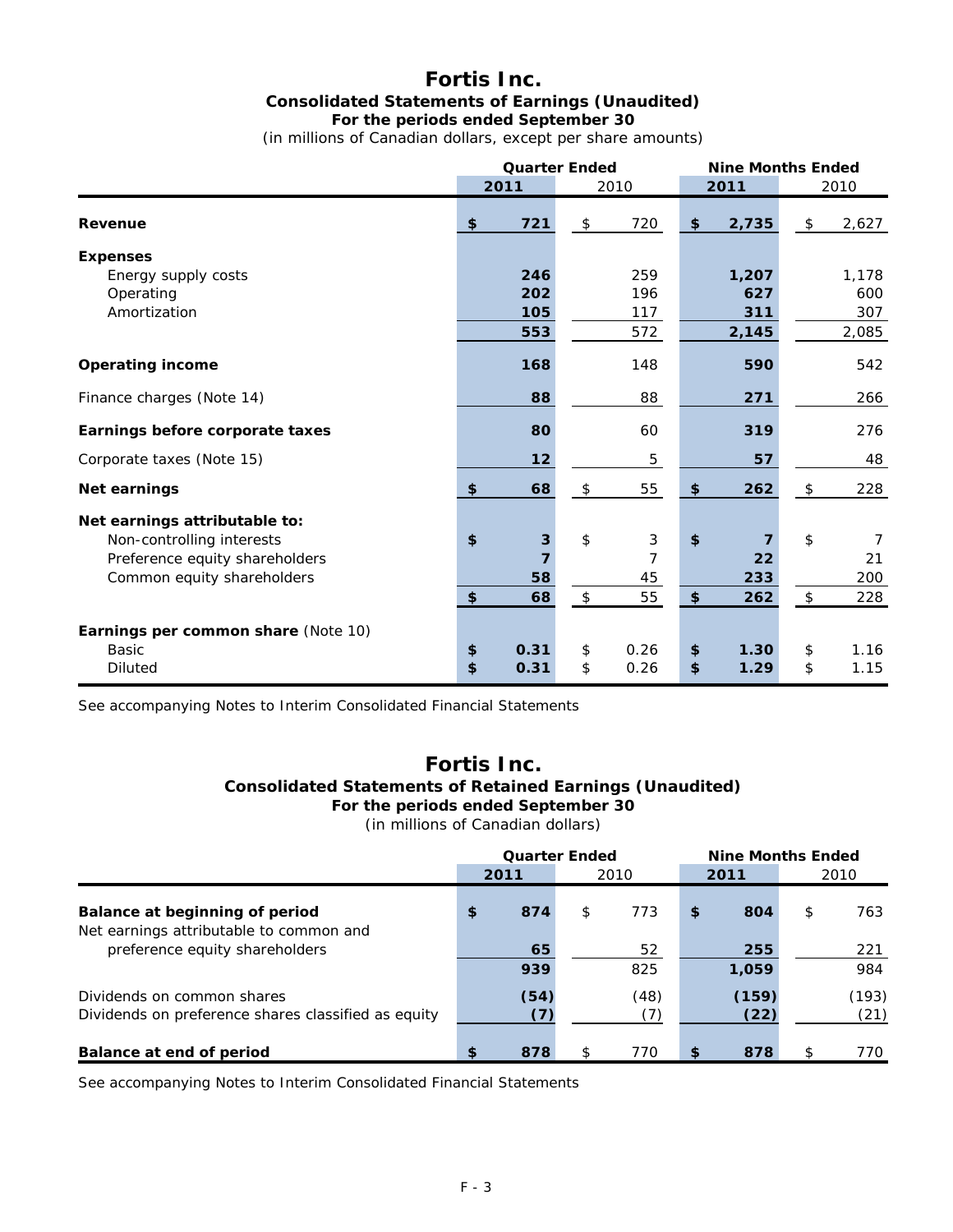# **Fortis Inc. Consolidated Statements of Comprehensive Income (Unaudited) For the periods ended September 30**

(in millions of Canadian dollars)

|                                                                                                    |                           | <b>Quarter Ended</b> |    |      | <b>Nine Months Ended</b> |      |    |      |
|----------------------------------------------------------------------------------------------------|---------------------------|----------------------|----|------|--------------------------|------|----|------|
|                                                                                                    | 2011                      |                      |    | 2010 |                          | 2011 |    | 2010 |
| Net earnings                                                                                       | $\mathbf{s}$              | 68                   | \$ | 55   | \$                       | 262  | \$ | 228  |
| Other comprehensive income (loss)                                                                  |                           |                      |    |      |                          |      |    |      |
| Unrealized foreign currency translation gains<br>(losses) on net investments in self-sustaining    |                           |                      |    |      |                          |      |    |      |
| foreign operations                                                                                 |                           | 46                   |    | (21) |                          | 28   |    | (13) |
| (Losses) gains on hedges of net investments in<br>self-sustaining foreign operations               |                           | (45)                 |    | 13   |                          | (27) |    | 8    |
| Corporate tax recovery (expense)                                                                   |                           |                      |    | (2)  |                          |      |    | (1)  |
| Unrealized foreign currency translation                                                            |                           |                      |    |      |                          |      |    |      |
| gains (losses), net of hedging activities                                                          |                           |                      |    |      |                          |      |    |      |
| and tax (Note 12)                                                                                  |                           | 8                    |    | (10) |                          | 5    |    | (6)  |
| Reclassification to earnings of net losses on<br>derivative instruments previously<br>discontinued |                           |                      |    |      |                          |      |    |      |
| as cash flow hedges, net of tax (Note 12)                                                          |                           |                      |    | 1    |                          |      |    | 1    |
| Comprehensive income                                                                               | $\boldsymbol{\mathsf{s}}$ | 77                   | \$ | 46   | \$                       | 268  | \$ | 223  |
| Comprehensive income attributable to:                                                              |                           |                      |    |      |                          |      |    |      |
| Non-controlling interests                                                                          | \$                        | 3                    | \$ | 3    | $\mathbf{s}$             |      | \$ | 7    |
| Preference equity shareholders                                                                     |                           |                      |    |      |                          | 22   |    | 21   |
| Common equity shareholders                                                                         |                           | 67                   |    | 36   |                          | 239  |    | 195  |
|                                                                                                    | \$                        | 77                   | \$ | 46   | \$                       | 268  | \$ | 223  |

See accompanying Notes to Interim Consolidated Financial Statements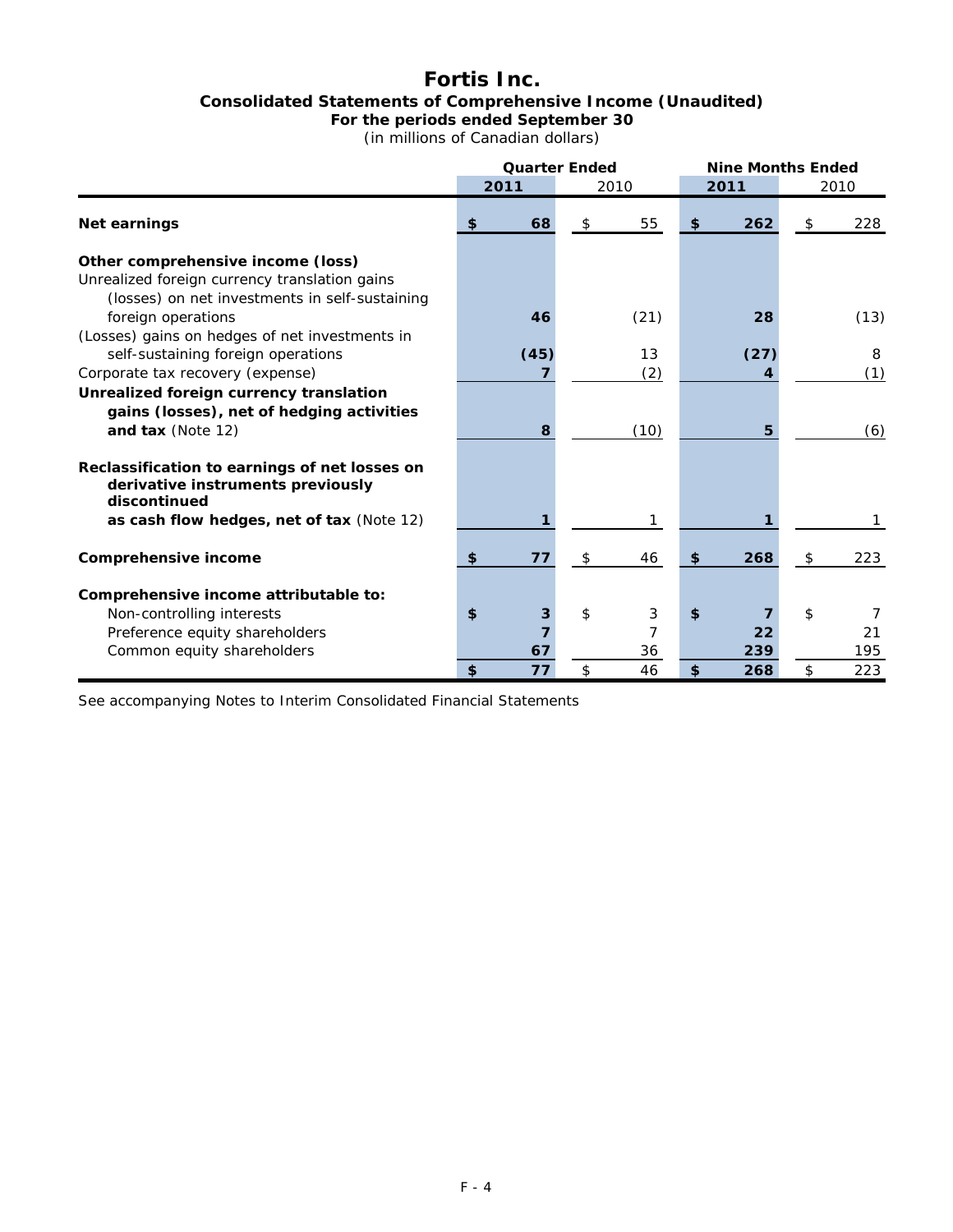# **Fortis Inc. Consolidated Statements of Cash Flows (Unaudited) For the periods ended September 30**

(in millions of Canadian dollars)

|                                                                                                | <b>Quarter Ended</b> |              |    | <b>Nine Months Ended</b> |    |              |    |            |
|------------------------------------------------------------------------------------------------|----------------------|--------------|----|--------------------------|----|--------------|----|------------|
|                                                                                                |                      | 2011         |    | 2010                     |    | 2011         |    | 2010       |
|                                                                                                |                      |              |    | (Note 23)                |    |              |    | (Note 23)  |
| <b>Operating activities</b>                                                                    |                      |              |    |                          |    |              |    |            |
| Net earnings                                                                                   | \$                   | 68           | \$ | 55                       | \$ | 262          | \$ | 228        |
| Items not affecting cash:                                                                      |                      |              |    |                          |    |              |    |            |
| Amortization - utility capital assets and income                                               |                      |              |    |                          |    |              |    |            |
| producing properties                                                                           |                      | 94           |    | 107                      |    | 282          |    | 276        |
| Amortization - intangible assets                                                               |                      | 11           |    | 10                       |    | 31           |    | 30         |
| Amortization - other                                                                           |                      |              |    |                          |    | (2)          |    | 1          |
| Future income taxes                                                                            |                      | 4            |    |                          |    |              |    | (1)        |
| Other                                                                                          |                      | 4            |    | (3)                      |    | 9            |    | (1)        |
| Change in long-term regulatory assets and liabilities                                          |                      | (27)         |    | (4)                      |    | (9)          |    | (4)        |
|                                                                                                |                      | 154          |    | 165                      |    | 576          |    | 529        |
| Change in non-cash operating working capital                                                   |                      | (3)          |    | (36)                     |    | 102          |    | 5          |
|                                                                                                |                      | 151          |    | 129                      |    | 678          |    | 534        |
|                                                                                                |                      |              |    |                          |    |              |    |            |
| <b>Investing activities</b><br>Change in other assets and other liabilities                    |                      |              |    |                          |    |              |    |            |
|                                                                                                |                      |              |    | (2)                      |    | (5)<br>(747) |    | 1          |
| Capital expenditures - utility capital assets                                                  |                      | (260)        |    | (256)                    |    |              |    | (672)      |
| Capital expenditures - income producing properties<br>Capital expenditures - intangible assets |                      | (11)<br>(16) |    | (5)<br>(7)               |    | (20)<br>(39) |    | (14)       |
| Contributions in aid of construction                                                           |                      | 18           |    | 17                       |    | 49           |    | (17)<br>41 |
| Proceeds on sale of utility capital assets and                                                 |                      |              |    |                          |    |              |    |            |
| income producing properties                                                                    |                      |              |    |                          |    | 6            |    | 3          |
|                                                                                                |                      | (269)        |    | (253)                    |    | (756)        |    | (658)      |
|                                                                                                |                      |              |    |                          |    |              |    |            |
| <b>Financing activities</b>                                                                    |                      |              |    |                          |    |              |    |            |
| Change in short-term borrowings                                                                |                      | 85           |    | 122                      |    | (115)        |    | (4)        |
| Proceeds from long-term debt, net of issue costs                                               |                      | 9            |    |                          |    | 39           |    |            |
| Repayments of long-term debt and capital lease                                                 |                      |              |    |                          |    |              |    |            |
| obligations                                                                                    |                      | (2)          |    | (3)                      |    | (24)         |    | (215)      |
| Net (repayments) borrowings under                                                              |                      |              |    |                          |    |              |    |            |
| committed credit facilities                                                                    |                      | (178)        |    | 36                       |    | (105)        |    | 193        |
| Advances from non-controlling interests                                                        |                      | 20           |    |                          |    | 77           |    | 1          |
| Issue of common shares, net of costs and                                                       |                      |              |    |                          |    |              |    |            |
| dividends reinvested                                                                           |                      | 40           |    | 4                        |    | 341          |    | 15         |
| Issue of preference shares, net of costs                                                       |                      |              |    |                          |    |              |    | 242        |
| <b>Dividends</b>                                                                               |                      |              |    |                          |    |              |    |            |
| Common shares, net of dividends reinvested                                                     |                      | (38)         |    | (33)                     |    | (109)        |    | (102)      |
| Preference shares<br>Subsidiary dividends paid to non-controlling                              |                      | (7)          |    | (7)                      |    | (22)         |    | (21)       |
| interests                                                                                      |                      |              |    |                          |    |              |    |            |
|                                                                                                |                      | (2)          |    | (2)<br>117               |    | (6)<br>76    |    | (6)<br>103 |
|                                                                                                |                      | (73)         |    |                          |    |              |    |            |
| Effect of exchange rate changes on cash and                                                    |                      |              |    |                          |    |              |    |            |
| cash equivalents                                                                               |                      | 1            |    |                          |    | 1            |    |            |
|                                                                                                |                      |              |    |                          |    |              |    |            |
| Change in cash and cash equivalents                                                            |                      | (190)        |    | (7)                      |    | (1)          |    | (21)       |
| Cash and cash equivalents, beginning of period                                                 |                      | 298          |    | 71                       |    | 109          |    | 85         |
|                                                                                                |                      |              |    |                          |    |              |    |            |
| Cash and cash equivalents, end of period                                                       | \$                   | 108          | \$ | 64                       | \$ | 108          | \$ | 64         |

 Supplementary Information to Consolidated Statements of Cash Flows (Note 17) See accompanying Notes to Interim Consolidated Financial Statements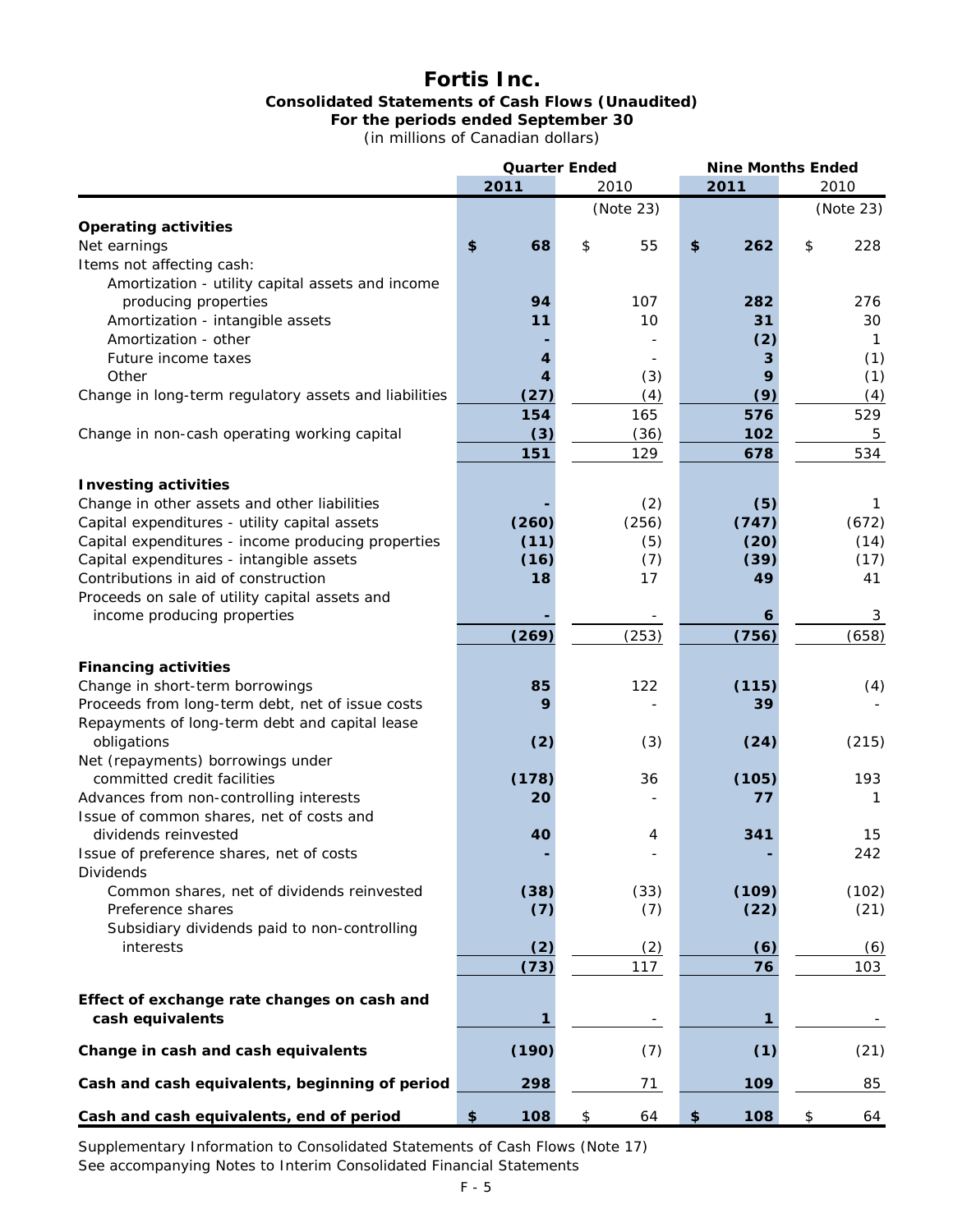# **FORTIS INC.**

#### **NOTES TO INTERIM CONSOLIDATED FINANCIAL STATEMENTS**

For the three and nine months ended September 30, 2011 and 2010 (unless otherwise stated)

(Unaudited)

#### **1. DESCRIPTION OF THE BUSINESS**

#### **Nature of Operations**

Fortis Inc. ("Fortis" or the "Corporation") is principally an international distribution utility holding company. Fortis segments its utility operations by franchise area and, depending on regulatory requirements, by the nature of the assets. Fortis also holds investments in non-regulated generation assets, and commercial office and retail space and hotels, which are treated as two separate segments. The Corporation's reporting segments allow senior management to evaluate the operational performance and assess the overall contribution of each segment to the long-term objectives of Fortis. Each reporting segment operates as an autonomous unit, assumes profit and loss responsibility and is accountable for its own resource allocation.

The following outlines each of the Corporation's reportable segments and is consistent with the basis of segmentation as disclosed in the Corporation's 2010 annual audited consolidated financial statements.

#### **REGULATED UTILITIES**

The Corporation's interests in regulated gas and electric utilities in Canada and the Caribbean by utility are as follows:

- a. *Regulated Gas Utilities Canadian:* Includes the FortisBC Energy companies, which is comprised of FortisBC Energy Inc. ("FEI") (formerly Terasen Gas Inc.), FortisBC Energy (Vancouver Island) Inc. ("FEVI") (formerly Terasen Gas (Vancouver Island) Inc.) and FortisBC Energy (Whistler) Inc. (formerly Terasen Gas (Whistler) Inc.).
- b. *Regulated Electric Utilities Canadian:* Includes FortisAlberta; FortisBC Electric (formerly referred to as FortisBC); Newfoundland Power; and Other Canadian Electric Utilities, which includes Maritime Electric and FortisOntario. FortisOntario mainly includes Canadian Niagara Power Inc., Cornwall Street Railway, Light and Power Company, Limited and Algoma Power Inc.
- c. *Regulated Electric Utilities Caribbean:* Includes Caribbean Utilities, in which Fortis holds an approximate 59% controlling ownership interest; wholly owned Fortis Turks and Caicos, which includes FortisTCI Limited (formerly P.P.C. Limited) and Atlantic Equipment & Power (Turks and Caicos) Ltd.; and Belize Electricity, in which Fortis held an approximate 70% controlling ownership interest up to June 20, 2011. Effective June 20, 2011, the Government of Belize enacted legislation leading to the expropriation of the Corporation's investment in Belize Electricity and, as a result of no longer exercising control over the operations of the utility, Fortis discontinued the consolidation method of accounting for Belize Electricity (Note 8).

#### **NON-REGULATED - FORTIS GENERATION**

Fortis Generation includes the financial results of non-regulated generation assets in Belize, Ontario, central Newfoundland, British Columbia and Upper New York State.

#### **NON-REGULATED - FORTIS PROPERTIES**

Fortis Properties owns and operates 22 hotels, including the Hilton Suites Winnipeg Airport hotel acquired in October 2011, collectively representing 4,300 rooms in eight Canadian provinces, and approximately 2.7 million square feet of commercial office and retail space primarily in Atlantic Canada (Note 22).

#### **CORPORATE AND OTHER**

The Corporate and Other segment includes Fortis net corporate expenses, net expenses of non-regulated FortisBC Holdings Inc. ("FHI") (formerly Terasen Inc.) corporate-related activities, and the financial results of FHI's 30% ownership interest in CustomerWorks Limited Partnership and of FHI's non-regulated wholly owned subsidiary FortisBC Alternative Energy Services Inc. (formerly Terasen Energy Services Inc.).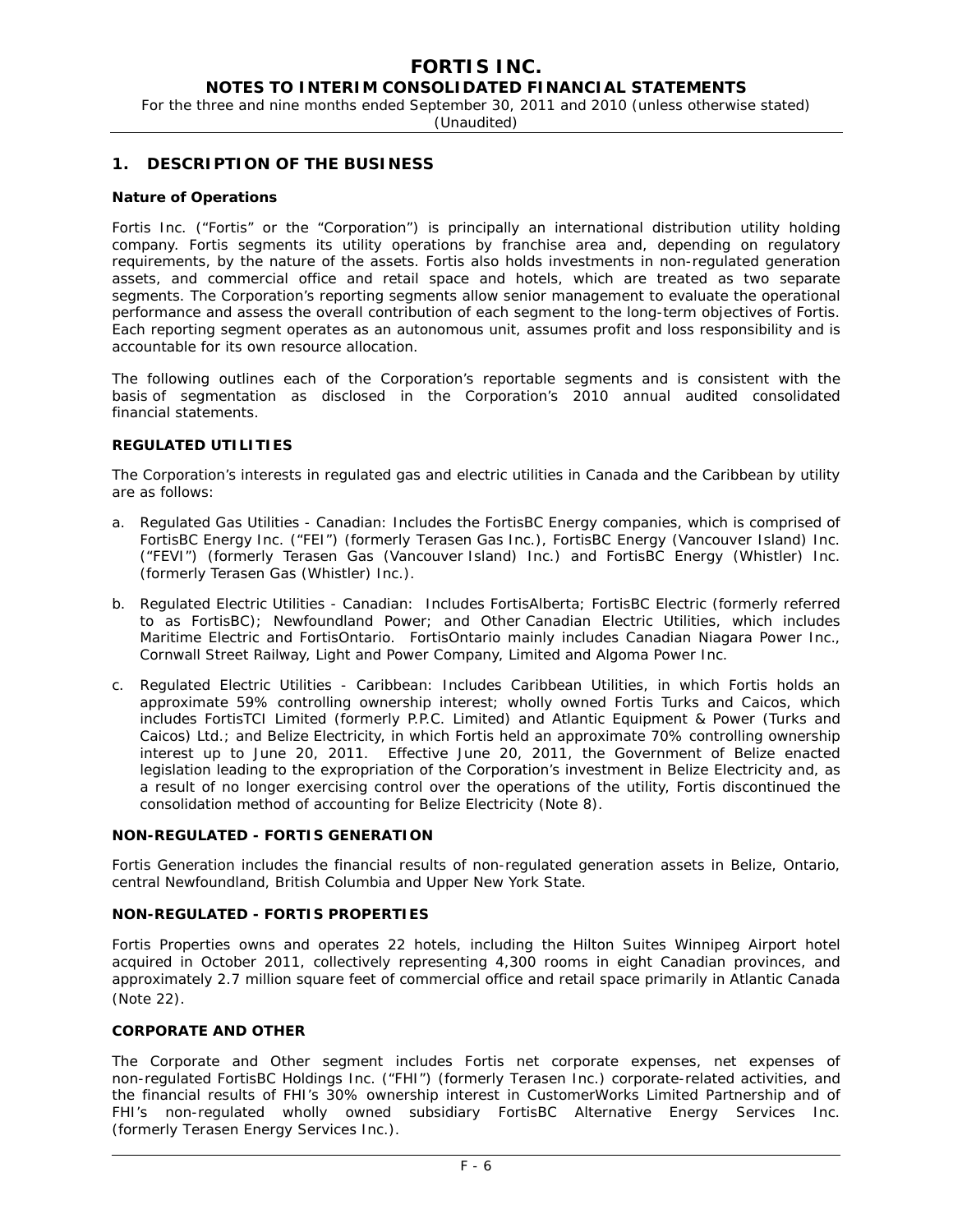# **FORTIS INC.**

**NOTES TO INTERIM CONSOLIDATED FINANCIAL STATEMENTS** 

For the three and nine months ended September 30, 2011 and 2010 (unless otherwise stated)

(Unaudited)

## **2. SUMMARY OF SIGNIFICANT ACCOUNTING POLICIES**

These interim consolidated financial statements do not include all of the information and disclosures required in the annual consolidated financial statements and should be read in conjunction with the Corporation's 2010 annual audited consolidated financial statements. Interim results will fluctuate due to the seasonal nature of gas and electricity demand and water flows, as well as the timing and recognition of regulatory decisions. Because of natural gas consumption patterns, most of the annual earnings of the FortisBC Energy companies are realized in the first and fourth quarters. Given the diversified group of companies, seasonality may vary.

All amounts are presented in Canadian dollars unless otherwise stated.

These interim consolidated financial statements have been prepared in accordance with Canadian generally accepted accounting principles ("Canadian GAAP") for interim financial statements, following the same accounting policies and methods as those used in preparing the Corporation's 2010 annual audited consolidated financial statements, except as described below.

Effective January 1, 2011, as approved by the regulator, the cost of other post-employment benefit ("OPEB") plans at Newfoundland Power is being expensed and recovered in customer rates based on the accrual method of accounting for OPEB plans. Additionally, the Company's transitional regulatory OPEB asset of \$53 million as at December 31, 2010 is being amortized on a straight-line basis over 15 years. During the three and nine months ended September 30, 2011, operating expenses increased by approximately \$2 million and \$6 million, respectively, as a result of this change in accounting treatment. Prior to January 1, 2011, the cost of OPEB plans at Newfoundland Power was being expensed and recovered in customer rates based on the cash payments made.

# **3. FUTURE ACCOUNTING CHANGES**

Effective January 1, 2012, the Corporation will be required to adopt a new set of accounting standards. Publicly accountable enterprises in Canada were required to adopt International Financial Reporting Standards ("IFRS") effective January 1, 2011; however, qualifying entities with rate-regulated activities were granted an optional one-year deferral for the adoption of IFRS, due to continued uncertainty around the adoption of a rate-regulated accounting standard by the International Accounting Standards Board ("IASB"). As a qualifying entity with rate-regulated activities, Fortis has elected to opt for the one-year deferral and, therefore, continues to prepare its consolidated financial statements in accordance with Part V of the Canadian Institute of Chartered Accountants Handbook for all interim and annual periods ending on or before December 31, 2011.

Due to continued uncertainty around the adoption of a rate-regulated accounting standard by the IASB, Fortis has evaluated the option of adopting United States generally accepted accounting principles ("US GAAP"), as opposed to IFRS, and has decided to adopt US GAAP effective January 1, 2012. Canadian securities rules allow a reporting issuer to prepare and file its financial statements in accordance with US GAAP by qualifying as a U.S. Securities and Exchange Commission ("SEC") Issuer. An SEC Issuer is defined under the Canadian rules as an issuer that: (i) has a class of securities registered with the SEC under Section 12 of the *U.S*. *Securities Exchange Act of 1934*, as amended (the "Exchange Act"); or (ii) is required to file reports under Section 15(d) of the Exchange Act. The Corporation is not currently an SEC Issuer. On June 6, 2011, the Corporation filed an application with the Ontario Securities Commission (the "OSC") seeking relief, pursuant to National Policy 11-203 – *Process for Exemptive Relief Applications in Multiple Jurisdictions,* to permit the Corporation and its reporting issuer subsidiaries to prepare their financial statements in accordance with US GAAP without qualifying as SEC Issuers (the "Exemption"). On June 9, 2011, the OSC issued its decision and granted the Exemption for financial years commencing on or after January 1, 2012 but before January 1, 2015, and interim periods therein. The Exemption will terminate in respect of financial statements for annual and interim periods commencing on or after the earlier of: (i) January 1, 2015; or (ii) the date on which the Corporation ceases to have activities subject to rate regulation.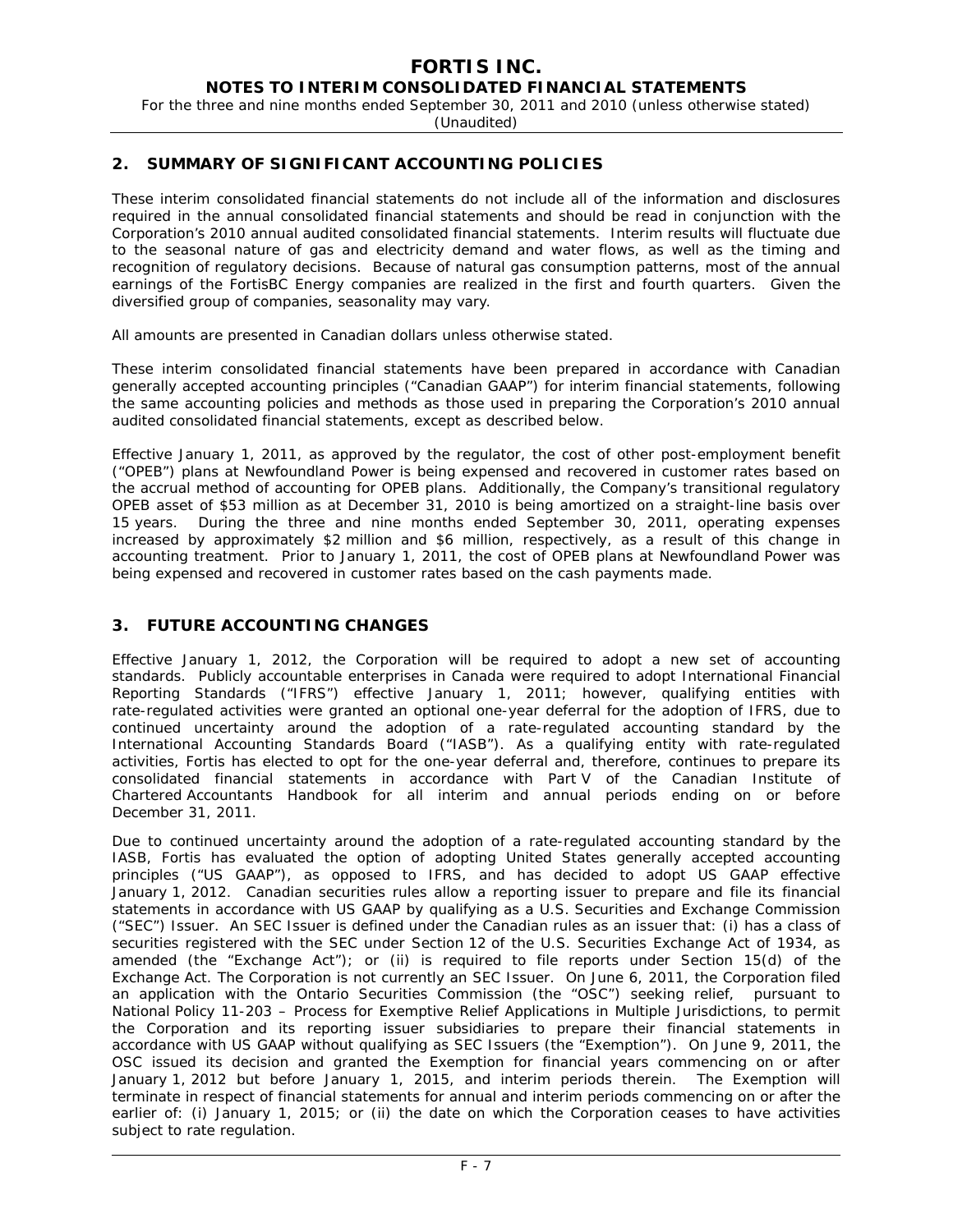For the three and nine months ended September 30, 2011 and 2010 (unless otherwise stated)

(Unaudited)

# **3. FUTURE ACCOUNTING CHANGES (cont'd)**

The Corporation's application of Canadian GAAP currently relies primarily on US GAAP for guidance on accounting for rate-regulated activities. The adoption of US GAAP in 2012 is, therefore, expected to result in fewer significant changes to the Corporation's accounting policies as compared to accounting policy changes that may have resulted from the adoption of IFRS. US GAAP guidance on accounting for rate-regulated activities allows the economic impact of rate-regulated activities to be recognized in the consolidated financial statements in a manner consistent with the timing by which amounts are reflected in customer rates. Fortis believes that the continued application of rate-regulated accounting, and the associated recognition of regulatory assets and liabilities under US GAAP, accurately reflects the impact that rate regulation has on the Corporation's consolidated financial position and results of operations.

# **4. USE OF ESTIMATES**

The preparation of financial statements in accordance with Canadian GAAP requires management to make estimates and judgments that affect the reported amounts of assets and liabilities and the disclosure of contingent assets and liabilities at the date of the financial statements and the reported amounts of revenue and expenses during the reporting periods. Estimates and judgments are based on historical experience, current conditions and various other assumptions believed to be reasonable under the circumstances. Additionally, certain estimates and judgments are necessary since the regulatory environments in which the Corporation's utilities operate often require amounts to be recorded at estimated values until these amounts are finalized pursuant to regulatory decisions or other regulatory proceedings. Due to changes in facts and circumstances and the inherent uncertainty involved in making estimates, actual results may differ significantly from current estimates. Estimates and judgments are reviewed periodically and, as adjustments become necessary, are reported in earnings in the period in which they become known.

Interim financial statements may also employ a greater use of estimates than the annual financial statements. There were no material changes in the nature of the Corporation's critical accounting estimates during the three and nine months ended September 30, 2011.

# **5. ASSETS HELD FOR SALE**

On September 28, 2011, the Newfoundland and Labrador Board of Commissioners of Public Utilities issued an order that approved the sale of 40% of joint-use poles from Newfoundland Power to Bell Aliant Inc. ("Bell Aliant"). The Corporation has reclassified assets held for sale of approximately \$45 million, representing the estimated sale price less costs to sell the joint-use poles, from long-term to current assets on the consolidated balance sheet as at September 30, 2011. The estimated sale price is subject to adjustment upon completion of a pole survey later in 2011 (Note 22).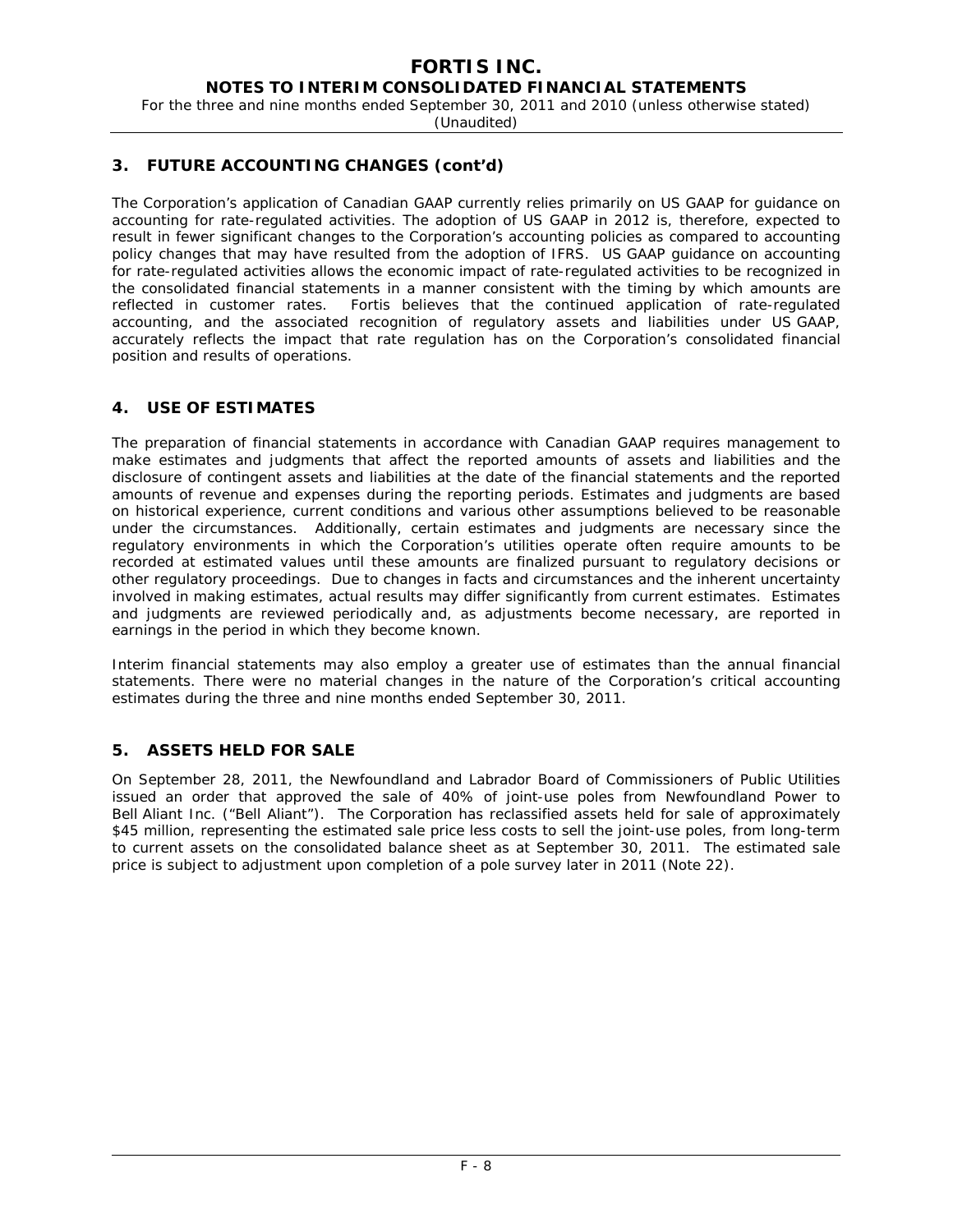For the three and nine months ended September 30, 2011 and 2010 (unless otherwise stated)

(Unaudited)

# **6. REGULATORY ASSETS AND LIABILITIES**

A summary of the Corporation's regulatory assets and liabilities is provided below. A detailed description of the nature of the Corporation's regulatory assets and liabilities is provided in Note 5 to the Corporation's 2010 annual audited consolidated financial statements.

|                                                            | As at         |              |
|------------------------------------------------------------|---------------|--------------|
|                                                            | September 30, | December 31, |
| $($$ millions)                                             | 2011          | 2010         |
| <b>Regulatory assets</b>                                   |               | (Note 23)    |
| Future income taxes                                        | 616           | 568          |
| Rate stabilization accounts - FortisBC Energy companies    | 78            | 146          |
| Rate stabilization accounts - electric utilities           | 57            | 44           |
| Regulatory OPEB plan assets                                | 63            | 66           |
| Alberta Electric System Operator ("AESO") charges deferral | 53            | 19           |
| Replacement energy deferral - Point Lepreau (1)            | 47            | 44           |
| Deferred energy management costs                           | 30            | 23           |
| Deferred losses on disposal of utility capital assets      | 21            | 16           |
| Deferred operating costs                                   | 19            | 11           |
| Income taxes recoverable on OPEB plans                     | 18            | 18           |
| Capital cost recovery - Whistler pipeline                  | 16            | 17           |
| Deferred development costs for capital                     | 11            | 11           |
| 2010 accrued distribution revenue adjustment rider         | 9             | 36           |
| Deferred costs - smart meters                              | 9             | 8            |
| Deferred lease costs                                       | 6             | 6            |
| Deferred pension costs                                     | 4             | 5            |
| Other regulatory assets                                    | 84            | 51           |
| Total regulatory assets                                    | 1,141         | 1,089        |
| Less: current portion                                      | (196)         | (241)        |
| Long-term regulatory assets                                | 945           | 848          |

*(1)* New Brunswick Power Point Lepreau Nuclear Generating Station

|                                                              | As at           |              |
|--------------------------------------------------------------|-----------------|--------------|
|                                                              | September 30,   | December 31, |
| (\$ millions)                                                | 2011            | 2010         |
| <b>Regulatory liabilities</b>                                |                 |              |
| Asset removal and site restoration provision                 | 353             | 339          |
| Rate stabilization accounts - FortisBC Energy companies      | 96              | 60           |
| Rate stabilization accounts - electric utilities             | 33              | 45           |
| AESO charges deferral                                        | 12              | 9            |
| Deferred interest                                            | 10 <sup>1</sup> |              |
| Performance-based rate-setting incentive liabilities         | 9               | 8            |
| Southern Crossing Pipeline deferral                          | 8               | 5            |
| Unrecognized net gains on disposal of utility capital assets | 6               | 8            |
| 2010 FEI revenue surplus                                     | 2               |              |
| Unbilled revenue liability                                   |                 | 5            |
| Other regulatory liabilities                                 | 33              | 34           |
| <b>Total regulatory liabilities</b>                          | 562             | 527          |
| Less: current portion                                        | (50)            | (60)         |
| Long-term regulatory liabilities                             | 512             | 467          |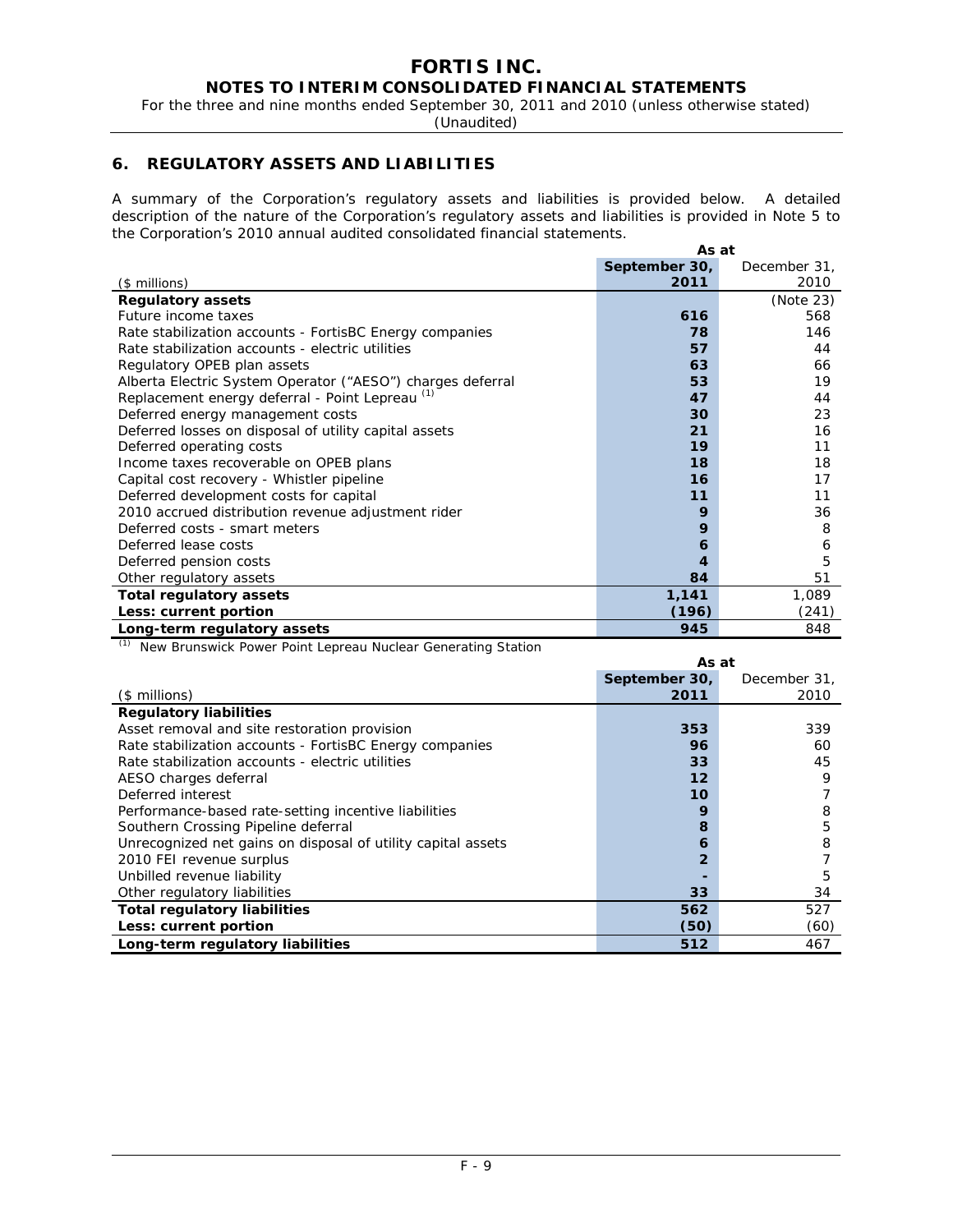For the three and nine months ended September 30, 2011 and 2010 (unless otherwise stated)

(Unaudited)

# **7. INVENTORIES**

|                        | As at         |              |
|------------------------|---------------|--------------|
|                        | September 30, | December 31, |
| $($$ millions)         | 2011          | 2010         |
| Gas in storage         | 173           | 148          |
| Materials and supplies | 21            | 20           |
|                        | 194           | 168          |

During the three and nine months ended September 30, 2011, inventories of \$76 million and \$590 million, respectively, were expensed and reported in energy supply costs on the interim consolidated statement of earnings (\$90 million and \$586 million for the three and nine months ended September 30, 2010, respectively). Inventories expensed to operating expenses were \$3 million and \$10 million for the three and nine months ended September 30, 2011, respectively (\$3 million and \$10 million for the three and nine months ended September 30, 2010, respectively). Included in inventories expensed to operating expenses was food and beverage costs at Fortis Properties of \$2 million and \$7 million for the three and nine months ended September 30, 2011, respectively (\$2 million and \$7 million for the three and nine months ended September 30, 2010, respectively).

# **8. OTHER ASSETS**

|                                  |               | As at        |  |  |
|----------------------------------|---------------|--------------|--|--|
|                                  | September 30, | December 31, |  |  |
| (\$ millions)                    | 2011          | 2010         |  |  |
| Deferred pension costs           | 139           | 140          |  |  |
| Other asset - Belize Electricity | 120           |              |  |  |
| Long-term accounts receivable    | 9             |              |  |  |
| Other                            | 16            | 19           |  |  |
|                                  | 284           | 168          |  |  |

As a result of no longer exercising control over the operations of Belize Electricity, Fortis discontinued the consolidation method of accounting for Belize Electricity, effective June 20, 2011. The book value of the Corporation's previously 70% controlled foreign net investment in self-sustaining Belize Electricity has been classified as a long-term other asset. The asset is denominated in US dollars and has been translated into Canadian dollars at the exchange rate prevailing at the balance sheet date. Effective June 20, 2011, the Corporation's asset associated with its previous investment in Belize Electricity does not qualify for hedge accounting and, as a result, from June 20, 2011, an approximate \$7 million foreign exchange gain on the translation of the asset was recognized in earnings for the three and nine months ended September 30, 2011. As at June 20, 2011, approximately \$28 million of unrealized foreign currency translation losses, related to the translation into Canadian dollars of the Corporation's previous foreign net investment in self-sustaining Belize Electricity, were reclassified to long-term other assets from accumulated other comprehensive loss and are included in the \$120 million balance as at September 30, 2011 (Note 12).

# **9. LONG-TERM DEBT AND CAPITAL LEASE OBLIGATIONS**

|                                                                   | As at         |              |  |
|-------------------------------------------------------------------|---------------|--------------|--|
|                                                                   | September 30, | December 31, |  |
| $($$ millions)                                                    | 2011          | 2010         |  |
| Long-term debt and capital lease obligations                      | 5,522         | 5.489        |  |
| Long-term classification of committed credit facilities (Note 20) | 114           | 218          |  |
| Deferred debt financing costs                                     | (41)          | (42)         |  |
| Total long-term debt and capital lease obligations                | 5,595         | 5,665        |  |
| Less: Current installments of long-term debt and capital          |               |              |  |
| lease obligations                                                 | (91)          | (56)         |  |
|                                                                   | 5,504         | 5.609        |  |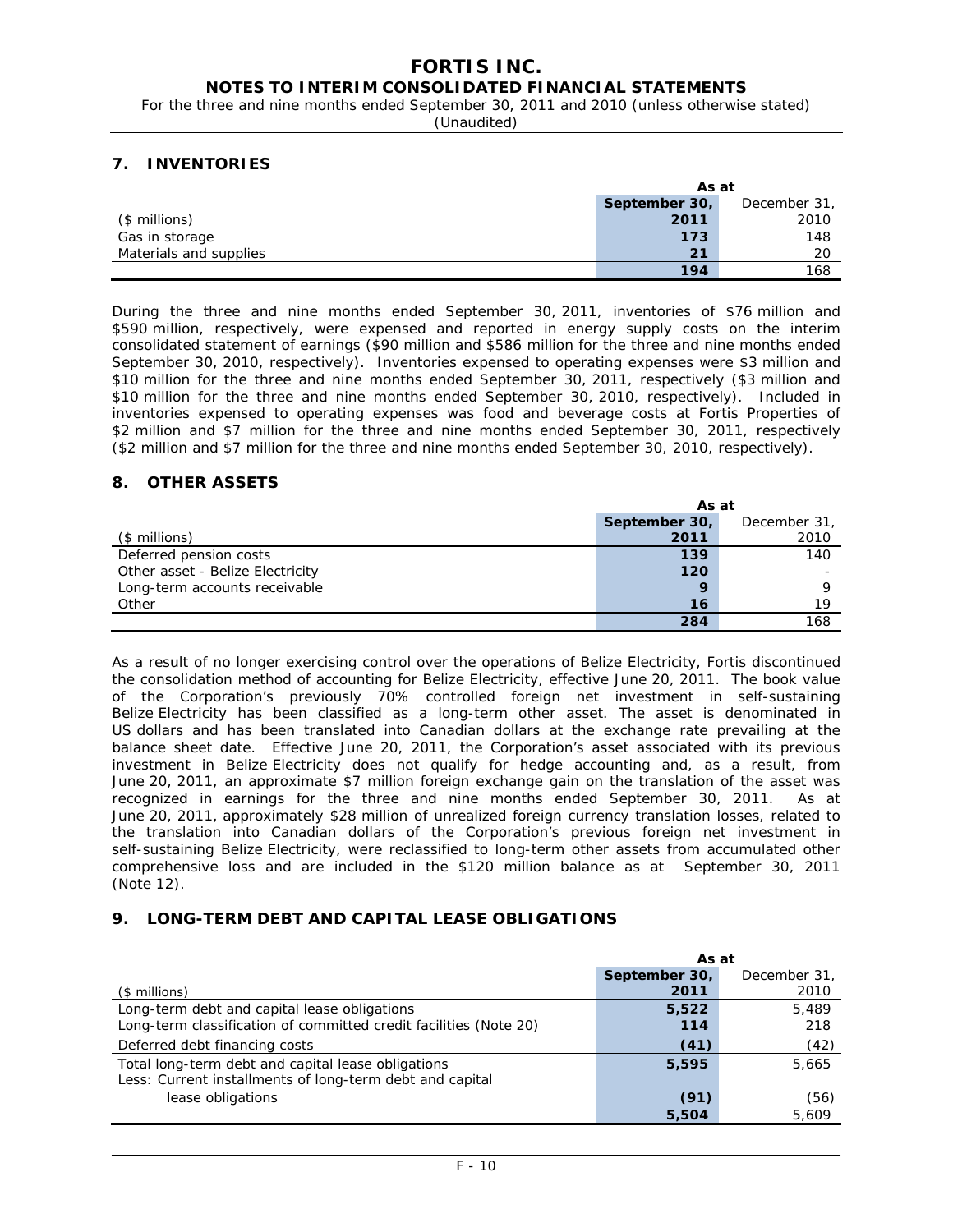For the three and nine months ended September 30, 2011 and 2010 (unless otherwise stated)

(Unaudited)

## **10. COMMON SHARES**

Authorized: an unlimited number of common shares without nominal or par value.

|                               | As at                                   |               |                |               |  |
|-------------------------------|-----------------------------------------|---------------|----------------|---------------|--|
| <b>Issued and Outstanding</b> | September 30, 2011<br>December 31, 2010 |               |                |               |  |
|                               | Number of                               |               | Number of      |               |  |
|                               | <b>Shares</b>                           | Amount        | <b>Shares</b>  | Amount        |  |
|                               | (in thousands)                          | $$$ millions) | (in thousands) | (\$ millions) |  |
| Common shares                 | 186,934                                 | 2.973         | 174,393        | 2.578         |  |

Common shares issued during the period were as follows:

|                              | <b>Quarter Ended</b><br>September 30, 2011 |               | Year-to-Date                    |               |  |
|------------------------------|--------------------------------------------|---------------|---------------------------------|---------------|--|
|                              | Number of                                  |               | September 30, 2011<br>Number of |               |  |
|                              | <b>Shares</b>                              | Amount        | <b>Shares</b>                   | Amount        |  |
|                              | (in thousands)                             | (\$ millions) | (in thousands)                  | (\$ millions) |  |
| Balance, beginning of period | 185,059                                    | 2,915         | 174,393                         | 2,578         |  |
| Public offering              | 1,240                                      | 40            | 10,340                          | 331           |  |
| Dividend Reinvestment Plan   | 529                                        | 16            | 1,498                           | 48            |  |
| Consumer Share Purchase Plan | 10                                         |               | -34                             |               |  |
| <b>Stock Option Plans</b>    | 96                                         |               | 669                             | 15            |  |
| Balance, end of period       | 186,934                                    | 2.973         | 186,934                         | 2.973         |  |

In June 2011 Fortis publicly issued 9.1 million common shares for \$33.00 per share. The common share issue resulted in gross proceeds of approximately \$300 million, or approximately \$291 million net of after-tax expenses. In July 2011 an additional 1.24 million common shares of Fortis were publicly issued for \$33.00 per share, upon the exercise of an over-allotment option, resulting in gross proceeds of approximately \$41 million, or approximately \$40 million net of after-tax expenses.

#### **Earnings per Common Share**

The Corporation calculates earnings per common share ("EPS") on the weighted average number of common shares outstanding.

Diluted EPS is calculated using the treasury stock method for options and the "if-converted" method for convertible securities.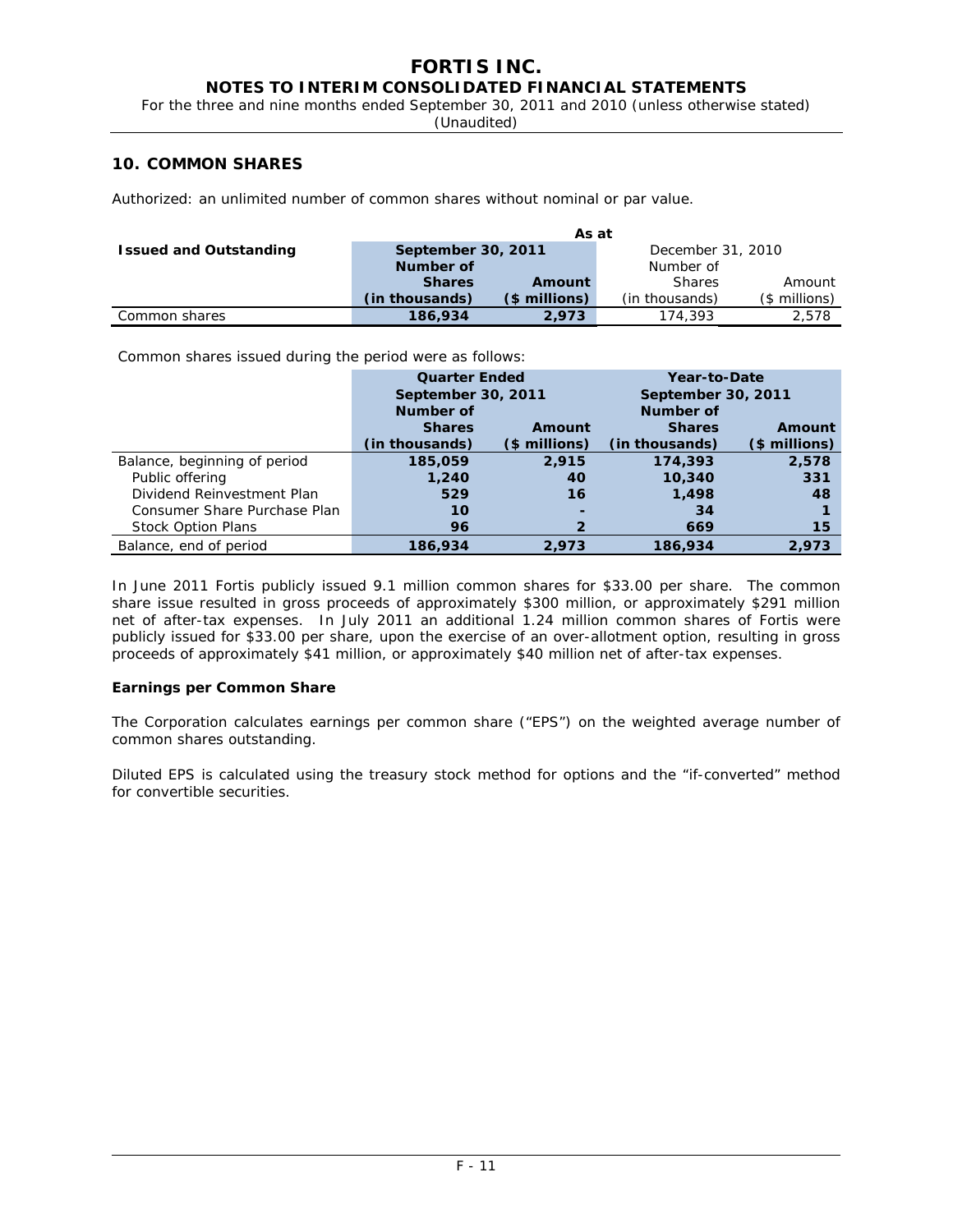# **FORTIS INC.**

# **NOTES TO INTERIM CONSOLIDATED FINANCIAL STATEMENTS**

For the three and nine months ended September 30, 2011 and 2010 (unless otherwise stated)

(Unaudited)

## **10. COMMON SHARES (cont'd)**

#### **Earnings per Common Share (cont'd)**

EPS were as follows:

|                               | <b>Quarter Ended September 30</b> |                             |        |                     |               |            |
|-------------------------------|-----------------------------------|-----------------------------|--------|---------------------|---------------|------------|
|                               |                                   | 2011                        |        | 2010                |               |            |
|                               | <b>Earnings</b>                   | Weighted                    |        |                     | Weighted      |            |
|                               | to Common                         | Average                     |        | to Common           | Average       |            |
|                               | <b>Shareholders</b>               | <b>Shares</b>               |        | <b>Shareholders</b> | <b>Shares</b> |            |
|                               |                                   | (\$ millions) (in millions) | EPS    | $($$ millions)      | (in millions) | <b>EPS</b> |
| <b>Basic EPS</b>              | 58                                | 186.5                       | \$0.31 | 45                  | 173.2         | \$0.26     |
| Effect of potential dilutive  |                                   |                             |        |                     |               |            |
| securities:                   |                                   |                             |        |                     |               |            |
| <b>Stock Options</b>          |                                   | 1.0                         |        |                     | 0.9           |            |
| Preference Shares (Note 14)   | 4                                 | 10.1                        |        | 4                   | 11.9          |            |
| Convertible Debentures        |                                   | 1.4                         |        |                     | 1.4           |            |
|                               | 63                                | 199.0                       |        | 50                  | 187.4         |            |
| Deduct anti-dilutive impacts: |                                   |                             |        |                     |               |            |
| Preference Shares             | (4)                               | (10.1)                      |        | (4)                 | (11.9)        |            |
| Convertible Debentures        | (1)                               | (1.4)                       |        | (1)                 | (1.4)         |            |
| <b>Diluted EPS</b>            | 58                                | 187.5                       | \$0.31 | 45                  | 174.1         | \$0.26     |

|                               | Year-to-Date September 30                                   |                             |            |               |               |            |
|-------------------------------|-------------------------------------------------------------|-----------------------------|------------|---------------|---------------|------------|
|                               |                                                             | 2011                        |            |               | 2010          |            |
|                               | Earnings                                                    | Weighted                    |            | Earnings      | Weighted      |            |
|                               | to Common                                                   | Average                     | to Common  | Average       |               |            |
|                               | <b>Shareholders</b><br><b>Shareholders</b><br><b>Shares</b> |                             |            |               | <b>Shares</b> |            |
|                               |                                                             | (\$ millions) (in millions) | <b>EPS</b> | (\$ millions) | (in millions) | <b>EPS</b> |
| <b>Basic EPS</b>              | 233                                                         | 179.5                       | \$1.30     | 200           | 172.4         | \$1.16     |
| Effect of potential dilutive  |                                                             |                             |            |               |               |            |
| securities:                   |                                                             |                             |            |               |               |            |
| <b>Stock Options</b>          |                                                             | 1.0                         |            |               | 0.9           |            |
| Preference Shares (Note 14)   | 12                                                          | 10.1                        |            | 12            | 11.9          |            |
| Convertible Debentures        | 2                                                           | 1.4                         |            | 2             | 1.4           |            |
|                               | 247                                                         | 192.0                       |            | 214           | 186.6         |            |
| Deduct anti-dilutive impacts: |                                                             |                             |            |               |               |            |
| Preference Shares             | (12)                                                        | (10.1)                      |            |               |               |            |
| <b>Diluted EPS</b>            | 235                                                         | 181.9                       | \$1.29     | 214           | 186.6         | \$1.15     |

#### **11. STOCK-BASED COMPENSATION PLANS**

In January 2011 27,070 Deferred Share Units were granted to the Corporation's Board of Directors, representing the equity component of the Directors' annual compensation and, where opted, their annual retainers in lieu of cash. Each Deferred Share Unit ("DSU") represents a unit with an underlying value equivalent to the value of one common share of the Corporation. In March 2011 31,821 DSUs were paid out, upon the death of a Board member, at \$33.06 per DSU, for a total of approximately \$1.1 million.

In March 2011 45,000 Performance Share Units were granted to the President and Chief Executive Officer ("CEO") of the Corporation. Each Performance Share Unit ("PSU") represents a unit with an underlying value equivalent to the value of one common share of the Corporation. The maturation period of the March 2011 PSU grant is three years, at which time a cash payment may be made to the President and CEO after evaluation by the Human Resources Committee of the Board of Directors of Fortis of the achievement of payment requirements. In March 2011 37,079 PSUs were paid out to the President and CEO of the Corporation at \$33.11 per PSU, for a total of approximately \$1.2 million.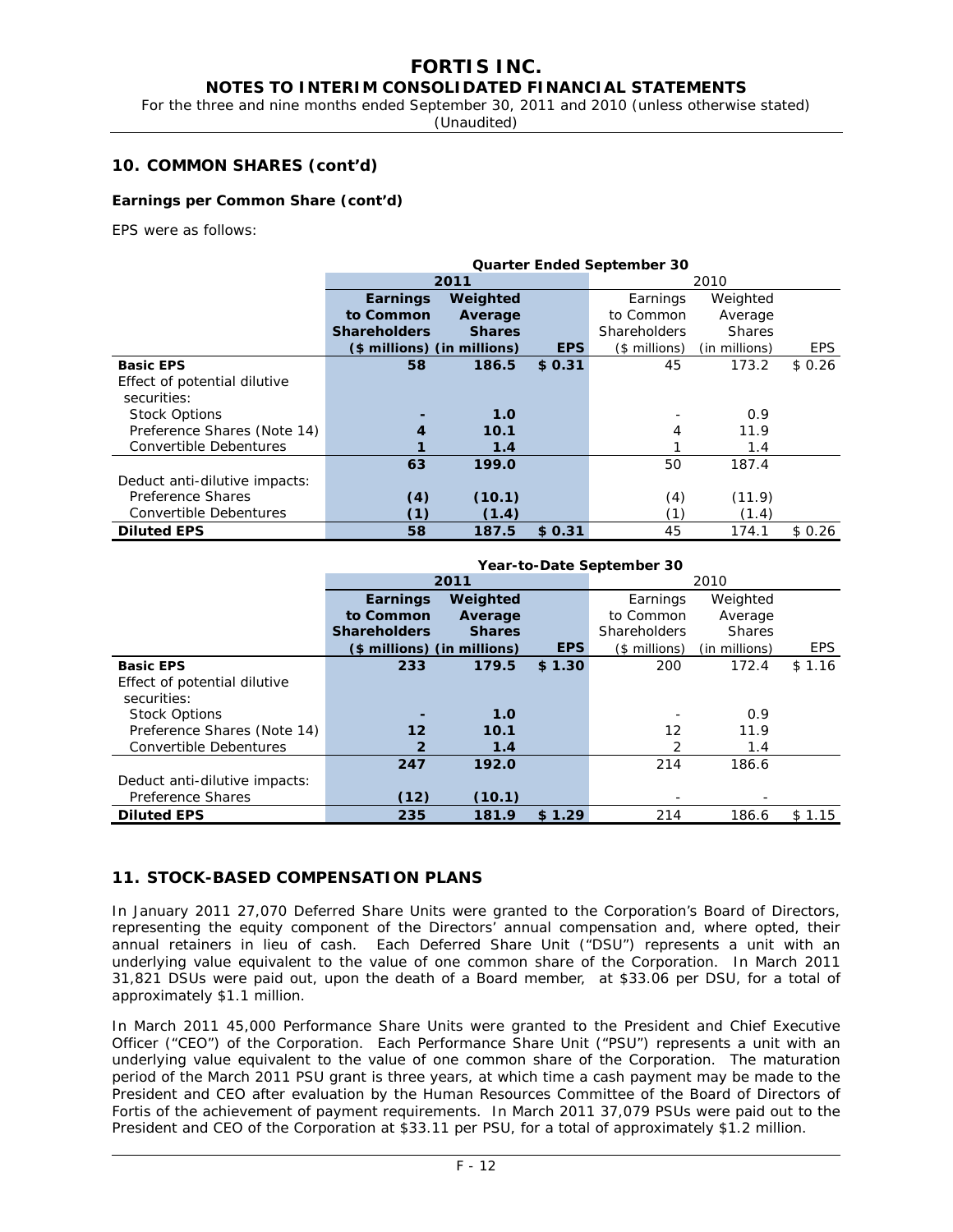For the three and nine months ended September 30, 2011 and 2010 (unless otherwise stated)

(Unaudited)

#### **11. STOCK-BASED COMPENSATION PLANS (cont'd)**

The payout was made upon the three-year maturation period in respect of the PSU grant made in February 2008 and the President and CEO satisfying the payment requirements, as determined by the Human Resources Committee of the Board of Directors of Fortis.

In March 2011 the Corporation granted 828,512 options to purchase common shares under its 2006 Stock Option Plan at the five-day volume weighted average trading price of \$32.95 immediately preceding the date of grant. The options vest evenly over a four-year period on each anniversary of the date of grant. The options expire seven years after the date of grant. The fair value of each option granted was \$4.57 per option.

The fair value was estimated at the date of grant using the Black-Scholes fair value option-pricing model and the following assumptions:

| Dividend yield (%)                     | 3.68 |
|----------------------------------------|------|
| Expected volatility (%)                | 23.1 |
| Risk-free interest rate (%)            | 2.00 |
| Weighted average expected life (years) | 4.5  |

As at September 30, 2011, approximately 4.8 million stock options were outstanding and approximately 2.7 million stock options were vested.

## **12. ACCUMULATED OTHER COMPREHENSIVE LOSS**

Accumulated other comprehensive loss includes unrealized foreign currency translation gains and losses, net of hedging activities, and gains and losses on discontinued cash flow hedging activities as described in Note 3 to the Corporation's 2010 annual audited consolidated financial statements.

|                                                                                                                                                                                    | Quarter Ended September 30 |            |                     |         |      |                     |
|------------------------------------------------------------------------------------------------------------------------------------------------------------------------------------|----------------------------|------------|---------------------|---------|------|---------------------|
|                                                                                                                                                                                    |                            | 2011       |                     |         | 2010 |                     |
|                                                                                                                                                                                    | Opening                    |            | <b>Ending</b>       | Opening |      | Ending              |
|                                                                                                                                                                                    | balance                    | <b>Net</b> | balance             | balance | Net  | balance             |
| $($$ millions)                                                                                                                                                                     | July 1                     |            | change September 30 | July 1  |      | change September 30 |
| Unrealized foreign currency<br>translation (losses) gains, net<br>of hedging activities and tax<br>Net losses on derivative<br>instruments previously<br>discontinued as cash flow | (65)                       | 8          | (57)                | (74)    | (10) | (84)                |
| hedges, net of tax                                                                                                                                                                 | (4)                        |            | (3)                 | (5)     |      | (4)                 |
| <b>Accumulated other</b>                                                                                                                                                           |                            |            |                     |         |      |                     |
| comprehensive (loss) income                                                                                                                                                        | (69)                       | 9          | (60)                | (79)    | (9)  | (88)                |

|                                                                                                                                                                                    | Year-to-Date September 30 |            |                     |           |      |                     |
|------------------------------------------------------------------------------------------------------------------------------------------------------------------------------------|---------------------------|------------|---------------------|-----------|------|---------------------|
|                                                                                                                                                                                    |                           | 2011       |                     |           | 2010 |                     |
|                                                                                                                                                                                    | Opening                   |            | Endina              | Opening   |      | Ending              |
|                                                                                                                                                                                    | balance                   | <b>Net</b> | balance             | balance   | Net  | balance             |
| $($$ millions)                                                                                                                                                                     | January 1                 |            | change September 30 | January 1 |      | change September 30 |
| Unrealized foreign currency<br>translation (losses) gains, net<br>of hedging activities and tax<br>Net losses on derivative<br>instruments previously<br>discontinued as cash flow | (90)                      | 33         | (57)                | (78)      | (6)  | (84)                |
| hedges, net of tax                                                                                                                                                                 | (4)                       |            | (3)                 | (5)       |      | (4)                 |
| <b>Accumulated other</b>                                                                                                                                                           |                           |            |                     |           |      |                     |
| comprehensive (loss) income                                                                                                                                                        | (94)                      | 34         | (60)                | (83)      | (5)  | (88)                |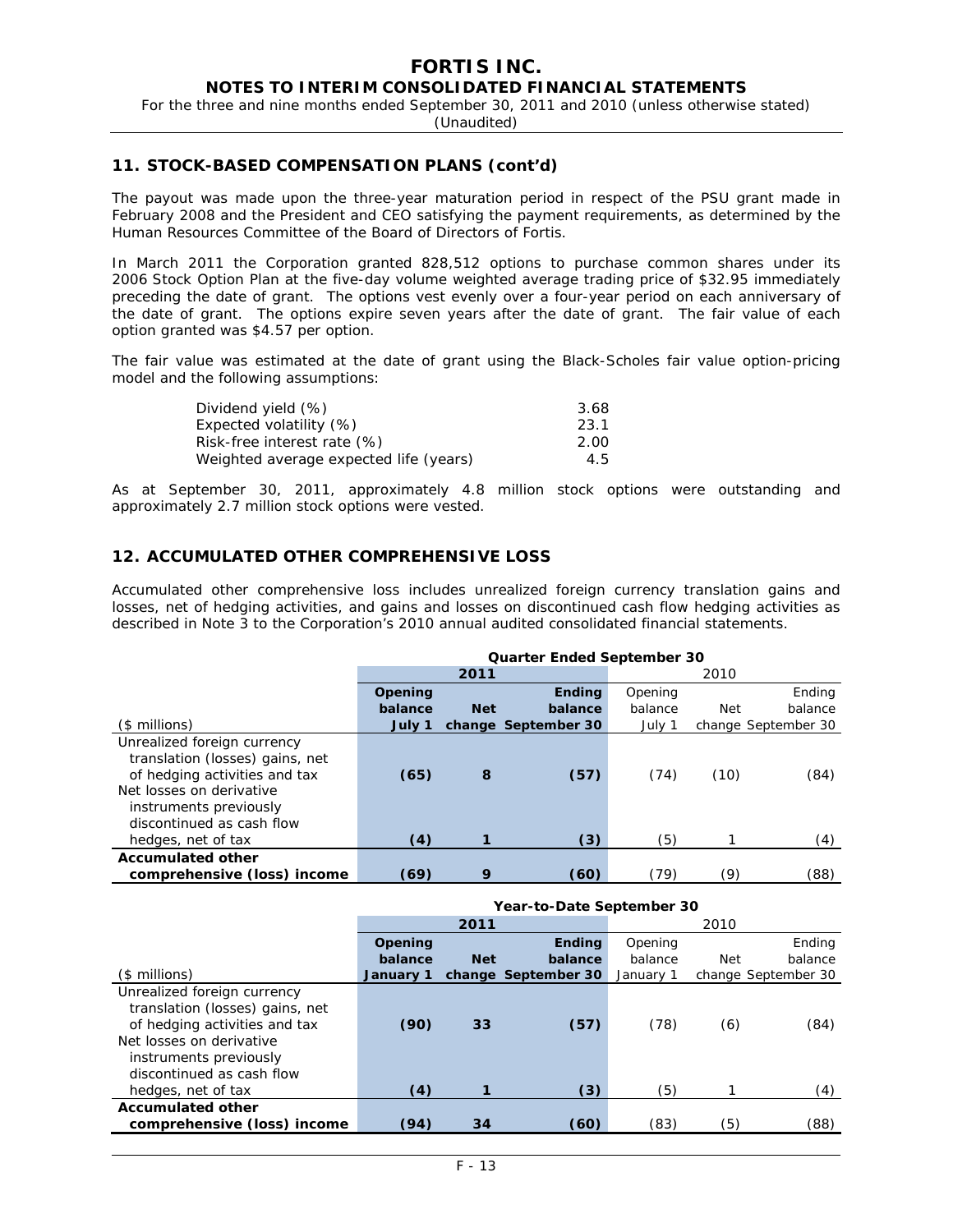For the three and nine months ended September 30, 2011 and 2010 (unless otherwise stated)

(Unaudited)

## **12. ACCUMULATED OTHER COMPREHENSIVE LOSS (cont'd)**

The net change in accumulated other comprehensive loss for the nine months ended September 30, 2011 includes the reclassification of approximately \$28 million of unrealized foreign currency translation losses, related to the translation into Canadian dollars of the Corporation's previous foreign net investment in self-sustaining Belize Electricity, to long-term other assets from accumulated other comprehensive loss as at June 20, 2011 (Note 8). As at September 30, 2011, unrealized after-tax foreign currency translation gains of approximately \$11 million related to corporately issued US dollar borrowings previously designated as an effective hedge of the Corporation's previous foreign net investment in self-sustaining Belize Electricity, remained in accumulated other comprehensive loss.

# **13. EMPLOYEE FUTURE BENEFITS**

The Corporation and its subsidiaries each maintain one or a combination of defined benefit pension plans, OPEB plans, defined contribution pension plans and group registered retirement savings plans ("RRSPs") for its employees. The cost of providing the defined benefit arrangements was \$16 million for the quarter ended September 30, 2011 (\$10 million for the quarter ended September 30, 2010) and \$46 million year-to-date September 30, 2011 (\$28 million year-to-date September 30, 2010). The cost of providing the defined contribution arrangements and group RRSPs for the quarter ended September 30, 2011 was \$3 million (\$3 million for the quarter ended September 30, 2010) and \$11 million year-to-date September 30, 2011 (\$10 million year-to-date September 30, 2010).

# **14. FINANCE CHARGES**

|                                                         | <b>Quarter Ended</b><br>September 30 |                          | Year-to-Date<br>September 30 |      |
|---------------------------------------------------------|--------------------------------------|--------------------------|------------------------------|------|
| $($$ millions)                                          | 2011                                 | 2010                     | 2011                         | 2010 |
| Interest - Long-term debt and capital lease obligations | 91                                   | 89                       | 270                          | 265  |
| - Short-term borrowings and other                       |                                      | 3                        | 10                           | 6    |
| Allowance for funds used during construction            | (6)                                  | (8)                      | (19)                         | (17) |
| Unrealized net foreign exchange gain (1)                | (2)                                  | $\overline{\phantom{a}}$ | (2)                          |      |
| Dividends on preference shares classified as            |                                      |                          |                              |      |
| debt (Note 10)                                          | $\boldsymbol{4}$                     | 4                        | 12                           | 12   |
|                                                         | 88                                   | 88                       | 271                          | 266  |

*(1)* Comprised of a \$7 million foreign exchange gain on the translation into Canadian dollars of the Corporation's long-term asset associated with Belize Electricity (Note 8), partially offset by a \$5.5 million foreign exchange loss on the translation into Canadian dollars of the Corporation's unhedged US dollar borrowings.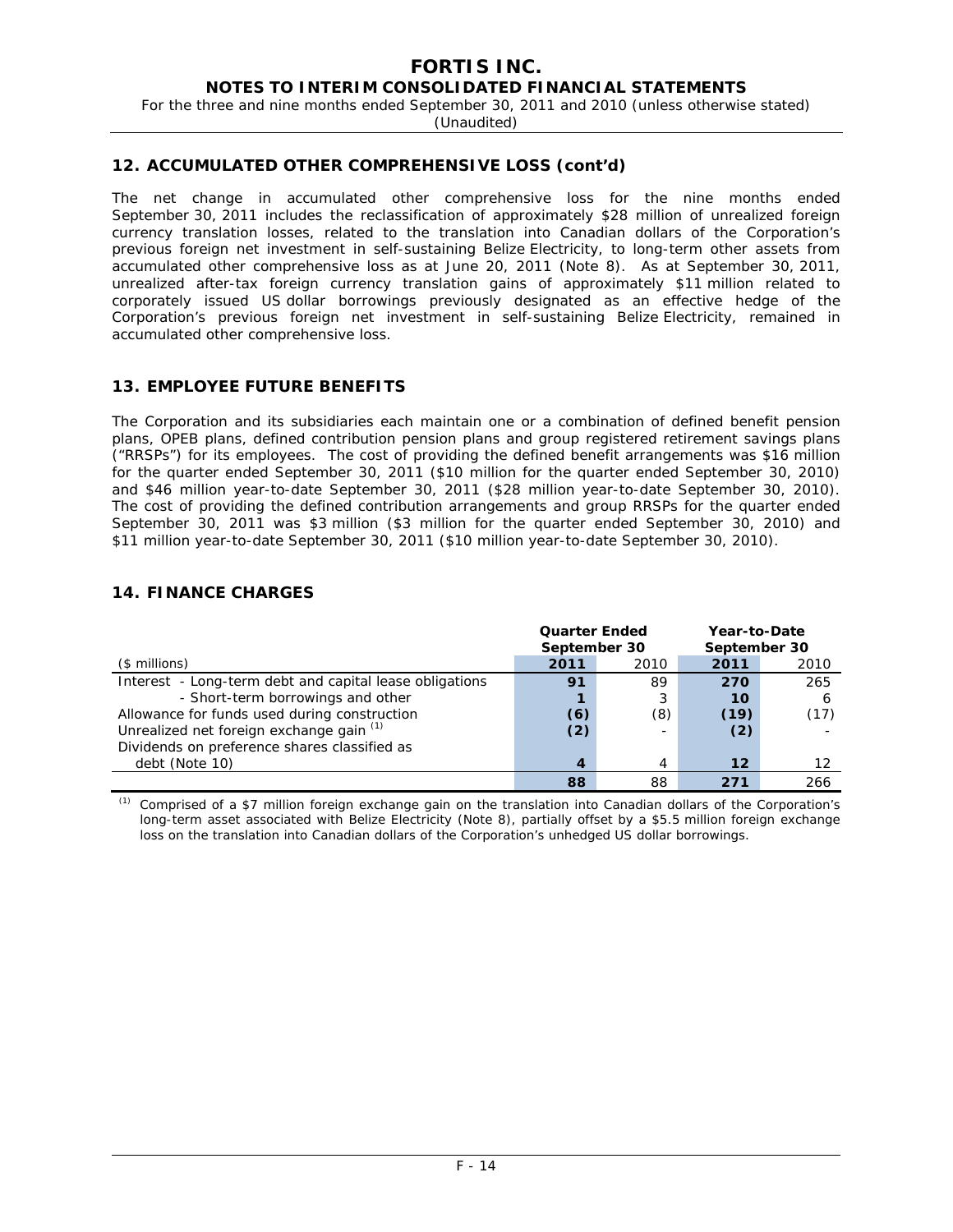# **FORTIS INC.**

## **NOTES TO INTERIM CONSOLIDATED FINANCIAL STATEMENTS**

For the three and nine months ended September 30, 2011 and 2010 (unless otherwise stated)

(Unaudited)

## **15. CORPORATE TAXES**

Corporate taxes differ from the amount that would be expected to be generated by applying the enacted combined Canadian federal and provincial statutory tax rate to earnings before corporate taxes. The following is a reconciliation of consolidated statutory taxes to consolidated effective taxes.

|                                                        | <b>Quarter Ended</b> |       | Year-to-Date |       |  |
|--------------------------------------------------------|----------------------|-------|--------------|-------|--|
|                                                        | September 30         |       | September 30 |       |  |
| (\$ millions, except as noted)                         | 2011                 | 2010  | 2011         | 2010  |  |
| Combined Canadian federal and provincial statutory     |                      |       |              |       |  |
| income tax rate                                        | 30.5%                | 32.0% | 30.5%        | 32.0% |  |
| Statutory income tax rate applied to earnings before   |                      |       |              |       |  |
| corporate taxes                                        | 24                   | 20    | 97           | 89    |  |
| Preference share dividends                             |                      |       | 4            | 4     |  |
| Difference between Canadian statutory rate and rates   |                      |       |              |       |  |
| applicable to foreign subsidiaries                     | (1)                  | (5)   | (9)          | (12)  |  |
| Difference in Canadian provincial statutory rates      |                      |       |              |       |  |
| applicable to subsidiaries in different Canadian       |                      |       |              |       |  |
| jurisdictions                                          | (4)                  | (2)   | (9)          | (8)   |  |
| Items capitalized for accounting purposes but expensed |                      |       |              |       |  |
| for income tax purposes                                | (11)                 | (9)   | (39)         | (29)  |  |
| Difference between capital cost allowance and amounts  |                      |       |              |       |  |
| claimed for accounting purposes                        | 5                    | (2)   | 11           | (1)   |  |
| Other                                                  | (2)                  | 2     |              | 5     |  |
| Corporate taxes                                        | 12                   | 5     | 57           | 48    |  |
| <b>Effective tax rate</b>                              | 15.0%                | 8.3%  | 17.9%        | 17.4% |  |

As at September 30, 2011, the Corporation had approximately \$62 million (December 31, 2010 - \$95 million) in non-capital and capital loss carryforwards, of which \$18 million (December 31, 2010 - \$18 million) has not been recognized in the consolidated financial statements. The non-capital loss carryforwards expire between 2014 and 2031.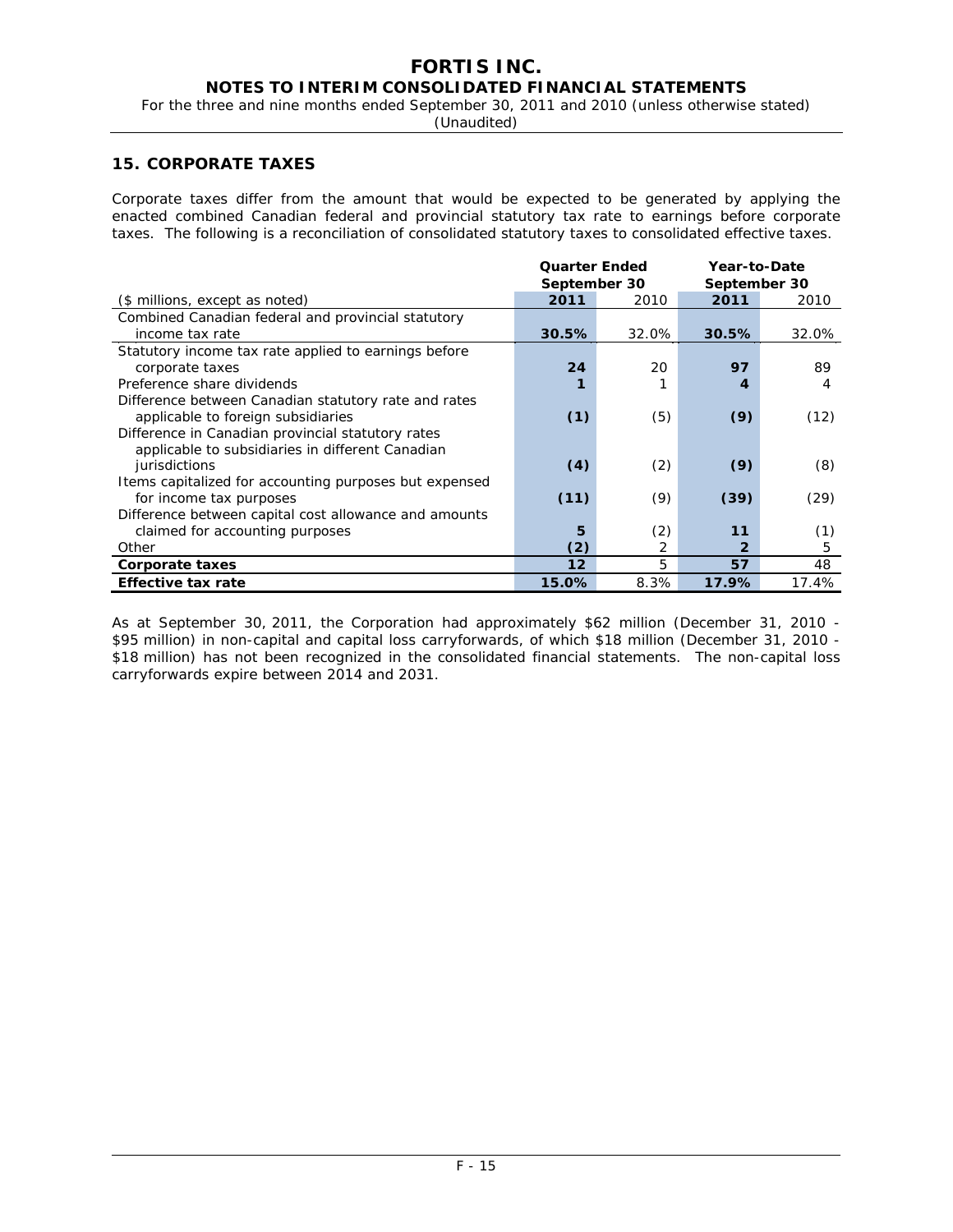For the three and nine months ended September 30, 2011 and 2010 (unless otherwise stated)

(Unaudited)

#### **16. SEGMENTED INFORMATION**

Information by reportable segment is as follows:

| <b>Gas Utilities</b><br><b>Electric Utilities</b><br><b>Quarter Ended</b><br><b>FortisBC Energy</b><br><b>Total</b><br>Inter-<br>Electric Electric <sup>(1)</sup><br>Fortis <sup>(2)</sup><br>Corporate <sup>(3)</sup><br>FortisBC Newfoundland<br>Other<br><b>Fortis</b><br>segment<br>September 30, 2011<br><b>Companies -</b><br>Fortis<br>Canadian Canadian Caribbean<br>Generation Properties and Other eliminations Consolidated<br>Canadian<br>Alberta<br>Electric<br>$($$ millions)<br>Power<br>198<br>103<br>67<br>359<br>63<br>101<br>88<br>73<br>11<br>25<br>(8)<br>Revenue<br>721<br>15<br>52<br>47<br>76<br>56<br>123<br>246<br>Energy supply costs<br><b>.</b><br>$\overline{\phantom{a}}$<br>35<br>19<br>202<br>68<br>17<br>12<br>83<br>8<br>40<br>3<br>(2)<br>Operating expenses<br>$\overline{2}$<br>34<br>28<br>11<br>11<br>62<br>$\overline{7}$<br>5<br>$\overline{2}$<br>105<br>6<br>$\mathbf{1}$<br>Amortization<br>$\overline{\phantom{a}}$<br>$\overline{22}$<br>26<br>34<br>21<br>91<br>$\overline{(6)}$<br>14<br>11<br>8<br>18<br>20<br>168<br>Operating income<br>15<br>10<br>5<br>39<br>$\overline{2}$<br>88<br>32<br>9<br>15<br>(6)<br>Finance charges<br>6<br>(3)<br>$\overline{2}$<br>9<br>$12$<br>3<br>3<br>$\overline{\mathbf{3}}$<br>Corporate tax (recovery) expense<br>$\overline{4}$<br>$\sim$<br>$\overline{a}$<br>$\overline{a}$<br>10<br>68<br>$\overline{(3)}$<br>19<br>8<br>43<br>$\overline{2}$<br>6<br>9<br>8<br>9<br>Net (loss) earnings<br>3<br>$\overline{\mathbf{3}}$<br>Non-controlling interests<br>÷,<br>$\overline{7}$<br>Preference share dividends<br>$\overline{ }$<br>$\overline{\phantom{a}}$<br>٠<br>÷,<br>۰<br>$\blacksquare$<br>$\overline{\phantom{0}}$<br>$\blacksquare$<br>$\blacksquare$<br>Net (loss) earnings attributable to<br>9<br>(5)<br>(3)<br>19<br>10<br>8<br>43<br>8<br>58<br>common equity shareholders<br>6<br>6<br>908<br>227<br>221<br>63<br>141<br>511<br>1,560<br>÷<br>÷<br>Identifiable assets<br>2,341<br>1,300<br>4,219<br>1,211<br>659<br>5,511<br>752<br>519<br>588<br>517<br>(411)<br>11,695<br>2,568<br>1,521<br>1,211<br>722<br>6,022<br>893<br>519<br>588<br>517<br>(411)<br>13,255<br>Total assets<br>5,127<br>Gross capital expenditures (4)<br>287<br>65<br>82<br>25<br>24<br>145<br>17<br>49<br>11<br>14<br>$\sim$<br>$\sim$<br><b>Quarter Ended</b><br>September 30, 2010<br>$($$ millions)<br>109<br>62<br>99<br>87<br>Revenue<br>206<br>357<br>92<br>13<br>60<br>8<br>(16)<br>720<br>90<br>16<br>50<br>57<br>123<br>57<br>(11)<br>259<br>Energy supply costs<br>÷,<br>17<br>33<br>38<br>(2)<br>196<br>Operating expenses<br>16<br>11<br>77<br>12<br>2<br>66<br>3<br>45<br>10<br>73<br>9<br>27<br>12<br>$\mathbf{2}$<br>5<br>117<br>6<br>Amortization<br>$\overline{\phantom{a}}$<br>31<br>19<br>21<br>23<br>13<br>84<br>14<br>9<br>17<br>(3)<br>148<br>4<br>Operating income<br>28<br>12<br>$\overline{7}$<br>5<br>88<br>9<br>33<br>$\overline{4}$<br>6<br>20<br>(3)<br>Finance charges<br>$\overline{\phantom{a}}$<br>$\mathbf{1}$<br>3<br>8<br>(1)<br>(4)<br>5<br>$\mathbf{2}$<br>Corporate tax expense (recovery)<br>$\overline{4}$<br>$\overline{\phantom{a}}$<br>$\sim$<br>$\overline{\phantom{a}}$<br>$\overline{\phantom{0}}$<br>$\overline{(5)}$<br>19<br>11<br>8<br>5<br>$\overline{43}$<br>11<br>9<br>55<br>9<br>(12)<br>Net (loss) earnings<br>$\overline{\phantom{0}}$<br>3<br>3<br>Non-controlling interests<br>$\overline{\phantom{0}}$<br>$\overline{\phantom{0}}$<br>$\overline{\phantom{a}}$<br>٠<br>$\overline{\phantom{0}}$<br>$\overline{\phantom{0}}$<br>$\overline{\phantom{a}}$<br>$\overline{\mathbf{z}}$<br>Preference share dividends<br>$\overline{ }$<br>$\overline{\phantom{a}}$<br>$\overline{\phantom{a}}$<br>$\overline{\phantom{a}}$<br>$\overline{\phantom{a}}$<br>$\overline{\phantom{a}}$<br>٠<br>$\overline{\phantom{a}}$<br>$\overline{\phantom{a}}$<br>$\overline{\phantom{a}}$<br>Net (loss) earnings attributable to<br>(5)<br>19<br>8<br>5<br>8<br>9<br>9<br>(19)<br>45<br>common equity shareholders<br>11<br>43<br>Goodwill<br>908<br>227<br>221<br>63<br>138<br>1,557<br>511<br>÷,<br>$\overline{a}$<br>Identifiable assets<br>2,069<br>1,220<br>(423)<br>4.168<br>1,182<br>631<br>5,102<br>805<br>193<br>580<br>10,951<br>526<br>5,076<br>2,296<br>1,441<br>1,182<br>694<br>5,613<br>943<br>193<br>580<br>526<br>(423)<br>12,508<br>Total assets<br>102<br>36<br>20<br>12<br>170<br>17<br>5<br>268<br>72<br>4<br>$\overline{\phantom{a}}$<br>$\blacksquare$ |                                |  | <b>REGULATED</b> |  |  | <b>NON-REGULATED</b> |  |  |
|----------------------------------------------------------------------------------------------------------------------------------------------------------------------------------------------------------------------------------------------------------------------------------------------------------------------------------------------------------------------------------------------------------------------------------------------------------------------------------------------------------------------------------------------------------------------------------------------------------------------------------------------------------------------------------------------------------------------------------------------------------------------------------------------------------------------------------------------------------------------------------------------------------------------------------------------------------------------------------------------------------------------------------------------------------------------------------------------------------------------------------------------------------------------------------------------------------------------------------------------------------------------------------------------------------------------------------------------------------------------------------------------------------------------------------------------------------------------------------------------------------------------------------------------------------------------------------------------------------------------------------------------------------------------------------------------------------------------------------------------------------------------------------------------------------------------------------------------------------------------------------------------------------------------------------------------------------------------------------------------------------------------------------------------------------------------------------------------------------------------------------------------------------------------------------------------------------------------------------------------------------------------------------------------------------------------------------------------------------------------------------------------------------------------------------------------------------------------------------------------------------------------------------------------------------------------------------------------------------------------------------------------------------------------------------------------------------------------------------------------------------------------------------------------------------------------------------------------------------------------------------------------------------------------------------------------------------------------------------------------------------------------------------------------------------------------------------------------------------------------------------------------------------------------------------------------------------------------------------------------------------------------------------------------------------------------------------------------------------------------------------------------------------------------------------------------------------------------------------------------------------------------------------------------------------------------------------------------------------------------------------------------------------------------------------------------------------------------------------------------------------------------------------------------------------------------------------------------------------------------------------------------------------------------------------------------------------------------------------------------------------------------------------------------------------------------------------------------------------------------------------------------------------------------------------------------------------------------------------------------------------------------------------------------------------------------------------------------------------------------------------------------------------------------------------------------------------------------------------------------------------|--------------------------------|--|------------------|--|--|----------------------|--|--|
|                                                                                                                                                                                                                                                                                                                                                                                                                                                                                                                                                                                                                                                                                                                                                                                                                                                                                                                                                                                                                                                                                                                                                                                                                                                                                                                                                                                                                                                                                                                                                                                                                                                                                                                                                                                                                                                                                                                                                                                                                                                                                                                                                                                                                                                                                                                                                                                                                                                                                                                                                                                                                                                                                                                                                                                                                                                                                                                                                                                                                                                                                                                                                                                                                                                                                                                                                                                                                                                                                                                                                                                                                                                                                                                                                                                                                                                                                                                                                                                                                                                                                                                                                                                                                                                                                                                                                                                                                                                                                                          |                                |  |                  |  |  |                      |  |  |
|                                                                                                                                                                                                                                                                                                                                                                                                                                                                                                                                                                                                                                                                                                                                                                                                                                                                                                                                                                                                                                                                                                                                                                                                                                                                                                                                                                                                                                                                                                                                                                                                                                                                                                                                                                                                                                                                                                                                                                                                                                                                                                                                                                                                                                                                                                                                                                                                                                                                                                                                                                                                                                                                                                                                                                                                                                                                                                                                                                                                                                                                                                                                                                                                                                                                                                                                                                                                                                                                                                                                                                                                                                                                                                                                                                                                                                                                                                                                                                                                                                                                                                                                                                                                                                                                                                                                                                                                                                                                                                          |                                |  |                  |  |  |                      |  |  |
|                                                                                                                                                                                                                                                                                                                                                                                                                                                                                                                                                                                                                                                                                                                                                                                                                                                                                                                                                                                                                                                                                                                                                                                                                                                                                                                                                                                                                                                                                                                                                                                                                                                                                                                                                                                                                                                                                                                                                                                                                                                                                                                                                                                                                                                                                                                                                                                                                                                                                                                                                                                                                                                                                                                                                                                                                                                                                                                                                                                                                                                                                                                                                                                                                                                                                                                                                                                                                                                                                                                                                                                                                                                                                                                                                                                                                                                                                                                                                                                                                                                                                                                                                                                                                                                                                                                                                                                                                                                                                                          |                                |  |                  |  |  |                      |  |  |
|                                                                                                                                                                                                                                                                                                                                                                                                                                                                                                                                                                                                                                                                                                                                                                                                                                                                                                                                                                                                                                                                                                                                                                                                                                                                                                                                                                                                                                                                                                                                                                                                                                                                                                                                                                                                                                                                                                                                                                                                                                                                                                                                                                                                                                                                                                                                                                                                                                                                                                                                                                                                                                                                                                                                                                                                                                                                                                                                                                                                                                                                                                                                                                                                                                                                                                                                                                                                                                                                                                                                                                                                                                                                                                                                                                                                                                                                                                                                                                                                                                                                                                                                                                                                                                                                                                                                                                                                                                                                                                          |                                |  |                  |  |  |                      |  |  |
|                                                                                                                                                                                                                                                                                                                                                                                                                                                                                                                                                                                                                                                                                                                                                                                                                                                                                                                                                                                                                                                                                                                                                                                                                                                                                                                                                                                                                                                                                                                                                                                                                                                                                                                                                                                                                                                                                                                                                                                                                                                                                                                                                                                                                                                                                                                                                                                                                                                                                                                                                                                                                                                                                                                                                                                                                                                                                                                                                                                                                                                                                                                                                                                                                                                                                                                                                                                                                                                                                                                                                                                                                                                                                                                                                                                                                                                                                                                                                                                                                                                                                                                                                                                                                                                                                                                                                                                                                                                                                                          |                                |  |                  |  |  |                      |  |  |
|                                                                                                                                                                                                                                                                                                                                                                                                                                                                                                                                                                                                                                                                                                                                                                                                                                                                                                                                                                                                                                                                                                                                                                                                                                                                                                                                                                                                                                                                                                                                                                                                                                                                                                                                                                                                                                                                                                                                                                                                                                                                                                                                                                                                                                                                                                                                                                                                                                                                                                                                                                                                                                                                                                                                                                                                                                                                                                                                                                                                                                                                                                                                                                                                                                                                                                                                                                                                                                                                                                                                                                                                                                                                                                                                                                                                                                                                                                                                                                                                                                                                                                                                                                                                                                                                                                                                                                                                                                                                                                          |                                |  |                  |  |  |                      |  |  |
|                                                                                                                                                                                                                                                                                                                                                                                                                                                                                                                                                                                                                                                                                                                                                                                                                                                                                                                                                                                                                                                                                                                                                                                                                                                                                                                                                                                                                                                                                                                                                                                                                                                                                                                                                                                                                                                                                                                                                                                                                                                                                                                                                                                                                                                                                                                                                                                                                                                                                                                                                                                                                                                                                                                                                                                                                                                                                                                                                                                                                                                                                                                                                                                                                                                                                                                                                                                                                                                                                                                                                                                                                                                                                                                                                                                                                                                                                                                                                                                                                                                                                                                                                                                                                                                                                                                                                                                                                                                                                                          |                                |  |                  |  |  |                      |  |  |
|                                                                                                                                                                                                                                                                                                                                                                                                                                                                                                                                                                                                                                                                                                                                                                                                                                                                                                                                                                                                                                                                                                                                                                                                                                                                                                                                                                                                                                                                                                                                                                                                                                                                                                                                                                                                                                                                                                                                                                                                                                                                                                                                                                                                                                                                                                                                                                                                                                                                                                                                                                                                                                                                                                                                                                                                                                                                                                                                                                                                                                                                                                                                                                                                                                                                                                                                                                                                                                                                                                                                                                                                                                                                                                                                                                                                                                                                                                                                                                                                                                                                                                                                                                                                                                                                                                                                                                                                                                                                                                          |                                |  |                  |  |  |                      |  |  |
|                                                                                                                                                                                                                                                                                                                                                                                                                                                                                                                                                                                                                                                                                                                                                                                                                                                                                                                                                                                                                                                                                                                                                                                                                                                                                                                                                                                                                                                                                                                                                                                                                                                                                                                                                                                                                                                                                                                                                                                                                                                                                                                                                                                                                                                                                                                                                                                                                                                                                                                                                                                                                                                                                                                                                                                                                                                                                                                                                                                                                                                                                                                                                                                                                                                                                                                                                                                                                                                                                                                                                                                                                                                                                                                                                                                                                                                                                                                                                                                                                                                                                                                                                                                                                                                                                                                                                                                                                                                                                                          |                                |  |                  |  |  |                      |  |  |
|                                                                                                                                                                                                                                                                                                                                                                                                                                                                                                                                                                                                                                                                                                                                                                                                                                                                                                                                                                                                                                                                                                                                                                                                                                                                                                                                                                                                                                                                                                                                                                                                                                                                                                                                                                                                                                                                                                                                                                                                                                                                                                                                                                                                                                                                                                                                                                                                                                                                                                                                                                                                                                                                                                                                                                                                                                                                                                                                                                                                                                                                                                                                                                                                                                                                                                                                                                                                                                                                                                                                                                                                                                                                                                                                                                                                                                                                                                                                                                                                                                                                                                                                                                                                                                                                                                                                                                                                                                                                                                          |                                |  |                  |  |  |                      |  |  |
|                                                                                                                                                                                                                                                                                                                                                                                                                                                                                                                                                                                                                                                                                                                                                                                                                                                                                                                                                                                                                                                                                                                                                                                                                                                                                                                                                                                                                                                                                                                                                                                                                                                                                                                                                                                                                                                                                                                                                                                                                                                                                                                                                                                                                                                                                                                                                                                                                                                                                                                                                                                                                                                                                                                                                                                                                                                                                                                                                                                                                                                                                                                                                                                                                                                                                                                                                                                                                                                                                                                                                                                                                                                                                                                                                                                                                                                                                                                                                                                                                                                                                                                                                                                                                                                                                                                                                                                                                                                                                                          |                                |  |                  |  |  |                      |  |  |
|                                                                                                                                                                                                                                                                                                                                                                                                                                                                                                                                                                                                                                                                                                                                                                                                                                                                                                                                                                                                                                                                                                                                                                                                                                                                                                                                                                                                                                                                                                                                                                                                                                                                                                                                                                                                                                                                                                                                                                                                                                                                                                                                                                                                                                                                                                                                                                                                                                                                                                                                                                                                                                                                                                                                                                                                                                                                                                                                                                                                                                                                                                                                                                                                                                                                                                                                                                                                                                                                                                                                                                                                                                                                                                                                                                                                                                                                                                                                                                                                                                                                                                                                                                                                                                                                                                                                                                                                                                                                                                          |                                |  |                  |  |  |                      |  |  |
|                                                                                                                                                                                                                                                                                                                                                                                                                                                                                                                                                                                                                                                                                                                                                                                                                                                                                                                                                                                                                                                                                                                                                                                                                                                                                                                                                                                                                                                                                                                                                                                                                                                                                                                                                                                                                                                                                                                                                                                                                                                                                                                                                                                                                                                                                                                                                                                                                                                                                                                                                                                                                                                                                                                                                                                                                                                                                                                                                                                                                                                                                                                                                                                                                                                                                                                                                                                                                                                                                                                                                                                                                                                                                                                                                                                                                                                                                                                                                                                                                                                                                                                                                                                                                                                                                                                                                                                                                                                                                                          |                                |  |                  |  |  |                      |  |  |
|                                                                                                                                                                                                                                                                                                                                                                                                                                                                                                                                                                                                                                                                                                                                                                                                                                                                                                                                                                                                                                                                                                                                                                                                                                                                                                                                                                                                                                                                                                                                                                                                                                                                                                                                                                                                                                                                                                                                                                                                                                                                                                                                                                                                                                                                                                                                                                                                                                                                                                                                                                                                                                                                                                                                                                                                                                                                                                                                                                                                                                                                                                                                                                                                                                                                                                                                                                                                                                                                                                                                                                                                                                                                                                                                                                                                                                                                                                                                                                                                                                                                                                                                                                                                                                                                                                                                                                                                                                                                                                          |                                |  |                  |  |  |                      |  |  |
|                                                                                                                                                                                                                                                                                                                                                                                                                                                                                                                                                                                                                                                                                                                                                                                                                                                                                                                                                                                                                                                                                                                                                                                                                                                                                                                                                                                                                                                                                                                                                                                                                                                                                                                                                                                                                                                                                                                                                                                                                                                                                                                                                                                                                                                                                                                                                                                                                                                                                                                                                                                                                                                                                                                                                                                                                                                                                                                                                                                                                                                                                                                                                                                                                                                                                                                                                                                                                                                                                                                                                                                                                                                                                                                                                                                                                                                                                                                                                                                                                                                                                                                                                                                                                                                                                                                                                                                                                                                                                                          |                                |  |                  |  |  |                      |  |  |
|                                                                                                                                                                                                                                                                                                                                                                                                                                                                                                                                                                                                                                                                                                                                                                                                                                                                                                                                                                                                                                                                                                                                                                                                                                                                                                                                                                                                                                                                                                                                                                                                                                                                                                                                                                                                                                                                                                                                                                                                                                                                                                                                                                                                                                                                                                                                                                                                                                                                                                                                                                                                                                                                                                                                                                                                                                                                                                                                                                                                                                                                                                                                                                                                                                                                                                                                                                                                                                                                                                                                                                                                                                                                                                                                                                                                                                                                                                                                                                                                                                                                                                                                                                                                                                                                                                                                                                                                                                                                                                          |                                |  |                  |  |  |                      |  |  |
|                                                                                                                                                                                                                                                                                                                                                                                                                                                                                                                                                                                                                                                                                                                                                                                                                                                                                                                                                                                                                                                                                                                                                                                                                                                                                                                                                                                                                                                                                                                                                                                                                                                                                                                                                                                                                                                                                                                                                                                                                                                                                                                                                                                                                                                                                                                                                                                                                                                                                                                                                                                                                                                                                                                                                                                                                                                                                                                                                                                                                                                                                                                                                                                                                                                                                                                                                                                                                                                                                                                                                                                                                                                                                                                                                                                                                                                                                                                                                                                                                                                                                                                                                                                                                                                                                                                                                                                                                                                                                                          | Goodwill                       |  |                  |  |  |                      |  |  |
|                                                                                                                                                                                                                                                                                                                                                                                                                                                                                                                                                                                                                                                                                                                                                                                                                                                                                                                                                                                                                                                                                                                                                                                                                                                                                                                                                                                                                                                                                                                                                                                                                                                                                                                                                                                                                                                                                                                                                                                                                                                                                                                                                                                                                                                                                                                                                                                                                                                                                                                                                                                                                                                                                                                                                                                                                                                                                                                                                                                                                                                                                                                                                                                                                                                                                                                                                                                                                                                                                                                                                                                                                                                                                                                                                                                                                                                                                                                                                                                                                                                                                                                                                                                                                                                                                                                                                                                                                                                                                                          |                                |  |                  |  |  |                      |  |  |
|                                                                                                                                                                                                                                                                                                                                                                                                                                                                                                                                                                                                                                                                                                                                                                                                                                                                                                                                                                                                                                                                                                                                                                                                                                                                                                                                                                                                                                                                                                                                                                                                                                                                                                                                                                                                                                                                                                                                                                                                                                                                                                                                                                                                                                                                                                                                                                                                                                                                                                                                                                                                                                                                                                                                                                                                                                                                                                                                                                                                                                                                                                                                                                                                                                                                                                                                                                                                                                                                                                                                                                                                                                                                                                                                                                                                                                                                                                                                                                                                                                                                                                                                                                                                                                                                                                                                                                                                                                                                                                          |                                |  |                  |  |  |                      |  |  |
|                                                                                                                                                                                                                                                                                                                                                                                                                                                                                                                                                                                                                                                                                                                                                                                                                                                                                                                                                                                                                                                                                                                                                                                                                                                                                                                                                                                                                                                                                                                                                                                                                                                                                                                                                                                                                                                                                                                                                                                                                                                                                                                                                                                                                                                                                                                                                                                                                                                                                                                                                                                                                                                                                                                                                                                                                                                                                                                                                                                                                                                                                                                                                                                                                                                                                                                                                                                                                                                                                                                                                                                                                                                                                                                                                                                                                                                                                                                                                                                                                                                                                                                                                                                                                                                                                                                                                                                                                                                                                                          |                                |  |                  |  |  |                      |  |  |
|                                                                                                                                                                                                                                                                                                                                                                                                                                                                                                                                                                                                                                                                                                                                                                                                                                                                                                                                                                                                                                                                                                                                                                                                                                                                                                                                                                                                                                                                                                                                                                                                                                                                                                                                                                                                                                                                                                                                                                                                                                                                                                                                                                                                                                                                                                                                                                                                                                                                                                                                                                                                                                                                                                                                                                                                                                                                                                                                                                                                                                                                                                                                                                                                                                                                                                                                                                                                                                                                                                                                                                                                                                                                                                                                                                                                                                                                                                                                                                                                                                                                                                                                                                                                                                                                                                                                                                                                                                                                                                          |                                |  |                  |  |  |                      |  |  |
|                                                                                                                                                                                                                                                                                                                                                                                                                                                                                                                                                                                                                                                                                                                                                                                                                                                                                                                                                                                                                                                                                                                                                                                                                                                                                                                                                                                                                                                                                                                                                                                                                                                                                                                                                                                                                                                                                                                                                                                                                                                                                                                                                                                                                                                                                                                                                                                                                                                                                                                                                                                                                                                                                                                                                                                                                                                                                                                                                                                                                                                                                                                                                                                                                                                                                                                                                                                                                                                                                                                                                                                                                                                                                                                                                                                                                                                                                                                                                                                                                                                                                                                                                                                                                                                                                                                                                                                                                                                                                                          |                                |  |                  |  |  |                      |  |  |
|                                                                                                                                                                                                                                                                                                                                                                                                                                                                                                                                                                                                                                                                                                                                                                                                                                                                                                                                                                                                                                                                                                                                                                                                                                                                                                                                                                                                                                                                                                                                                                                                                                                                                                                                                                                                                                                                                                                                                                                                                                                                                                                                                                                                                                                                                                                                                                                                                                                                                                                                                                                                                                                                                                                                                                                                                                                                                                                                                                                                                                                                                                                                                                                                                                                                                                                                                                                                                                                                                                                                                                                                                                                                                                                                                                                                                                                                                                                                                                                                                                                                                                                                                                                                                                                                                                                                                                                                                                                                                                          |                                |  |                  |  |  |                      |  |  |
|                                                                                                                                                                                                                                                                                                                                                                                                                                                                                                                                                                                                                                                                                                                                                                                                                                                                                                                                                                                                                                                                                                                                                                                                                                                                                                                                                                                                                                                                                                                                                                                                                                                                                                                                                                                                                                                                                                                                                                                                                                                                                                                                                                                                                                                                                                                                                                                                                                                                                                                                                                                                                                                                                                                                                                                                                                                                                                                                                                                                                                                                                                                                                                                                                                                                                                                                                                                                                                                                                                                                                                                                                                                                                                                                                                                                                                                                                                                                                                                                                                                                                                                                                                                                                                                                                                                                                                                                                                                                                                          |                                |  |                  |  |  |                      |  |  |
|                                                                                                                                                                                                                                                                                                                                                                                                                                                                                                                                                                                                                                                                                                                                                                                                                                                                                                                                                                                                                                                                                                                                                                                                                                                                                                                                                                                                                                                                                                                                                                                                                                                                                                                                                                                                                                                                                                                                                                                                                                                                                                                                                                                                                                                                                                                                                                                                                                                                                                                                                                                                                                                                                                                                                                                                                                                                                                                                                                                                                                                                                                                                                                                                                                                                                                                                                                                                                                                                                                                                                                                                                                                                                                                                                                                                                                                                                                                                                                                                                                                                                                                                                                                                                                                                                                                                                                                                                                                                                                          |                                |  |                  |  |  |                      |  |  |
|                                                                                                                                                                                                                                                                                                                                                                                                                                                                                                                                                                                                                                                                                                                                                                                                                                                                                                                                                                                                                                                                                                                                                                                                                                                                                                                                                                                                                                                                                                                                                                                                                                                                                                                                                                                                                                                                                                                                                                                                                                                                                                                                                                                                                                                                                                                                                                                                                                                                                                                                                                                                                                                                                                                                                                                                                                                                                                                                                                                                                                                                                                                                                                                                                                                                                                                                                                                                                                                                                                                                                                                                                                                                                                                                                                                                                                                                                                                                                                                                                                                                                                                                                                                                                                                                                                                                                                                                                                                                                                          |                                |  |                  |  |  |                      |  |  |
|                                                                                                                                                                                                                                                                                                                                                                                                                                                                                                                                                                                                                                                                                                                                                                                                                                                                                                                                                                                                                                                                                                                                                                                                                                                                                                                                                                                                                                                                                                                                                                                                                                                                                                                                                                                                                                                                                                                                                                                                                                                                                                                                                                                                                                                                                                                                                                                                                                                                                                                                                                                                                                                                                                                                                                                                                                                                                                                                                                                                                                                                                                                                                                                                                                                                                                                                                                                                                                                                                                                                                                                                                                                                                                                                                                                                                                                                                                                                                                                                                                                                                                                                                                                                                                                                                                                                                                                                                                                                                                          |                                |  |                  |  |  |                      |  |  |
|                                                                                                                                                                                                                                                                                                                                                                                                                                                                                                                                                                                                                                                                                                                                                                                                                                                                                                                                                                                                                                                                                                                                                                                                                                                                                                                                                                                                                                                                                                                                                                                                                                                                                                                                                                                                                                                                                                                                                                                                                                                                                                                                                                                                                                                                                                                                                                                                                                                                                                                                                                                                                                                                                                                                                                                                                                                                                                                                                                                                                                                                                                                                                                                                                                                                                                                                                                                                                                                                                                                                                                                                                                                                                                                                                                                                                                                                                                                                                                                                                                                                                                                                                                                                                                                                                                                                                                                                                                                                                                          |                                |  |                  |  |  |                      |  |  |
|                                                                                                                                                                                                                                                                                                                                                                                                                                                                                                                                                                                                                                                                                                                                                                                                                                                                                                                                                                                                                                                                                                                                                                                                                                                                                                                                                                                                                                                                                                                                                                                                                                                                                                                                                                                                                                                                                                                                                                                                                                                                                                                                                                                                                                                                                                                                                                                                                                                                                                                                                                                                                                                                                                                                                                                                                                                                                                                                                                                                                                                                                                                                                                                                                                                                                                                                                                                                                                                                                                                                                                                                                                                                                                                                                                                                                                                                                                                                                                                                                                                                                                                                                                                                                                                                                                                                                                                                                                                                                                          |                                |  |                  |  |  |                      |  |  |
|                                                                                                                                                                                                                                                                                                                                                                                                                                                                                                                                                                                                                                                                                                                                                                                                                                                                                                                                                                                                                                                                                                                                                                                                                                                                                                                                                                                                                                                                                                                                                                                                                                                                                                                                                                                                                                                                                                                                                                                                                                                                                                                                                                                                                                                                                                                                                                                                                                                                                                                                                                                                                                                                                                                                                                                                                                                                                                                                                                                                                                                                                                                                                                                                                                                                                                                                                                                                                                                                                                                                                                                                                                                                                                                                                                                                                                                                                                                                                                                                                                                                                                                                                                                                                                                                                                                                                                                                                                                                                                          |                                |  |                  |  |  |                      |  |  |
|                                                                                                                                                                                                                                                                                                                                                                                                                                                                                                                                                                                                                                                                                                                                                                                                                                                                                                                                                                                                                                                                                                                                                                                                                                                                                                                                                                                                                                                                                                                                                                                                                                                                                                                                                                                                                                                                                                                                                                                                                                                                                                                                                                                                                                                                                                                                                                                                                                                                                                                                                                                                                                                                                                                                                                                                                                                                                                                                                                                                                                                                                                                                                                                                                                                                                                                                                                                                                                                                                                                                                                                                                                                                                                                                                                                                                                                                                                                                                                                                                                                                                                                                                                                                                                                                                                                                                                                                                                                                                                          |                                |  |                  |  |  |                      |  |  |
|                                                                                                                                                                                                                                                                                                                                                                                                                                                                                                                                                                                                                                                                                                                                                                                                                                                                                                                                                                                                                                                                                                                                                                                                                                                                                                                                                                                                                                                                                                                                                                                                                                                                                                                                                                                                                                                                                                                                                                                                                                                                                                                                                                                                                                                                                                                                                                                                                                                                                                                                                                                                                                                                                                                                                                                                                                                                                                                                                                                                                                                                                                                                                                                                                                                                                                                                                                                                                                                                                                                                                                                                                                                                                                                                                                                                                                                                                                                                                                                                                                                                                                                                                                                                                                                                                                                                                                                                                                                                                                          |                                |  |                  |  |  |                      |  |  |
|                                                                                                                                                                                                                                                                                                                                                                                                                                                                                                                                                                                                                                                                                                                                                                                                                                                                                                                                                                                                                                                                                                                                                                                                                                                                                                                                                                                                                                                                                                                                                                                                                                                                                                                                                                                                                                                                                                                                                                                                                                                                                                                                                                                                                                                                                                                                                                                                                                                                                                                                                                                                                                                                                                                                                                                                                                                                                                                                                                                                                                                                                                                                                                                                                                                                                                                                                                                                                                                                                                                                                                                                                                                                                                                                                                                                                                                                                                                                                                                                                                                                                                                                                                                                                                                                                                                                                                                                                                                                                                          |                                |  |                  |  |  |                      |  |  |
|                                                                                                                                                                                                                                                                                                                                                                                                                                                                                                                                                                                                                                                                                                                                                                                                                                                                                                                                                                                                                                                                                                                                                                                                                                                                                                                                                                                                                                                                                                                                                                                                                                                                                                                                                                                                                                                                                                                                                                                                                                                                                                                                                                                                                                                                                                                                                                                                                                                                                                                                                                                                                                                                                                                                                                                                                                                                                                                                                                                                                                                                                                                                                                                                                                                                                                                                                                                                                                                                                                                                                                                                                                                                                                                                                                                                                                                                                                                                                                                                                                                                                                                                                                                                                                                                                                                                                                                                                                                                                                          |                                |  |                  |  |  |                      |  |  |
|                                                                                                                                                                                                                                                                                                                                                                                                                                                                                                                                                                                                                                                                                                                                                                                                                                                                                                                                                                                                                                                                                                                                                                                                                                                                                                                                                                                                                                                                                                                                                                                                                                                                                                                                                                                                                                                                                                                                                                                                                                                                                                                                                                                                                                                                                                                                                                                                                                                                                                                                                                                                                                                                                                                                                                                                                                                                                                                                                                                                                                                                                                                                                                                                                                                                                                                                                                                                                                                                                                                                                                                                                                                                                                                                                                                                                                                                                                                                                                                                                                                                                                                                                                                                                                                                                                                                                                                                                                                                                                          |                                |  |                  |  |  |                      |  |  |
|                                                                                                                                                                                                                                                                                                                                                                                                                                                                                                                                                                                                                                                                                                                                                                                                                                                                                                                                                                                                                                                                                                                                                                                                                                                                                                                                                                                                                                                                                                                                                                                                                                                                                                                                                                                                                                                                                                                                                                                                                                                                                                                                                                                                                                                                                                                                                                                                                                                                                                                                                                                                                                                                                                                                                                                                                                                                                                                                                                                                                                                                                                                                                                                                                                                                                                                                                                                                                                                                                                                                                                                                                                                                                                                                                                                                                                                                                                                                                                                                                                                                                                                                                                                                                                                                                                                                                                                                                                                                                                          | Gross capital expenditures (4) |  |                  |  |  |                      |  |  |

<sup>(1)</sup> Reflects the discontinuance of the consolidation method of accounting for Belize Electricity from June 20, 2011 (Note 8)<br><sup>(2)</sup> Results reflect contribution from the Vaca bydroelectric generating facility in Belize, w

Results reflect contribution from the Vaca hydroelectric generating facility in Belize, which was commissioned in March 2010, and the Waneta Expansion Limited Partnership ("Waneta Partnership"), which was established in October 2010.

<sup>(3)</sup> Results reflect the \$11 million after-tax fee paid to Fortis in July 2011 following upon the termination of the Merger Agreement between Fortis and Central Vermont Public Service Corporation ("CVPS").

*(4)* Relates to cash payments to acquire or construct utility capital assets, including amounts for AESO transmission-related capital projects, income producing properties and intangible assets, as reflected on the consolidated statement of cash flows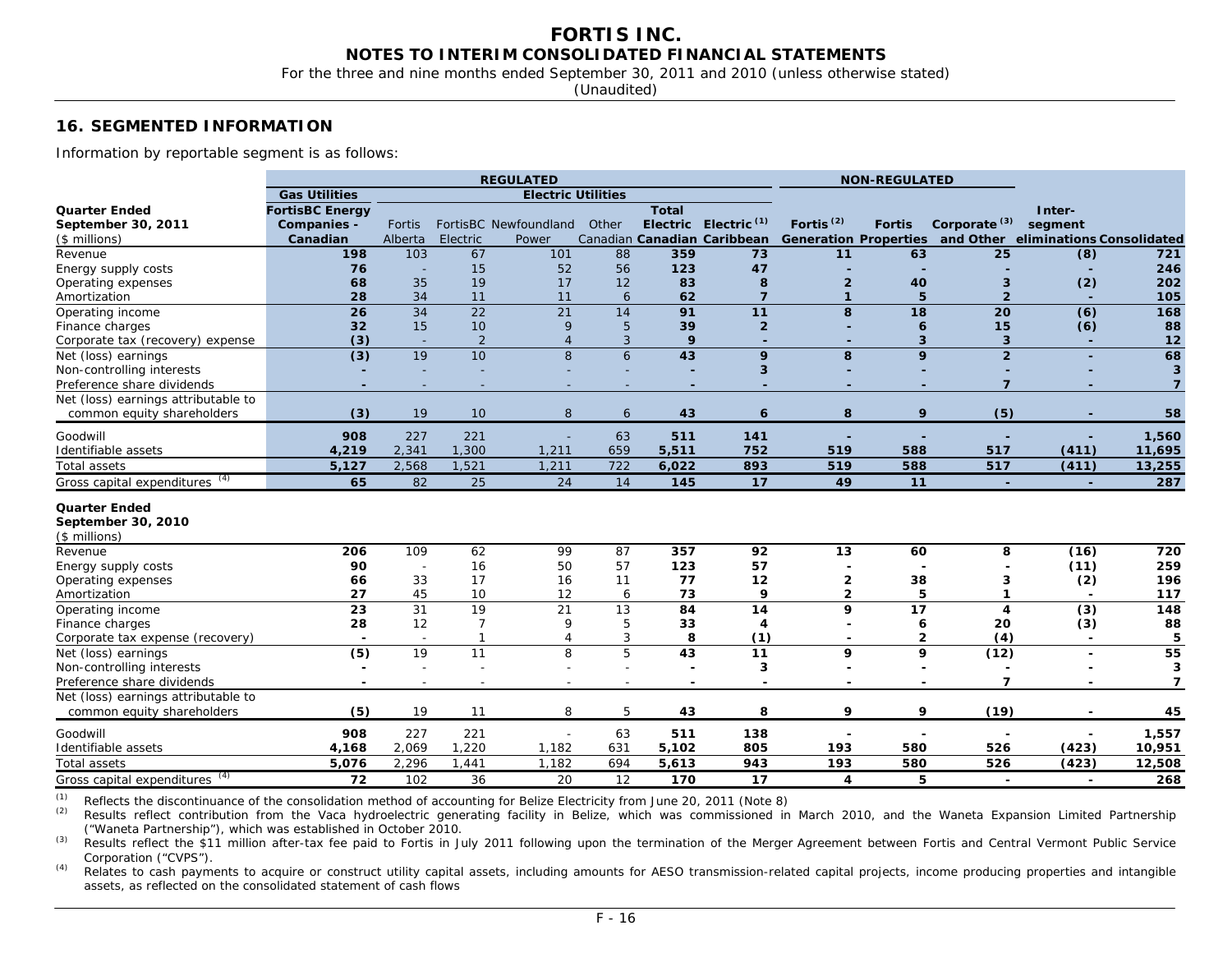For the three and nine months ended September 30, 2011 and 2010 (unless otherwise stated)

(Unaudited)

#### **16. SEGMENTED INFORMATION (cont'd)**

| <b>Gas Utilities</b><br><b>Electric Utilities</b><br><b>Total</b><br>Year-to-Date<br><b>FortisBC Energy</b><br>Inter-<br>Electric Electric <sup>(1)</sup><br>Fortis <sup>(2)</sup><br>Corporate <sup>(3)</sup><br>Other<br><b>Fortis</b><br>segment<br>September 30, 2011<br><b>Companies -</b><br>FortisBC Newfoundland<br>Fortis<br>Generation Properties and Other<br>Canadian Canadian Caribbean<br>eliminations Consolidated<br>Canadian<br>Alberta<br>Electric<br>$($$ millions)<br>Power<br>310<br>215<br>1,093<br>417<br>256<br>1,198<br>236<br>173<br>40<br>(30)<br>Revenue<br>25 | 2,735<br>1,207<br>627<br>311<br>590<br>271 |
|--------------------------------------------------------------------------------------------------------------------------------------------------------------------------------------------------------------------------------------------------------------------------------------------------------------------------------------------------------------------------------------------------------------------------------------------------------------------------------------------------------------------------------------------------------------------------------------------|--------------------------------------------|
|                                                                                                                                                                                                                                                                                                                                                                                                                                                                                                                                                                                            |                                            |
|                                                                                                                                                                                                                                                                                                                                                                                                                                                                                                                                                                                            |                                            |
|                                                                                                                                                                                                                                                                                                                                                                                                                                                                                                                                                                                            |                                            |
|                                                                                                                                                                                                                                                                                                                                                                                                                                                                                                                                                                                            |                                            |
|                                                                                                                                                                                                                                                                                                                                                                                                                                                                                                                                                                                            |                                            |
| 590<br>49<br>266<br>163<br>478<br>146<br>Energy supply costs<br>$\mathbf{1}$<br>(8)                                                                                                                                                                                                                                                                                                                                                                                                                                                                                                        |                                            |
| 58<br>54<br>34<br>252<br>31<br>$\overline{7}$<br>Operating expenses<br>219<br>106<br>117<br>(5)<br>6                                                                                                                                                                                                                                                                                                                                                                                                                                                                                       |                                            |
| 34<br>32<br>5<br>81<br>100<br>18<br>184<br>24<br>3<br>14<br>Amortization                                                                                                                                                                                                                                                                                                                                                                                                                                                                                                                   |                                            |
| 74<br>65<br>15<br>42<br>203<br>104<br>41<br>284<br>35<br>28<br>(17)<br>Operating income                                                                                                                                                                                                                                                                                                                                                                                                                                                                                                    |                                            |
| 27<br>52<br>91<br>44<br>28<br>115<br>11<br>18<br>(17)<br>Finance charges<br>16<br>1                                                                                                                                                                                                                                                                                                                                                                                                                                                                                                        |                                            |
| 8<br>24<br>12<br>28<br>(3)<br>$\overline{1}$<br>$\overline{7}$<br>$\mathbf{1}$<br>$\mathbf{1}$<br>6<br>Corporate tax expense (recovery)                                                                                                                                                                                                                                                                                                                                                                                                                                                    | 57                                         |
| $\overline{38}$<br>88<br>59<br>26<br>18<br>141<br>23<br>13<br>18<br>(21)<br>Net earnings (loss)                                                                                                                                                                                                                                                                                                                                                                                                                                                                                            | 262                                        |
| $\overline{7}$<br>Non-controlling interests<br>÷,<br>٠                                                                                                                                                                                                                                                                                                                                                                                                                                                                                                                                     | $\overline{7}$                             |
| 22<br>Preference share dividends<br>$\overline{\phantom{a}}$<br>$\overline{\phantom{a}}$<br>٠<br>$\overline{\phantom{a}}$                                                                                                                                                                                                                                                                                                                                                                                                                                                                  | 22                                         |
| Net earnings (loss) attributable to                                                                                                                                                                                                                                                                                                                                                                                                                                                                                                                                                        |                                            |
| 59<br>88<br>38<br>26<br>13<br>(43)<br>18<br>16<br>18<br>common equity shareholders<br>141                                                                                                                                                                                                                                                                                                                                                                                                                                                                                                  | 233                                        |
| Goodwill<br>908<br>227<br>221<br>63<br>511<br>141                                                                                                                                                                                                                                                                                                                                                                                                                                                                                                                                          | 1,560                                      |
| 1,300<br>1,211<br>752<br>(411)<br>Identifiable assets<br>4,219<br>2,341<br>659<br>5,511<br>519<br>588<br>517                                                                                                                                                                                                                                                                                                                                                                                                                                                                               | 11,695                                     |
| 2,568<br>1,521<br>722<br>893<br>519<br>588<br>(411)<br>5,127<br>1,211<br>6,022<br>517<br>Total assets                                                                                                                                                                                                                                                                                                                                                                                                                                                                                      | 13,255                                     |
| Gross capital expenditures (4)<br>179<br>253<br>78<br>55<br>33<br>419<br>57<br>20<br>131<br>÷                                                                                                                                                                                                                                                                                                                                                                                                                                                                                              | 806                                        |
| Year-to-Date<br>September 30, 2010<br>$($$ millions)                                                                                                                                                                                                                                                                                                                                                                                                                                                                                                                                       |                                            |
| 289<br>1,129<br>1,067<br>193<br>403<br>244<br>251<br>26<br>169<br>23<br>(38)<br>Revenue                                                                                                                                                                                                                                                                                                                                                                                                                                                                                                    | 2,627                                      |
| 50<br>149<br>586<br>256<br>156<br>462<br>(20)<br>Energy supply costs<br>1<br>$\overline{\phantom{a}}$                                                                                                                                                                                                                                                                                                                                                                                                                                                                                      | 1,178                                      |
| 53<br>201<br>104<br>47<br>33<br>237<br>35<br>113<br>(5)<br>Operating expenses<br>13<br>6                                                                                                                                                                                                                                                                                                                                                                                                                                                                                                   | 600                                        |
| 81<br>94<br>31<br>35<br>27<br>13<br>5<br>18<br>178<br>3<br>Amortization                                                                                                                                                                                                                                                                                                                                                                                                                                                                                                                    | 307                                        |
| 91<br>59<br>65<br>5<br>199<br>37<br>252<br>40<br>16<br>43<br>(13)<br>Operating income                                                                                                                                                                                                                                                                                                                                                                                                                                                                                                      | 542                                        |
| 84<br>40<br>23<br>27<br>106<br>13<br>18<br>(13)<br>Finance charges<br>16<br>58                                                                                                                                                                                                                                                                                                                                                                                                                                                                                                             | 266                                        |
| $\mathbf{3}$<br>30<br>12<br>22<br>$\mathbf{1}$<br>$\mathbf{2}$<br>6<br>(13)<br>Corporate tax expense (recovery)<br>7<br>$\sim$<br>$\blacksquare$                                                                                                                                                                                                                                                                                                                                                                                                                                           | 48                                         |
| 33<br>26<br>85<br>51<br>14<br>124<br>14<br>19<br>26<br>(40)<br>Net earnings (loss)                                                                                                                                                                                                                                                                                                                                                                                                                                                                                                         | 228                                        |
| $\overline{\mathbf{z}}$<br>Non-controlling interests<br>$\overline{\phantom{0}}$<br>$\overline{\phantom{a}}$<br>J.<br>$\overline{\phantom{0}}$                                                                                                                                                                                                                                                                                                                                                                                                                                             | $\overline{7}$                             |
| Preference share dividends<br>21<br>$\overline{\phantom{a}}$<br>$\overline{\phantom{a}}$<br>$\sim$<br>$\overline{\phantom{a}}$<br>$\overline{\phantom{0}}$                                                                                                                                                                                                                                                                                                                                                                                                                                 | 21                                         |
| Net earnings (loss) attributable to                                                                                                                                                                                                                                                                                                                                                                                                                                                                                                                                                        |                                            |
| 51<br>33<br>19<br>85<br>26<br>124<br>14<br>19<br>(61)<br>common equity shareholders<br>14                                                                                                                                                                                                                                                                                                                                                                                                                                                                                                  | 200                                        |
| Goodwill<br>908<br>227<br>221<br>63<br>138<br>511                                                                                                                                                                                                                                                                                                                                                                                                                                                                                                                                          | 1,557                                      |
| 1,182<br>Identifiable assets<br>2,069<br>1,220<br>5,102<br>805<br>193<br>(423)<br>4,168<br>631<br>580<br>526                                                                                                                                                                                                                                                                                                                                                                                                                                                                               | 10,951                                     |
| 2,296<br>694<br>193<br>526<br>(423)<br>5,076<br>1,441<br>1,182<br>5,613<br>943<br>580<br>Total assets                                                                                                                                                                                                                                                                                                                                                                                                                                                                                      | 12,508                                     |
| (4)<br>258<br>99<br>56<br>33<br>$\overline{ }$<br>Gross capital expenditures<br>182<br>446<br>53<br>14<br>1<br>$\overline{a}$                                                                                                                                                                                                                                                                                                                                                                                                                                                              | 703                                        |

<sup>(1)</sup> Reflects the discontinuance of the consolidation method of accounting for Belize Electricity from June 20, 2011 (Note 8)<br><sup>(2)</sup> Results reflect contribution from the Vaca hydroelectric generating facility in Belize, w

Results reflect contribution from the Vaca hydroelectric generating facility in Belize, which was commissioned in March 2010, and the Waneta Partnership, which was established in October 2010.

*(3)* Results reflect the \$11 million after-tax fee paid to Fortis in July 2011 following upon the termination of the Merger Agreement between Fortis and CVPS.

*(4)* Relates to cash payments to acquire or construct utility capital assets, including amounts for AESO transmission-related capital projects, income producing properties and intangible assets, as reflected on the consolidated statement of cash flows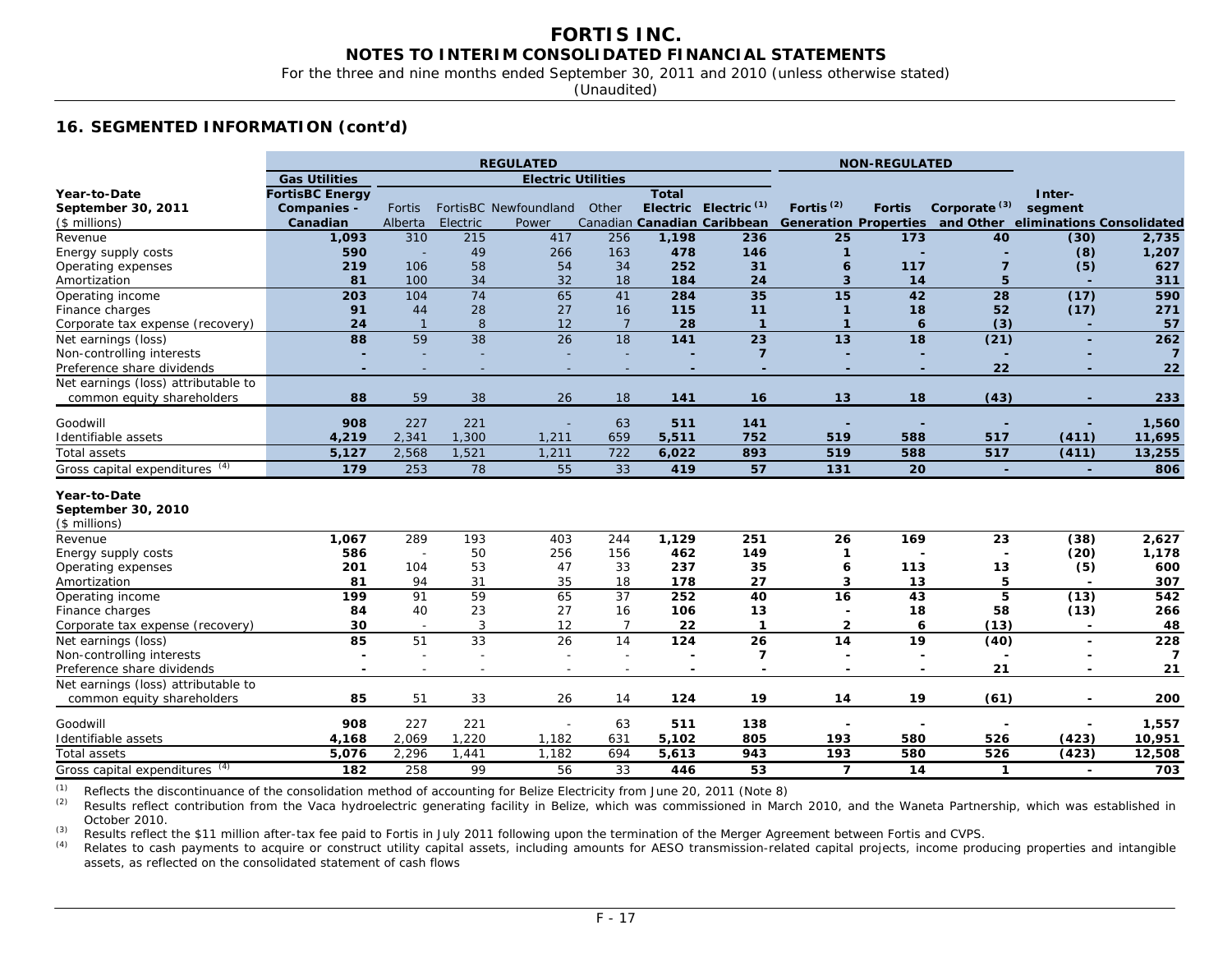For the three and nine months ended September 30, 2011 and 2010 (unless otherwise stated)

(Unaudited)

## **16. SEGMENTED INFORMATION (cont'd)**

Inter-segment transactions are in the normal course of operations and are measured at the exchange amount, which is the amount of consideration established and agreed to by the related parties. The significant inter-segment transactions primarily related to: (i) the sale of energy from Fortis Generation to Belize Electricity, up to June 20, 2011, and to FortisOntario; (ii) electricity sales from Newfoundland Power to Fortis Properties; and (iii) finance charges on inter-segment borrowings. The significant inter-segment transactions for the three and nine months ended September 30, 2011 and 2010 were as follows:

| <b>Significant Inter-Segment Transactions</b>         | <b>Quarter Ended</b><br>September 30 |      | Year-to-Date<br>September 30 |      |  |  |
|-------------------------------------------------------|--------------------------------------|------|------------------------------|------|--|--|
| $($$ millions)                                        | 2011                                 | 2010 | 2011                         | 2010 |  |  |
| Sales from Fortis Generation to                       |                                      |      |                              |      |  |  |
| Regulated Electric Utilities - Caribbean              |                                      | 11   |                              | 19   |  |  |
| Sales from Fortis Generation to                       |                                      |      |                              |      |  |  |
| Other Canadian Electric Utilities                     |                                      |      |                              |      |  |  |
| Sales from Newfoundland Power to Fortis Properties    |                                      |      | 3                            |      |  |  |
| Inter-segment finance charges on borrowings from:     |                                      |      |                              |      |  |  |
| Corporate to Regulated Electric Utilities - Canadian  |                                      |      | 2                            |      |  |  |
| Corporate to Regulated Electric Utilities - Caribbean |                                      |      | 3                            |      |  |  |
| Corporate to Fortis Generation                        |                                      |      | າ                            |      |  |  |
| Corporate to Fortis Properties                        |                                      | っ    | О                            |      |  |  |

The significant inter-segment asset balances were as follows:

|                                                       | As at September 30 |      |
|-------------------------------------------------------|--------------------|------|
| $($$ millions)                                        | 2011               | 2010 |
| Inter-segment borrowings from:                        |                    |      |
| Corporate to Regulated Electric Utilities - Canadian  | 50                 | 75   |
| Corporate to Regulated Electric Utilities - Caribbean | 78                 | 57   |
| Corporate to Fortis Generation                        | 50                 | 55   |
| Corporate to Fortis Properties                        | 226                | 223  |
| Other inter-segment assets                            |                    | 13   |
| Total inter-segment eliminations                      | 411                | 423  |

## **17. SUPPLEMENTARY INFORMATION TO CONSOLIDATED STATEMENTS OF CASH FLOWS**

|                   | <b>Quarter Ended</b><br>September 30 |      | Year-to-Date<br>September 30 |      |
|-------------------|--------------------------------------|------|------------------------------|------|
| (\$ millions)     | 2011                                 | 2010 | 2011                         | 2010 |
| Interest paid     | 79                                   | 83   | 260                          | 261  |
| Income taxes paid | 16                                   | 8    | 61                           | 45   |

# **18. CAPITAL MANAGEMENT**

The Corporation's principal businesses of regulated gas and electricity distribution require ongoing access to capital to allow the utilities to fund the maintenance and expansion of infrastructure. Fortis raises debt at the subsidiary level to support utility infrastructure investment, ensure regulatory transparency, tax efficiency and financing flexibility. Fortis generally finances a significant portion of acquisitions at the corporate level with proceeds from common share, preference share and long-term debt issues. To help ensure access to capital, the Corporation targets a consolidated long-term capital structure containing approximately 40% equity, including preference shares, and 60% debt, as well as investment grade credit ratings. Each of the Corporation's regulated utilities maintains its own capital structure in line with the deemed capital structure reflected in the utilities' customer rates.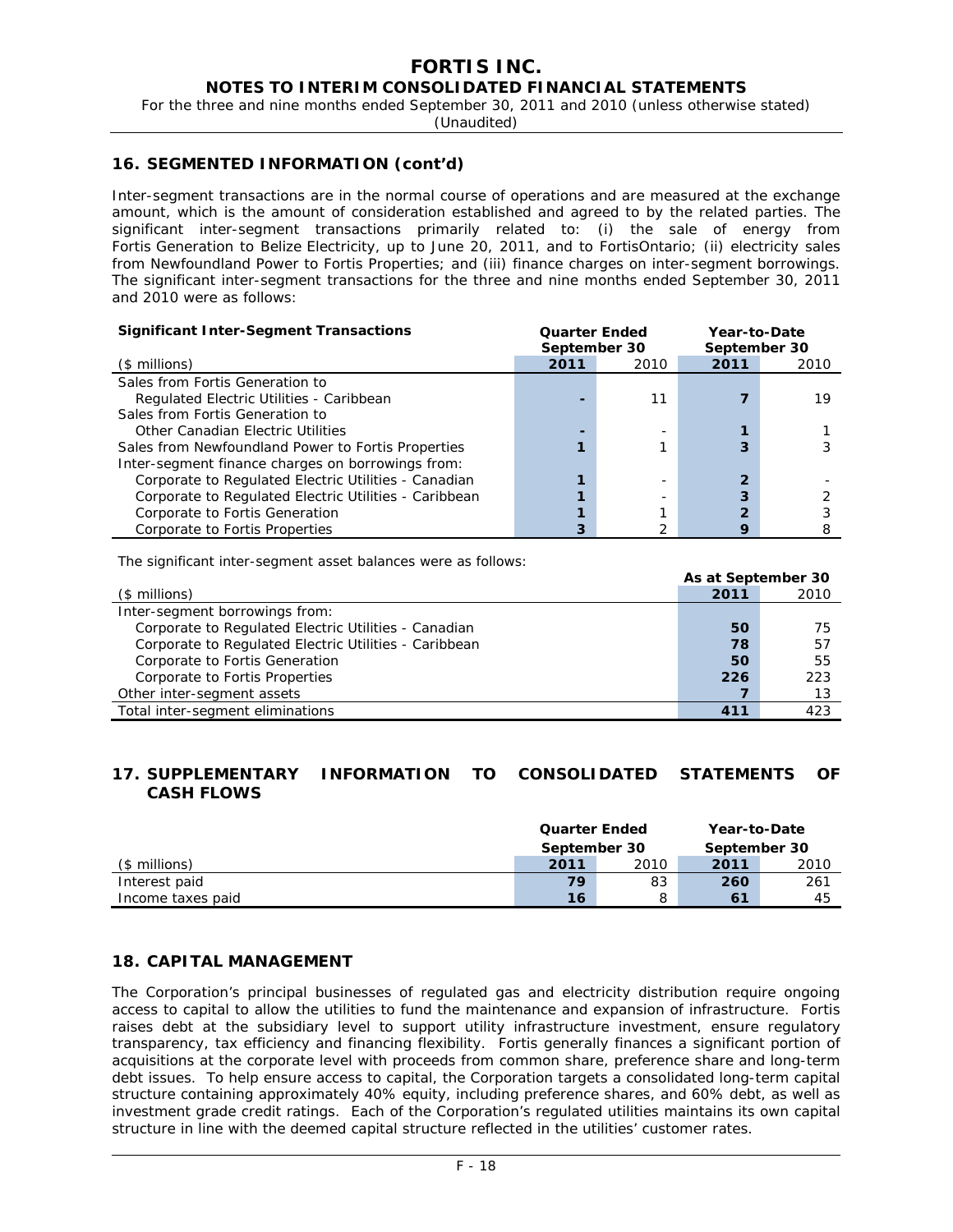For the three and nine months ended September 30, 2011 and 2010 (unless otherwise stated)

(Unaudited)

# **18. CAPITAL MANAGEMENT (cont'd)**

The consolidated capital structure of Fortis is presented in the following table.

|                                                            | As at                                   |       |                |       |  |  |  |  |
|------------------------------------------------------------|-----------------------------------------|-------|----------------|-------|--|--|--|--|
|                                                            | September 30, 2011<br>December 31, 2010 |       |                |       |  |  |  |  |
|                                                            | $$$ millions)                           | (%)   | $($$ millions) |       |  |  |  |  |
| Total debt and capital lease obligations (net of cash) (1) | 5.729                                   | 54.8  | 5.914          | 58.4  |  |  |  |  |
| Preference shares <sup>(2)</sup>                           | 912                                     | 8.7   | 912            | 9.0   |  |  |  |  |
| Common shareholders' equity                                | 3,809                                   | 36.5  | 3,305          | 32.6  |  |  |  |  |
| Total $(3)$                                                | 10,450                                  | 100.0 | 10.131         | 100.0 |  |  |  |  |

*(1)* Includes long-term debt and capital lease obligations, including current portion, and short-term borrowings, net of cash

*(2)* Includes preference shares classified as both long-term liabilities and equity

*(3)* Excludes amounts related to non-controlling interests

Certain of the Corporation's long-term debt obligations have covenants restricting the issuance of additional debt such that consolidated debt cannot exceed 70% of the Corporation's consolidated capital structure, as defined by the long-term debt agreements. In addition, one of the Corporation's long-term debt obligations contains a covenant which provides that Fortis shall not declare or pay any dividends, other than stock dividends or cumulative preferred dividends on preference shares not issued as stock dividends, or make any other distribution on its shares or redeem any of its shares or prepay subordinated debt if, immediately thereafter, its consolidated funded obligations would be in excess of 75% of its total consolidated capitalization.

As at September 30, 2011, the Corporation and its subsidiaries, except for the Exploits River Hydro Partnership ("Exploits Partnership"), as described below, were in compliance with their debt covenants.

As the hydroelectric assets and water rights of the Exploits Partnership had been provided as security for the Exploits Partnership term loan, the expropriation of such assets and rights by the Government of Newfoundland and Labrador constituted an event of default under the loan. The term loan is without recourse to Fortis and was approximately \$56 million as at September 30, 2011 (December 31, 2010 - \$58 million). The lenders of the term loan have not demanded accelerated repayment. The scheduled repayments under the term loan are being made by Nalcor Energy, a Crown corporation, acting as agent for the Government of Newfoundland and Labrador with respect to expropriation matters. For further information refer to Note 30 to the Corporation's 2010 annual audited consolidated financial statements.

The Corporation's credit ratings and consolidated credit facilities are discussed further under "Liquidity Risk" in Note 20.

# **19. FINANCIAL INSTRUMENTS**

#### **Fair Values**

There has been no change during the nine months ended September 30, 2011 in the designation of the Corporation's financial instruments from that disclosed in the Corporation's 2010 annual audited consolidated financial statements.

The carrying values of the Corporation's consolidated financial instruments approximate their fair values, reflecting the short-term maturity, normal trade credit terms and/or nature of these instruments, except as noted in the following table.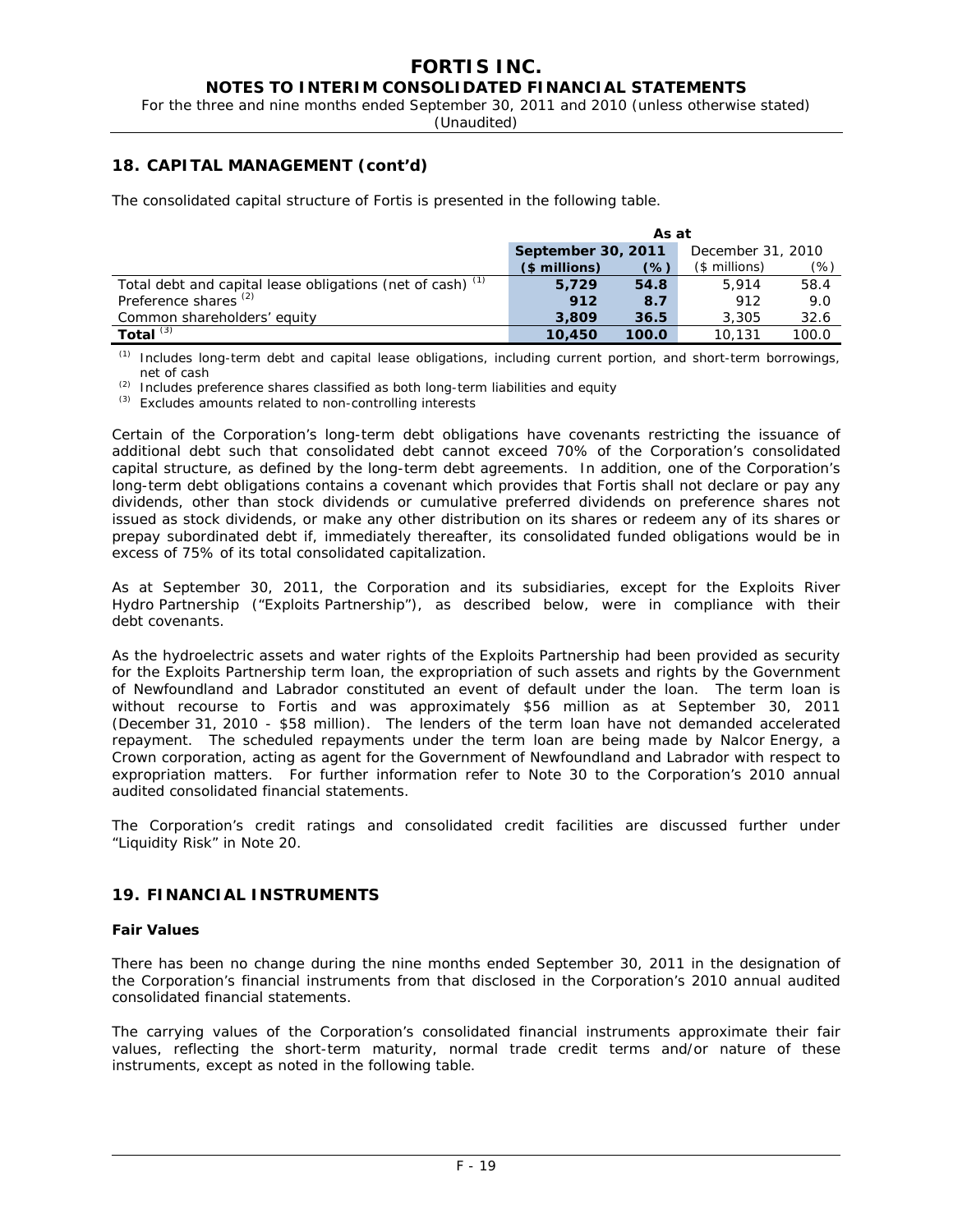For the three and nine months ended September 30, 2011 and 2010 (unless otherwise stated)

(Unaudited)

# **19. FINANCIAL INSTRUMENTS (cont'd)**

|                                                       | As at                     |                         |                   |                   |  |  |  |
|-------------------------------------------------------|---------------------------|-------------------------|-------------------|-------------------|--|--|--|
|                                                       | September 30, 2011        |                         | December 31, 2010 |                   |  |  |  |
|                                                       | <b>Carrying Estimated</b> | Carrying Estimated      |                   |                   |  |  |  |
| (\$ millions)                                         |                           | <b>Value Fair Value</b> | Value             | <b>Fair Value</b> |  |  |  |
| Waneta Partnership promissory note (1) (2)            | 44                        | 47                      | 42                | 40                |  |  |  |
| Long-term debt, including current portion $(3)$ $(4)$ | 5,595                     | 6.728                   | 5.669             | 6.431             |  |  |  |
| Preference shares, classified as debt $(3)(5)$        | 320                       | 345                     | 320               | 344               |  |  |  |

*(1)* Included in long-term other liabilities on the consolidated balance sheet

*(2)* Carrying value is a discounted present value.

*(3)* Carrying value is measured at amortized cost using the effective interest rate method.

*(4)* Carrying value as at September 30, 2011 excludes unamortized deferred financing costs of \$41 million (December 31, 2010 - \$42 million) and capital lease obligations of \$41 million (December 31, 2010 - \$38 million).

*(5)* Preference shares classified as equity do not meet the definition of a financial instrument; however, the estimated fair value of the Corporation's \$592 million preference shares classified as equity was \$616 million as at September 30, 2011 (December 31, 2010 – \$615 million).

Excluded from the above table is the \$120 million long-term other asset as at September 30, 2011 related to the Corporation's previous investment in Belize Electricity. The fair value of this financial asset is not determinable at this time.

The fair value of long-term debt is calculated using quoted market prices when available. When quoted market prices are not available, as is the case with the Waneta Partnership promissory note, the fair value is determined by discounting the future cash flows of the specific debt instrument at an estimated yield to maturity equivalent to benchmark government bonds or treasury bills, with similar terms to maturity, plus a market credit risk premium equal to that of issuers of similar credit quality. Since the Corporation does not intend to settle the long-term debt or promissory note prior to maturity, the fair value estimate does not represent an actual liability and, therefore, does not include exchange or settlement costs. The fair value of the Corporation's preference shares is determined using quoted market prices.

From time to time, the Corporation and its subsidiaries hedge exposures to fluctuations in interest rates, foreign exchange rates and fuel and natural gas prices through the use of derivative financial instruments. The Corporation and its subsidiaries do not hold or issue derivative financial instruments for trading purposes. The following table summarizes the valuation of the Corporation's consolidated derivative financial instruments.

|                                   | As at           |                |                                               |                   |                   |               |  |  |  |  |
|-----------------------------------|-----------------|----------------|-----------------------------------------------|-------------------|-------------------|---------------|--|--|--|--|
|                                   |                 |                | September 30, 2011                            |                   | December 31, 2010 |               |  |  |  |  |
|                                   | Term to         | <b>Number</b>  | Carrying                                      | Estimated         | Carrying          | Estimated     |  |  |  |  |
|                                   | <b>Maturity</b> | of             | Value                                         | <b>Fair Value</b> | Value             | Fair Value    |  |  |  |  |
| Liability                         |                 |                | (years) Contracts (\$ millions) (\$ millions) |                   | (\$ millions)     | (\$ millions) |  |  |  |  |
| Foreign exchange forward          |                 |                |                                               |                   |                   |               |  |  |  |  |
| contract $(1)$                    | $\leq 1$        |                |                                               |                   |                   |               |  |  |  |  |
| Fuel option contracts $(1)$ $(2)$ | $\leq 1$        | $\overline{2}$ | (1)                                           | (1)               |                   |               |  |  |  |  |
| Natural gas derivatives: (1) (2)  |                 |                |                                               |                   |                   |               |  |  |  |  |
| Swaps and options                 | Up to $3$       | 201            | (101)                                         | (101)             | (162)             | (162)         |  |  |  |  |
| Gas purchase contract             |                 |                |                                               |                   |                   |               |  |  |  |  |
| premiums                          | Up to $2$       | 85             | (3)                                           | $\left(3\right)$  | (5)               | (5)           |  |  |  |  |

*(1)* The fair value measurements are Level 2, based on the three levels that distinguish the level of pricing observability utilized in measuring fair value.

*(2)* The fair values of the derivatives were recorded in accounts payable as at September 30, 2011 and as at December 31, 2010.

 The fair values of the Corporation's financial instruments, including derivatives, reflect point-in-time estimates based on current and relevant market information about the instruments as at the balance sheet dates. The estimates cannot be determined with precision as they involve uncertainties and matters of judgment and, therefore, may not be relevant in predicting the Corporation's future consolidated earnings or cash flows.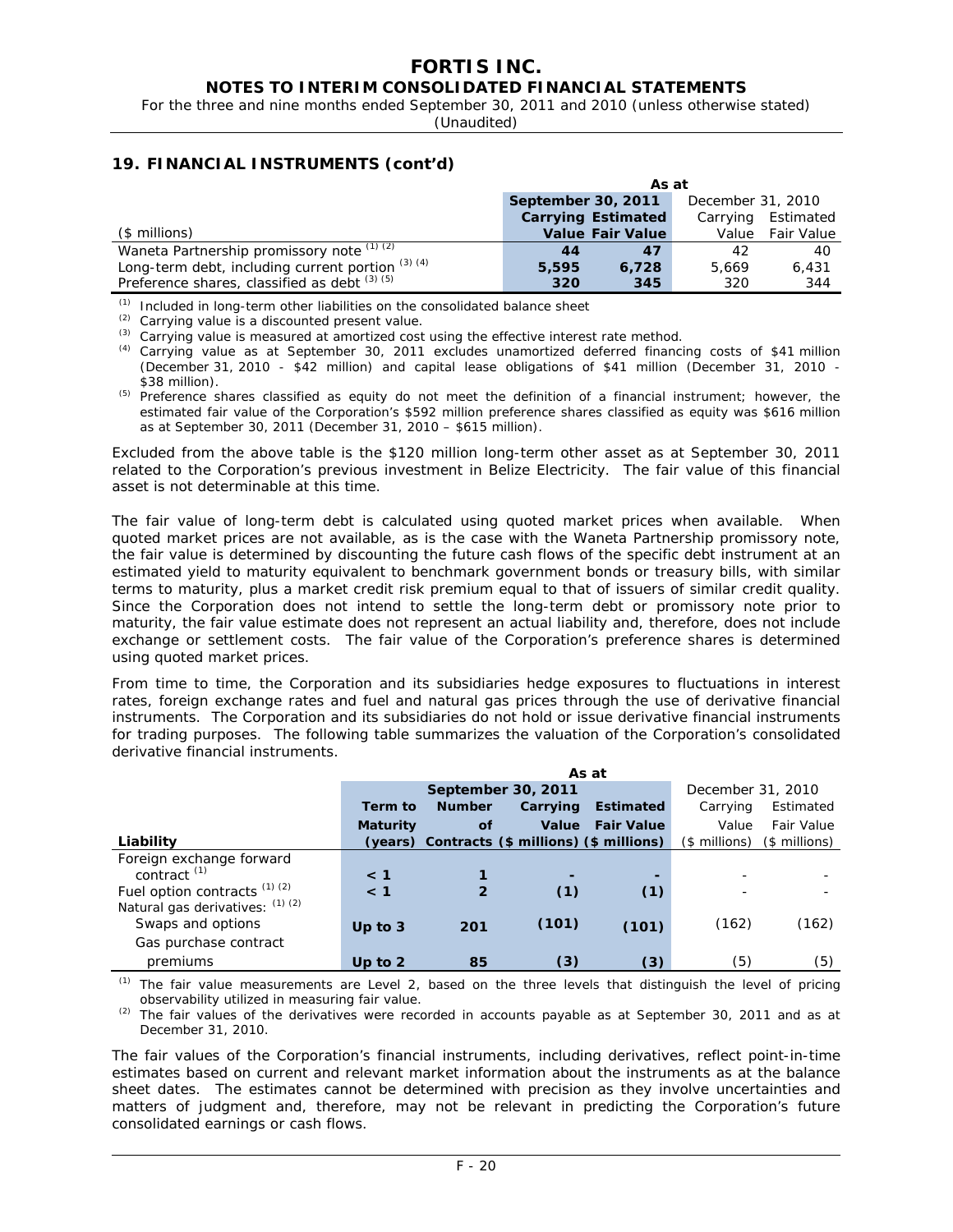For the three and nine months ended September 30, 2011 and 2010 (unless otherwise stated)

(Unaudited)

#### **20. FINANCIAL RISK MANAGEMENT**

The Corporation is primarily exposed to credit risk, liquidity risk and market risk as a result of holding financial instruments in the normal course of business.

| <b>Credit Risk</b> |  |  |  | Risk that a third party to a financial instrument might fail to meet its<br>obligations under the terms of the financial instrument. |  |  |  |  |
|--------------------|--|--|--|--------------------------------------------------------------------------------------------------------------------------------------|--|--|--|--|
| Liguidity Risk     |  |  |  | Risk that an entity will encounter difficulty in raising funds to meet<br>commitments associated with financial instruments.         |  |  |  |  |

**Market Risk** Risk that the fair value or future cash flows of a financial instrument will fluctuate due to changes in market prices. The Corporation is exposed to foreign exchange risk, interest rate risk and commodity price risk.

#### **Credit Risk**

For cash and cash equivalents, trade and other accounts receivable, and other long-term receivables, the Corporation's credit risk is limited to the carrying value on the consolidated balance sheet. The Corporation generally has a large and diversified customer base, which minimizes the concentration of credit risk. The Corporation and its subsidiaries have various policies to minimize credit risk, which include requiring customer deposits, prepayments and/or credit checks for certain customers and performing disconnections and/or using third-party collection agencies for overdue accounts.

FortisAlberta has a concentration of credit risk as a result of its distribution service billings being to a relatively small group of retailers. As at September 30, 2011, the utility's gross credit risk exposure was approximately \$140 million, representing the projected value of retailer billings over a 60-day period. The Company has reduced its exposure to approximately \$6 million by obtaining from the retailers either a cash deposit, bond, letter of credit or an investment grade credit rating from a major rating agency, or by having the retailer obtain a financial guarantee from an entity with an investment grade credit rating.

The FortisBC Energy companies are exposed to credit risk in the event of non-performance by counterparties to derivative financial instruments. To help mitigate credit risk, the FortisBC Energy companies deal with high credit-quality institutions in accordance with established credit-approval practices. The counterparties with which the FortisBC Energy companies have significant transactions are A-rated entities or better. The FortisBC Energy companies use netting arrangements to reduce credit risk and net settle payments with counterparties where net settlement provisions exist.

The aging analysis of the Corporation's consolidated trade and other accounts receivable, net of an allowance for doubtful accounts of \$16 million as at September 30, 2011 (June 30, 2011 - \$16 million; March 31, 2011 - \$18 million; December 31, 2010 - \$16 million; September 30, 2010 - \$17 million) was as follows:

|                           | September 30, | June 30. |      |      | March 31, December 31, September 30, |
|---------------------------|---------------|----------|------|------|--------------------------------------|
| (\$ millions)             | 2011          | 2011     | 2011 | 2010 | 2010                                 |
| Not past due              | 396           | 488      | 601  | 584  | 399                                  |
| Past due 0-30 days        | 46            | 67       | 76   | 56   | 29                                   |
| Past due 31-60 days       | 14            | 20       | 15   |      |                                      |
| Past due 61 days and over | 13            | 14       |      |      |                                      |
|                           | 469           | 589      | 700  | 655  | 443                                  |

Effective June 30, 2011, the aging analysis includes amounts owed to Belize Electric Company Limited ("BECOL") from Belize Electricity, due to the discontinuance of the consolidation method of accounting for Belize Electricity.

As at September 30, 2011, long-term other receivables of \$14 million (included in long-term other assets) will be received over the next five years and thereafter, with \$3 million expected to be received over years 2 and 3, \$1 million over years 4 and 5 and \$10 million due after 5 years.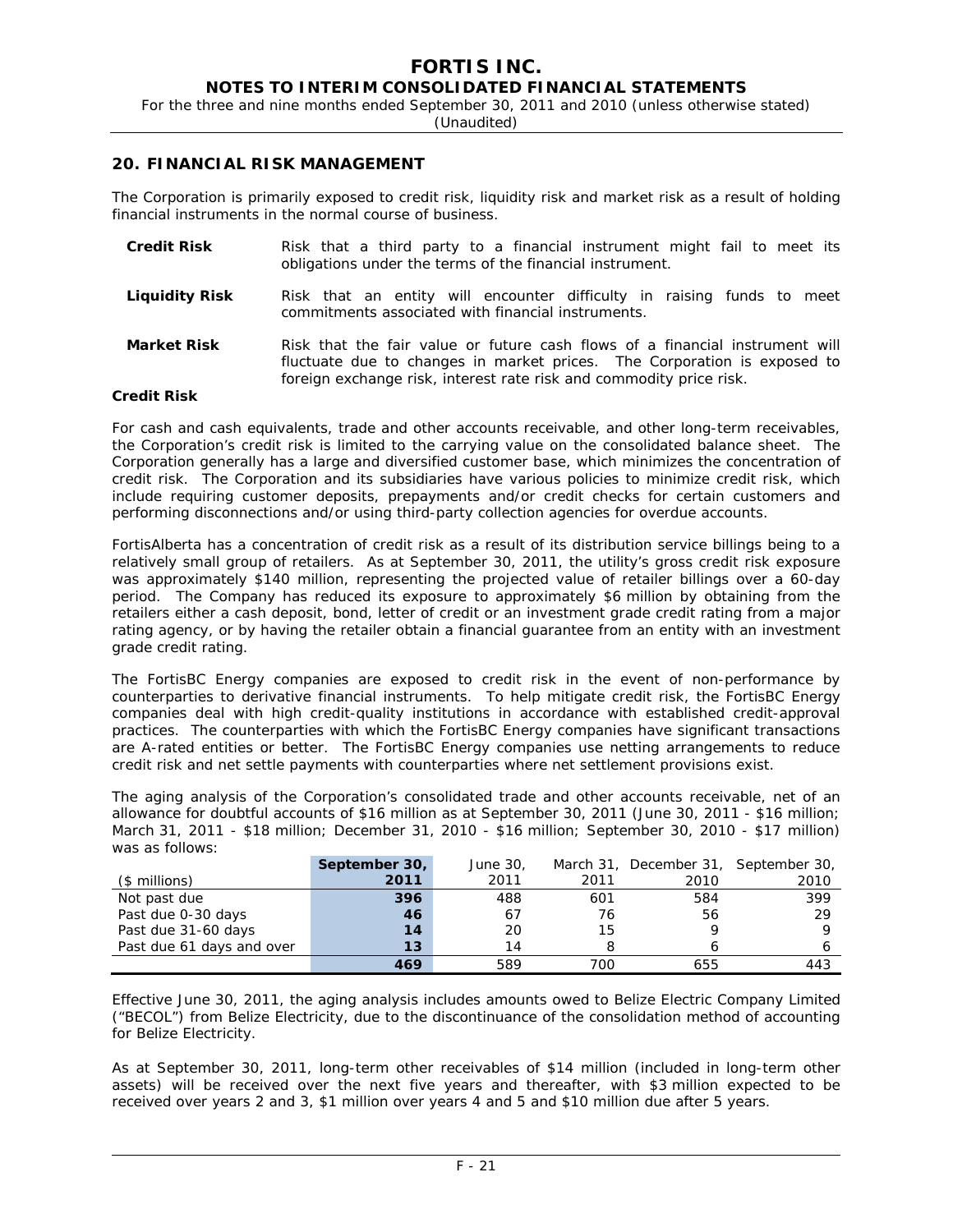For the three and nine months ended September 30, 2011 and 2010 (unless otherwise stated)

(Unaudited)

## **20. FINANCIAL RISK MANAGEMENT (cont'd)**

#### **Liquidity Risk**

The Corporation's consolidated financial position could be adversely affected if it, or one of its subsidiaries, fails to arrange sufficient and cost-effective financing to fund, among other things, capital expenditures and the repayment of maturing debt. The ability to arrange sufficient and cost-effective financing is subject to numerous factors, including the consolidated results of operations and financial position of the Corporation and its subsidiaries, conditions in the capital and bank credit markets, ratings assigned by rating agencies and general economic conditions.

To help mitigate liquidity risk, the Corporation and its larger regulated utilities have secured committed credit facilities to support short-term financing of capital expenditures and seasonal working capital requirements.

The Corporation's committed credit facility is available for interim financing of acquisitions and for general corporate purposes. Depending on the timing of cash payments from the subsidiaries, borrowings under the Corporation's committed credit facility may be required from time to time to support the servicing of debt and payment of dividends. As at September 30, 2011, average annual consolidated long-term debt maturities and repayments over the next five years are expected to be approximately \$270 million. The combination of available credit facilities and relatively low annual debt maturities and repayments provide the Corporation and its subsidiaries with flexibility in the timing of access to capital markets.

As at September 30, 2011, the Corporation and its subsidiaries had consolidated credit facilities of approximately \$2.3 billion, of which \$1.9 billion was unused. The credit facilities are syndicated mostly with the seven largest Canadian banks, with no one bank holding more than 20% of these facilities.

|                               |           |                     |                      | As at                             |       |
|-------------------------------|-----------|---------------------|----------------------|-----------------------------------|-------|
|                               |           | Corporate Regulated |                      | Fortis September 30, December 31, |       |
| (\$ millions)                 | and Other |                     | Utilities Properties | 2011                              | 2010  |
| Total credit facilities       | 845       | 1.490               | 13                   | 2,348                             | 2.109 |
| Credit facilities utilized:   |           |                     |                      |                                   |       |
| Short-term borrowings         |           | (239)               | (3)                  | (242)                             | (358) |
| Long-term debt (Note 9) $(1)$ |           | (114)               |                      | (114)                             | (218) |
| Letters of credit outstanding |           | (65)                |                      | (66)                              | (124) |
| Credit facilities unused      | 844       | 1.072               | 10                   | 1,926                             | 1.409 |

The following table outlines the credit facilities of the Corporation and its subsidiaries.

*(1)* As at September 30, 2011, credit facility borrowings classified as long-term included \$16 million (December 31, 2010 - \$16 million) that was included in current installments of long-term debt and capital lease obligations on the consolidated balance sheet.

As at September 30, 2011 and December 31, 2010, certain borrowings under the Corporation's and subsidiaries' credit facilities were classified as long-term debt. These borrowings are under long-term committed credit facilities and management's intention is to refinance these borrowings with long-term permanent financing during future periods.

In February 2011 Maritime Electric renewed its unsecured committed revolving credit facility, which matures annually in March. The unsecured committed revolving credit facility was reduced from \$60 million to \$50 million.

In April 2011 FortisBC Electric renegotiated and amended its credit facility agreement, resulting in an extension to the maturity of the Company's \$150 million unsecured committed revolving credit facility with \$100 million now maturing in May 2014 and \$50 million now maturing in May 2012.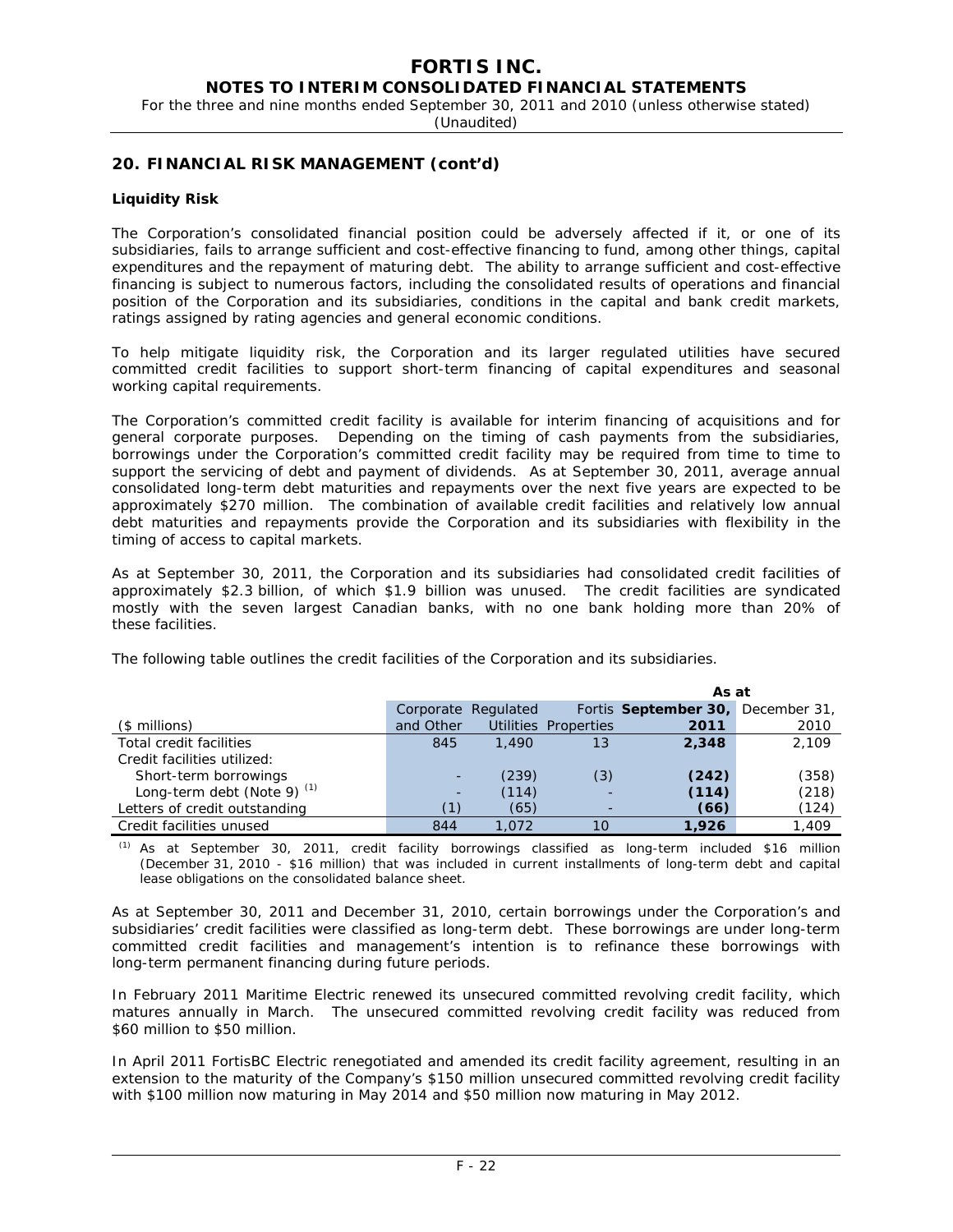For the three and nine months ended September 30, 2011 and 2010 (unless otherwise stated)

(Unaudited)

# **20. FINANCIAL RISK MANAGEMENT (cont'd)**

#### **Liquidity Risk (cont'd)**

In April 2011 FHI extended the maturity date of its \$30 million unsecured committed revolving credit facility to May 2012.

In June 2011 Newfoundland Power renegotiated and amended its \$100 million unsecured committed credit facility obtaining an extension to the maturity of the facility to August 2015 from August 2013. The amended credit facility agreement reflects a decrease in pricing but, otherwise, contains substantially similar terms and conditions as the previous credit facility agreement.

In August 2011 the Corporation renegotiated and amended its unsecured committed revolving credit facility, increasing the amount available under the facility to \$800 million from \$600 million and extending the maturity date of the facility to July 2015 from May 2012. At any time prior to maturity, the Corporation may provide written notice to increase the amount available under the facility to \$1 billion. The amended credit facility agreement reflects an increase in pricing but, otherwise, contains substantially similar terms and conditions as the previous credit facility agreement.

In September 2011 FortisAlberta amended its unsecured committed revolving credit facility to increase the amount available under the facility to \$250 million from \$200 million and extend the maturity date to September 2015 from May 2012. The amended credit facility agreement reflects an increase in pricing.

The Corporation and its currently rated utilities target investment-grade credit ratings to maintain capital market access at reasonable interest rates. As at September 30, 2011, the Corporation's credit ratings were as follows:

Standard & Poor's A- (long-term corporate and unsecured debt credit rating) DBRS A(low) (unsecured debt credit rating)

During the third quarter of 2011, DBRS confirmed the Corporation's existing debt credit rating at A(low). The credit ratings reflect the Corporation's low business-risk profile and diversity of its operations, the stand-alone nature and financial separation of each of the regulated subsidiaries of Fortis, management's commitment to maintaining low levels of debt at the holding company level, the Corporation's reasonable credit metrics and its demonstrated ability and continued focus on acquiring and integrating stable regulated utility businesses financed on a conservative basis.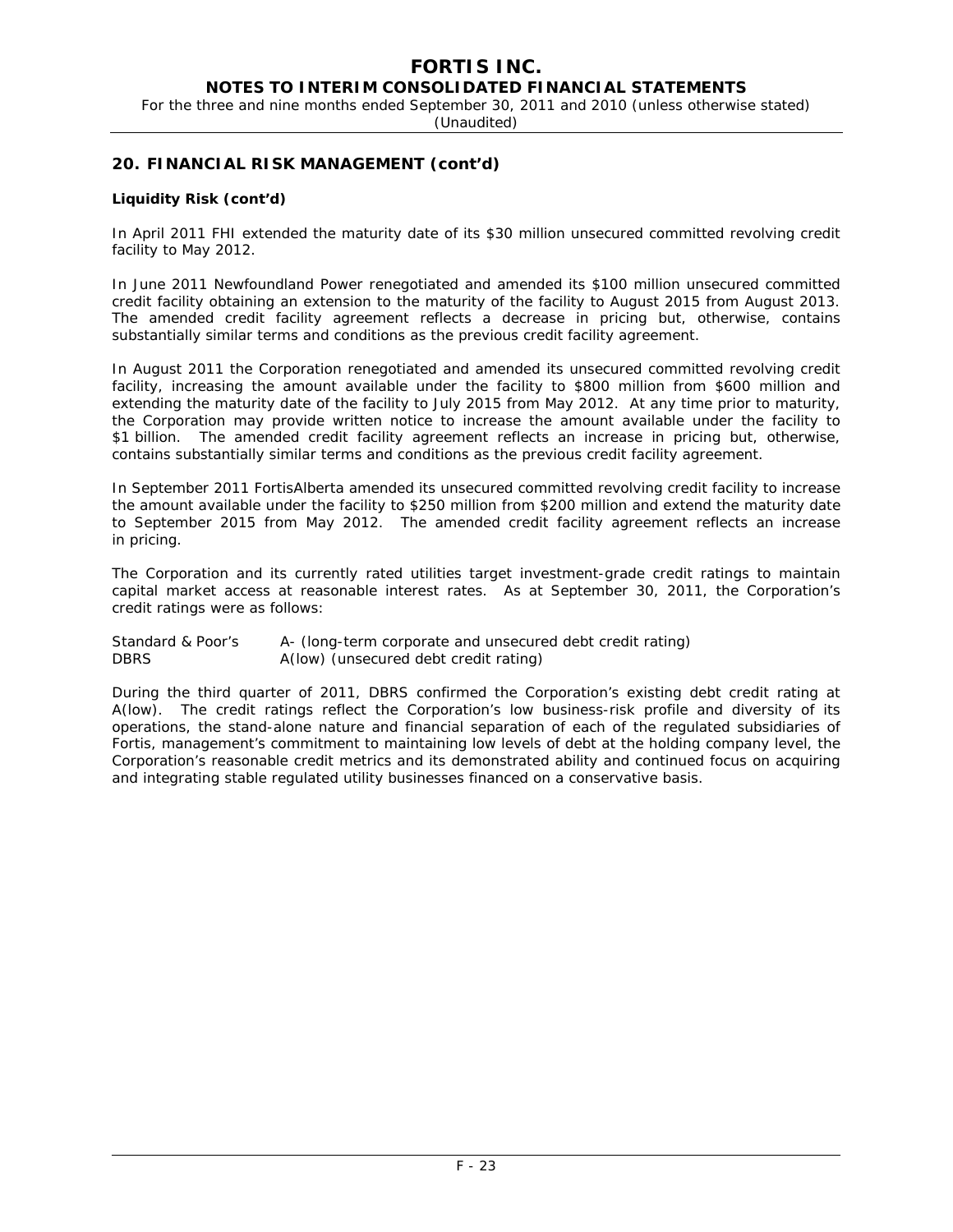# **FORTIS INC.**

**NOTES TO INTERIM CONSOLIDATED FINANCIAL STATEMENTS** 

For the three and nine months ended September 30, 2011 and 2010 (unless otherwise stated)

(Unaudited)

## **20. FINANCIAL RISK MANAGEMENT (cont'd)**

#### **Liquidity Risk (cont'd)**

The following is an analysis of the contractual maturities of the Corporation's consolidated financial liabilities as at September 30, 2011.

| <b>Financial Liabilities</b>                     | Due      | Due in  | Due in  | Due     |        |
|--------------------------------------------------|----------|---------|---------|---------|--------|
|                                                  | within 1 | years 2 | years 4 | after 5 |        |
| $($$ millions)                                   | year     | and 3   | and 5   | years   | Total  |
| Short-term borrowings                            | 242      |         |         |         | 242    |
| Trade and other accounts payable                 | 748      |         |         |         | 748    |
| Natural gas derivatives (1)                      | 63       | 27      |         |         | 91     |
| Fuel option contracts $(2)$                      |          |         |         |         |        |
| Foreign exchange forward contract <sup>(3)</sup> | 5        |         |         |         | 5      |
| Dividends payable                                | 58       |         |         |         | 58     |
| Customer deposits <sup>(4)</sup>                 |          | 3       |         | 2       | 6      |
| Waneta Partnership promissory note (5)           |          |         |         | 72      | 72     |
| Long-term debt, including current portion (6)    | 88       | 439     | 817     | 4,251   | 5,595  |
| Interest obligations on long-term debt           | 346      | 677     | 588     | 4,886   | 6,497  |
| Preference shares, classified as debt            |          | 123     | 197     |         | 320    |
| Dividend obligations on preference shares,       |          |         |         |         |        |
| classified as finance charges                    | 17       | 26      | 20      |         | 63     |
|                                                  | 1,568    | 1,295   | 1,624   | 9,211   | 13,698 |

*(1)* Amounts disclosed are on a gross cash flow basis. The derivatives were recorded in accounts payable at fair value as at September 30, 2011 at \$104 million.

*(2)* Amounts disclosed are on a gross cash flow basis. The contracts were recorded in accounts payable at fair value as at September 30, 2011 at \$1 million.

*(3)* Amounts disclosed are on a gross cash flow basis. The contract was recorded in accounts receivable at fair value as at September 30, 2011 at less than \$1 million.

*(4)* Customer deposits were recorded in long-term other liabilities as at September 30, 2011.

*(5)* Amounts disclosed are on a gross cash flow basis. The promissory note was recorded in long-term other liabilities at present value as at September 30, 2011 at \$44 million.

*(6)* Excludes deferred debt financing costs of \$41 million and capital lease obligations of \$41 million

#### **Market Risk**

#### *Foreign Exchange Risk*

The Corporation's earnings from, and net investments in, self-sustaining foreign subsidiaries are exposed to fluctuations in the US dollar-to-Canadian dollar exchange rate. The Corporation has effectively decreased the above exposure through the use of US dollar borrowings at the corporate level. Foreign exchange gains and losses on the translation of US dollar-denominated interest expense partially offsets the foreign exchange losses and gains on the translation of the Corporation's foreign subsidiaries' earnings, which are denominated in US dollars. The reporting currency of Caribbean Utilities, Fortis Turks and Caicos, FortisUS Energy Corporation and BECOL is the US dollar.

As at September 30, 2011, US\$550 million of the US\$590 million corporately issued long-term debt (December 31, 2010 - US\$590 million of US\$590 million) had been designated as an effective hedge of the Corporation's net investments in self-sustaining foreign subsidiaries. Foreign currency exchange rate fluctuations associated with the translation of the Corporation's corporately issued US dollar borrowings designated as effective hedges are recognized in other comprehensive income and help offset unrealized foreign currency exchange gains and losses on the net investments in self-sustaining foreign subsidiaries, which are also recognized in other comprehensive income.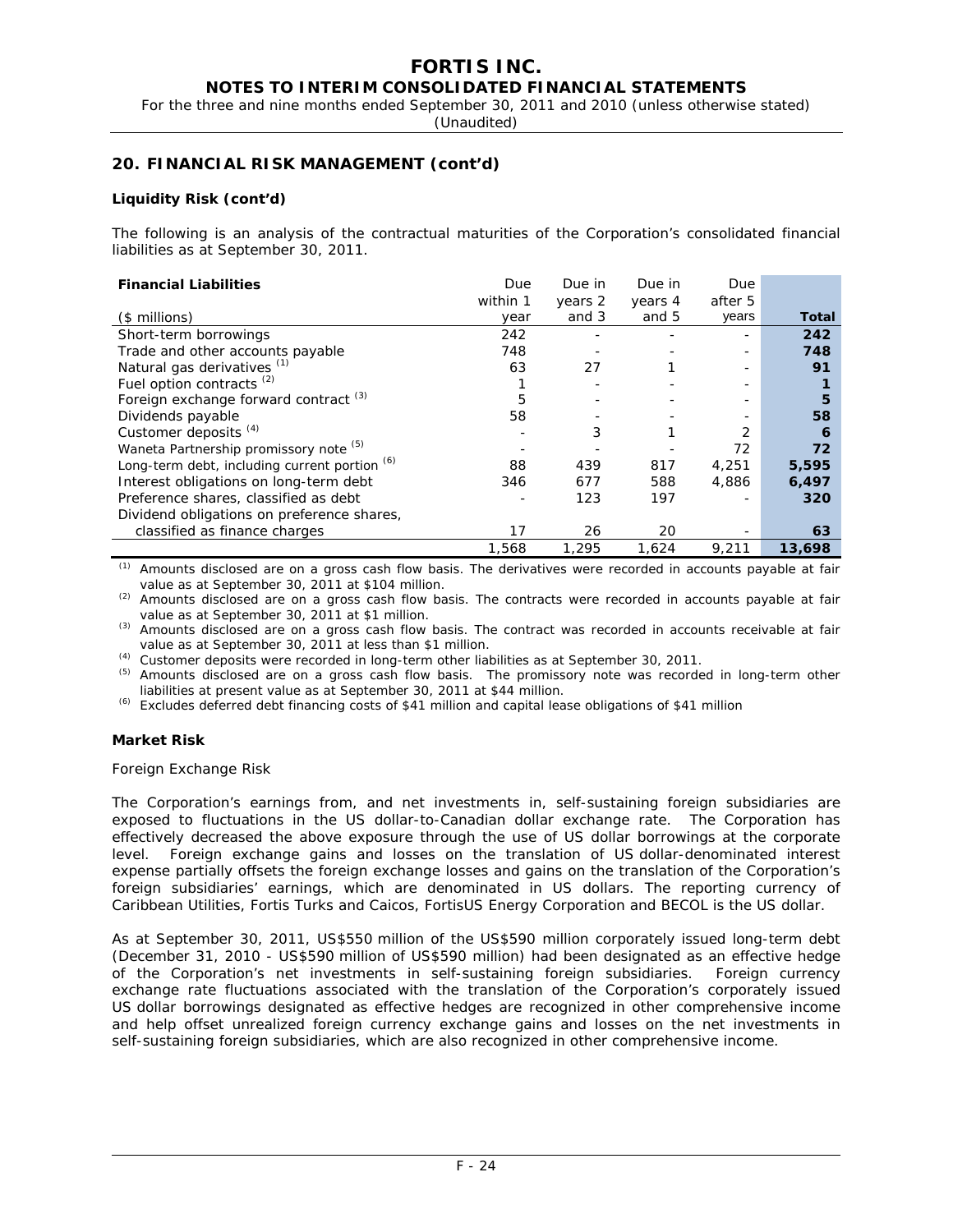# **FORTIS INC.**

**NOTES TO INTERIM CONSOLIDATED FINANCIAL STATEMENTS** 

For the three and nine months ended September 30, 2011 and 2010 (unless otherwise stated)

(Unaudited)

### **20. FINANCIAL RISK MANAGEMENT (cont'd)**

#### **Market Risk (cont'd)**

#### *Foreign Exchange Risk (cont'd)*

Effective June 20, 2011, the Corporation's asset associated with its previous investment in Belize Electricity (Note 8) does not qualify for hedge accounting as Belize Electricity is no longer a self-sustaining foreign subsidiary of Fortis. As a result, as at September 30, 2011, approximately US\$40 million of corporately issued debt that previously hedged the former investment in Belize Electricity is no longer an effective hedge. Effective from June 20, 2011, foreign exchange gains and losses on the translation of the asset associated with Belize Electricity and the corporately issued US dollar denominated debt that previously qualified as a hedge of the investment are required to be recognized in earnings. As a result, the Corporation recognized a net after-tax foreign exchange gain of approximately \$2.5 million in earnings during the quarter ended September 30, 2011. As at September 30, 2011, all of the Corporation's net investments in self-sustaining foreign subsidiaries were hedged (December 31, 2010 - 99%).

FEI and FEVI's US dollar payments under contracts for the implementation of a customer information system and the construction of a liquefied natural gas ("LNG") storage facility, respectively, have exposed the utilities to fluctuations in the US dollar-to-Canadian dollar exchange rate. FEI and FEVI had entered into foreign exchange forward contracts to hedge this exposure and any increase or decrease in the fair value of the foreign exchange forward contracts is deferred for recovery from, or refund to, customers in future rates, subject to regulatory approval. During the third quarter of 2011, FEVI's foreign exchange forward contract related to payments required in US dollars associated with the construction of the LNG storage facility matured.

#### *Interest Rate Risk*

The Corporation and its subsidiaries are exposed to interest rate risk associated with credit facility borrowings and floating-rate debt. The Corporation and its subsidiaries may enter into interest rate swap agreements to help reduce this risk.

The FortisBC Energy companies and FortisBC Electric have regulatory approval to defer any increase or decrease in interest expense resulting from fluctuations in interest rates associated with variable-rate debt for recovery from, or refund to, customers in future rates.

#### *Commodity Price Risk*

The FortisBC Energy companies are exposed to commodity price risk associated with changes in the market price of natural gas. This risk is minimized from time to time by entering into natural gas derivatives that effectively fix the price of natural gas purchases. The natural gas derivatives are recognized on the consolidated balance sheet at fair value and any change in the fair value is deferred as a regulatory asset or liability, subject to regulatory approval, for recovery from, or refund to, customers in future rates.

The price risk-management strategy of the FortisBC Energy companies aims to improve the likelihood that natural gas prices remain competitive, to temper gas price volatility on customer rates and reduce the risk of regional price discrepancies. In January 2011 FEI filed a report of its review to its Price Risk Management Plan ("PRMP") objectives with the British Columbia Utilities Commission ("BCUC") related to its gas commodity hedging plan and also submitted a revised 2011-2014 PRMP. In July 2011 the BCUC issued its decision on FEI's report and determined that commodity hedging in the current environment was not a cost effective means of meeting the objectives of price competitiveness and rate stability. The BCUC concurrently denied FEI's 2011-2014 PRMP with the exception of certain elements to address regional price discrepancies. As a result, FEVI and FEI have suspended commodity-hedging activities with the exception of limited swaps as permitted by the BCUC. The existing hedging contracts are expected to continue in effect through to their maturity and the gas utilities' ability to fully recover the commodity cost of gas in customer rates remains unchanged.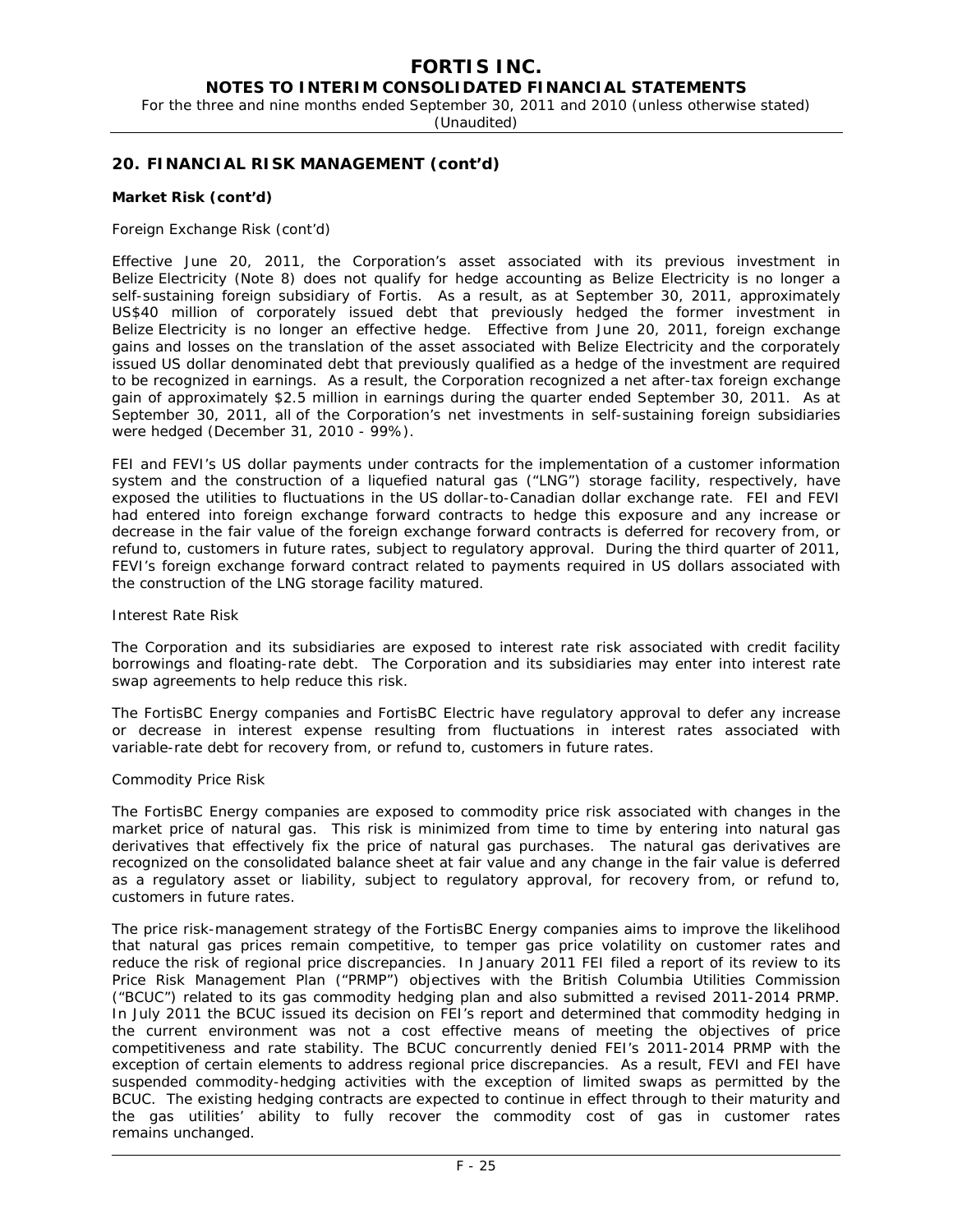#### **FORTIS INC. NOTES TO INTERIM CONSOLIDATED FINANCIAL STATEMENTS**

For the three and nine months ended September 30, 2011 and 2010 (unless otherwise stated)

(Unaudited)

## **20. FINANCIAL RISK MANAGEMENT (cont'd)**

#### **Market Risk (cont'd)**

#### *Commodity Price Risk (cont'd)*

Caribbean Utilities is exposed to commodity price risk associated with changes in the market price of fuel. The Company has a Fuel Price Volatility Management Program, as approved by the regulator, to reduce the impact of volatility of fuel prices on customer rates. The derivatives are recognized on the consolidated balance sheet at fair value and any change in the fair value is deferred as a regulatory asset or liability, subject to regulatory approval, for recovery from, or refund to, customers in future rates. In April 2011 Caribbean Utilities entered into two fuel option contracts.

### **21. CONTINGENT LIABILITIES AND COMMITMENTS**

#### **Contingent Liabilities**

The Corporation and its subsidiaries are subject to various legal proceedings and claims associated with ordinary course business operations. Management believes that the amount of liability, if any, from these actions would not have a material effect on the Corporation's consolidated financial position or results of operations. There were no material changes in the Corporation's contingencies from those disclosed in the Corporation's 2010 annual audited consolidated financial statements.

#### **Commitments**

There were no material changes in the nature and amount of the Corporation's commitments from the commitments disclosed in the Corporation's 2010 annual audited consolidated financial statements, except as described below.

As a result of Belize Electricity no longer being consolidated in the Corporation's financial statements effective June 20, 2011, the power purchase obligations associated with Belize Electricity's operations are no longer included in the Corporation's consolidated commitments.

During the first half of 2011, the actuarial valuation of the defined benefit pension plans at the FortisBC Energy companies, covering unionized employees, and at FortisBC Electric were completed. As a result of the actuarial valuations and other revised actuarial estimates, the total estimate of consolidated defined benefit pension funding contributions over the next five years, net of payments made year-to-date September 30, 2011, has increased by approximately \$34 million from that disclosed in the Corporation's 2010 annual audited consolidated financial statements. The increase in funding contributions is expected to be recovered from customers in future rates.

## **22. SUBSEQUENT EVENTS**

On October 5, 2011, Newfoundland Power received proceeds of approximately \$46 million from Bell Aliant upon the closing of the sale of 40% of Newfoundland Power's joint-use poles (Note 5).

On October 18, 2011, Fortis Properties acquired the 160-room, full-service Hilton Suites Winnipeg Airport hotel for an aggregate cash purchase price of approximately \$25 million.

On October 19, 2011, FortisAlberta issued 30-year \$125 million 4.54% unsecured debentures. The proceeds of the debt offering were mainly used to repay borrowings under the Company's credit facility incurred to finance capital expenditures, and for general corporate purposes.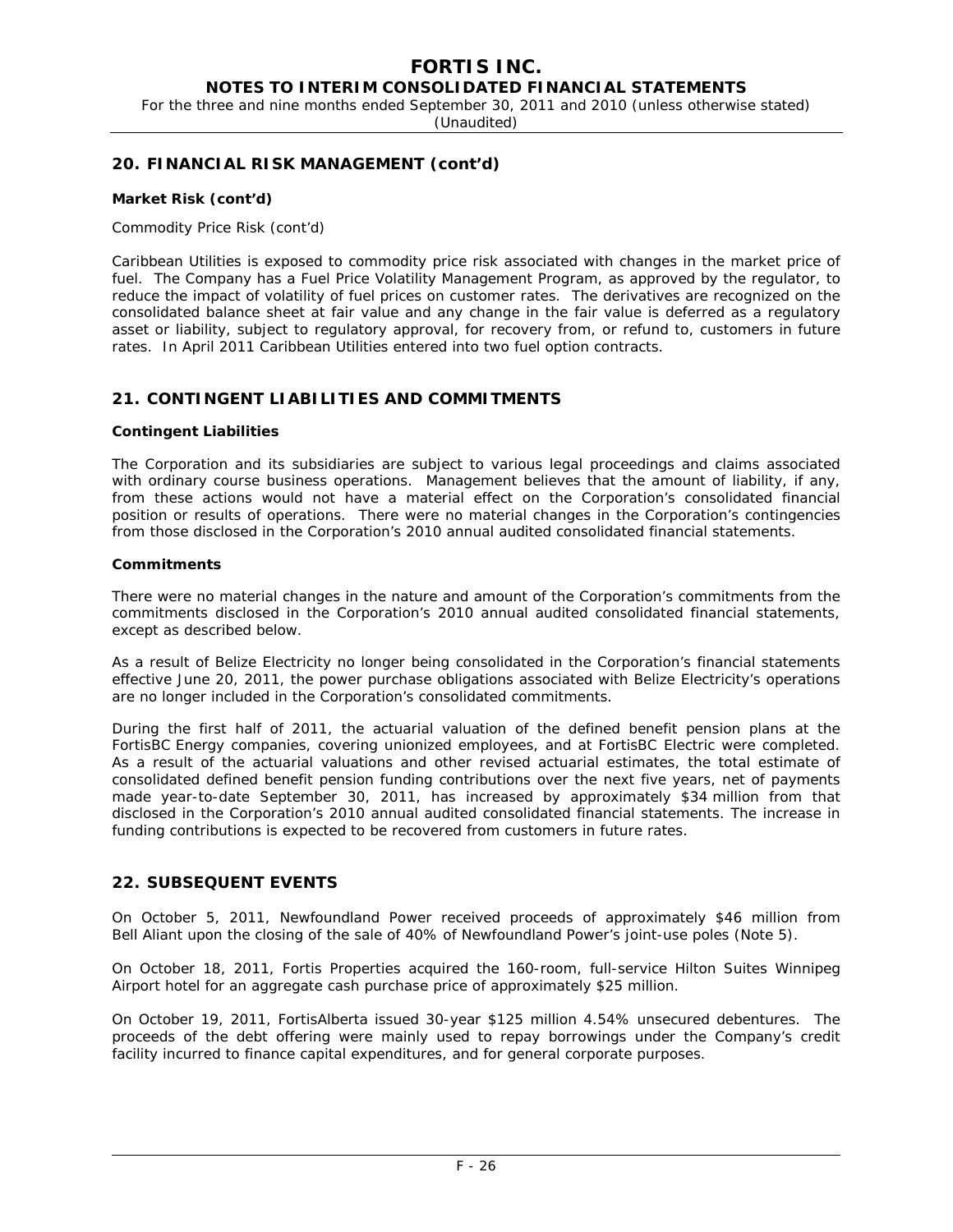# **FORTIS INC.**

## **NOTES TO INTERIM CONSOLIDATED FINANCIAL STATEMENTS**

For the three and nine months ended September 30, 2011 and 2010 (unless otherwise stated)

(Unaudited)

### **23. COMPARATIVE FIGURES**

Certain comparative figures have been reclassified to comply with current period presentation. The most significant changes related to: (i) a \$48 million decrease for the nine months ended September 30, 2010 in cash from operating activities associated with changes in non-cash operating working capital and a corresponding decrease in cash used in financing activities associated with dividends on common shares; (ii) a \$15 million and \$43 million decrease for the three and nine months ended September 30, 2010, respectively, in cash from financing activities associated with the issuance of common shares and a corresponding decrease in cash used in financing activities associated with dividends paid on common shares; and (iii) a \$17 million increase in long-term regulatory assets and a corresponding \$17 million decrease in utility capital assets associated with a change in presentation at the FortisBC Energy companies.